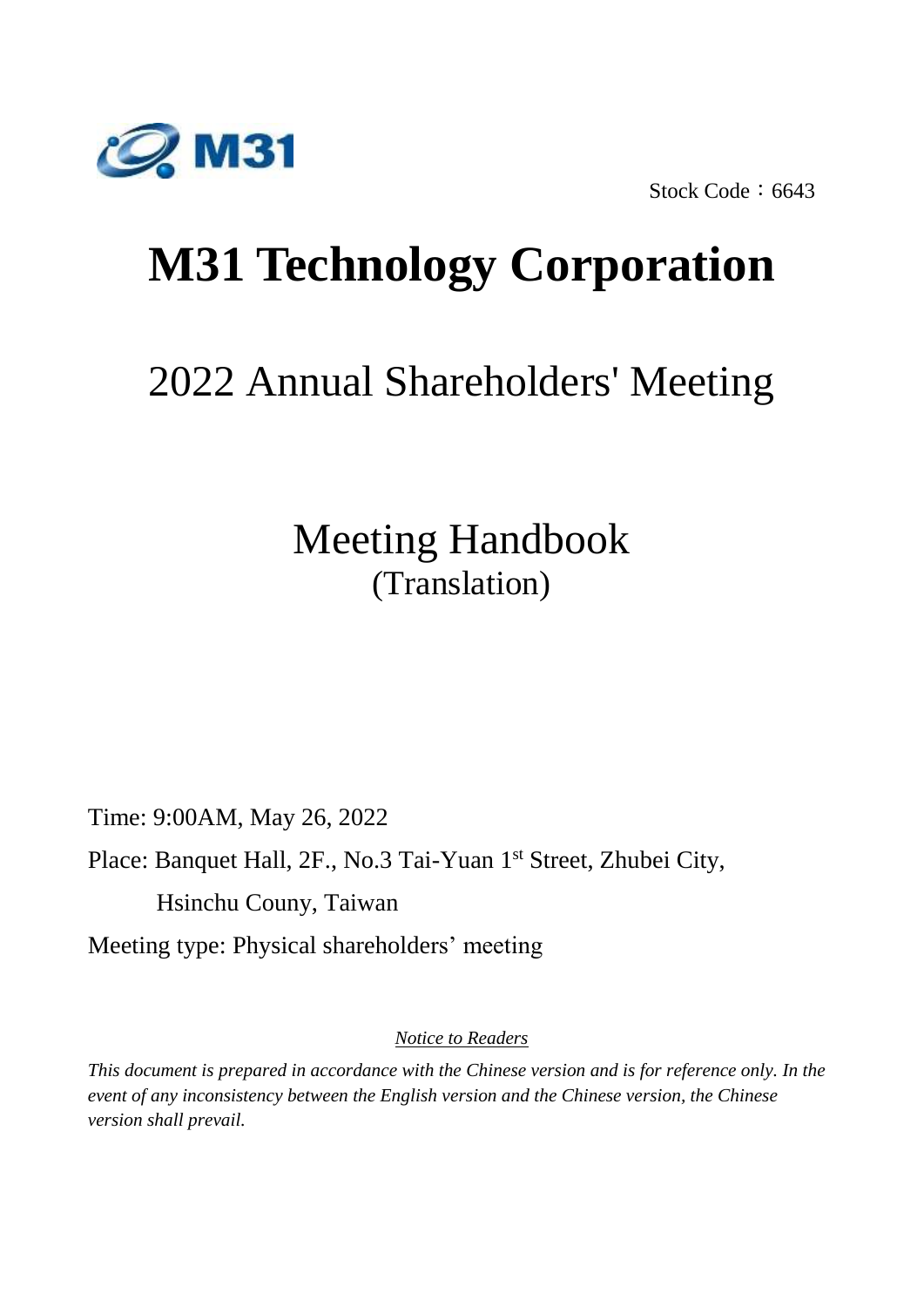# **Table of Contents**

|                                                                                    | $\mathbf{1}$     |
|------------------------------------------------------------------------------------|------------------|
|                                                                                    | $\boldsymbol{2}$ |
|                                                                                    | 3                |
|                                                                                    | 5                |
|                                                                                    | 6                |
|                                                                                    | $\tau$           |
| <b>III.</b> Attachment                                                             |                  |
|                                                                                    | 8                |
|                                                                                    | 13               |
| Attachment 3: Independent Auditors' Report and the Consolidated Financial          |                  |
| Statements for the year ended December 31, 2021                                    | 14               |
| Attachment 4: Independent Auditors' Report and the Parent Company Only             |                  |
| Financial Statements for the year ended December 31, 2021                          | 23               |
|                                                                                    | 32               |
| Attachment 6: "Article of Incorporation" Amendment Comparison Table                | 33               |
| Attachment 7: "Procedures for Acquisition or Disposal of Assets" Amendment         |                  |
|                                                                                    | 36               |
| Attachment 8: The method and content of cash capital increase issuance of ordinary |                  |
| shares by public offering or private placement in 2022                             | 45               |
| <b>IV.</b> Appendix                                                                |                  |
|                                                                                    | 48               |
|                                                                                    | 53               |
|                                                                                    | 61               |
|                                                                                    | 82               |
|                                                                                    | 90               |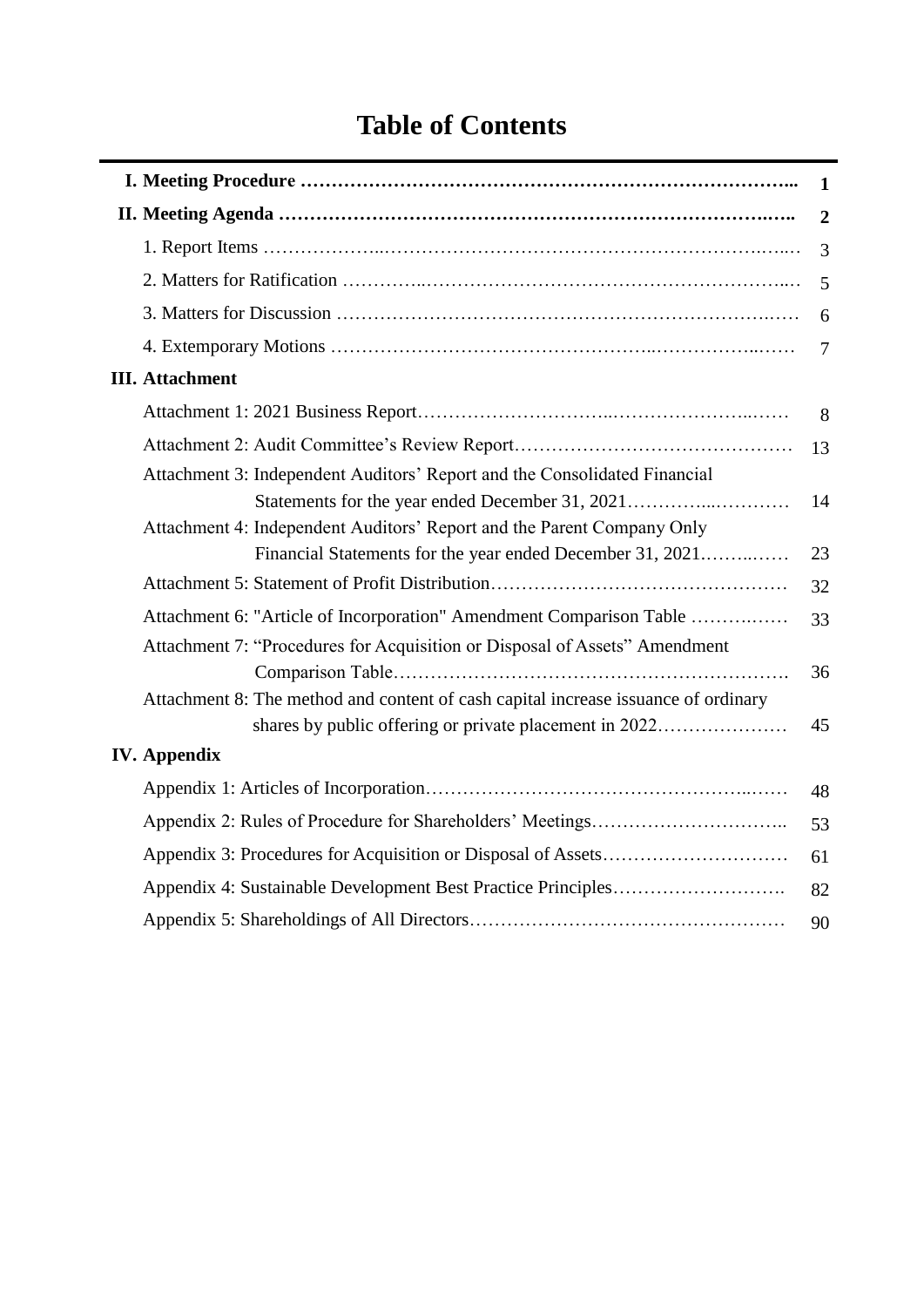# **M31 Technology Corporation Procedure of 2022 Annual Shareholders' Meeting**

- 1. Commencement of the Meeting
- 2. Chairman's Address
- 3. Report Items
- 4. Matters for Ratification
- 5. Matters for Discussion
- 6. Extermporay Motions
- 7. Adjournment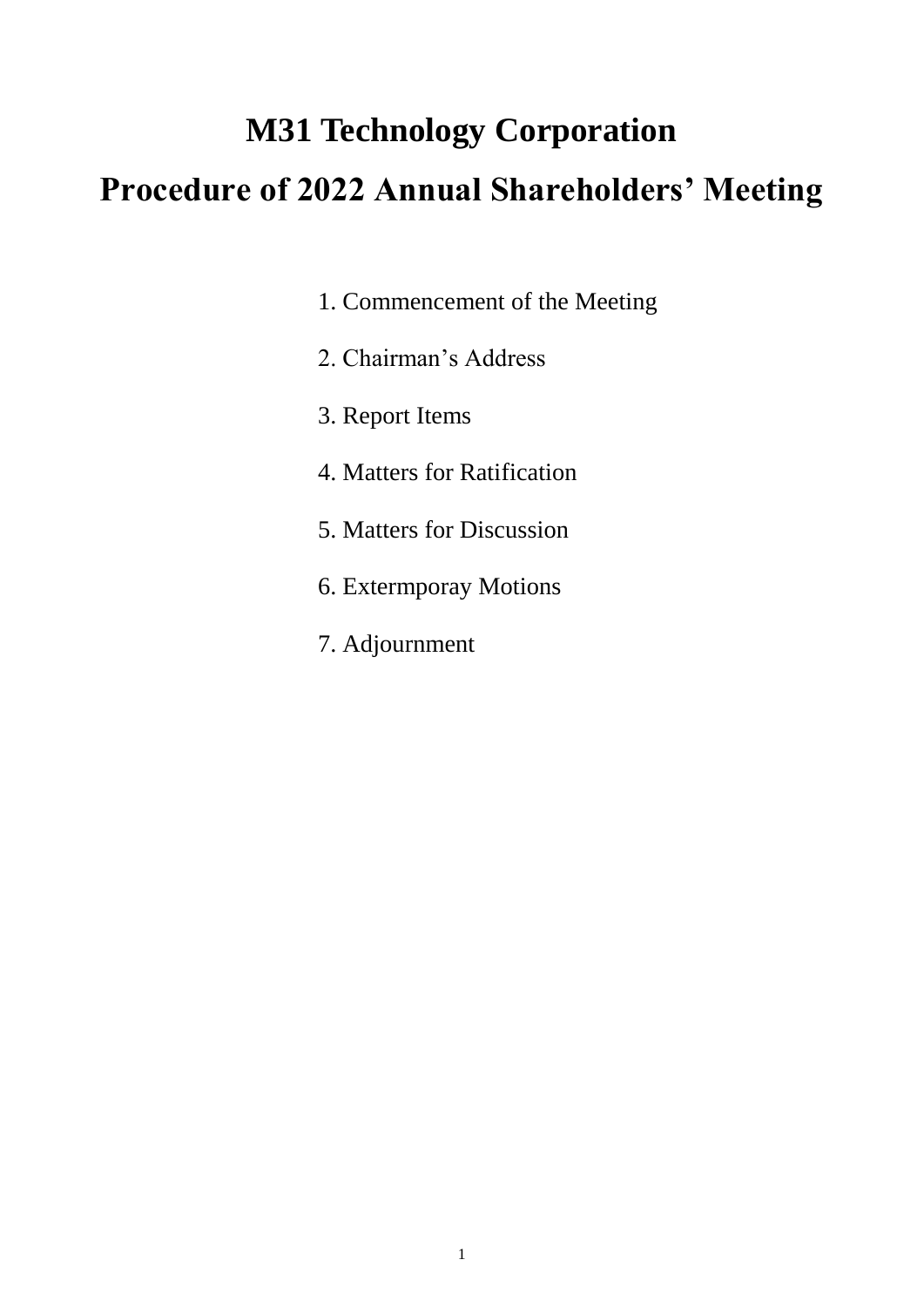# **M31 Technology Corporation Agenda of 2021 Anual Shareholders' Meeting**

Time: 9:00 AM (Thursday) May 26, 2022

Place: Banquet Hall, 2F., No.3 Tai-Yuan 1<sup>st</sup> Street, Zhubei City, Hsinchu County, Taiwan.

Meeting type: Physical shareholders' meeting

Chairman: Dr. Huey-Ling Chen, Chairman of the Board

- 1. Commencement of the Meeting (announce the number of shares in attendance)
- 2. Chairman's Address
- 3. Report Items
	- (1) 2021 Business Report.
	- (2) Audit Committee's Review Report and communication with the audit supervisor.
	- (3) Report the 2021 Remuneration of Directors and Distribution of Employee Compensation.
	- (4) Formulate "Sustainable Development Best Practice Principles."
- 4. Matters for Ratification
	- (1) 2021 Business Report and Financial Statements.
	- (2) 2021 Profit Distribution.
- 5. Matters for Discussion
	- (1) Amendments to the "Articles of Incorporation".
	- (2) Amendments to the "Procedures for Acquisition or Disposal of Assets"
	- (3) The manner and content of the issuance of common shares by public offering or private placement for cash capital increase.
	- (4) Proposal of Removing the Prohibition on Current Directors from Participation in Competitive Business.
- 6. Extemporary Motions
- 7. Adjournment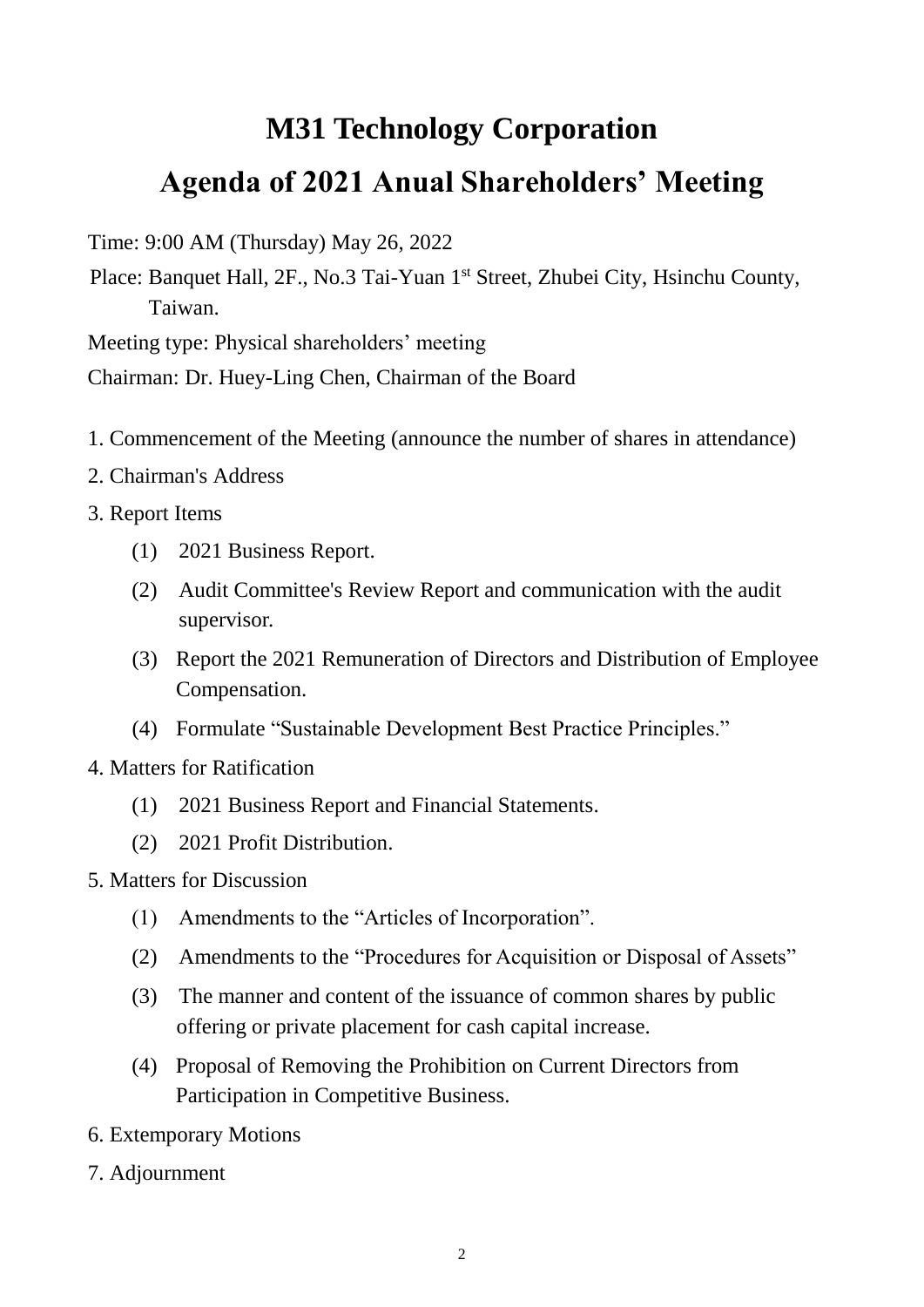# **Report Items**

| Report No. 1<br>Subject                | Proposed by the Board of Directors<br>: 2021 Business Report.                                                                                                                                                                                                                                                                                                                                                                                                                                                                                                                                                                                                                                                   |
|----------------------------------------|-----------------------------------------------------------------------------------------------------------------------------------------------------------------------------------------------------------------------------------------------------------------------------------------------------------------------------------------------------------------------------------------------------------------------------------------------------------------------------------------------------------------------------------------------------------------------------------------------------------------------------------------------------------------------------------------------------------------|
| Explanation                            | : Please refer to the 2021 Business report (Attachment 1, pages 8 to 12).                                                                                                                                                                                                                                                                                                                                                                                                                                                                                                                                                                                                                                       |
| Report No. 2<br>Subject<br>Explanation | Proposed by the Board of Directors<br>: Audit Committee's Review Report and communication with the audit supervisor.<br>: 1. Please refer to the Audit Committee's Review Report of 2021 (Attachment 2,<br>page 13).<br>2. The Company's independent directors have good communication with the head                                                                                                                                                                                                                                                                                                                                                                                                            |
|                                        | of internal audit, mainly through the following three approaches:<br>(1) The head of internal audit sends the audit report to the independent directors by<br>email every month, and the independent directors communicate with each other<br>by phone or email regarding the audit report.                                                                                                                                                                                                                                                                                                                                                                                                                     |
|                                        | (2) At least once a quarter, the head of internal audit will report and explain the<br>implementation of the audit plan and significant audit findings to the Audit<br>Committee, and discuss and communicate directly with the independent<br>directors face-to-face.                                                                                                                                                                                                                                                                                                                                                                                                                                          |
|                                        | (3) The independent directors recommend the head of internal audit to evaluate and<br>audit the higher risk items in the audit committee, board of directors' meetings<br>or meetings without the Company's management.                                                                                                                                                                                                                                                                                                                                                                                                                                                                                         |
| Report No. 3<br>Subject                | Proposed by the Board of Directors<br>: Report the 2021 Remuneration of Directors and Distribution of Employee                                                                                                                                                                                                                                                                                                                                                                                                                                                                                                                                                                                                  |
| Explanation                            | Compensation.<br>: 1. According to Article 23 of the Company's Articles of Incorporation "If there is<br>any pre-tax profit, no less than 1% of the profit shall be distributed to eligible<br>employees, and no more than 1.5% of the profit as remuneration to directors. If<br>there are accumulated losses, the pre-tax profit should be reserved to offset the<br>accumulated losses".<br>2. As approved by the board of directors' meeting on February 24, 2022, the total<br>amount of 1.22% contribution to directors' remuneration was NT\$3,680,000 and<br>the total amount of 1.22% contribution to employees' compensation was<br>NT\$3,680,000, both of which were paid in cash for the year 2021. |
|                                        | 3. Directors' remuneration policy, content and amount of individual compensation                                                                                                                                                                                                                                                                                                                                                                                                                                                                                                                                                                                                                                |
|                                        | The remuneration policy of the Company's directors is in accordance with the<br>Company's Articles of Incorporation. The remuneration of the Company's<br>directors is based on their participation in the Company's operations and the<br>value of their contributions, and is determined by the Board of Directors' meeting<br>with reference to industry standards.<br>The Company's Articles of Incorporation also stipulate that the remuneration of<br>the Company's directors shall be no more than 1.5% of the Company's profit. In<br>the event that the Company makes a profit in its annual accounts, the                                                                                            |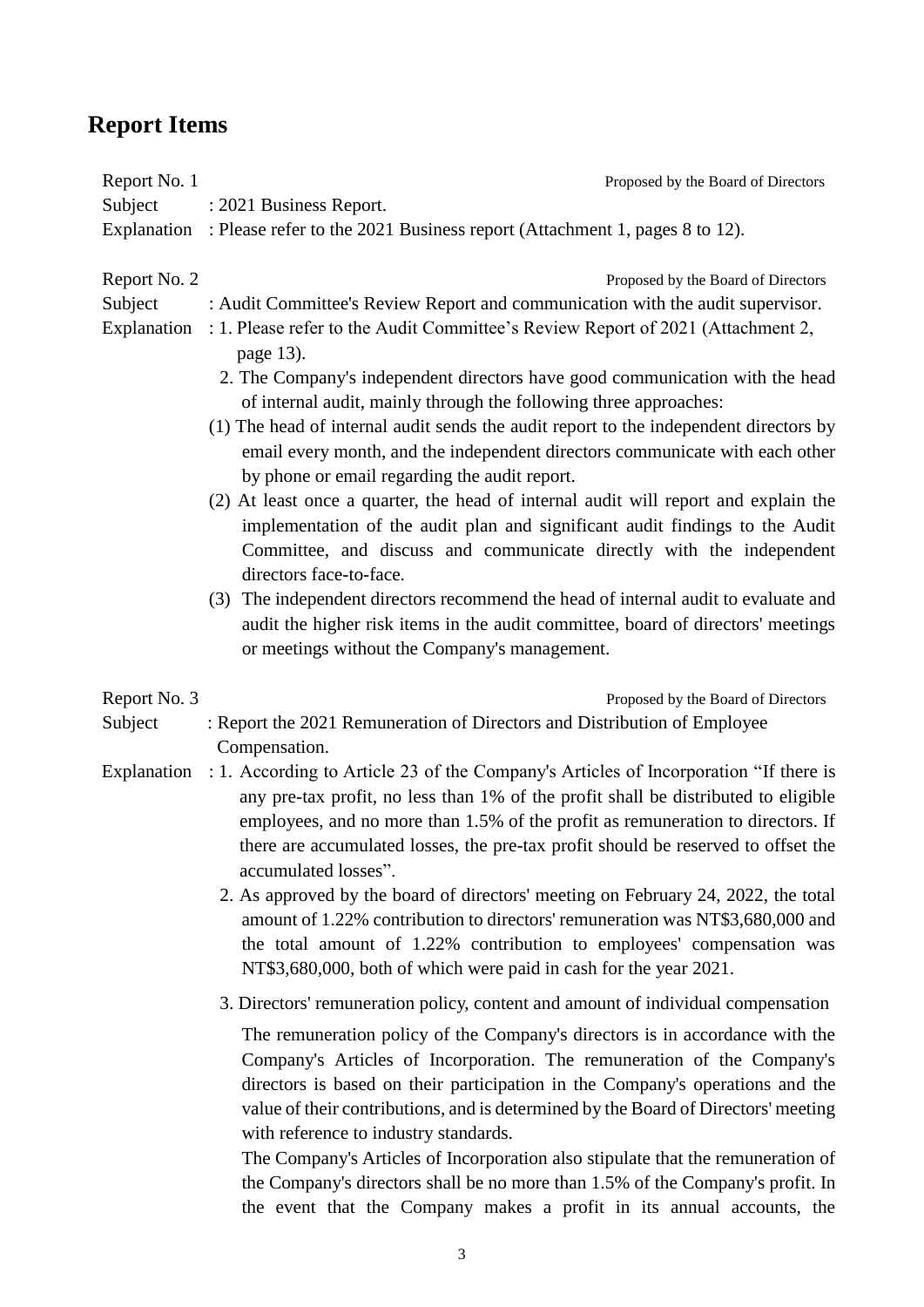remuneration of the Company's directors will be based on the results of the Company's operations and individual directors' evaluations, which will be reviewed by the Remuneration Committee and approved by the Board of Directors. In FY2021, the directors' self-assessment scored 90% or more, i.e., "exceeded the standard", therefore, the directors' remuneration is distributed according to the company's profitability during their term of office. The amount allocated to each director and independent director received NT\$560,000, except for the Chairman, Ms. Huey-Ling Chen, who received NT\$320,000.

|                         |                           |                          |                                     |                      |                                            |         |                                                 |                |                                     |         |                                            |                |                                                    |                          |                                            |                          |                                                       |                                 |                                                                                  |         |                                                        | $12/31/2021$ Unit: NTS thousands : %                                |
|-------------------------|---------------------------|--------------------------|-------------------------------------|----------------------|--------------------------------------------|---------|-------------------------------------------------|----------------|-------------------------------------|---------|--------------------------------------------|----------------|----------------------------------------------------|--------------------------|--------------------------------------------|--------------------------|-------------------------------------------------------|---------------------------------|----------------------------------------------------------------------------------|---------|--------------------------------------------------------|---------------------------------------------------------------------|
|                         |                           |                          |                                     |                      | Remuneration                               |         |                                                 |                |                                     |         | <b>Ratio of Total</b><br>Remuneration      |                | <b>Relevant Remuneration Received by Directors</b> |                          | Who are Also Employees                     |                          |                                                       |                                 |                                                                                  |         | <b>Ratio of Total</b>                                  |                                                                     |
|                         |                           |                          | Base<br>Compensation<br>(A)         |                      | Severance<br>Pay<br>(B)                    |         | <b>Directors</b><br>Compensation<br>(C) (Notel) |                | <b>Allowances</b><br>(D)            |         | $(A+B+C+D)$ to<br>Net Income (%)           |                | Salary, Bonuses,<br>and<br>Allowances (E)          |                          | <b>Severance Pay</b><br>Œ                  |                          |                                                       | Employee<br>Compensation<br>(G) |                                                                                  |         | Compensation<br>$(A+B+C+D+E+F+C)$ to<br>Net Income (%) | Remuneration<br><b>Paid to Directors</b>                            |
| Title                   | Name                      | The                      | Companies<br>in the<br>consciidated | The                  | <b>Companies</b><br>in the<br>consolidated | The     | <b>Companies</b><br>in the<br>consolidated      | The            | Companies<br>in the<br>corrolidated | The     | <b>Companies</b> in<br>the<br>consolidated | The<br>сошрану | <b>Companies</b> in<br>the<br>consolidated         | The                      | <b>Companies</b><br>in the<br>consolidated | company                  | The                                                   |                                 | <b>Companies</b><br>in the<br>consolidated<br>financial<br>stateme <sub>re</sub> | The     | Companies<br>in the<br>consolidated                    | from Non-<br>consolidated<br>Affiliates or<br><b>Parent Company</b> |
|                         |                           | company                  | financial<br>statements             | сошрацу              | financial<br>statements                    | company | financial<br>statements                         | <b>company</b> | financial<br>statements             | сошрацу | financial<br>statements                    |                | financial<br>statements                            | сошрану                  | financial<br>statements                    | c<br>$\mathbf{a}$        | s<br>$\mathbf{r}$<br>$\ddot{\phantom{a}}$<br><b>e</b> | Ċ<br>$\mathbf{a}$               | s<br>$\bullet$<br>$\epsilon$                                                     | company | financial<br>statements                                |                                                                     |
|                         | Huey-Ling                 |                          |                                     |                      |                                            |         |                                                 |                |                                     |         |                                            |                |                                                    |                          |                                            |                          |                                                       |                                 |                                                                                  |         |                                                        |                                                                     |
| Chairman                | Chen                      | 1.435                    | 1.435                               | 4                    | 4                                          | 320     | 320                                             | 6              | 6                                   | 0.70    | 0.70                                       | ٠              |                                                    | ٠                        |                                            | $\overline{\phantom{a}}$ | ٠                                                     | ٠                               | ÷                                                                                | 0.70    | 0.70                                                   |                                                                     |
|                         | (Note 2)                  |                          |                                     |                      |                                            |         |                                                 |                |                                     |         |                                            |                |                                                    |                          |                                            |                          |                                                       |                                 |                                                                                  |         |                                                        |                                                                     |
| Chairman                | Hsiao-<br><b>Ping Lin</b> | $\overline{\phantom{a}}$ | ٠                                   |                      |                                            |         |                                                 |                |                                     | ٠       |                                            | 63             | 63                                                 |                          |                                            | ٠                        | $\overline{\phantom{a}}$                              | ٠                               | $\overline{\phantom{a}}$                                                         | 0.02    | 0.02                                                   |                                                                     |
|                         | (Note 2)                  |                          |                                     |                      |                                            |         |                                                 |                |                                     |         |                                            |                |                                                    |                          |                                            |                          |                                                       |                                 |                                                                                  |         |                                                        |                                                                     |
| Director                | Yuan-Hsun<br>Chang        |                          | ٠                                   | ٠                    | ÷                                          | 560     | 560                                             | 14             | 14                                  | 0.23    | 0.23                                       | 5.136          | 5.136                                              | 40                       | 40                                         |                          | ٠                                                     | ÷                               | $\overline{\phantom{a}}$                                                         | 2.28    | 2.28                                                   |                                                                     |
| Director                | Tsung-<br>Hsi Ko          |                          | ٠                                   | ٠                    | ٠                                          | 560     | 560                                             | 12             | 12                                  | 0.23    | 0.23                                       | ×.             |                                                    | ÷                        |                                            | ÷                        | ÷                                                     | $\overline{a}$                  | ÷                                                                                | 0.23    | 0.23                                                   |                                                                     |
| Director                | Li-Kuo Liu                | $\sim$                   | ÷,                                  | $\ddot{\phantom{0}}$ | ٠                                          | 560     | 560                                             | 10             | 10                                  | 0.23    | 0.23                                       | $\sim$         | ٠                                                  | $\ddot{\phantom{0}}$     | $\overline{\phantom{a}}$                   | $\sim$                   | $\overline{\phantom{a}}$                              | $\overline{\phantom{a}}$        | $\overline{\phantom{a}}$                                                         | 0.23    | 0.23                                                   |                                                                     |
| Independent<br>Director | Jun-Ji Lin                | $\sim$                   | ٠                                   | $\overline{a}$       | ٠                                          | 560     | 560                                             | 10             | 10                                  | 0.23    | 0.23                                       | ٠              |                                                    | $\overline{a}$           |                                            |                          | $\overline{a}$                                        | $\ddot{\phantom{0}}$            | ÷                                                                                | 0.23    | 0.23                                                   |                                                                     |
| Independent<br>Director | Ching-Te<br>Chuang        | ÷                        | ٠                                   | ٠                    | ٠                                          | 560     | 560                                             | 0              | 0                                   | 0.23    | 0.23                                       | ٠              |                                                    | ÷                        | $\sim$                                     | ÷                        | $\sim$                                                | $\overline{\phantom{a}}$        | $\sim$                                                                           | 0.23    | 0.23                                                   |                                                                     |
| Independent<br>Director | Shih-Ying<br>Huang        |                          | ٠                                   | $\blacksquare$       | ٠                                          | 560     | 560                                             | 12             | 12                                  | 0.23    | 0.23                                       | ٠              | $\overline{\phantom{a}}$                           | $\overline{\phantom{a}}$ |                                            | $\overline{\phantom{a}}$ | $\overline{\phantom{a}}$                              | ÷                               | $\sim$                                                                           | 0.23    | 0.23                                                   |                                                                     |

1.Please describe the policy, system, standards and structure for the remuneration of independent directors, and the relevance to the amount of remuneration based on the responsibilities, risks, and time commitment: The remuneration of independent directors shall be set at no more than 1.5% of the Company's profits in accordance with Article 23 of the Company's Articles of Incorporation. If the Company makes a profit in its annual accounts, the remuneration of the Company's directors shall be approved by the Board of Directors after consideration by the Remuneration Committee based on the results of the Company's operations and the evaluation of individual directors.

2.In addition to the above table, the remuneration received by the Company's directors for services rendered to all companies in the financial statements (e.g., serving as consultants to non-employees) in the most recent year: None.

Note 1: This column represents the remuneration of directors approved by the Board of Directors on February 24, 2022.

Note 2: Chairman Hsiao-Ping Lin passed away on January 9, 2021 and was succeeded by Director Yuan-Hsun Chang on January 19, 2021. Chairman Yuan-Hsun Chang resigned on August 5, 2021 and was succeeded by new director Ms. Huey-Ling Chen.

Report No. 4 Proposed by the Board of Directors

Subject : Formulate "Sustainable Development Best Practice Principles"

- Explanation : 1. With reference to the "Sustainable Development Best Practice Principles for TWSE/TPEx Listed Companies", the Company's "Sustainable Development Best Practice Principles" was formulated and the Company's "Corporate Social Responsibility Practice Principles" was abolished.
	- 2. Please refer to Appendix IV(pages 82 to 89) for the contents of the Company's "Sustainable Development Best Practice Principles".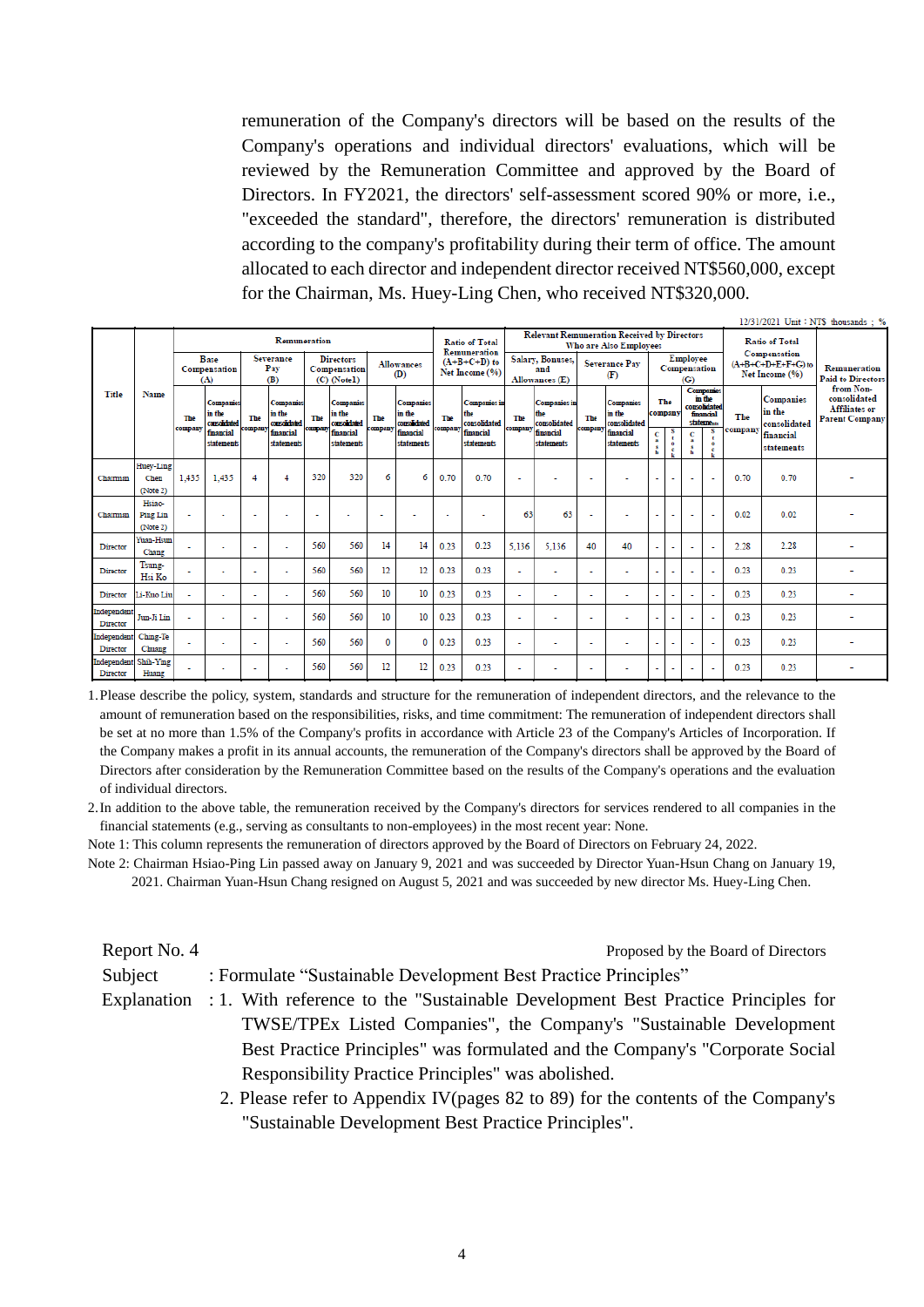### **Matters for Ratification**

Proposal No. 1 Proposed by the Board of Directors

Subject : 2021 Business Report and Financial Statements.

- Explanation : 1. The Business Report of 2021, Consolidated and Parent Company Only Financial Statements (including Balance Sheets, Statements of Comprehensive Income, Statements of Changes in Equity, Statements of Cash Flows) have been approved by the twelfth Meeting of the Board of Directors of the Fouth Term.
	- 2. The preceding mentioned Consolidated and Parent Company Only Financial Statements audited by the certified public accountants Yu-Feng Huang and Mei-Chen Tsai of Deloitte & Touche with the proposed audit report.
	- 3. The preceding mentioned Business Report, Consolidated and Parent Company Only Financial Statements had been submitted to the Audit Committee for review, and the review report was issued accordingly.
	- 4. Please refer to the 2021 Business Report (Attachment 1, pages 8 to 12), Independent Auditors' Report and Financial Statements (Attachments 3&4, pages 14 to 31).

Resolution

Proposal No. 2 Proposed by the Board of Directors

- Subject : 2021 Profit Distribution.
- Explanation : 1. The proposed distribution of profit is to distribute distributable earnings for the year 2021 in the amount of NT\$197,782,200 (NT\$6.3 per share) and to distribute all cash dividends to shareholders. (The cash dividend is calculated based on the number of outstanding ordinary shares of 31,394,000 as of February 22, 2022, and the total amount to be distributed to each shareholder is calculated up to NT\$1, any cash dividends less than NT\$1 will be transferred to the Employee Benefit Committee of the Company).
	- 2. The preceding mentioned distribution of cash dividends is proposed to be authorized to the Board of Directors by the Annual Shareholders' Meeting to set the ex-dividend date.
	- 3. If the total number of outstanding shares of the Company is subsequently affected for any reason, the Chairman is authorized to adjust the distribution ratio based on the actual number of outstanding shares of the Company on the date of dividend distribution in accordance with the total amount of earnings to be distributed at the shareholders' meeting.
	- 4. Please refer to the proposed 2021 Statement of Profit Distribution (Attachment 5, page 32).

Resolution :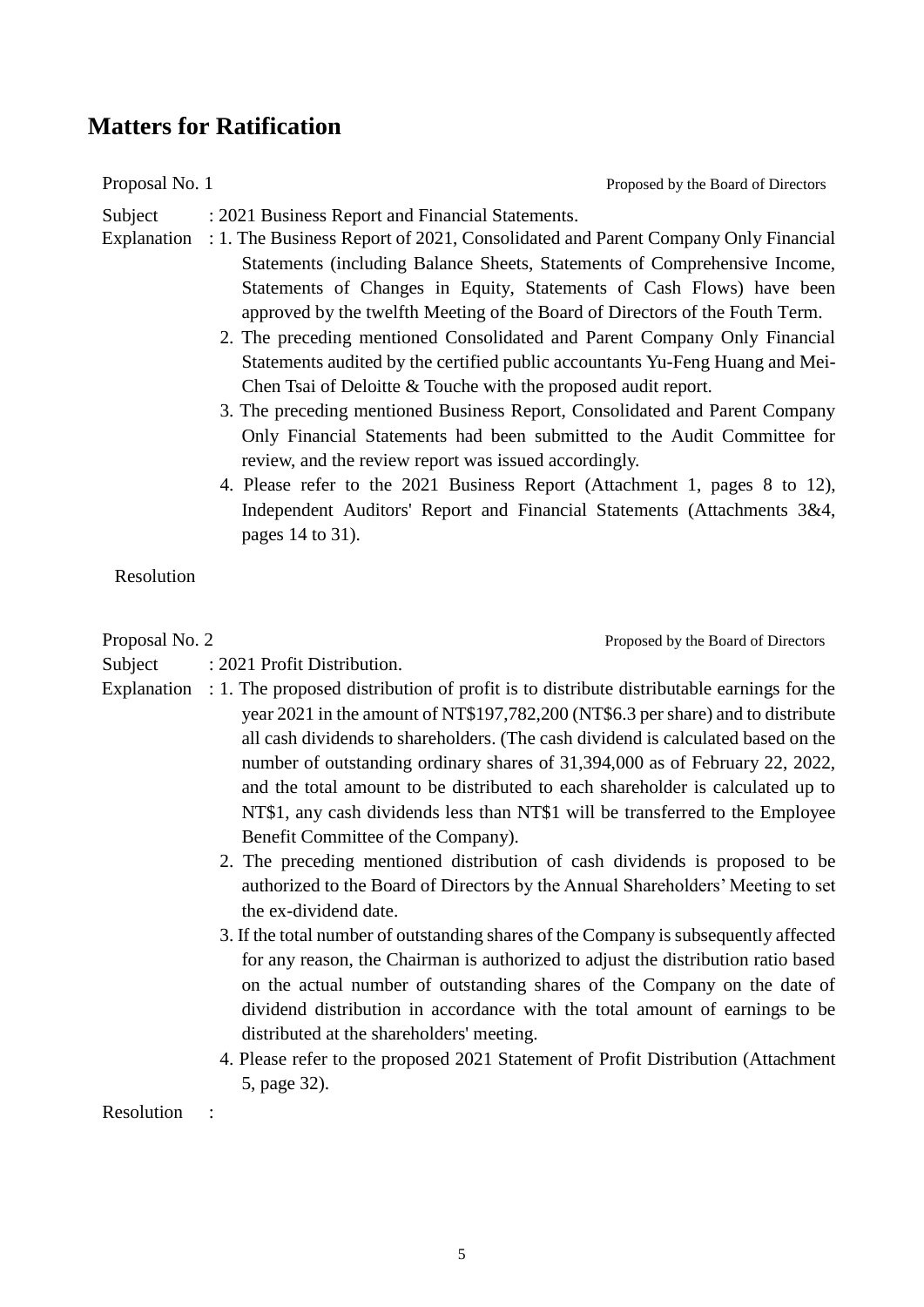# **Matters for Discussion**

| Proposal No. 1            | Proposed by the Board of Directors                                                                                                                                                                                                                                                                                                                                                                                                                                                                                                                                                                                                                                                                                                                                         |
|---------------------------|----------------------------------------------------------------------------------------------------------------------------------------------------------------------------------------------------------------------------------------------------------------------------------------------------------------------------------------------------------------------------------------------------------------------------------------------------------------------------------------------------------------------------------------------------------------------------------------------------------------------------------------------------------------------------------------------------------------------------------------------------------------------------|
| Subject                   | : Amendment to the "Articles of Incorporation".                                                                                                                                                                                                                                                                                                                                                                                                                                                                                                                                                                                                                                                                                                                            |
|                           | Explanation : In order to meet the current laws and regulations and the actual needs of the<br>Company, some provisions of the Company's "Articles of Incorporation" have been<br>amended, please refer to Attachment 6 (pages 33 to 35).                                                                                                                                                                                                                                                                                                                                                                                                                                                                                                                                  |
| Resolution                |                                                                                                                                                                                                                                                                                                                                                                                                                                                                                                                                                                                                                                                                                                                                                                            |
| Proposal No. 2<br>Subject | Proposed by the Board of Directors<br>: Amendment to the "Procedures for Acquisition or Disposal of Assets".                                                                                                                                                                                                                                                                                                                                                                                                                                                                                                                                                                                                                                                               |
|                           | Explanation : In order to meet with the changes in laws and regulations and the actual needs of<br>the Company, some provisions of the Company's "Procedures for the Acquisition<br>or Disposal of Assets" have been amended, please refer to Attachment 7 (pages 36<br>to 44).                                                                                                                                                                                                                                                                                                                                                                                                                                                                                            |
| Resolution                |                                                                                                                                                                                                                                                                                                                                                                                                                                                                                                                                                                                                                                                                                                                                                                            |
| Proposal No. 3            | Proposed by the Board of Directors                                                                                                                                                                                                                                                                                                                                                                                                                                                                                                                                                                                                                                                                                                                                         |
| Subject                   | : The manner and content of the issuance of common shares by public offering or<br>private placement for cash capital increase.                                                                                                                                                                                                                                                                                                                                                                                                                                                                                                                                                                                                                                            |
| Explanation               | : 1. In order to invest in the research and development of advanced and high-end<br>technologies, to increase operating capital, and to seek opportunities for<br>technology cooperation or strategic alliances with domestic and foreign<br>manufacturers, the Company intends to issue 3,000 thousand ordinary shares by<br>public offering or private placement for cash capital increase, please refer to the<br>relevant operations and contents (Attachment 8 pages 45 to 47).<br>2. This cash capital increase and issuance of ordinary shares shall be submitted to<br>the shareholders' meeting for approval and the board of directors shall be<br>authorized to handle relevant operations in accordance with the results of the<br>resolution within one year. |
| Resolution                |                                                                                                                                                                                                                                                                                                                                                                                                                                                                                                                                                                                                                                                                                                                                                                            |
| Proposal No. 4            | Proposed by the Board of Directors                                                                                                                                                                                                                                                                                                                                                                                                                                                                                                                                                                                                                                                                                                                                         |
| Subject                   | : Proposal of Removing the Prohibition on Current Directors from Participation in<br>Competitive Business                                                                                                                                                                                                                                                                                                                                                                                                                                                                                                                                                                                                                                                                  |
| Explanation               | : 1. In accordance with Article 209 of the Company Act, "A director who performs<br>acts for himself/herself or for others within the scope of the company's business<br>shall explain to the shareholders' meeting the material content of his/her acts and<br>obtain such approval.".                                                                                                                                                                                                                                                                                                                                                                                                                                                                                    |
|                           | 2. In order to leverage the expertise and relevant experience of the Company's<br>directors, it is intended that the shareholders' meeting approve the proposal of<br>removing the prohibition on current directors from participation in competitive<br>business as follows:                                                                                                                                                                                                                                                                                                                                                                                                                                                                                              |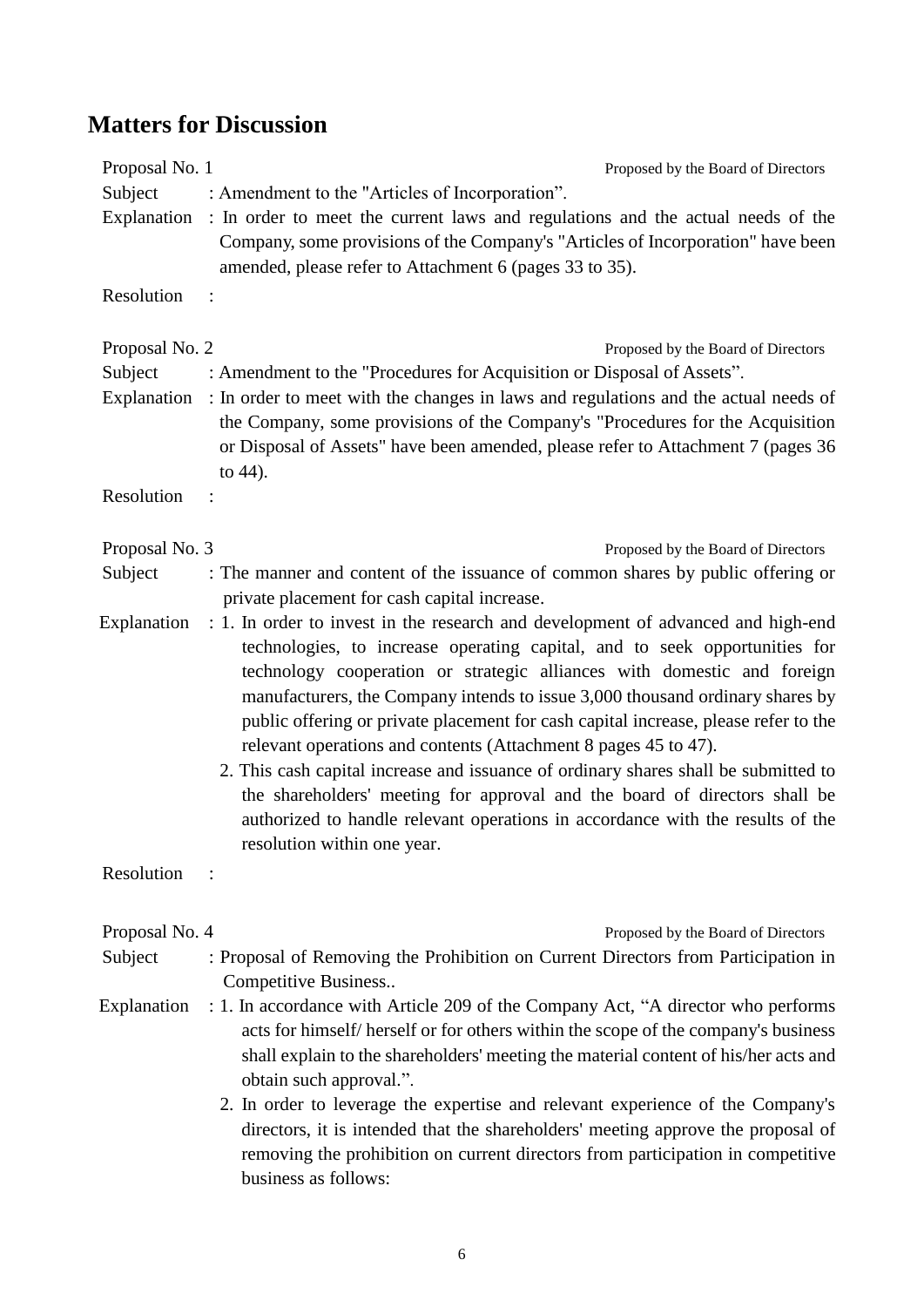| Directors (including)<br>independent directors)<br>Name | Part-time Job Title in Other Companies (Institutions)                                                                                                          |
|---------------------------------------------------------|----------------------------------------------------------------------------------------------------------------------------------------------------------------|
| Shih-Ying Huang                                         | Independent Director of CREATIVE SENSOR INC.<br>$\overline{\phantom{m}}$<br>Independent Director of ALLIANCE MATERIAL<br>$\overline{\phantom{0}}$<br>CO., LTD. |

Resolution :

# **Extemporary Motions**

# **Adjournment**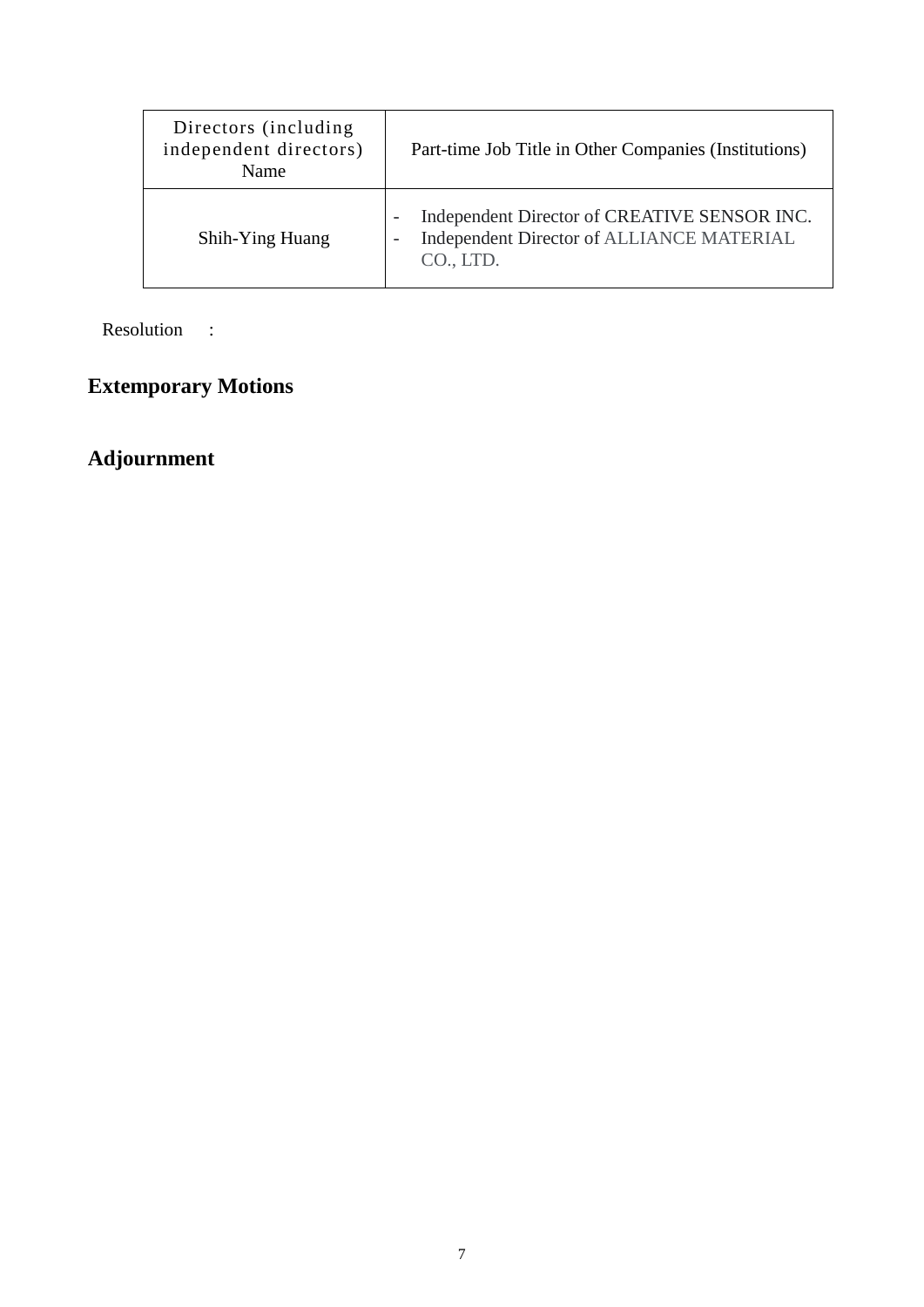# **M31 Technology Corporation Business Report**

Dear Shareholders,

We would like to thank our shareholders for their long term support and care for M31 Technology. We would like to report on the results of operations for FY2021 and a summary of the business plan for FY2022.

#### **1. FY2021 Operating Results**

- 1.1 Business Plan Implementation Results
- (1) Operating revenue for the year was NT\$1,011,879 thousand, an annual increase of 3.15% compared to the operating revenue of NT\$981,016 thousand in 2020. The gross profit margin for both years was 100%. 84.89% of the revenue from technical services and 15.11% of the revenue from royalties were generated in FY2021; the royalty income increased compared to 2020.
- (2) Net income after tax was NT\$252,637 thousand, with a net profit margin of 24.97%, an annual decrease of 21.60% compared to the net income after tax of NT\$322,248 thousand in 2020, the increase in operating expenses was mainly due to the growth in the number of employees and the relocation of the company's headquarter; earnings per share for FY 2021 was NT\$8.12.
- 1.2 Financial Budget: M31 did not prepare the annual financial projection for the year 2021.

| Item                              | Year                                                        | <b>FY 2022</b> | <b>FY 2021</b> | <b>Difference</b> |
|-----------------------------------|-------------------------------------------------------------|----------------|----------------|-------------------|
| Financial                         | Net cash generated from<br>operating activities             | 224,520        | 385,631        | $-161, 111$       |
| Income and<br>Expenses<br>(NTD in | Net cash used in<br>investing activities                    | (313,779)      | (145,322)      | $-168,457$        |
| Thousands)                        | Net cash used in<br>financing activities                    | (133,808)      | (291, 836)     | 158,028           |
|                                   | <b>Return on Assets</b>                                     | 13.76          | 19.21          | $-28.37%$         |
|                                   | Return on Equity                                            | 16.34          | 21.84          | $-25.18%$         |
| Profitability<br>(% )             | Net income before tax as a<br>percentage of paid-in capital | 92.88          | 120.21         | $-22.74%$         |
|                                   | Net profit ratio                                            | 24.97          | 32.85          | $-23.99%$         |
|                                   | Earnings per share (NT\$)                                   | 8.12           | 10.34          | $-21.47%$         |

1.3 Analysis of financial income and profitability

Due to the growth in the number of employees and the relocation of the company's headquarters, M31's financial income decreased in FY 2021 compared to FY 2020 and its profitability also decreased compared to FY 2020.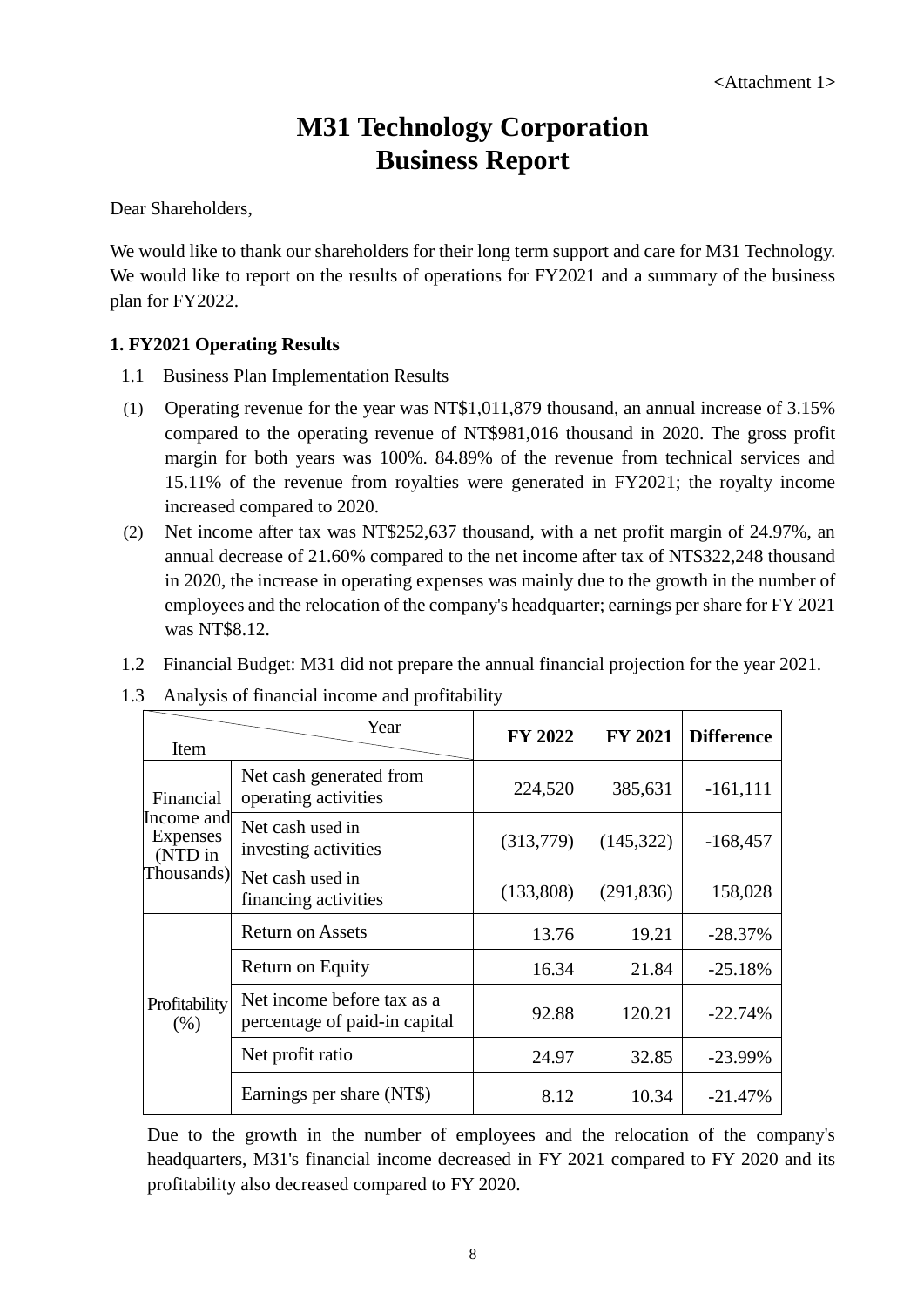#### 1.4 Research and development

With the rapid development of chip design complexity and interface integration using advanced processes, this year M31's research and development has not only been deeply rooted in two major product lines for many years, but also launched IP integration services for the first time this year, making the overall IP technology layout to be more complete, which will provide customers with more diversified selections and technology services, and continuously expand the penetration of M31's IP in various chip design platforms:

- Functional IP: M31 has two existing categories: the high-speed interface IP and analog IP. Among the high-speed interface IP, PCIe, USB, MIPI, SerDes PHY have been developed on a series of 7nm, 12nm, 16nm, 22nm and 28nm advanced process platforms, the first 4nm/5nm of eUSB2 PHY has been launched this year, and has been certified and adopted by the US major manufacturers. The latest high-end versions of USB4.0, PCIe5.0, MIPI C/D-PHY Combo TX/RX have also completed the design phase; overall, the layout of high-speed transmission interface IP in advanced processes and high-end applications has gradually become more mature and complete. Besides, analog IP, including PLL, ADC, VDT, Temperature Sensor, POR, etc. have been completed 12nm/16nm and 22nm/28nm designs, and moving into the development of advanced process below 7nm. Functional IP products are used in various applications, such as automotive electronics, artificial intelligence, edge computing, network communication, cloud storage, Internet of Things, wearable devices, etc.
- Foundation IP: Currently, M31 has three types of libraries: Standard Cell Library, Memory Compiler, and General Purpose Input/ Output Library (GPIO).With TSMC's process platform this year, M31 has completed special process of 40nm embedded Flash for automotive/industrial microcontrollers, and 55nm BCD and 90nm BCD for power management ICs.In addition to the special process, M31 has also completed a variety of foundation IP for 12nm/16nm and 22nm/28nm logic processes to meet customers' various customization needs.In addition to TSMC's process platform, Foundation IP has also developed new process platforms in the U.S. and China foundries, and has developed special process 28nm high-voltage OLED driver ICs at GF (GlobalFoundries) and 55nm embedded Flash process for automotive/industrial microcontrollers at HHGrace this year.
- IP Integration Services : The first IP integration service launched this year has successfully developed Arm processor IP for machine learning and artificial intelligence applications, including the Arm Cortex® -M55 processor and Arm Ethos™-U55 (NPU), optimizing the implementation of on-chip processor IP cores. The M31 Optimized PPA library, a series of optimized design kits based on Arm architecture processors, includes custom high-speed and ultra-low leakage memory instances and optimized cell libraries to help advanced processor cores achieve maximum performance, reduce area, and minimize power consumption. At the same time, the self-integration time can be reduced by 50% of self-integration time to meet the different artificial intelligence applications extended by wearable devices, home appliances and even high-end mobile phones.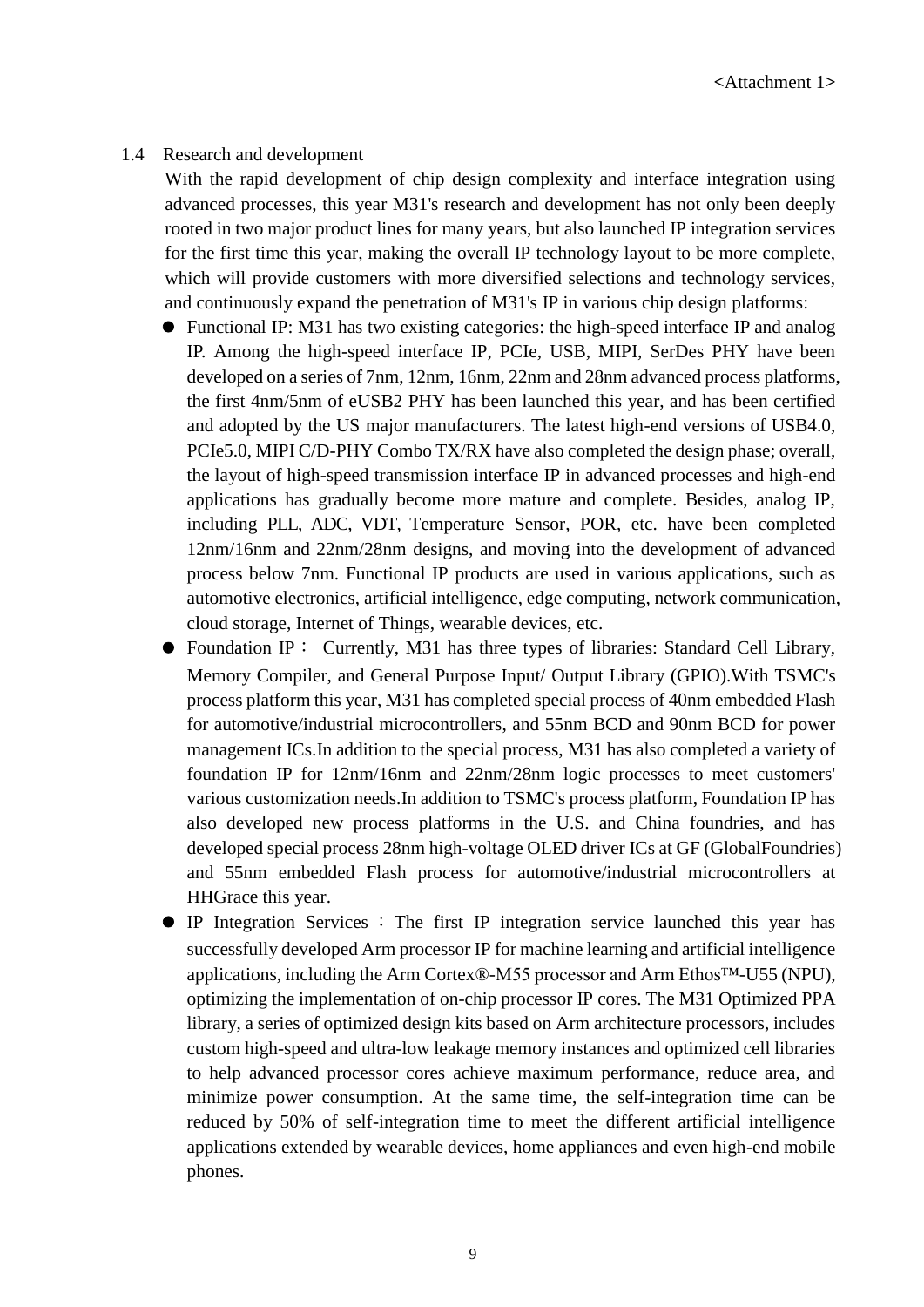By the end of 2021, M31 has developed more than 470 sets of Foundation IP and over 210 sets of high-speed interface IP and analog IP, about half of which are for TSMC process platforms and 1/3 of which are for 28nm and below advanced process technologies.

#### **2. Business Plan Outline for 2022**

#### 2.1 Current Year's Operating Policy

As the development of global high-speed computing (HPC) applications continues to accelerate, the data transmission speed of 5G networks can reach 50 to 100 times the speed of 4G networks, and the fast transmission speed and low latency create a reliable network environment for the goal of the Internet of Everything. Once tens of billions of terminal devices are connected to the network, the massive amount of data generated will require artificial intelligence to transform the data into meaningful information. In order to speed up information processing efficiency and create more applications for the data, a new computing layer will be added between cloud computing and IoT terminal devices in the future, which is called edge computing. Through edge computing, it is not necessary to transfer every data to the cloud for calculation and then give instructions to the device. Therefore, the real-time data processing is better, the power consumption is relatively low, and the size of the chip is small, which helps to develop more IoT products that can be used in various environments. In this era of 5G+AI+IoT big data, "high-speed transmission interface IP", which helps improve the performance of HPC computing, will become more and more important in the industry. In response to the expanding applications in the high-speed transmission market, M31 will continue to deploy more advanced process IP to upgrade the transmission interface while reducing overall chipset power consumption and space, and to provide more diverse products and services, by deepening cooperation with strategic partners to expand IP market share and actively developing physical IP with major foundries and IC design houses around the world. M31 will continue to provide high-performance silicon solutions to the global semiconductor industry and maintain our technological leadership while continuously providing new revenue growth. Despite the continuous improvement of the base period, M31's revenue outlook for 2022 will continue to maintain its operating target of positive growth.

#### 2.2 Growth and Sales Expectation

The future of semiconductor industry is driven by 5G, AI, high-speed computing, etc. The development trend is based on big data. According to the market research report, the global IP market will grow at a CAGR (compound annual growth rate) of 11%, and the CAGR of high-speed transmission interface is as high as 19%. M31 Technology continues to focus on the industry trend of high frequency and high speed, advanced process technology and leading edge technology in R&D and sales. With more complete product layout and improved product performance, the overall sales volume and value are expected to exceed 2021 in 2022, and the annual growth continues to rise.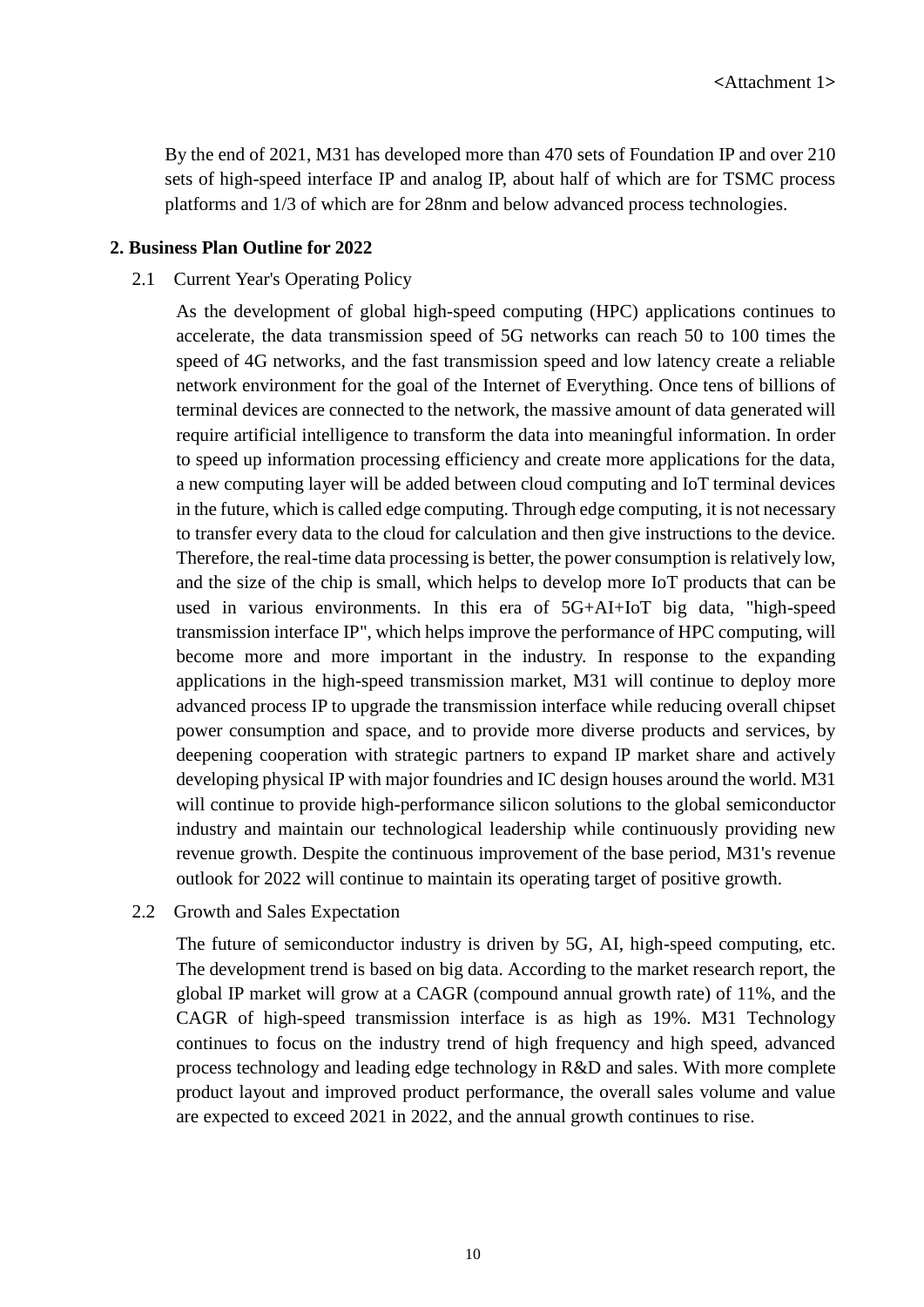#### 2.3 Production and Marketing

M31 Technology's main markets are Mainland China, the United States, and Taiwan. However, the IP needs of customers in these three regions are slightly different.

- **Mainland China:** Semiconductor is a national strategic industry, including IC production and design. New foundries and IC design companies are rapidly increasing, with a wide range of end products covering high, medium, and low end applications. China's wafer production capacity continues to grow, and newly developed process platforms are adding momentum to the demand for fundamental IP. In addition to the demand for advanced logic process high-speed transmission for CPU, cloud data center, AI, 5G Station, etc., there is also a huge market for special process power management ICs, display driver ICs, microcontroller ICs, image sensors, power components, analog ICs, etc. In addition, the demand for automotive applications continues to drive mature special process orders from local Chinese manufacturers. The overall design and marketing strategy belongs to a comprehensive IP product layout.
- **United States :** Most of the customer's IP needs have entered high-end applications, such as mobile computing, artificial intelligence, automotive electronics, high-end storage, cloud servers, etc. The marketing strategy focuses on products and services with advanced manufacturing processes and high-speed computing transmission, helping customers to take full advantage of M31's advanced technology with significant improvements in power consumption, performance, and area to accelerate product differentiation and innovation.
- **Taiwan** : In addition to TSMC's fundamental IP development on new process platforms, most of Taiwan's IC design products are consumer electronics, with logical process technologies targeted at 12nm/16nm, 22nm/28nm, and 40nm, while mature processes above 28nm focus on special applications, targeting automotive, Internet of Things, fingerprint recognition, and wireless charging. In terms of special processes, the IP developed for HV process is used for LCD, LED, and OLED driver ICs, BCD process is used for power management ICs, and eFlash process is used for microcontroller ICs, which are important application markets for Taiwan design houses. Technology is not necessarily the biggest difference in the marketing strategies of Taiwan's consumer IC design houses. The key is how to understanding customer needs, customizing services, and designing IP products that customers need in a short period of time.

#### **3. Future Development Strategies**

The overall development strategy can be broken down into breadth, depth, and integration:

#### • Breadth

Expanding product lines and services to meet the diverse needs of different chip designers, M31 will increase the market share of our IP products and facilitate the development of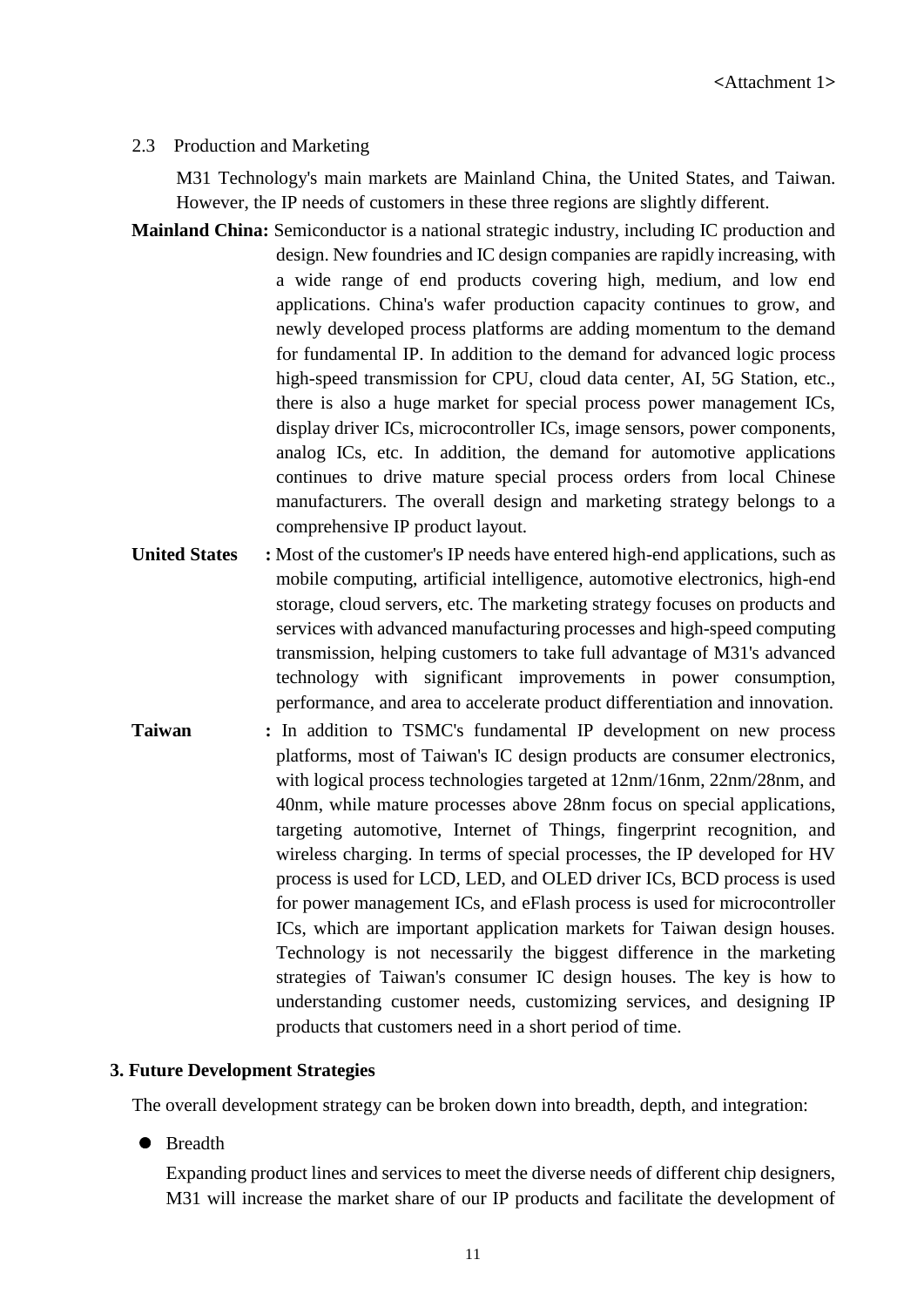new markets. Whether it is Interface IP, Memory IP, or Analog IP, M31 will develop and design new product lines with different types and specifications in response to market demands and trends. In addition, the company will utilize its existing resources to expand the scope and content of customized IP services, such as IP integration services, in order to create maximum benefits for both customers and M31.

• Depth

Continuing to advance to more advanced processes is a demonstration of R&D capability, especially for physical IP, and the integration with fab process technology is an indicator of competitiveness and profitability.Below 7nm (7nm, 5nm, 4nm, and 3nm) is the new blue ocean market for chip leaders; 12nm to 16nm is an important technology platform for high speed computing applications; 22nm and 28nm are the manufacturing processes that optimize the cost and performance of mid-range and high-end consumer ICs. On these three process technology platforms, M31 will focus on developing a complete IP layout, which is the focus of M31's future medium and long-term growth.

• Integration

M31 currently focuses on four types of IP products (Foundation IP, Interface IP, Memory IP, and Analog IP), and with the progress of the development of various products, the logic process of 22nm and 28nm have been designed and validated, and the Platform IP that can integrate various IP solutions has been formed. In addition to providing customers with multiple choices and convenience, M31 IP will also increase the penetration rate within customers' IC products. In the future, M31 will continue to build more sets of Platform IP for more advanced processes (12nm and 16nm) to integrate a more complete IP portfolio, and through the launch of IP integration services, customers can focus on chip design differentiation and system level integration. M31 will provide one-stop service and package sales for different IP products in the three process technology platforms of sub-7nm advanced process, IP 12nm/16nm and 22nm/28nm to help customers' IC products have more competitive advantages in terms of performance and cost performance, and the integration of different IP products to create Platform IP will have a multiplier effect, adding to M31's overall business performance.

#### **4. External Competitive, Regulatory, and Overall Business Environment.**

In order to enhance our overall competitiveness, M31 is committed to differentiate its basic product specifications, product and service quality, expand its product line and service content, and actively enhance its international brand image to meet the competition and challenges from international manufacturers. On the other hand, M31 complies with the relevant laws and regulations for listed companies and pays attention to the operational risks arising from interest rates and exchange rates in order to create maximum benefits for shareholders.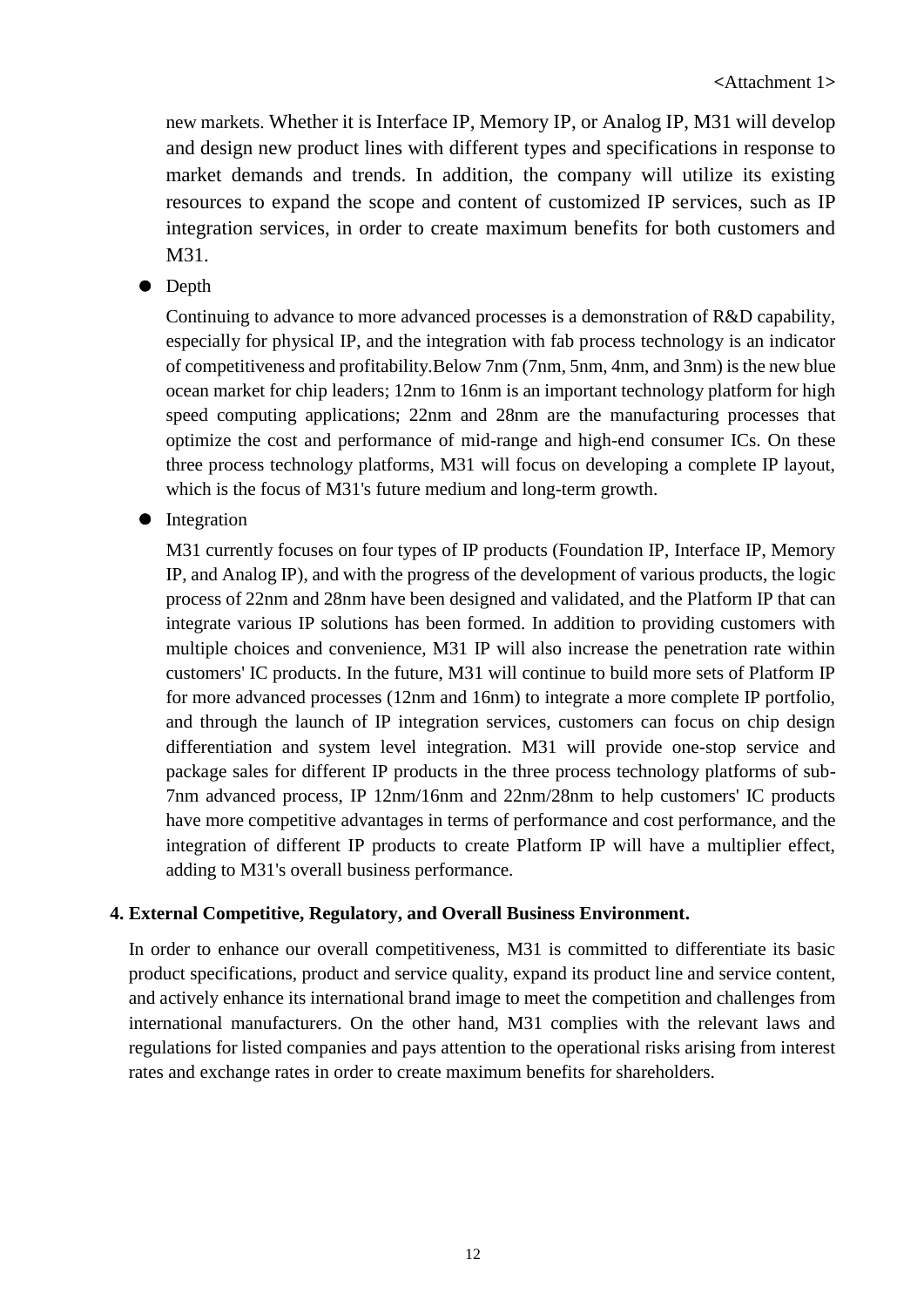# **Audit Committee's Review Report**

The Board of Directors has prepared the Company's 2021 business report, financial statements, and proposal for distribution of profits. The CPA firm of Deloitte & Touche was retained to audit M31's financial statements (Consolidated and Parent Company Only) and has issued an audit report relating to the financial statements. The business report, financial statements, and profit distribution proposal have been reviewed by the Audit Committee and no irregularities were found. We hereby report as above according to Article 14-4 of the Securities and Exchange Act and Article 219 of the Company Act.

M31 Technology Corporation

Chairman of the Audit Committee: Shih-Ying Huang

Feburary 24, 2022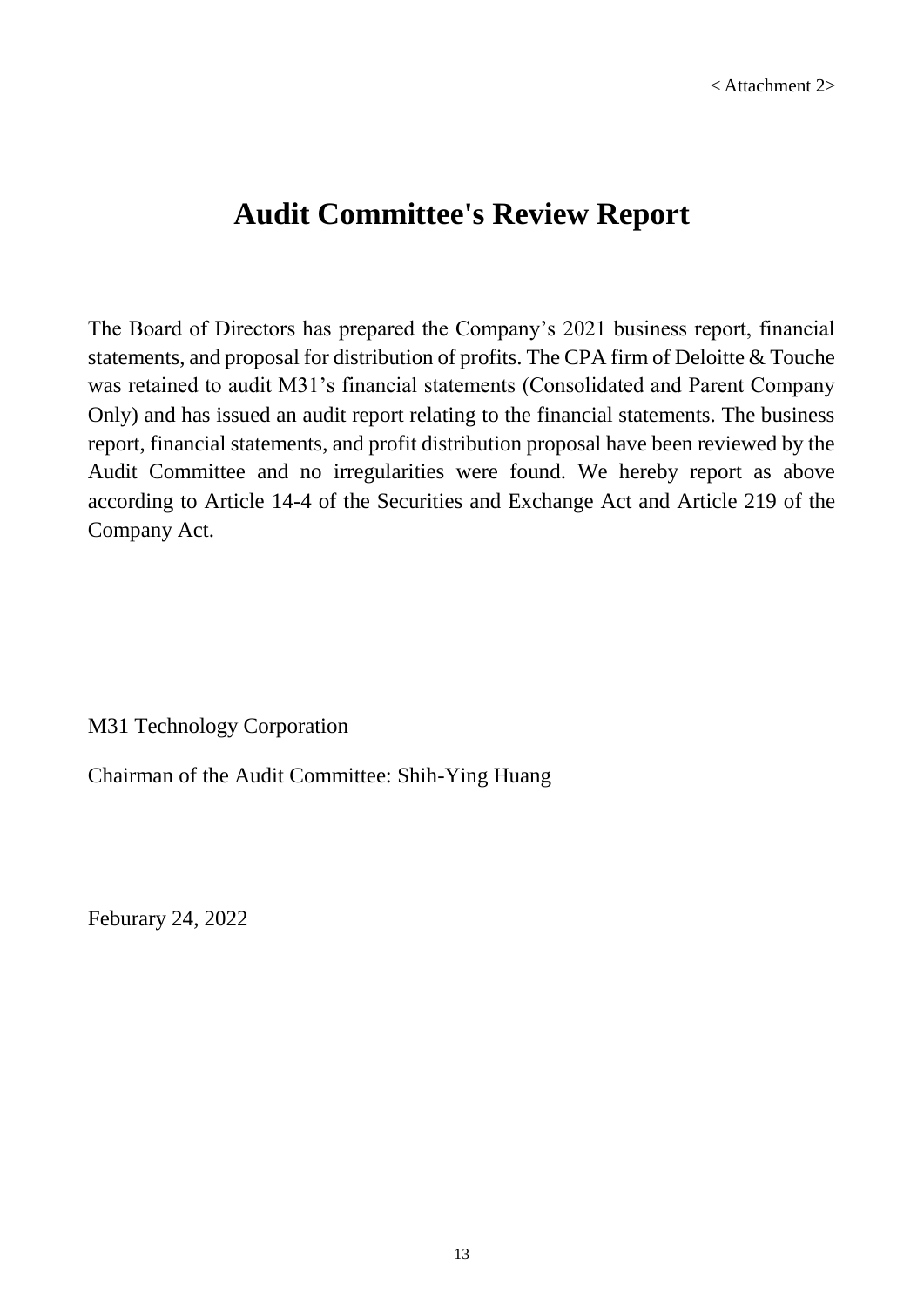#### **DELOITTE**

#### **INDEPENDENT AUDITORS' REPORT**

The Board of Directors and Shareholders

M31 Technology Corporation

#### **Opinion**

We have audited the accompanying consolidated financial statements of M31 Technology Corporation and its subsidiaries (collectively referred to as the "Group"), which comprise the consolidated balance sheets as of December 31, 2021 and 2020, and the consolidated statements of comprehensive income, changes in equity and cash flows for the years then ended, and the notes to the consolidated financial statements, including a summary of significant accounting policies.

In our opinion, the accompanying consolidated financial statements present fairly, in all material respects, the consolidated financial position of the Group as of December 31, 2021 and 2020, and its consolidated financial performance and its consolidated cash flows for the years then ended in accordance with the Regulations Governing the Preparation of Financial Reports by Securities Issuers and International Financial Reporting Standards (IFRS), International Accounting Standards (IAS), IFRIC Interpretations (IFRIC), and SIC Interpretations (SIC) endorsed and issued into effect by the Financial Supervisory Commission of the Republic of China.

#### **Basis for Opinion**

We conducted our audits in accordance with the Regulations Governing Auditing and Attestation of Financial Statements by Certified Public Accountants and auditing standards generally accepted in the Republic of China. Our responsibilities under those standards are further described in the Auditors' Responsibilities for the Audit of the Consolidated Financial Statements section of our report. We are independent of the Group in accordance with The Norm of Professional Ethics for Certified Public Accountant of the Republic of China, and we have fulfilled our other ethical responsibilities in accordance with these requirements. We believe that the audit evidence we have obtained is sufficient and appropriate to provide a basis for our opinion.

#### **Key Audit Matters**

Key audit matters are those matters that, in our professional judgment, were of most significance in our audit of the consolidated financial statements for the year ended December 31, 2021. These matters were addressed in the context of our audit of the consolidated financial statements as a whole, and in forming our opinion thereon, and we do not provide a separate opinion on these matters.

Key audit matters for the Group's consolidated financial statements for the year ended December 31, 2021 are stated as follows:

#### Risk of Improper Recognition of Technical Service Revenue

The Group's major revenue source is derived from the technical service income and royalty income received from offering silicon intellectual property (SIP) service.

The recognition of revenue from technical services is based on the terms of each contract. Since the terms of each contract are different, there is a risk that revenue may be recognized before the contractual obligations are fulfilled.

Due to the fact that these transactions involve manual control, there is a risk that revenue will be recognized if the contractual obligations are not fulfilled due to errors. Therefore, we list the recognition of technical service revenue as a key audit matter. Please refer to Note 4, point 10, for relevant accounting policies.

We exercise audit processes as below towards the aforementioned risk of improper recognition of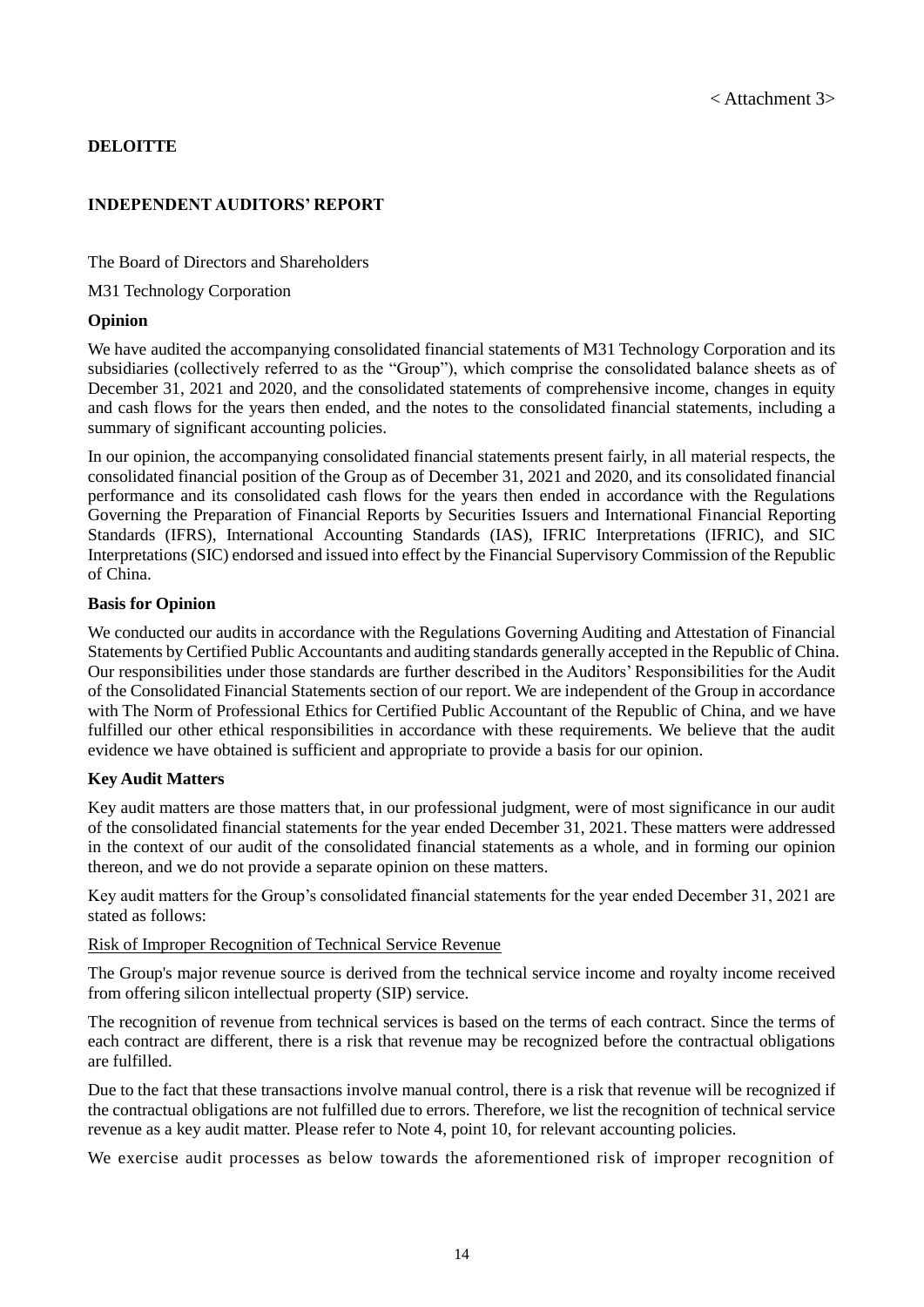technical service revenue:

- 1. Understand the design and operating effectiveness of the Group's internal control systems relevant to the recognition of technical service revenue contracts.
- 2. Sample the technical service revenue contracts recognized in 2021, checking relevant documents and receivable collections, reviewing critical contract provisions, for the purpose of ensuring the proper timing of revenue recognition.
- 3. Sample the technical service revenue contracts recognized in a period before/after the balance sheet dates to perform the cut-off test, for the purpose of ensuring proper satisfaction of performance obligations and revenue recognition prior to the balance sheet dates.

#### **Other Matter**

We have also audited the parent company only financial statements of M31 Technology Corporation as of and for the years ended December 31, 2021 and 2020 on which we have issued an unmodified opinion.

#### **Responsibilities of Management and Those Charged with Governance for the Consolidated Financial Statements**

Management is responsible for the preparation and fair presentation of the consolidated financial statements in accordance with the Regulations Governing the Preparation of Financial Reports by Securities Issuers, and IFRS, IAS, IFRIC and SIC endorsed and issued into effect by the Financial Supervisory Commission of the Republic of China, and for such internal control as management determines is necessary to enable the preparation of consolidated financial statements that are free from material misstatement, whether due to fraud or error.

In preparing the consolidated financial statements, management is responsible for assessing the Group's ability to continue as a going concern, disclosing, as applicable, matters related to going concern and using the going concern basis of accounting unless management either intends to liquidate the Group or to cease operations, or has no realistic alternative but to do so.

Those charged with governance, including the audit committee, are responsible for overseeing the Group's financial reporting process.

#### **Auditors' Responsibilities for the Audit of the Consolidated Financial Statements**

Our objectives are to obtain reasonable assurance about whether the consolidated financial statements as a whole are free from material misstatement, whether due to fraud or error, and to issue an auditors' report that includes our opinion. Reasonable assurance is a high level of assurance, but is not a guarantee that an audit conducted in accordance with the auditing standards generally accepted in the Republic of China will always detect a material misstatement when it exists. Misstatements can arise from fraud or error and are considered material if, individually or in the aggregate, they could reasonably be expected to influence the economic decisions of users taken on the basis of these consolidated financial statements.

As part of an audit in accordance with the auditing standards generally accepted in the Republic of China, we exercise professional judgment and maintain professional skepticism throughout the audit. We also:

- 1. Identify and assess the risks of material misstatement of the consolidated financial statements, whether due to fraud or error, design and perform audit procedures responsive to those risks, and obtain audit evidence that is sufficient and appropriate to provide a basis for our opinion. The risk of not detecting a material misstatement resulting from fraud is higher than for one resulting from error, as fraud may involve collusion, forgery, intentional omissions, misrepresentations, or the override of internal control.
- 2. Obtain an understanding of internal control relevant to the audit in order to design audit procedures that are appropriate in the circumstances, but not for the purpose of expressing an opinion on the effectiveness of the Group's internal control.
- 3. Evaluate the appropriateness of accounting policies used and the reasonableness of accounting estimates and related disclosures made by management.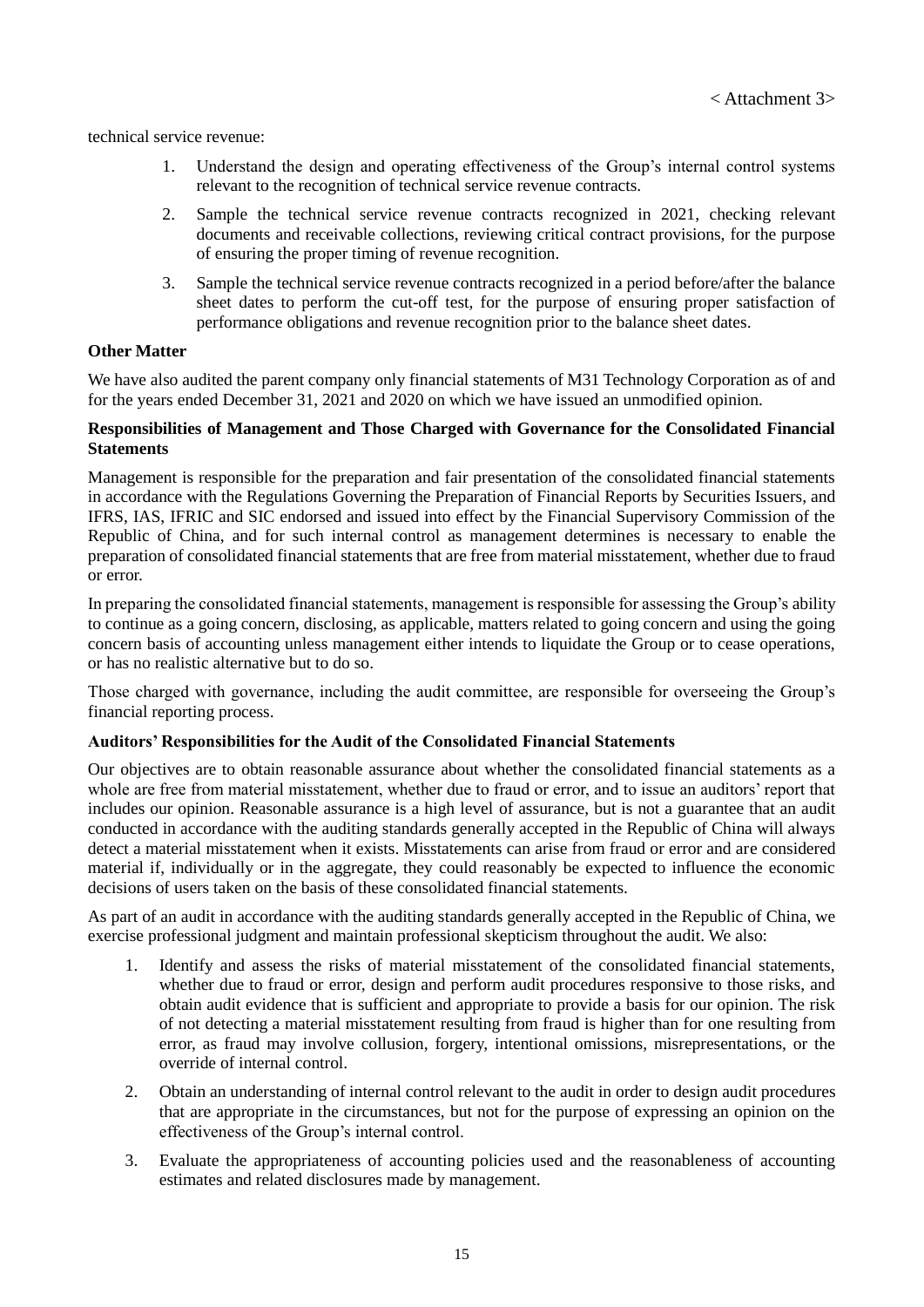- 4. Conclude on the appropriateness of management's use of the going concern basis of accounting and, based on the audit evidence obtained, whether a material uncertainty exists related to events or conditions that may cast significant doubt on the Group's ability to continue as a going concern. If we conclude that a material uncertainty exists, we are required to draw attention in our auditors' report to the related disclosures in the consolidated financial statements or, if such disclosures are inadequate, to modify our opinion. Our conclusions are based on the audit evidence obtained up to the date of our auditors' report. However, future events or conditions may cause the Group to cease to continue as a going concern.
- 5. Evaluate the overall presentation, structure and content of the consolidated financial statements, including the disclosures, and whether the consolidated financial statements represent the underlying transactions and events in a manner that achieves fair presentation.
- 6. Obtain sufficient and appropriate audit evidence regarding the financial information of entities or business activities within the Group to express an opinion on the consolidated financial statements. We are responsible for the direction, supervision, and performance of the group audit. We remain solely responsible for our audit opinion.

We communicate with those charged with governance regarding, among other matters, the planned scope and timing of the audit and significant audit findings, including any significant deficiencies in internal control that we identify during our audit.

We also provide those charged with governance with a statement that we have complied with relevant ethical requirements regarding independence, and to communicate with them all relationships and other matters that may reasonably be thought to bear on our independence, and where applicable, related safeguards.

From the matters communicated with those charged with governance, we determine those matters that were of most significance in the audit of the consolidated financial statements for the year ended December 31, 2021 and are therefore the key audit matters. We describe these matters in our auditors' report unless law or regulation precludes public disclosure about the matter or when, in extremely rare circumstances, we determine that a matter should not be communicated in our report because the adverse consequences of doing so would reasonably be expected to outweigh the public interest benefits of such communication.

The engagement partners on the audit resulting in this independent auditors' report are Yu-Feng Huang and Mei-Chen Tsai.

Deloitte & Touche Taipei, Taiwan Republic of China

February 24, 2022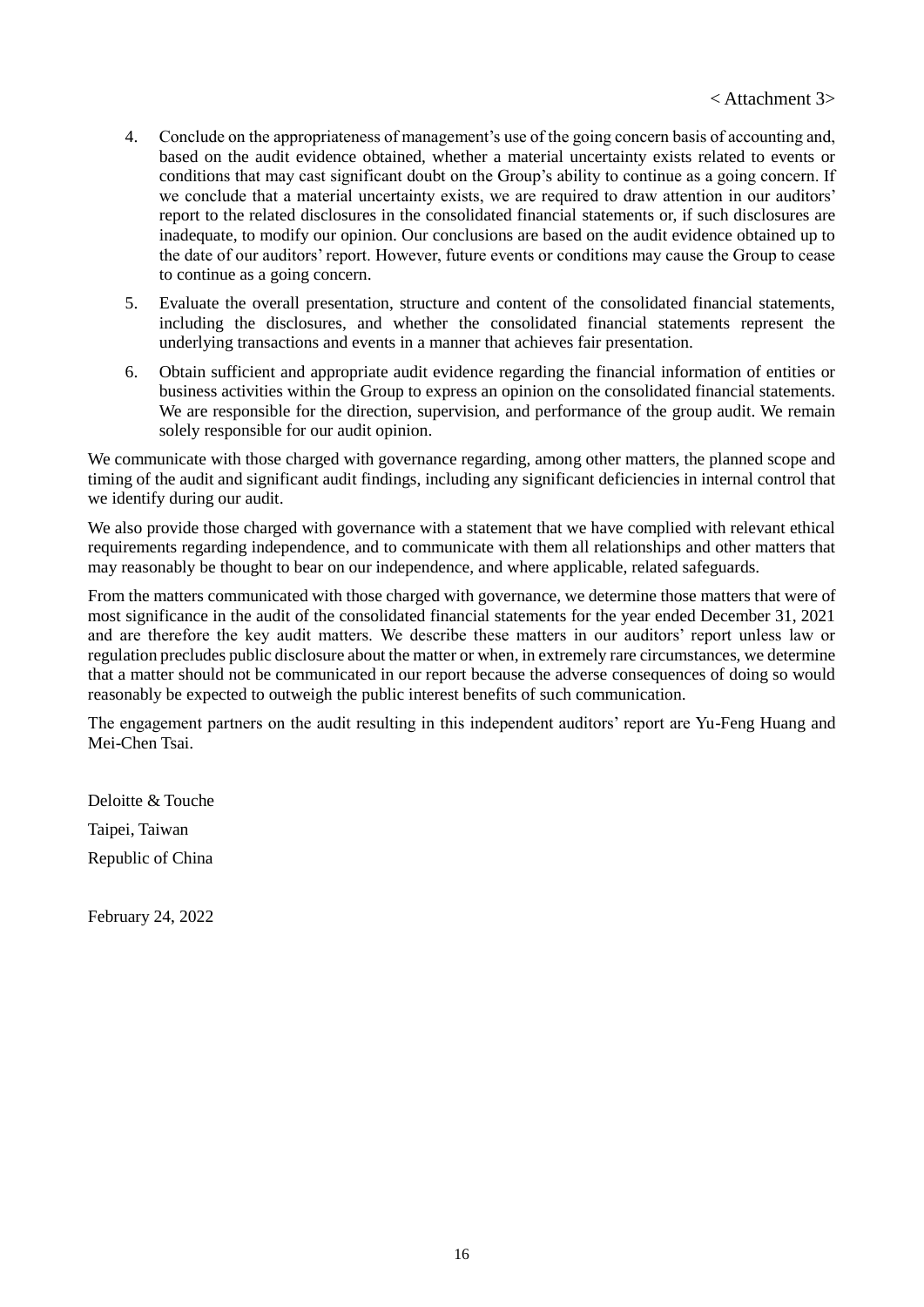#### M31 TECHNOLOGY CORPORATION AND SUBSIDIARIES

## ${\bf CONSOLIDATED BALANCE SHEETSDECEMBER 31, 2021 AND 2020}$ (In Thousands of New Taiwan Dollars)

|                                                                                                              | December 31, 2021  |                                     | December 31, 2020 |                           |
|--------------------------------------------------------------------------------------------------------------|--------------------|-------------------------------------|-------------------|---------------------------|
| <b>ASSETS</b>                                                                                                | Amount             | 96                                  | Amount            | 96                        |
| <b>CURRENT ASSETS</b>                                                                                        |                    |                                     |                   |                           |
| Cash and cash equivalents (Notes 4 and 6)<br>Financial assets at fair value through profit or loss - current | 307,421<br>s       | 16                                  | 527,760<br>s.     | 30                        |
| (Notes 4 and 7)                                                                                              | 416.743            | 22                                  | 444.616           | 25                        |
| Financial assets at amortized cost - current (Notes 4 and 9)                                                 |                    | $\overline{\phantom{a}}$            | 227.840           | 13                        |
| Accounts receivable (Notes 4, 5, 10 and 21)                                                                  | 319,072            | 16                                  | 254,612           | 15                        |
| Other receivables                                                                                            | 1,302              |                                     | 95                | $\blacksquare$            |
| Current tax assets (Notes 4 and 23)                                                                          | 46.501             | 2                                   | 41,567            | 2                         |
| Prepayments (Note 15)                                                                                        | 32,411             | 2                                   | 15,816            | 1                         |
| Other current assets (Notes 15 and 30)                                                                       | 8,739              |                                     | 8,475             |                           |
| Total current assets                                                                                         | 1,132,189          | 58                                  | 1,520,781         | 87                        |
| NON-CURRENT ASSETS                                                                                           |                    |                                     |                   |                           |
| Financial assets at fair value through other comprehensive                                                   |                    |                                     |                   |                           |
| income - non-current (Notes 4 and 8)                                                                         | 7.487              |                                     | 28,000            | 2                         |
| Financial assets at amortized cost - non-current (Notes 4 and 9)                                             | 106,422            | 6                                   |                   |                           |
| Property, plant and equipment (Notes 4, 12 and 30)                                                           | 674,452            | 35                                  | 175,035           | 10                        |
| Right-of-use assets (Notes 4 and 13)                                                                         | 1.110              |                                     | 4.186             |                           |
| Intangible assets (Notes 4 and 14)                                                                           | 7,640              | ı                                   | 7,775             |                           |
| Deferred tax assets (Notes 4 and 23)                                                                         | 5,672              |                                     | 7,867             |                           |
| Other non-current assets (Note 15)                                                                           | 1,723              |                                     | 13,118            |                           |
| Total non-current assets                                                                                     | 804,506            | 42                                  | 235,981           | 13                        |
| TOTAL                                                                                                        | \$1.936.695        | 100                                 | \$1.756.762       | 100                       |
| LIABILITIES AND EQUITY                                                                                       |                    |                                     |                   |                           |
| <b>CURRENT LIABILITIES</b>                                                                                   |                    |                                     |                   |                           |
| Contract liabilities - current (Note 21)                                                                     | s<br>89.002        | 5                                   | s<br>90,167       | 5                         |
| Accounts payable (Note 17)                                                                                   | 5.606              | ٠                                   | 3.085             |                           |
| Other payables (Note 18)                                                                                     | 131,485            | 7                                   | 114,637           | 7                         |
| Current tax liabilities (Notes 4 and 23)                                                                     | 20,302             | 1                                   | 28,861            | 2                         |
| Lease liabilities - current (Notes 4 and 13)                                                                 | 1,065              |                                     | 3.074             |                           |
| Long-term borrowings maturing within one year (Note 16)                                                      | 5,821              |                                     |                   |                           |
| Other current liabilities (Note 18)                                                                          | 16,339             |                                     | 6,809             |                           |
| Total current liabilities                                                                                    | 269,620            | $\overline{14}$                     | 246.633           | $\overline{14}$           |
| NON-CURRENT LIABILITIES                                                                                      |                    |                                     |                   |                           |
| Long-term borrowings (Note 16)                                                                               | 83,482             | 4                                   |                   |                           |
| Lease liabilities - non-current (Notes 4 and 13)                                                             |                    |                                     | 1,095             |                           |
| Total non-current liabilities                                                                                | 83,482             |                                     | 1.095             |                           |
| Total liabilities                                                                                            | 353,102            | 18                                  | 247,728           | 14                        |
| EQUITY (Note 20)                                                                                             |                    |                                     |                   |                           |
| Share capital                                                                                                |                    |                                     |                   |                           |
| Ordinary shares                                                                                              | 316,060            | $\frac{16}{38}$                     | 313,180           | $\frac{18}{36}$           |
| Capital surplus                                                                                              | 727,719            |                                     | 634,551           |                           |
| Retained earnings<br>Legal reserve                                                                           |                    |                                     |                   |                           |
| Unappropriated earnings                                                                                      | 125,647<br>514,477 |                                     | 92,583<br>493,824 |                           |
| Total retained earnings                                                                                      | 640,124            |                                     | 586,407           | $\frac{6}{\frac{28}{34}}$ |
| Other equity                                                                                                 | 52,246)            |                                     | 22,960            |                           |
| Treasury shares                                                                                              | 48,064)            | $\frac{\frac{27}{33}}{\frac{3}{2}}$ | 48,064)           |                           |
| Total equity                                                                                                 | 1,583,593          | $\frac{82}{2}$                      | 1,509,034         | 86                        |
| TOTAL LIABILITIES AND EQUITY                                                                                 | \$1.936.695        | 100                                 | \$1,756,762       | 100                       |

The accompanying notes are an integral part of the consolidated financial statements.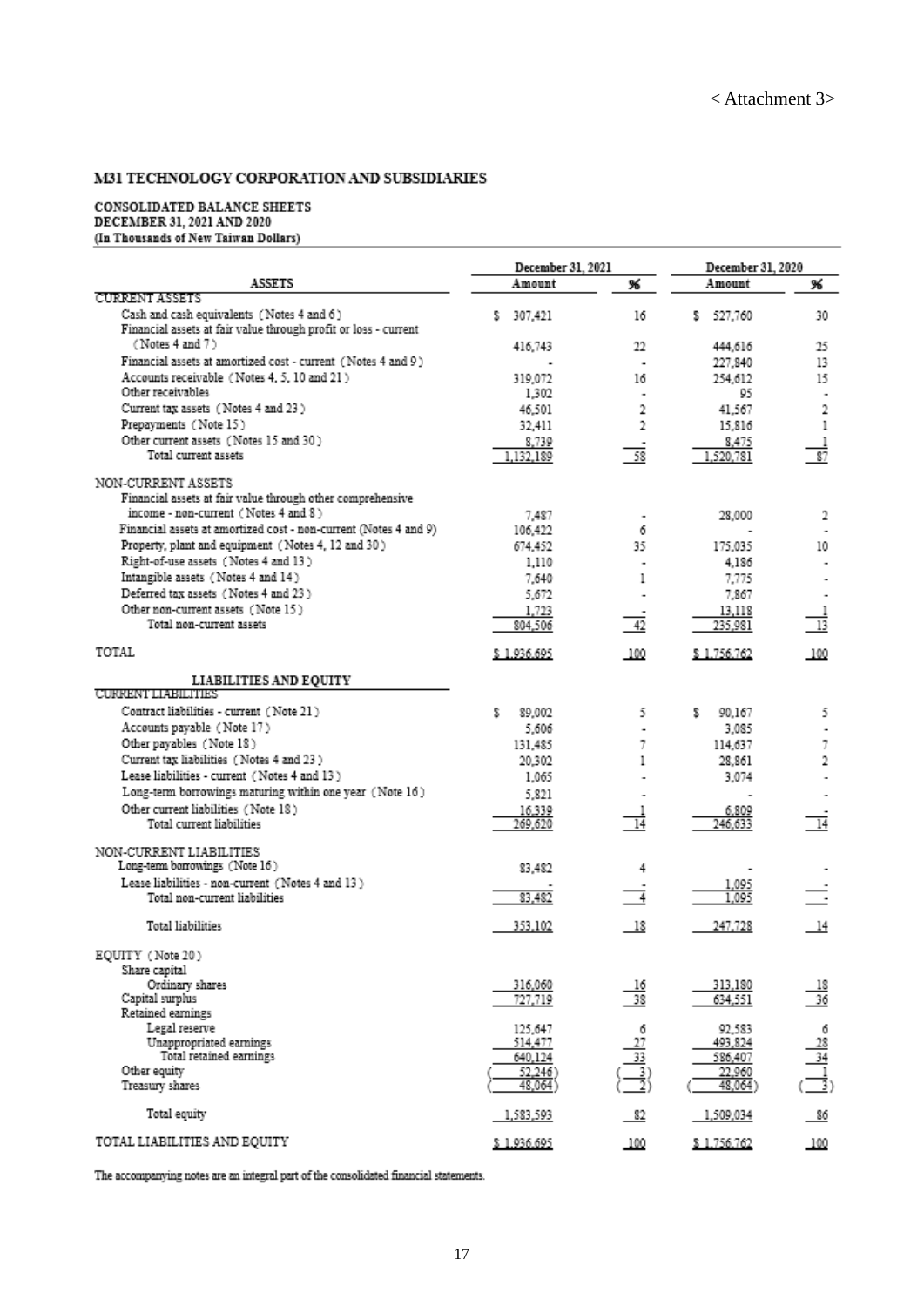## **M31 TECHNOLOGY CORPORATION AND SUBSIDIARIES**

#### **CONSOLIDATED STATEMENTS OF COMPREHENSIVE INCOME FOR THE YEARS ENDED DECEMBER 31, 2021 AND 2020 (In Thousands of New Taiwan Dollars, Except Earnings Per Share)**

|                                             | 2021          |     | 2020          |          |
|---------------------------------------------|---------------|-----|---------------|----------|
|                                             | <b>Amount</b> | %   | Amount        | %        |
| <b>OPERATING REVENUE</b> (Notes 4 and 21)   | 1,011,879     | 100 | \$<br>981,016 | 100      |
| <b>GROSS PROFIT</b>                         | 1,011,879     | 100 | 981,016       | - 100    |
| <b>OPERATING EXPENSES</b> (Notes 14 and 22) |               |     |               |          |
| Selling and marketing expenses              | 53,713)       | 5)  | 50,918)       | 6)       |
| General and administrative expenses         | 99,678)       | 10) | 89,343)       | 9)       |
| Research and development expenses           | 541,929)      | 54) | 420,785)      | 43)<br>( |
| Expected credit loss (Note 10)              | 3,665)        |     | 1,725)        |          |
| Total operating expenses                    | 698,985)      | 69) | 562,771)      | 58)      |
| <b>OPERATING INCOME</b>                     | 312,894       | 31  | 418,245       | 42       |
| NON-OPERATING INCOME AND<br><b>EXPENSES</b> |               |     |               |          |
| Interest income (Notes 4 and 22)            | 1,399         |     | 6,844         | 1        |
| Other income (Notes 4 and 22)               | 1,811         |     | 1,075         |          |
| Other gains and losses (Notes 4 and 22)     | 20,620        | 2)  | 49,554)       | 5)<br>€  |
| Finance costs (Note 22)                     | 1,926)        |     | 132)          |          |
| Total non-operating income<br>and expenses  | 19,336)       | 2)  | 41,767)       | 4)       |
| PROFIT BEFORE INCOME TAX                    | 293,558       | 29  | 376,478       | 38       |
| INCOME TAX EXPENSE (Notes 4 and 23)         | 40,921)       | 4)  | 54,230)       | 5)       |
| NET PROFIT FOR THE YEAR                     | 252,637       | 25  | 322,248       | 33       |

(Continued)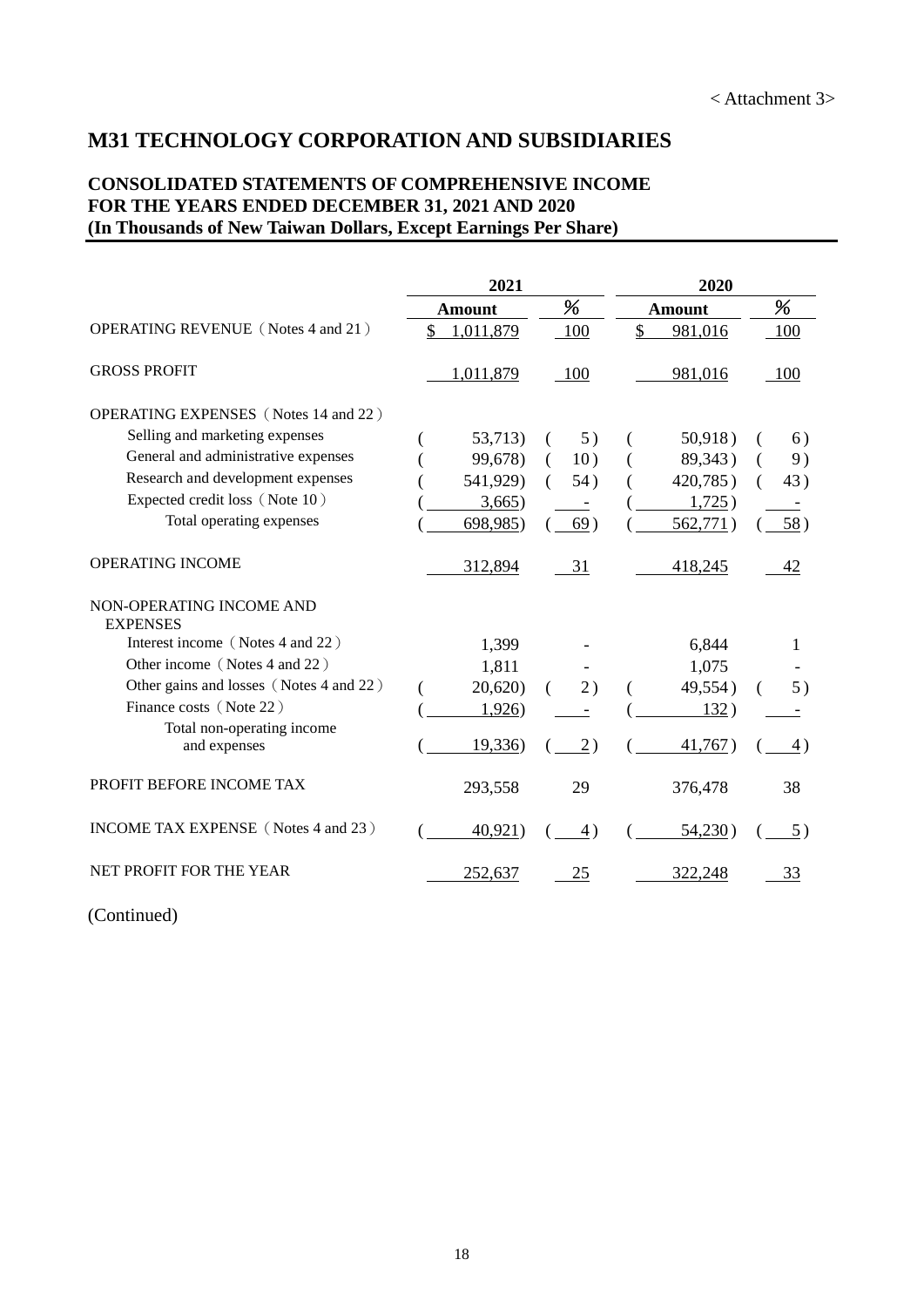< Attachment 3>

|                                                                   | 2021          |    | 2020          |    |
|-------------------------------------------------------------------|---------------|----|---------------|----|
|                                                                   | Amount        | %  | <b>Amount</b> | %  |
| OTHER COMPREHENSIVE INCOME<br>Items that will not be reclassified |               |    |               |    |
| subsequently to profit or loss:                                   |               |    |               |    |
| Unrealized gain(loss) on                                          |               |    |               |    |
| investments in equity instruments                                 |               |    |               |    |
| at fair value through other                                       |               |    |               |    |
| comprehensive income(Note 20)<br>Items that may be reclassified   | \$<br>32,972  | 3  | 28,703        |    |
| subsequently to profit or loss:                                   |               |    |               |    |
| Exchange differences on                                           |               |    |               |    |
| translating the financial                                         |               |    |               |    |
| statements of foreign operations                                  |               |    |               |    |
| (Notes 4 and 20)                                                  | 417)          |    | 671)          |    |
| Income tax relating to items                                      |               |    |               |    |
| that may be reclassified<br>subsequently to profit or loss        |               |    |               |    |
| (Notes 4, 20 and 23)                                              | 83            |    | 134           |    |
|                                                                   | 334)          |    | 537)          |    |
| Other comprehensive income(loss)                                  |               |    |               |    |
| for the year, net of income tax                                   | 32,638        | 3  | 28,166        |    |
| TOTAL COMPREHENSIVE INCOME                                        |               |    |               |    |
| FOR THE YEAR                                                      | \$<br>285,275 | 28 | 350,414       | 36 |
| EARNINGS PER SHARE (Note 24)                                      |               |    |               |    |
| <b>Basic</b>                                                      | 8.12          |    | 10.34         |    |
| Diluted                                                           | \$<br>8.11    |    | 10.34         |    |

The accompanying notes are an integral part of the consolidated financial statements.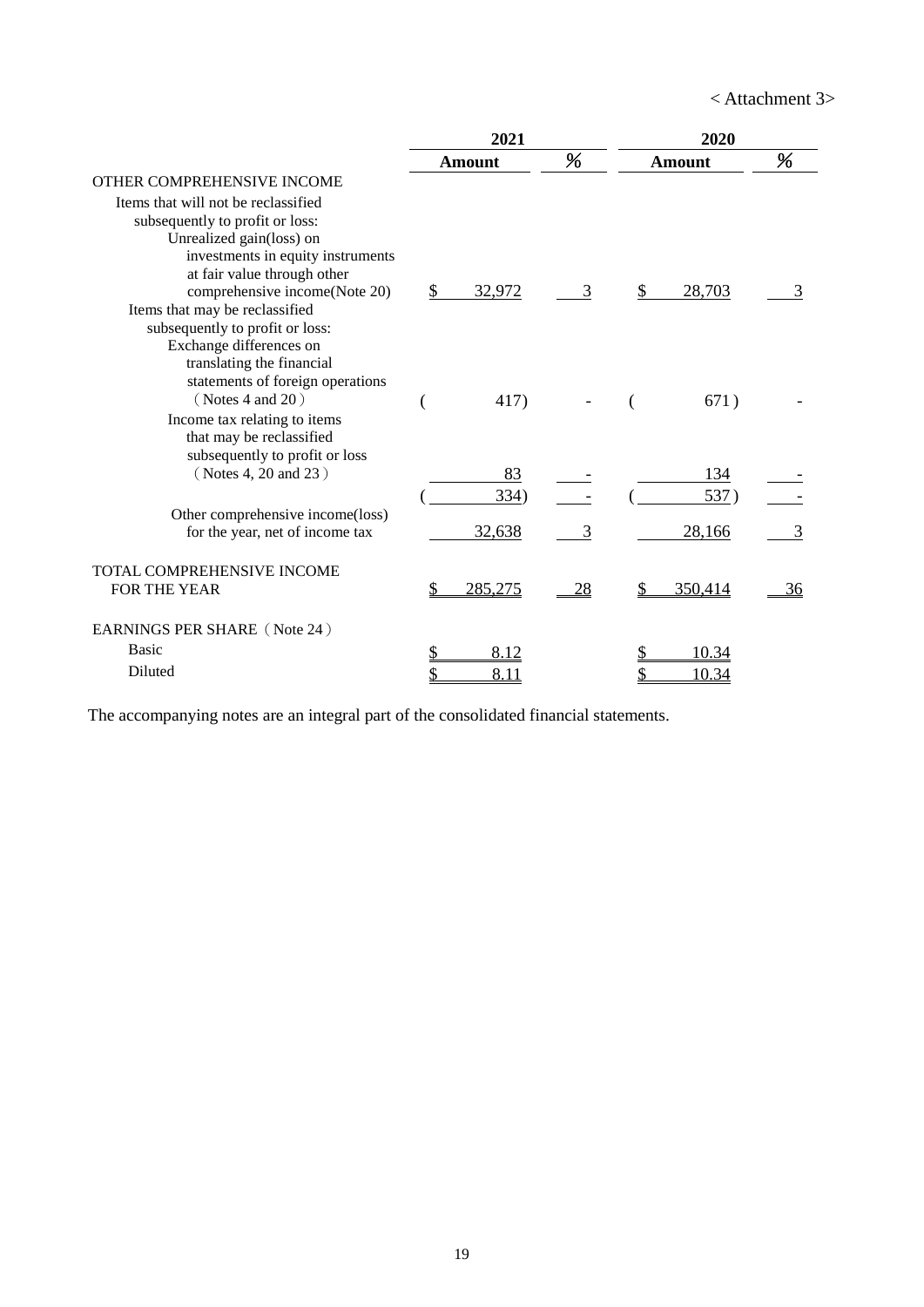M31 TECHNOLOGY CORPORATION AND SUBSIDIARIES

# CONSOLIDATED STATEMENTS OF CHANGES IN EQUITY<br>FOR THE YEARS ENDED DECEMBER 31, 2021 AND 2020<br>(In Thousands of New Taiwan Dollars)

| <b>Capital Surplus</b><br>634,551<br>634,551<br>W)<br>313,180<br>313,180<br>Amount<br>Share Capital<br>ò,<br>J<br>(In Thousands)<br>ï<br>ÿ<br>ł.<br>31,318<br>31,318<br>Shares<br>ended December 31, 2020, net of income tax (Note 20)<br>value through other comprehensive income (Notes 8<br>Disposal of investments in equity instruments at fair<br>let profit for the year ended December 31, 2020<br>Other comprehensive income(loss) for the year<br>Total comprehensive income(loss) for the year<br>BALANCE AT DECEMBER 31, 2020<br>Buy-back of treasury shares (Note 20)<br>BALANCE AT JANUARY 1, 2020<br>Appropriations of 2019 earnings<br>Appropriations of 2020 earnings<br>ended December 31, 2020<br>Cash dividends<br>Legal reserve<br>Legal reserve<br>and 20) |             | Legal Reserve<br>30,856<br>61.727 | <b>Unappropriated</b><br>30,856)<br>234,885)<br>428,928<br>322,248<br>322,248<br>Earnings<br>Retained Earnings<br>ø | 67)<br>Translating the<br>Statements of<br>Difference on<br>Operations<br>Financial<br>Foreign<br>ొ | Financial Assets<br>Comprehensive<br>Through Other<br>3,250<br>Gain (Loss) on<br>at Fair Value<br>Income<br>ü | Employee<br>Unearned | <b>Amount</b> of |                     |
|----------------------------------------------------------------------------------------------------------------------------------------------------------------------------------------------------------------------------------------------------------------------------------------------------------------------------------------------------------------------------------------------------------------------------------------------------------------------------------------------------------------------------------------------------------------------------------------------------------------------------------------------------------------------------------------------------------------------------------------------------------------------------------|-------------|-----------------------------------|---------------------------------------------------------------------------------------------------------------------|-----------------------------------------------------------------------------------------------------|---------------------------------------------------------------------------------------------------------------|----------------------|------------------|---------------------|
|                                                                                                                                                                                                                                                                                                                                                                                                                                                                                                                                                                                                                                                                                                                                                                                  |             |                                   |                                                                                                                     |                                                                                                     |                                                                                                               |                      |                  |                     |
|                                                                                                                                                                                                                                                                                                                                                                                                                                                                                                                                                                                                                                                                                                                                                                                  |             |                                   |                                                                                                                     |                                                                                                     |                                                                                                               | Benefits             | Treasury Shares  | <b>Total Equity</b> |
|                                                                                                                                                                                                                                                                                                                                                                                                                                                                                                                                                                                                                                                                                                                                                                                  |             |                                   |                                                                                                                     |                                                                                                     |                                                                                                               | t<br>ü               | и                | 1,441,569<br>'n     |
|                                                                                                                                                                                                                                                                                                                                                                                                                                                                                                                                                                                                                                                                                                                                                                                  |             |                                   |                                                                                                                     |                                                                                                     | ٠                                                                                                             |                      |                  |                     |
|                                                                                                                                                                                                                                                                                                                                                                                                                                                                                                                                                                                                                                                                                                                                                                                  |             |                                   |                                                                                                                     |                                                                                                     |                                                                                                               |                      |                  | 234,885)            |
|                                                                                                                                                                                                                                                                                                                                                                                                                                                                                                                                                                                                                                                                                                                                                                                  |             |                                   |                                                                                                                     |                                                                                                     |                                                                                                               |                      |                  | 322,248             |
|                                                                                                                                                                                                                                                                                                                                                                                                                                                                                                                                                                                                                                                                                                                                                                                  |             |                                   |                                                                                                                     | 537)                                                                                                | 28,703                                                                                                        |                      |                  | 28,166              |
|                                                                                                                                                                                                                                                                                                                                                                                                                                                                                                                                                                                                                                                                                                                                                                                  |             |                                   |                                                                                                                     | 537                                                                                                 | 28,703                                                                                                        |                      |                  | 350,414             |
|                                                                                                                                                                                                                                                                                                                                                                                                                                                                                                                                                                                                                                                                                                                                                                                  |             |                                   |                                                                                                                     |                                                                                                     |                                                                                                               |                      | 48,064)          | 48,064)             |
|                                                                                                                                                                                                                                                                                                                                                                                                                                                                                                                                                                                                                                                                                                                                                                                  |             |                                   | 8,389                                                                                                               |                                                                                                     | 8,389                                                                                                         |                      |                  |                     |
|                                                                                                                                                                                                                                                                                                                                                                                                                                                                                                                                                                                                                                                                                                                                                                                  |             | 92,583                            | 493,824                                                                                                             | 604)                                                                                                | 23,564                                                                                                        |                      | $48,064$ )       | 1,509,034           |
| $\mathbf{1}$<br>Cash dividends                                                                                                                                                                                                                                                                                                                                                                                                                                                                                                                                                                                                                                                                                                                                                   | $^{\prime}$ | 33,064                            | 33,064)<br>248,856)                                                                                                 |                                                                                                     | $\mathbf{r}$                                                                                                  | 1001                 | ٠                | 248,856)            |
| $\cdot$<br>Vet profit for the year ended December 31, 2021                                                                                                                                                                                                                                                                                                                                                                                                                                                                                                                                                                                                                                                                                                                       |             |                                   | 252,637                                                                                                             |                                                                                                     | ٠                                                                                                             |                      |                  | 252,637             |
| ended December 31, 2021, net of income tax (Note 20)<br>Other comprehensive income(loss) for the year                                                                                                                                                                                                                                                                                                                                                                                                                                                                                                                                                                                                                                                                            |             |                                   |                                                                                                                     | 334)                                                                                                | 32,972                                                                                                        |                      |                  | 32,638              |
| Total comprehensive income(loss) for the year<br>ended December 31, 2021                                                                                                                                                                                                                                                                                                                                                                                                                                                                                                                                                                                                                                                                                                         |             |                                   | 252.637                                                                                                             | 334)                                                                                                | 32,972                                                                                                        |                      |                  | 285,275             |
| 93,168<br>2,880<br>283<br>ssuance of employee restricted shares                                                                                                                                                                                                                                                                                                                                                                                                                                                                                                                                                                                                                                                                                                                  |             |                                   |                                                                                                                     |                                                                                                     |                                                                                                               | 67,248)              |                  | 28,800              |
| ţ.<br>Compensation cost of employee restricted shares                                                                                                                                                                                                                                                                                                                                                                                                                                                                                                                                                                                                                                                                                                                            |             |                                   |                                                                                                                     | í                                                                                                   | ï                                                                                                             | 9.340                |                  | 0750                |
| Disposal of investments in equity instruments at fair value<br>through other comprehensive income (Notes 8 and 20)                                                                                                                                                                                                                                                                                                                                                                                                                                                                                                                                                                                                                                                               |             |                                   | 49,936                                                                                                              |                                                                                                     | 49.936)                                                                                                       |                      |                  |                     |
| 727.719<br>316,000<br>ù<br>31,606<br>BALANCE AT DECEMBER 31, 2021                                                                                                                                                                                                                                                                                                                                                                                                                                                                                                                                                                                                                                                                                                                |             | 125.647                           | 514.477                                                                                                             | 938)<br>뼌                                                                                           | 6.600<br>w                                                                                                    | 57,908.)<br><u>ی</u> | 48.064)<br>G     | 1.583.593           |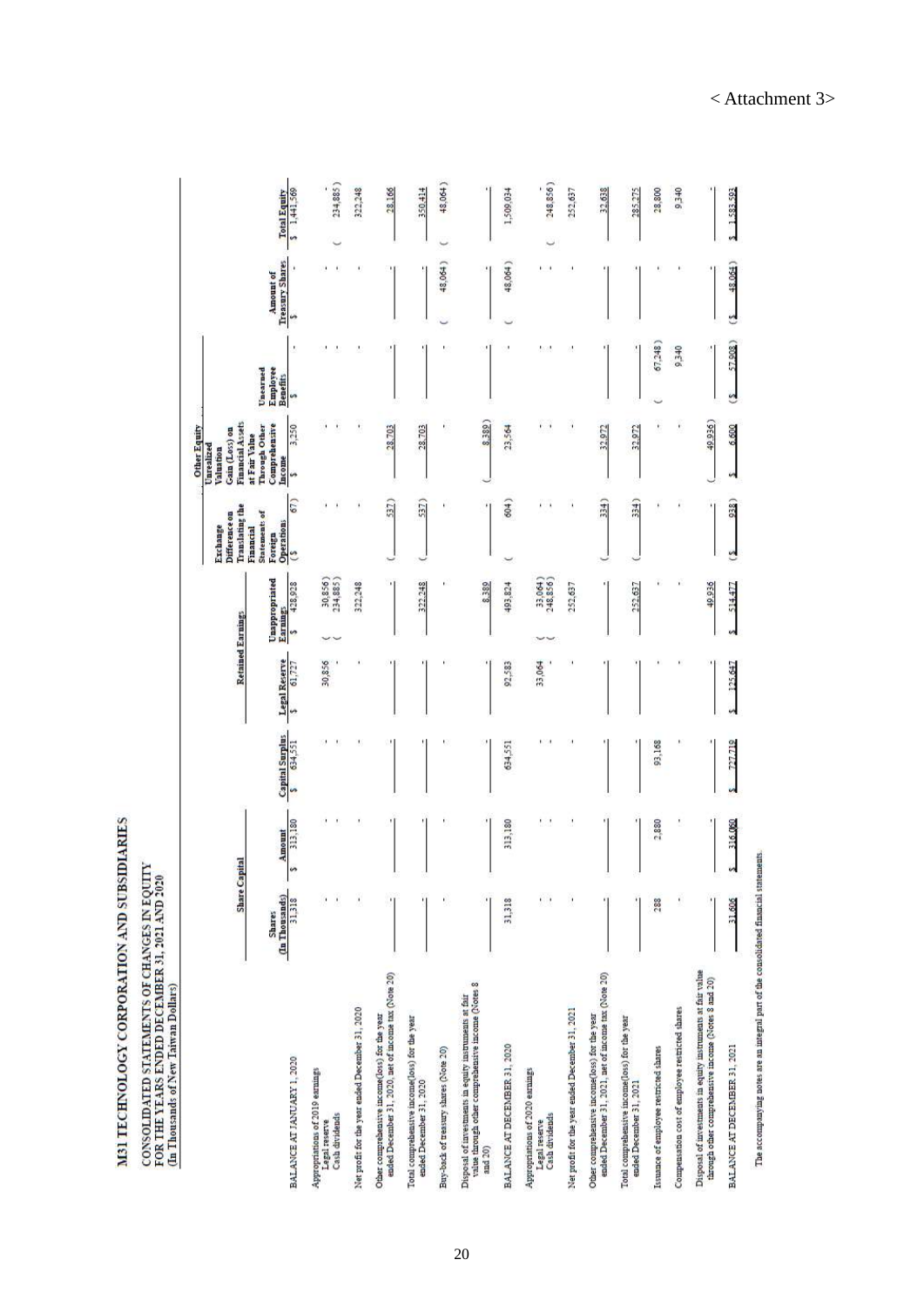## **M31 TECHNOLOGY CORPORATION AND SUBSIDIARIES**

#### **CONSOLIDATED STATEMENTS OF CASH FLOWS FOR THE YEARS ENDED DECEMBER 31, 2021 AND 2020 (In Thousands of New Taiwan Dollars)**

|                                             |                | 2021    |                | 2020    |
|---------------------------------------------|----------------|---------|----------------|---------|
| CASH FLOWS FROM OPERATING ACTIVITIES        |                |         |                |         |
| Profit before income tax                    | \$             | 293,558 | \$             | 376,478 |
| Adjustments for:                            |                |         |                |         |
| Depreciation expenses                       |                | 36,689  |                | 39,382  |
| Amortization expenses                       |                | 3,686   |                | 2,783   |
| <b>Expected credit loss</b>                 |                | 3,665   |                | 1,725   |
| Net gain on fair value changes of financial |                |         |                |         |
| assets at fair value through profit or loss |                | 1,293)  | €              | 1,548)  |
| Finance costs                               |                | 1,926   |                | 132     |
| Interest income                             | $\overline{(}$ | 1,399)  | €              | 6,844)  |
| Compensation cost of employee restricted    |                |         |                |         |
| shares                                      |                | 9,340   |                |         |
| Loss(gain) on disposal of property, plant   |                |         |                |         |
| and equipment                               |                | 3,479   | $\left($       | 867)    |
| Unrealized (gain)loss on foreign currency   |                |         |                |         |
| exchange                                    |                | 14,861) |                | 20,770  |
| Changes in operating assets and liabilities |                |         |                |         |
| Accounts receivable                         |                | 67,364) | $\left($       | 75,988) |
| Other receivables                           |                | 1,277)  |                | 387     |
| Prepayments                                 |                | 16,595) |                | 1,734   |
| Other current assets                        |                | 7,827)  | $\overline{(}$ | 3)      |
| <b>Contract liabilities</b>                 |                | 1,165)  |                | 62,636  |
| Accounts payable                            |                | 2,480   |                | 992     |
| Other payables                              |                | 24,651  |                | 18,444  |
| Other current liabilities                   |                | 9,474   |                | 1,195   |
| Cash generated from operations              |                | 277,167 |                | 441,408 |
| Interest received                           |                | 1,399   |                | 6,844   |
| Interest paid                               |                | 1,910)  |                | 132)    |
| Income tax paid                             |                | 52,136) |                | 62,489) |
| Net cash generated from operating           |                |         |                |         |
| activities                                  |                | 224,520 |                | 385,631 |

(Continued)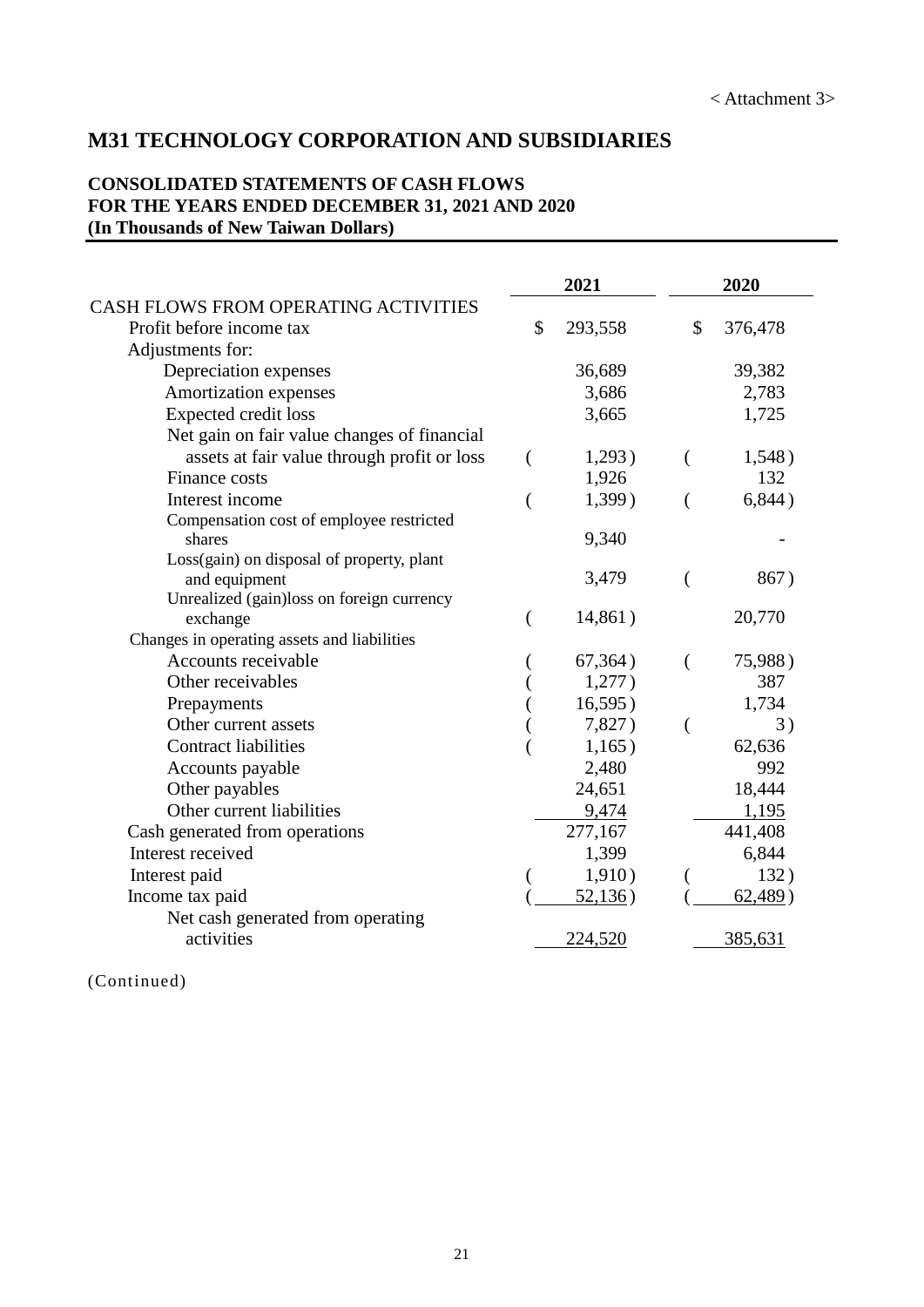< Attachment 3>

|                                                         |              | 2021      |          | 2020        |
|---------------------------------------------------------|--------------|-----------|----------|-------------|
| <b>CASH FLOWS FROM INVESTING ACTIVITIES</b>             |              |           |          |             |
| Disposal of financial assets at fair value through      |              |           |          |             |
| other comprehensive income                              | \$           | 53,485    | \$       | 10,053      |
| Acquisition of financial assets at amortized cost       | $\left($     | 108,818)  | $\left($ | 484,850)    |
| Disposal of financial assets at amortized cost          |              | 241,370   |          | 318,760     |
| Acquisition of financial assets at fair value through   |              |           |          |             |
| profit or loss                                          | €            | 490,664)  | €        | $415,000$ ) |
| Disposal of financial assets at fair value through      |              |           |          |             |
| profit or loss                                          |              | 519,830   |          | 476,799     |
| Acquisition of property, plant and equipment            | €            | 531,379)  | (        | 30,141)     |
| Disposal of property, plant and equipment               |              | 10        |          | 867         |
| Decrease (Increase) in refundable deposits              |              | 7,563     |          | 97)         |
| Acquisition of intangible assets                        |              | 3,551)    |          | 8,211)      |
| Increase in other finance assets                        |              |           |          | 484)        |
| Increase in prepayments for equipment                   |              | 1,625)    |          | 13,018)     |
| Net cash used in investing activities                   |              | 313,779)  |          | 145,322)    |
| CASH FLOWS FROM FINANCING ACTIVITIES                    |              |           |          |             |
| Long-term borrowings                                    |              | 300,000   |          |             |
| Repayment of long-term borrowings                       |              | 210,697)  |          |             |
| Repayment of the principal portion of lease liabilities |              | $3,055$ ) |          | 8,887)      |
| Dividends paid                                          |              | 248,856)  |          | 234,885)    |
| Payment for buy-back of treasury shares                 |              |           |          | 48,064)     |
| Issuance of employee restricted shares                  |              | 28,800    |          |             |
| Net cash used in financing activities                   |              | 133,808)  |          | 291,836)    |
| EFFECTS OF EXCHANGE RATE CHANGES ON THE                 |              |           |          |             |
| <b>BALANCE OF CASH HELD IN FOREIGN</b>                  |              |           |          |             |
| <b>CURRENCIES</b>                                       |              | 2,728     |          | 10,268)     |
| NET DECREASE IN CASH AND CASH                           |              |           |          |             |
| <b>EQUIVALENTS</b>                                      |              | 220,339)  |          | 61,795)     |
| CASH AND CASH EQUIVALENTS AT THE                        |              |           |          |             |
| <b>BEGINNING OF THE YEAR</b>                            |              | 527,760   |          | 589,555     |
| CASH AND CASH EQUIVALENTS AT THE END                    |              |           |          |             |
| OF THE YEAR                                             | $\mathbb{S}$ | 307,421   |          | 527,760     |

The accompanying notes are an integral part of the consolidated financial statements.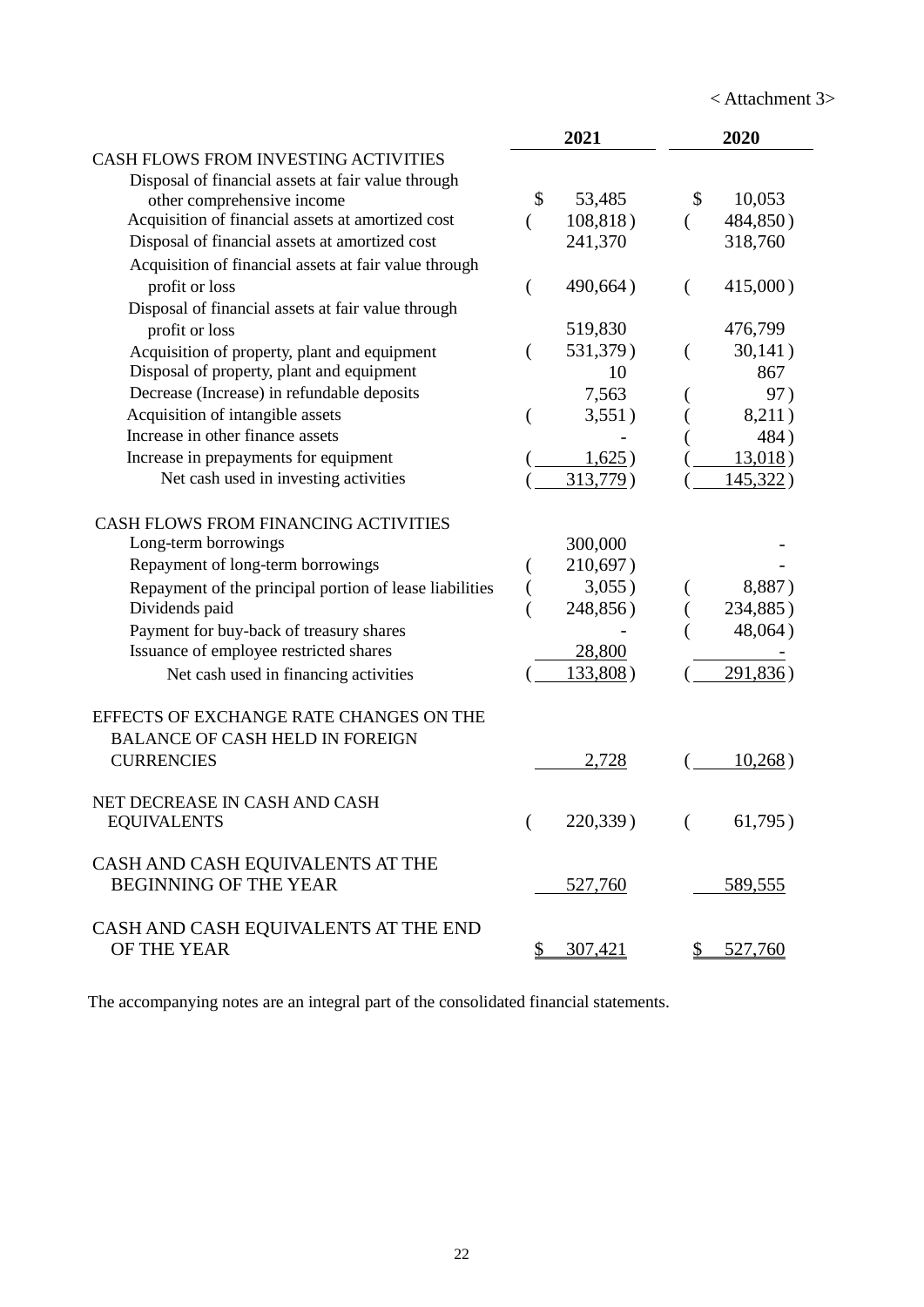#### **DELOITTE**

#### **INDEPENDENT AUDITORS' REPORT**

The Board of Directors and Shareholders

M31 Technology Corporation

#### **Opinion**

We have audited the accompanying parent company only financial statements of M31 Technology Corporation (the "Company"), which comprise the parent company only balance sheet as of December 31, 2021 and 2020, and the parent company only statements of comprehensive income, changes in equity and cash flows for the years then ended, and the notes to the parent company only financial statement, including a summary of significant accounting policies.

In our opinion, the accompanying parent company only financial statements present fairly, in all material respects, the parent company only financial position of the Company as of December 31, 2021 and 2020, and the parent company only financial performance and the parent company only cash flows for the years then ended in accordance with the Regulations Governing the Preparation of Financial Reports by Securities Issuers.

#### **Basis for Opinion**

We conducted our audits in accordance with the Regulations Governing Auditing and Attestation of Financial Statements by Certified Public Accountants and auditing standards generally accepted in the Republic of China. Our responsibilities under those standards are further described in the Auditors' Responsibilities for the Audit of the Parent Company Only Financial Statements section of our report. We are independent of the Company in accordance with The Norm of Professional Ethics for Certified Public Accountant of the Republic of China, and we have fulfilled our other ethical responsibilities in accordance with these requirements. We believe that the audit evidence we have obtained is sufficient and appropriate to provide a basis for our opinion.

#### **Key Audit Matters**

Key audit matters are those matters that, in our professional judgment, were of most significance in our audit of the parent company only financial statements for the year ended December 31, 2021. These matters were addressed in the context of our audit of the parent company only financial statements as a whole, and in forming our opinion thereon, and we do not provide a separate opinion on these matters.

Key audit matters for the parent company only financial statements for the year ended December 31, 2021 are stated as follows:

#### Risk of Improper Recognition of Technical Service Revenue

The Company's major revenue source is derived from the technical service income and royalty income received from offering silicon intellectual property (SIP) service.

The recognition of revenue from technical services is based on the terms of each contract. Since the terms of each contract are different, there is a risk that revenue may be recognized before the contractual obligations are fulfilled.

Due to the fact that these transactions involve manual control, there is a risk that revenue will be recognized if the contractual obligations are not fulfilled due to errors. Therefore, we list the recognition of technical service revenue as a key audit matter. Please refer to Note 4, point 10, for relevant accounting policies.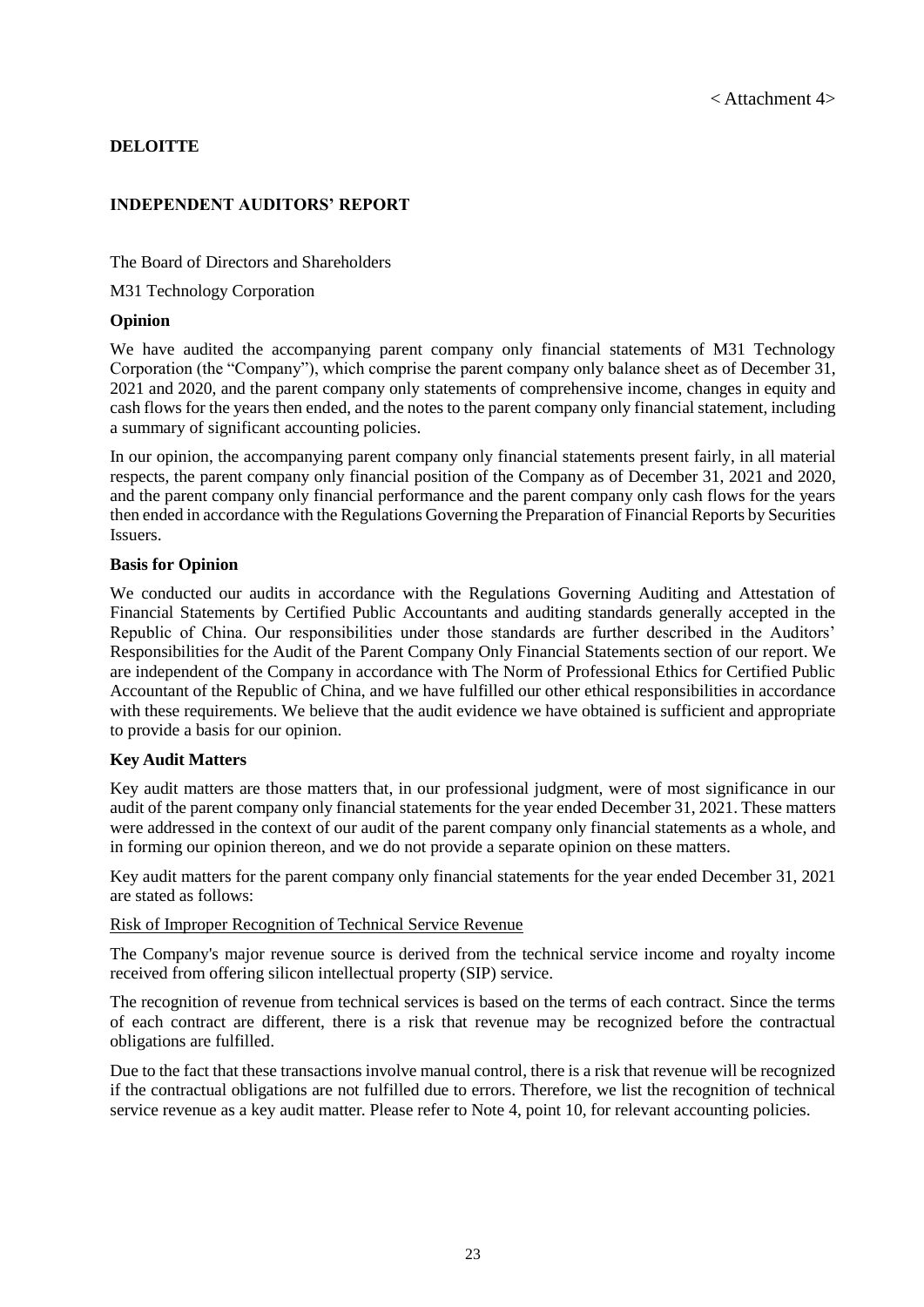We exercise audit processes as below towards the aforementioned risk of improper recognition of technical service revenue:

- 1. Understand the design and operating effectiveness of the Company's internal control systems relevant to the recognition of technical service revenue contracts.
- 2. Sample the technical service revenue contracts recognized in 2021, checking relevant documents and receivable collections, reviewing critical contract provisions, for the purpose of ensuring the proper timing of revenue recognition.
- 3. Sample the technical service revenue contracts recognized in a period before/after the balance sheet dates to perform the cut-off test, for the purpose of ensuring proper satisfaction of performance obligations and revenue recognition prior to the balance sheet dates.

#### **Responsibilities of Management and Those Charged with Governance for the Parent Company Only Financial Statements**

Management is responsible for the preparation and fair presentation of the parent company only financial statements in accordance with the Regulations Governing the Preparation of Financial Reports by Securities Issuers, and for such internal control as management determines is necessary to enable the preparation of parent company only financial statements that are free from material misstatement, whether due to fraud or error.

In preparing the parent company only financial statements, management is responsible for assessing the Company's ability to continue as a going concern, disclosing, as applicable, matters related to going concern and using the going concern basis of accounting unless management either intends to liquidate the Company or to cease operations, or has no realistic alternative but to do so.

Those charged with governance, including the audit committee, are responsible for overseeing the Company's financial reporting process.

#### **Auditors' Responsibilities for the Audit of the Parent Company Only Financial Statements**

Our objectives are to obtain reasonable assurance about whether the parent company only financial statements as a whole are free from material misstatement, whether due to fraud or error, and to issue an auditors' report that includes our opinion. Reasonable assurance is a high level of assurance, but is not a guarantee that an audit conducted in accordance with the auditing standards generally accepted in the Republic of China will always detect a material misstatement when it exists. Misstatements can arise from fraud or error and are considered material if, individually or in the aggregate, they could reasonably be expected to influence the economic decisions of users taken on the basis of these parent company only financial statements.

As part of an audit in accordance with the auditing standards generally accepted in the Republic of China, we exercise professional judgment and maintain professional skepticism throughout the audit. We also:

- 1. Identify and assess the risks of material misstatement of the parent company only financial statements, whether due to fraud or error, design and perform audit procedures responsive to those risks, and obtain audit evidence that is sufficient and appropriate to provide a basis for our opinion. The risk of not detecting a material misstatement resulting from fraud is higher than for one resulting from error, as fraud may involve collusion, forgery, intentional omissions, misrepresentations, or the override of internal control.
- 2. Obtain an understanding of internal control relevant to the audit in order to design audit procedures that are appropriate in the circumstances, but not for the purpose of expressing an opinion on the effectiveness of the Company's internal control.
- 3. Evaluate the appropriateness of accounting policies used and the reasonableness of accounting estimates and related disclosures made by management.
- 4. Conclude on the appropriateness of management's use of the going concern basis of accounting and, based on the audit evidence obtained, whether a material uncertainty exists related to events or conditions that may cast significant doubt on the Company's ability to continue as a going concern. If we conclude that a material uncertainty exists, we are required to draw attention in our auditors' report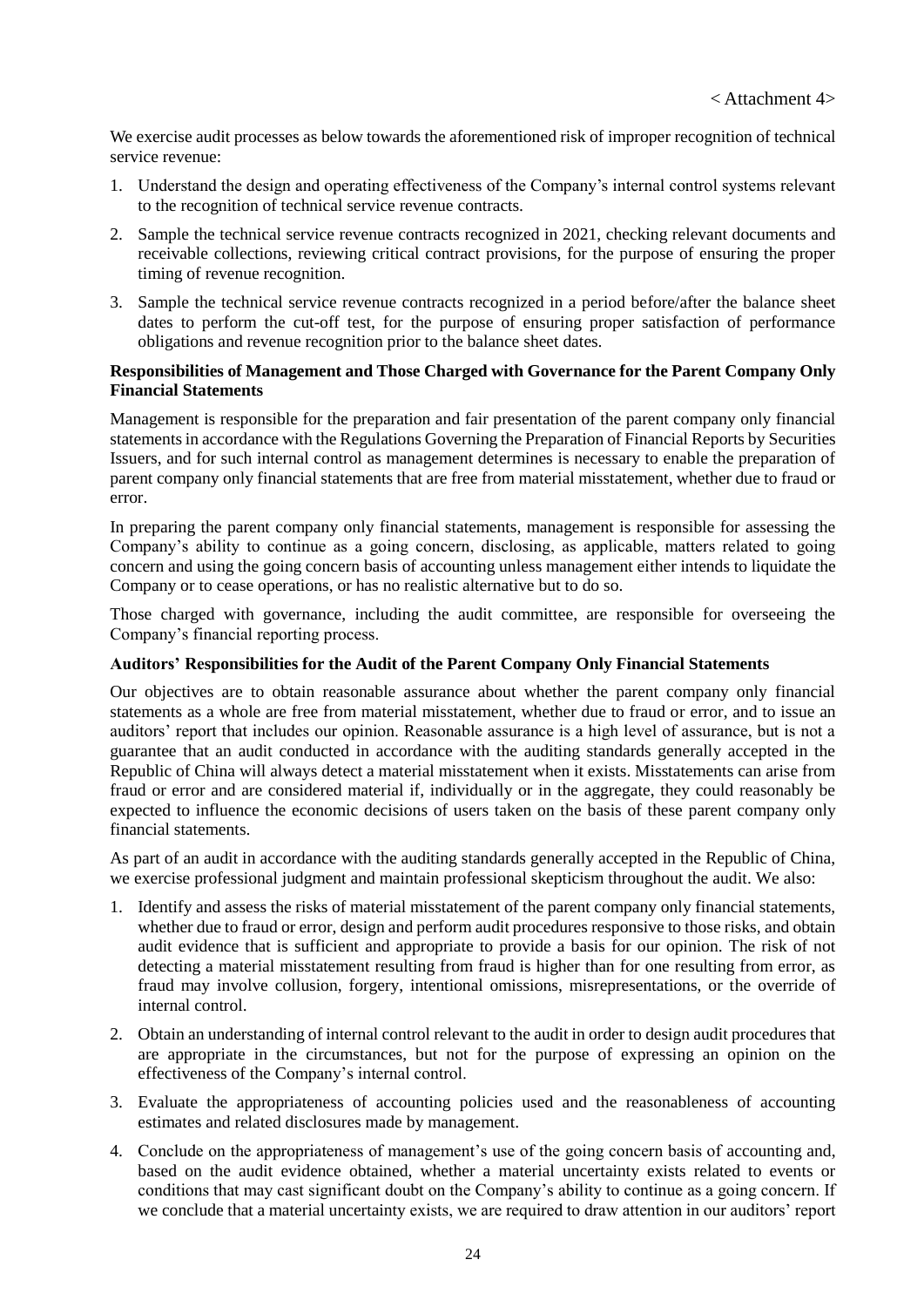to the related disclosures in the parent company only financial statements or, if such disclosures are inadequate, to modify our opinion. Our conclusions are based on the audit evidence obtained up to the date of our auditors' report. However, future events or conditions may cause the Company to cease to continue as a going concern.

- 5. Evaluate the overall presentation, structure and content of the parent company only financial statements, including the disclosures, and whether the parent company only financial statements represent the underlying transactions and events in a manner that achieves fair presentation.
- 6. Obtain sufficient and appropriate audit evidence regarding the financial information of entities or business activities within the Company to express an opinion on the parent company only financial statements. We are responsible for the direction, supervision, and performance of the audit. We remain solely responsible for our audit opinion.

We communicate with those charged with governance regarding, among other matters, the planned scope and timing of the audit and significant audit findings, including any significant deficiencies in internal control that we identify during our audit.

We also provide those charged with governance with a statement that we have complied with relevant ethical requirements regarding independence, and to communicate with them all relationships and other matters that may reasonably be thought to bear on our independence, and where applicable, related safeguards.

From the matters communicated with those charged with governance, we determine those matters that were of most significance in the audit of the parent company only financial statements for the year ended December 31, 2021 and are therefore the key audit matters. We describe these matters in our auditors' report unless law or regulation precludes public disclosure about the matter or when, in extremely rare circumstances, we determine that a matter should not be communicated in our report because the adverse consequences of doing so would reasonably be expected to outweigh the public interest benefits of such communication.

The engagement partners on the audit resulting in this independent auditors' report are Yu-Feng Huang and Mei-Chen Tsai.

Deloitte & Touche Taipei, Taiwan Republic of China

February 24, 2022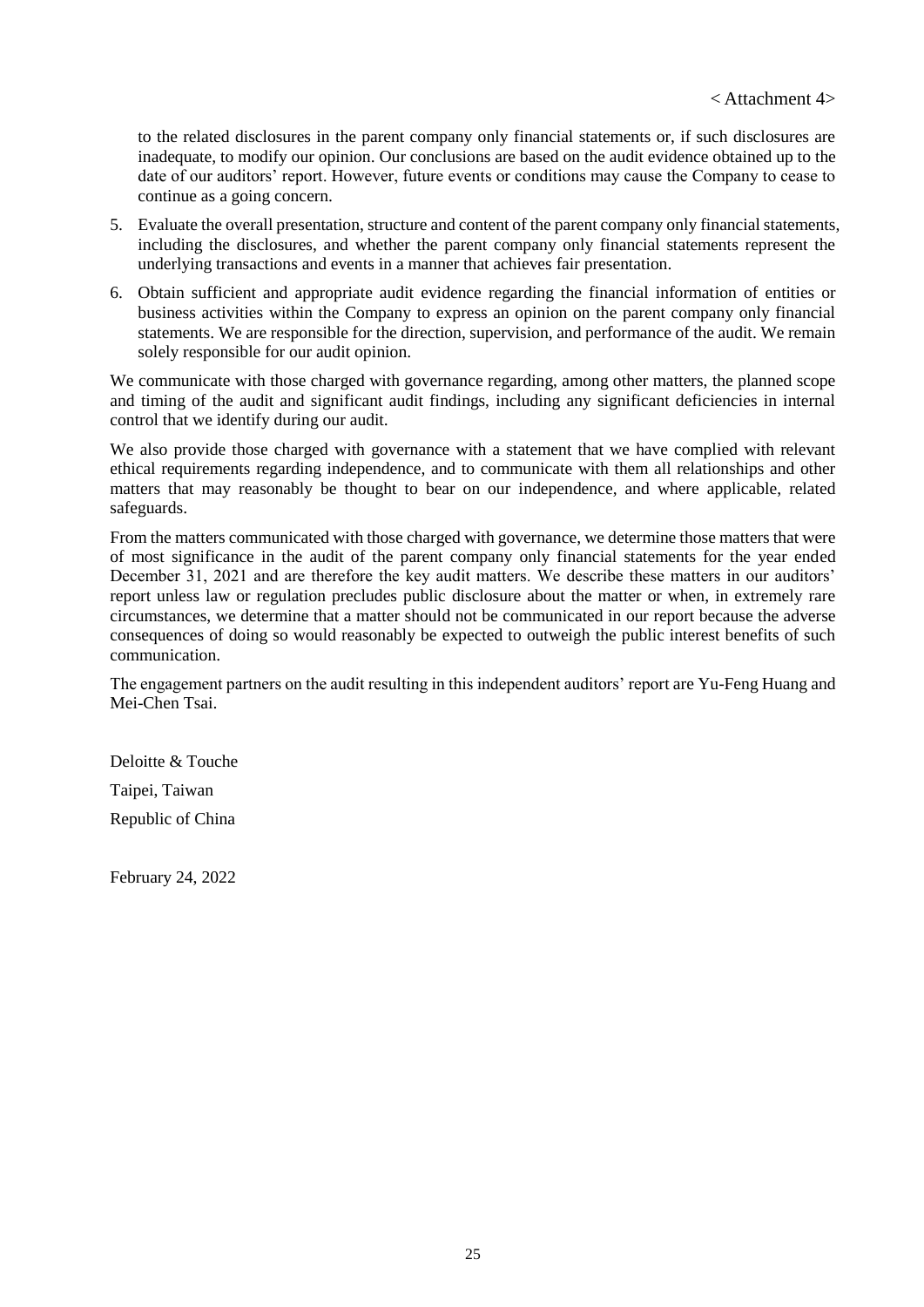#### M31 TECHNOLOGY CORPORATION

# PARENT COMPANY ONLY BALANCE SHEETS<br>DECEMBER 31, 2021 AND 2020<br>(In Thousands of New Taiwan Dollars)

|                                                                                                                       | December 31, 2021  |                                     | December 31, 2020  |                                  |
|-----------------------------------------------------------------------------------------------------------------------|--------------------|-------------------------------------|--------------------|----------------------------------|
| <b>ASSETS</b>                                                                                                         | Amount             | 96                                  | Amount             | 96                               |
| <b>CURRENT ASSETS</b>                                                                                                 |                    |                                     |                    |                                  |
| Cash and cash equivalents (Notes 4 and 6)<br>Financial assets at fair value through profit or loss - current (Notes 4 | 294,591<br>s       | 15                                  | 503,171<br>s       | 29                               |
| and $7$ $>$                                                                                                           | 416,743            | 22                                  | 444.616            | 25                               |
| Financial assets at amortized cost - current (Notes 4 and 9)                                                          |                    | ٠                                   | 227,840            | 13                               |
| Accounts receivable (Notes 4, 5, 10 and 21)                                                                           | 260,406            | 13                                  | 176,919            | 10                               |
| Accounts receivable - related parties (Notes 4, 21 and 29)                                                            | 56,652             | 3                                   | 86.850             | 5                                |
| Other receivables (Note 29)                                                                                           | 1,278              |                                     | 89                 | ٠                                |
| Current tax assets (Notes 4 and 23)                                                                                   | 46,416             | 2                                   | 41,393             | 2                                |
| Prepayments (Note 15)                                                                                                 | 32.298             | 2                                   | 15,700             | ı                                |
| Other current assets (Notes 15 and 30)                                                                                | 8,739              | I                                   | 8,508              |                                  |
| Total current assets                                                                                                  | 1.117.123          | 58                                  | 1,505,086          | 86                               |
| NON-CURRENT ASSETS                                                                                                    |                    |                                     |                    |                                  |
| Financial assets at fair value through other comprehensive income -                                                   |                    |                                     |                    |                                  |
| non-current (Notes 4 and 8)                                                                                           | 7.487              |                                     | 28,000             | 2                                |
| Financial assets at amortized cost - non-current (Notes 4 and 9)                                                      | 106,422            | 6                                   |                    |                                  |
| Investments accounted for using the equity method                                                                     |                    |                                     |                    |                                  |
| (Notes 4 and 11)                                                                                                      | 16,427             | ı                                   | 16,100             | ı                                |
| Property, plant and equipment (Notes 4, 12 and 30)                                                                    | 674,430            | 35                                  | 174,986            | 10                               |
| Right-of-use assets (Notes 4 and 13)                                                                                  |                    |                                     | 1,902              |                                  |
| Intangible assets (Notes 4 and 14)                                                                                    | 7.640              |                                     | 7.775              |                                  |
| Deferred tax assets (Notes 4 and 23)                                                                                  | 5,672              |                                     | 7,867              |                                  |
| Other non-current assets (Note 15)<br>Total non-current assets                                                        | 1,625              | 42                                  | 13,018<br>249.648  |                                  |
|                                                                                                                       | 819,703            |                                     |                    | 14                               |
| TOTAL                                                                                                                 | \$1.936.826        | 100                                 | \$1.754.734        | -100                             |
| LIABILITIES AND EQUITY                                                                                                |                    |                                     |                    |                                  |
| <b>CURRENT LIABILITIES</b><br>Contract liabilities - current (Note 21)                                                |                    |                                     |                    |                                  |
| Accounts payable (Note 17)                                                                                            | 89,002<br>s        | 5                                   | s<br>90,167        | 5                                |
|                                                                                                                       | 5,606              |                                     | 3.085              |                                  |
| Other payables (Note 18)<br>Other payables - related parties (Note 29)                                                | 131,485            | 7                                   | 113,498            | 7                                |
| Current tax liabilities (Notes 4 and 23)                                                                              | 1,196              |                                     | 1,347              |                                  |
| Lease liabilities - current (Notes 4 and 13)                                                                          | 20,302             | ı                                   | 28,861<br>1,933    | 2                                |
| Long-term borrowings maturing within one year (Note 16)                                                               | 5.821              |                                     |                    |                                  |
| Other current liabilities (Note 18)                                                                                   | 16,339             |                                     | 6,809              |                                  |
| Total current liabilities                                                                                             | 269,751            | 14                                  | 245,700            | 14                               |
| NON-CURRENT LIABILITIES                                                                                               |                    |                                     |                    |                                  |
| Long-term borrowings (Note 16)                                                                                        | 83,482             | 4                                   |                    |                                  |
| Total non-current liabilities                                                                                         | 83,482             | 4                                   |                    |                                  |
| Total liabilities                                                                                                     | 353,233            | $\overline{\phantom{0}18}$          | 245,700            | 14                               |
| EQUITY (Note 20)                                                                                                      |                    |                                     |                    |                                  |
| Share capital                                                                                                         |                    |                                     |                    |                                  |
| Ordinary shares                                                                                                       | 316,060            |                                     | 313,180            |                                  |
| Capital surplus                                                                                                       | 727,719            | $\frac{16}{38}$                     | 634,551            | $\frac{18}{36}$                  |
| Retained earnings                                                                                                     |                    |                                     |                    |                                  |
| Legal reserve                                                                                                         | 125,647            | б                                   | 92,583             |                                  |
| Unappropriated earnings<br>Total retained earnings                                                                    | 514,477<br>640,124 |                                     | 493,824<br>586,407 |                                  |
| Other equity                                                                                                          | 52,246)            |                                     | 22,960             |                                  |
| Treasury shares                                                                                                       | 48,064)            | $\frac{\frac{27}{33}}{\frac{3}{2}}$ | 48,064)            | $\frac{28}{34}$<br>$\frac{1}{3}$ |
| Total equity                                                                                                          | 1,583,593          | $-82$                               | 1,509,034          | 86                               |
| TOTAL LIABILITIES AND EQUITY                                                                                          | \$1.936.826        | 100                                 | \$1.754.734        | 100                              |

The accompanying notes are an integral part of the parent company only financial statements.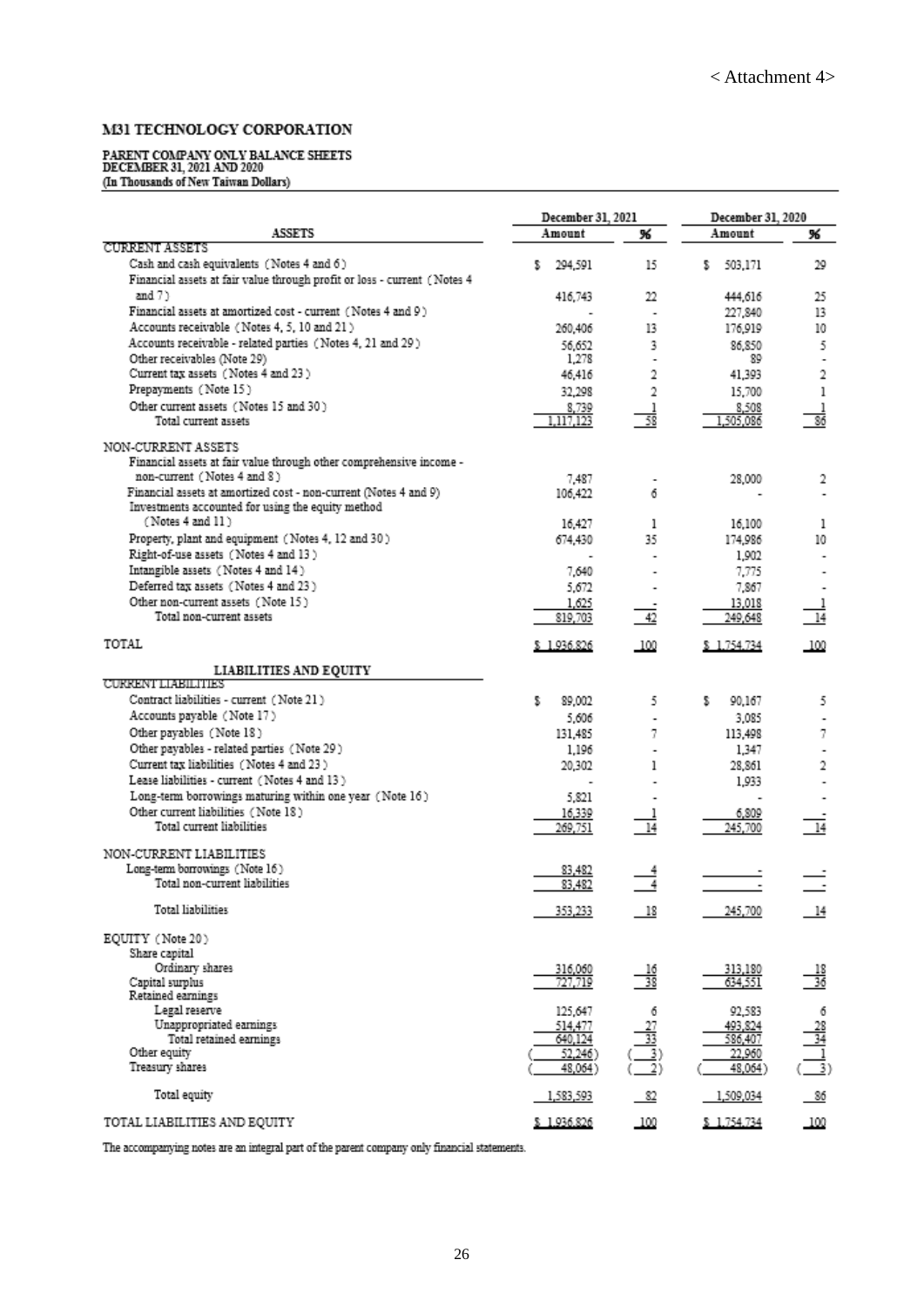## **M31 TECHNOLOGY CORPORATION**

#### **PARENT COMPANY ONLY STATEMENTS OF COMPREHENSIVE INCOME FOR THE YEARS ENDED DECEMBER 31, 2021 AND 2020 (In Thousands of New Taiwan Dollars, Except Earnings Per Share)**

|                                            | 2021          |                 | 2020          |     |
|--------------------------------------------|---------------|-----------------|---------------|-----|
|                                            | <b>Amount</b> | %               | <b>Amount</b> | %   |
| OPERATING REVENUE (Notes 4, 21 and 29)     | \$1,010,911   | 100             | \$<br>977,942 | 100 |
| <b>GROSS PROFIT</b>                        | 1,010,911     | 100             | 977,942       | 100 |
| OPERATING EXPENSES (Notes 14, 22 and 29)   |               |                 |               |     |
| Selling and marketing expenses             | 54,194)       | 5)              | 49,776)       | 5)  |
| General and administrative expenses        | 99,678)       | 10)             | 89,343)       | 9)  |
| Research and development expenses          | 541,929)      | 54)             | 420,785)      | 43) |
| Expected credit loss (Note 10)             | 3,665)        |                 | 1,725)        | 1)  |
| Total operating expenses                   | 699,466)      | 69)             | 561,629)      | 58) |
| OPERATING INCOME                           | 311,445       | 31              | 416,313       | 42  |
| NON-OPERATING INCOME AND EXPENSES          |               |                 |               |     |
| Interest income (Notes 4 and 22)           | 1,376         |                 | 6,802         |     |
| Other income (Notes 4 and 22)              | 1,806         |                 | 1,059         |     |
| Other gains and losses (Notes 4 and 22)    | 20,354)       | 2)              | 49,124)       | 5)  |
| Finance costs (Note 22)                    | 1,900)        |                 | 87)           |     |
| Share of profit of subsidiaries (Note 4)   | 744           |                 | 734           |     |
| Total non-operating income<br>and expenses | 18,328)       | $\overline{2})$ | 40,616        | 4)  |
| PROFIT BEFORE INCOME TAX                   | 293,117       | 29              | 375,697       | 38  |
| INCOME TAX EXPENSE (Notes 4 and 23)        | 40,480)       | 4)              | 53,449)       | 5)  |
| NET PROFIT FOR THE YEAR                    | 252,637       | 25              | 322,248       | 33  |

(Continued)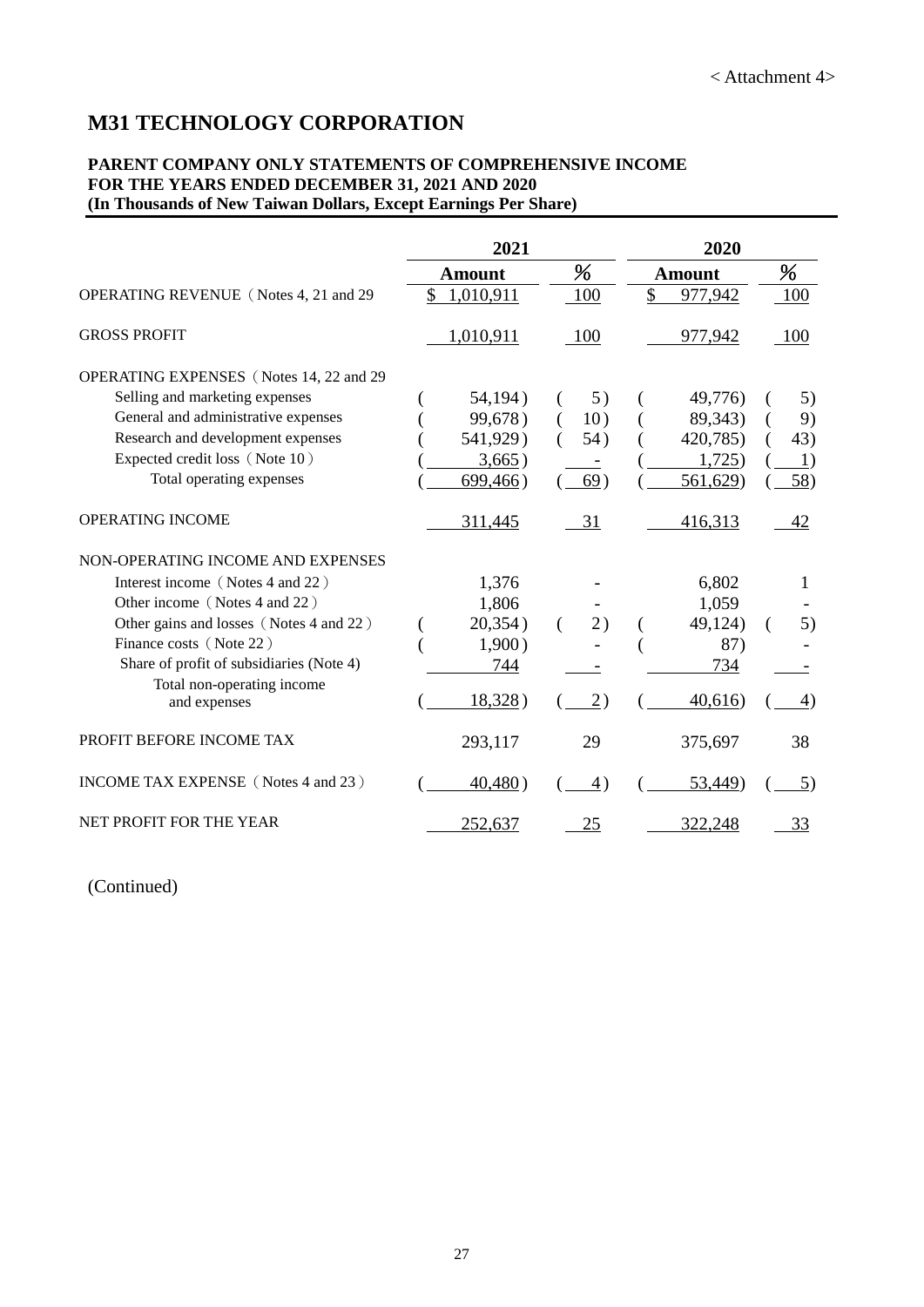|                                                |    | 2021          |    | 2020          |           |
|------------------------------------------------|----|---------------|----|---------------|-----------|
|                                                |    | <b>Amount</b> | %  | <b>Amount</b> | %         |
| OTHER COMPREHENSIVE INCOME                     |    |               |    |               |           |
| Items that will not be reclassified            |    |               |    |               |           |
| subsequently                                   |    |               |    |               |           |
| to profit or loss:                             |    |               |    |               |           |
| Unrealized gain(loss) on                       |    |               |    |               |           |
| investments                                    |    |               |    |               |           |
| in equity instruments at fair value            |    |               |    |               |           |
| through other comprehensive                    |    |               |    |               |           |
| income (Note 20)                               | \$ | 32,972        | 3  | \$<br>28,703  |           |
| Items that may be reclassified<br>subsequently |    |               |    |               |           |
| to profit or loss:                             |    |               |    |               |           |
| Exchange differences on                        |    |               |    |               |           |
| translating                                    |    |               |    |               |           |
| the financial statements of foreign            |    |               |    |               |           |
| operations (Notes 4 and 20)                    |    | 417)          |    | 671)          |           |
| Income tax relating to items that              |    |               |    |               |           |
| may                                            |    |               |    |               |           |
| be reclassified subsequently to                |    |               |    |               |           |
| profit or loss (Notes 4, 20 and                |    |               |    |               |           |
| 23)                                            |    | 83            |    | 134           |           |
|                                                |    | 334)          |    | 537)          |           |
| Other comprehensive income(loss)               |    |               |    |               |           |
| for the year, net of income tax                |    | 32,638        | 3  | 28,166        | 3         |
| TOTAL COMPREHENSIVE INCOME FOR                 |    |               |    |               |           |
| <b>THE YEAR</b>                                | S  | 285,275       | 28 | 350,414       | <u>36</u> |
| EARNINGS PER SHARE (Note 24)                   |    |               |    |               |           |
| <b>Basic</b>                                   |    | 8.12          |    | 10.34         |           |
| Diluted                                        |    | 8.11          |    | 10.34         |           |

The accompanying notes are an integral part of the parent company only financial statements.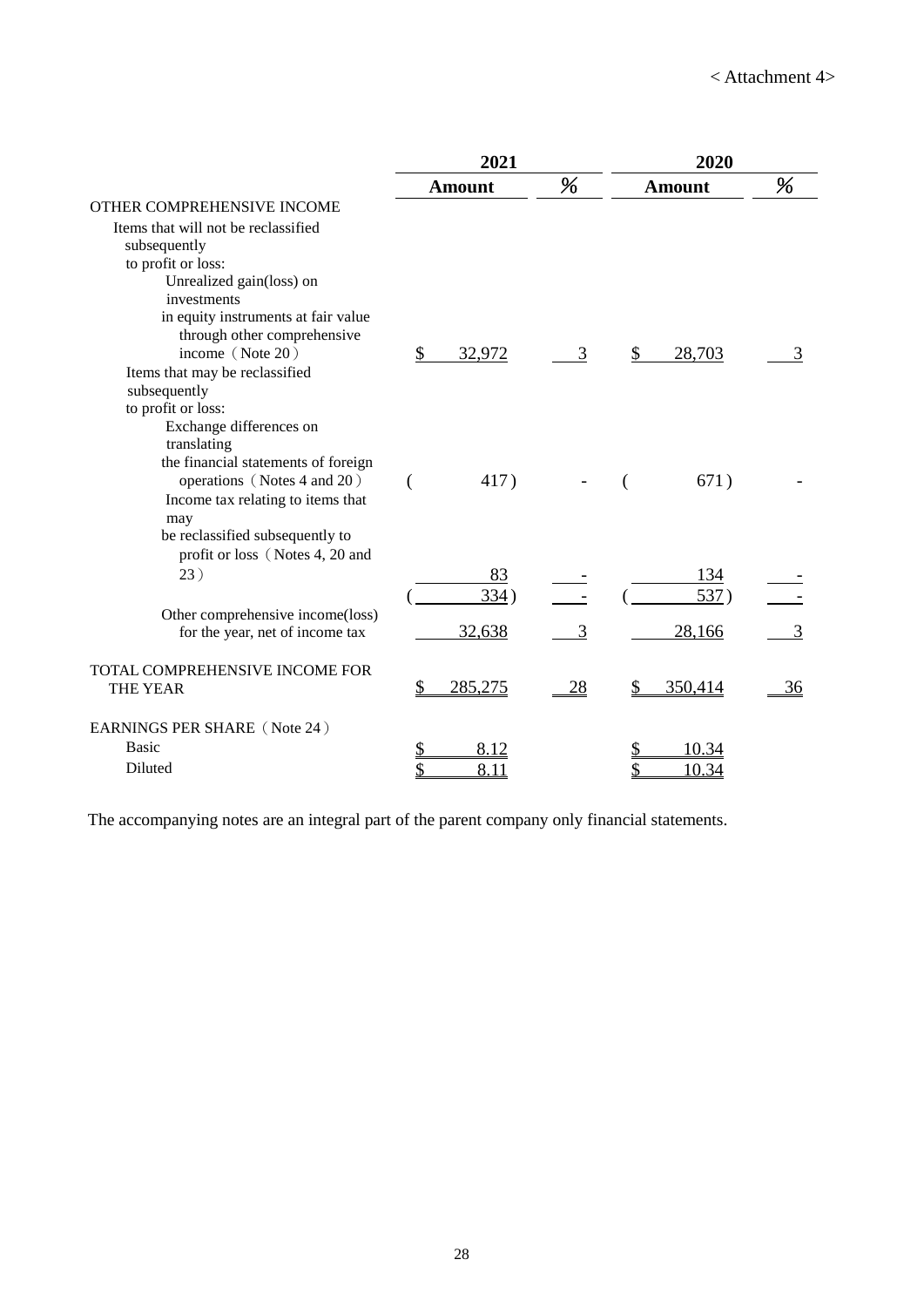|                                                                                                                       | Share Capital                     |                   |                                 |                        | Retained Earnings                            | <b>Translating</b> the<br>Statements of<br>Difference on<br>Exchange<br>Financial |      | Financial Assets<br>Through Other<br><b>Other Equity</b><br>Gain (Loss) on<br>at Fair Value<br>Jurealized<br>modanie/ |                                  |                                     |                     |
|-----------------------------------------------------------------------------------------------------------------------|-----------------------------------|-------------------|---------------------------------|------------------------|----------------------------------------------|-----------------------------------------------------------------------------------|------|-----------------------------------------------------------------------------------------------------------------------|----------------------------------|-------------------------------------|---------------------|
| BALANCE AT JANUARY 1, 2020                                                                                            | (In Thousands)<br>31318<br>Shares | 8<br>Amount<br>Ē. | Capital Surplus<br>S<br>634.551 | Legal Reserve<br>61.72 | Unappropriated<br>826.824<br><b>Farnings</b> | Operations<br>Foreign                                                             | S    | Comprehensive<br>Income<br>ø                                                                                          | Unearned<br>Employee<br>Benefits | Treasury Shares<br><b>Amount</b> of | <b>Total Equity</b> |
| Appropriations of 2019 earnings<br>Cash dividends<br>Legal reserve                                                    |                                   | $\mathbf{r}$      | ۰.                              | 30,856                 | 30,856)<br>234,885)                          |                                                                                   | v.   |                                                                                                                       | 1.11                             | $\cdots$                            | 234,885)            |
| Net profit for the year ended December 31, 2020                                                                       |                                   |                   |                                 |                        | 322,248                                      |                                                                                   |      |                                                                                                                       |                                  |                                     | 322.248             |
| Other comprehensive income[loss] for the year ended<br>December 31, 2020, net of income tax (Note 20)                 |                                   | 1                 |                                 |                        |                                              |                                                                                   | 537  | 28,703                                                                                                                |                                  | ٠                                   | 28,166              |
| Total comprehensive income(loss) for the year<br>ended December 31, 2020                                              | ¢,                                |                   |                                 |                        | 322.248                                      |                                                                                   | 537  | 28,703                                                                                                                |                                  |                                     | 350,414             |
| Buy-back of treasury shares (Note 20)                                                                                 | ١                                 |                   |                                 |                        |                                              | ۰                                                                                 | ĭ    | ï                                                                                                                     |                                  | 48,064                              | 48,064              |
| Disposal of investments in equity instruments at fair<br>value through other comprehensive income (Notes 8<br>and 20) |                                   | Ч                 |                                 |                        | 8,389                                        |                                                                                   |      | 8,389                                                                                                                 |                                  |                                     |                     |
| BALANCE AT DECEMBER 31, 2020                                                                                          | 31,318                            | 180<br>E          | 634.551                         | 92,583                 | 493,824                                      |                                                                                   | \$   | 23,564                                                                                                                |                                  | 48.064)                             | 1.509,034           |
| Appropriations of 2020 earnings<br>Legal reserve<br>Cash dividends                                                    | ٠                                 | ۰                 | ۴,                              | 33,064                 | 33,064)<br>248,856)                          |                                                                                   |      | ٧.                                                                                                                    | ٠                                | $\mathbf{r}$                        | 248,856)            |
| Net profit for the year ended December 31, 2021                                                                       |                                   |                   |                                 |                        | 252,637                                      |                                                                                   |      |                                                                                                                       |                                  |                                     | 252,637             |
| Other comprehensive income(loss) for the year ended<br>December 31, 2021, net of income tax (Note 20)                 |                                   |                   |                                 |                        |                                              |                                                                                   | 334) | 32,972                                                                                                                |                                  |                                     | 32.638              |
| Total comprehensive income(loss) for the year ended<br>December 31, 2021                                              |                                   |                   |                                 |                        | 252,637                                      |                                                                                   | 34   | 32.972                                                                                                                |                                  |                                     | 285.275             |
| Issuance of employee restricted shares                                                                                | 288                               | 2,880             | 93,168                          |                        |                                              | ٠                                                                                 |      | ٧                                                                                                                     | 67,248)                          | ٠                                   | 28,800              |
| Compensation cost of employee restricted shares                                                                       |                                   |                   | J,                              |                        |                                              | J.                                                                                |      | f,                                                                                                                    | 9.340                            |                                     | 0.340               |
| value through other comprehensive income (Notes 8<br>Disposal of investments in equity instruments at fair<br>and 20) |                                   | Ή                 |                                 |                        | 40.936                                       |                                                                                   |      | 40.936)                                                                                                               |                                  |                                     |                     |
| BALANCE AT DECEMBER 31, 2021                                                                                          | 31,606                            | 316.060<br>w      | 727.719<br>w                    | 125.647                | 514.477<br>w.                                | u                                                                                 | 038  | 6,600<br>S                                                                                                            | 57,908)<br>S                     | 48.064)<br>٣                        | 1.583.593           |

< Attachment 4>

M31 TECHNOLOGY CORPORATION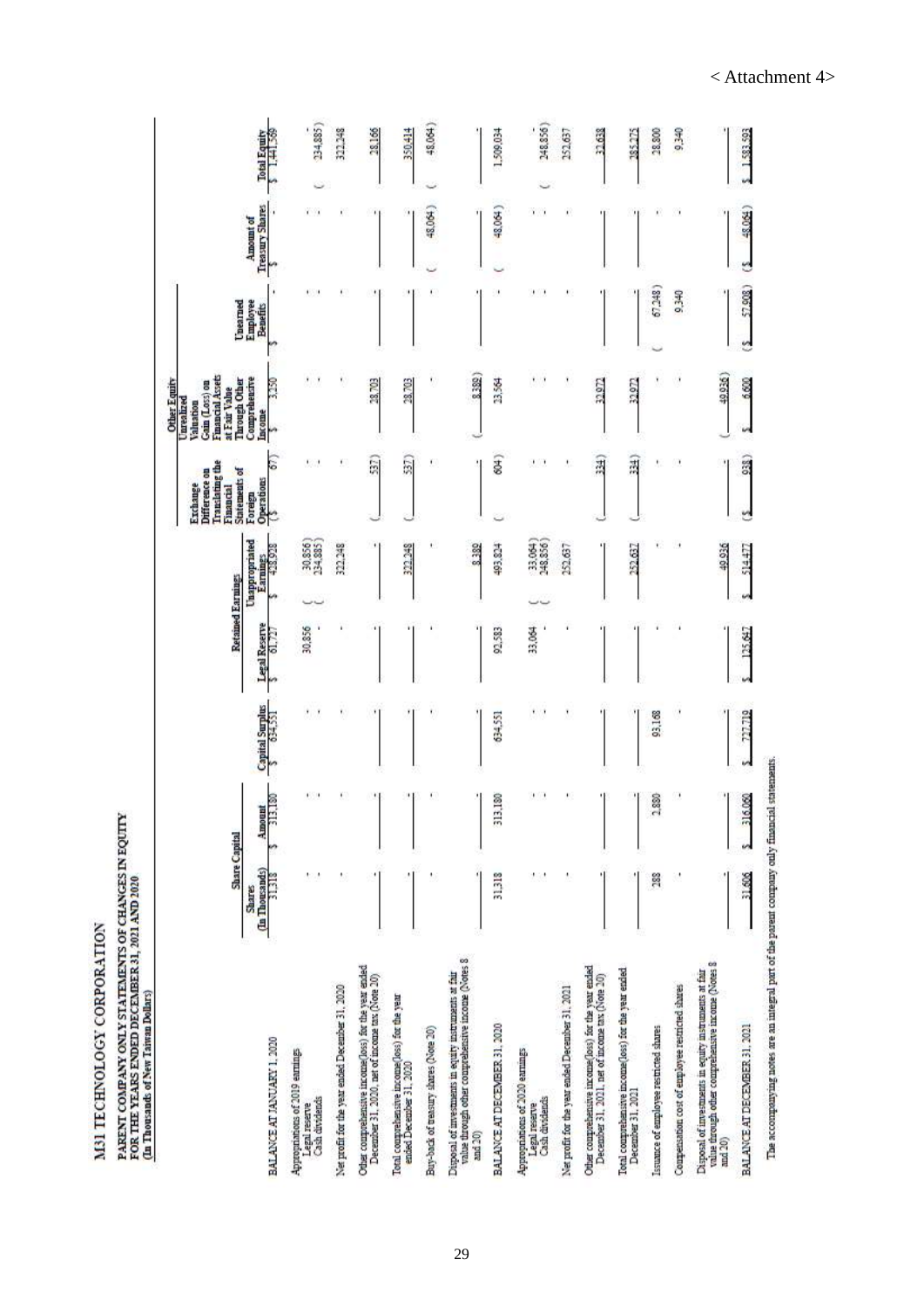## **M31 TECHNOLOGY CORPORATION**

#### **PARENT COMPANY ONLY STATEMENTS OF CASH FLOWS FOR THE YEARS ENDED DECEMBER 31, 2021 AND 2020 (In Thousands of New Taiwan Dollars)**

|                                             |                | 2021    |                | 2020    |
|---------------------------------------------|----------------|---------|----------------|---------|
| CASH FLOWS FROM OPERATING ACTIVITIES        |                |         |                |         |
| Profit before income tax                    | \$             | 293,117 | \$             | 375,697 |
| Adjustments for:                            |                |         |                |         |
| Depreciation expenses                       |                | 35,541  |                | 38,114  |
| Amortization expenses                       |                | 3,686   |                | 2,783   |
| <b>Expected credit loss</b>                 |                | 3,665   |                | 1,725   |
| Net gain on fair value changes of financial |                |         |                |         |
| assets at fair value through profit or loss | €              | 1,293)  | €              | 1,548)  |
| Finance costs                               |                | 1,900   |                | 87      |
| Interest income                             | $\overline{(}$ | 1,376)  | €              | 6,802)  |
| Compensation cost of employee restricted    |                |         |                |         |
| shares                                      |                | 9,340   |                |         |
| Share of profit of subsidiaries             | $\overline{(}$ | 744)    | €              | 734)    |
| Loss(gain) on disposal of property, plant   |                |         |                |         |
| and equipment                               |                | 3,479   | $\overline{(}$ | 867)    |
| Unrealized (gain)loss on foreign currency   |                |         |                |         |
| exchange                                    | €              | 15,126) |                | 21,512  |
| Changes in operating assets and liabilities |                |         |                |         |
| Accounts receivable                         | $\left($       | 86,391) |                | 1,373   |
| Accounts receivable - related parties       |                | 30,463  | $\left($       | 83,013) |
| Other receivables                           |                | 1,259)  |                | 393     |
| Prepayments                                 |                | 16,598) |                | 1,443   |
| Other current assets                        |                | 7,794)  | $\overline{(}$ | 36)     |
| <b>Contract liabilities</b>                 |                | 1,165)  |                | 62,636  |
| Accounts payable                            |                | 2,480   |                | 992     |
| Other payables                              |                | 25,790  |                | 17,348  |
| Other payables - related parties            | $\overline{(}$ | 151)    |                | 71      |
| Other current liabilities                   |                | 9,474   |                | 1,195   |
| Cash generated from operations              |                | 287,038 |                | 432,369 |
| Interest received                           |                | 1,376   |                | 6,802   |
| Interest paid                               |                | 1,884)  |                | 87)     |
| Income tax paid                             |                | 51,784) |                | 61,534) |
| Net cash generated from operating           |                |         |                |         |
| activities                                  |                | 234,746 |                | 377,550 |

(Continued)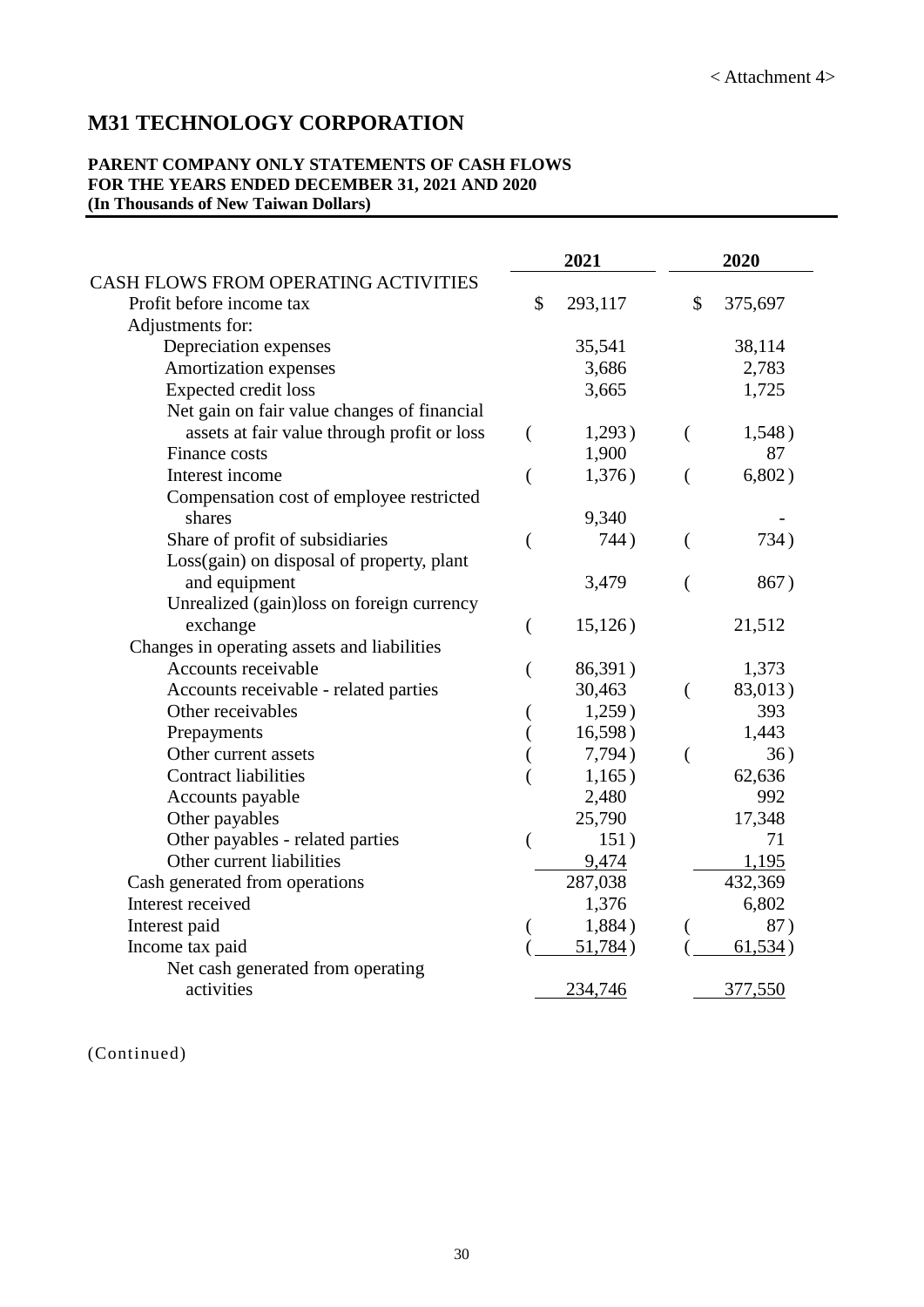|                                                    | 2021          | 2020                 |
|----------------------------------------------------|---------------|----------------------|
| <b>CASH FLOWS FROM INVESTING ACTIVITIES</b>        |               |                      |
| Disposal of financial assets at fair value through |               |                      |
| other comprehensive income                         | \$<br>53,485  | 10,053<br>\$         |
| Acquisition of financial assets at amortized cost  | 108,818)<br>( | 484,850)<br>$\left($ |
| Disposal of financial assets at amortized cost     | 241,370       | 318,760              |
| Acquisition of financial assets at fair value      |               |                      |
| through profit or loss                             | 490,664)<br>( | 415,000)<br>€        |
| Disposal of financial assets at fair value through |               |                      |
| profit or loss                                     | 519,830       | 476,799              |
| Acquisition of property, plant and equipment       | 531,379)<br>( | 30,141)              |
| Disposal of property, plant and equipment          | 10            | 867                  |
| Decrease (Increase) in refundable deposits         | 7,563         | 156)                 |
| Acquisition of intangible assets                   | 3,551)        | 8,211)               |
| Increase in other finance assets                   |               | 484)                 |
| Increase in prepayments for equipment              | 1,625)        | 13,018)              |
| Net cash used in investing activities              | 313,779)      | 145,381)             |
|                                                    |               |                      |
| CASH FLOWS FROM FINANCING ACTIVITIES               |               |                      |
| Long-term borrowings                               | 300,000       |                      |
| Repayment of long-term borrowings                  | 210,697)      |                      |
| Repayment of the principal portion of lease        |               |                      |
| liabilities                                        | 1,933)        | 7,652)               |
| Dividends paid                                     | 248,856)      | 234,885)             |
| Payment for buy-back of treasury shares            |               | 48,064)              |
| Issuance of employee restricted shares             | 28,800        |                      |
| Net cash used in financing activities              | 132,686)      | 290,601)             |
|                                                    |               |                      |
| EFFECTS OF EXCHANGE RATE CHANGES ON                |               |                      |
| THE BALANCE OF CASH HELD IN FOREIGN                |               |                      |
| <b>CURRENCIES</b>                                  | 3,139         | 9,601)               |
|                                                    |               |                      |
| NET DECREASE IN CASH AND CASH                      |               |                      |
| <b>EQUIVALENTS</b>                                 | 208,580)<br>€ | 68,033)<br>$\left($  |
|                                                    |               |                      |
| CASH AND CASH EQUIVALENTS AT THE                   |               |                      |
| <b>BEGINNING OF THE YEAR</b>                       | 503,171       | 571,204              |
|                                                    |               |                      |
| CASH AND CASH EQUIVALENTS AT THE END               |               |                      |
| OF THE YEAR                                        | 294,591<br>\$ | 503,171<br>S.        |

The accompanying notes are an integral part of the parent company only financial statements.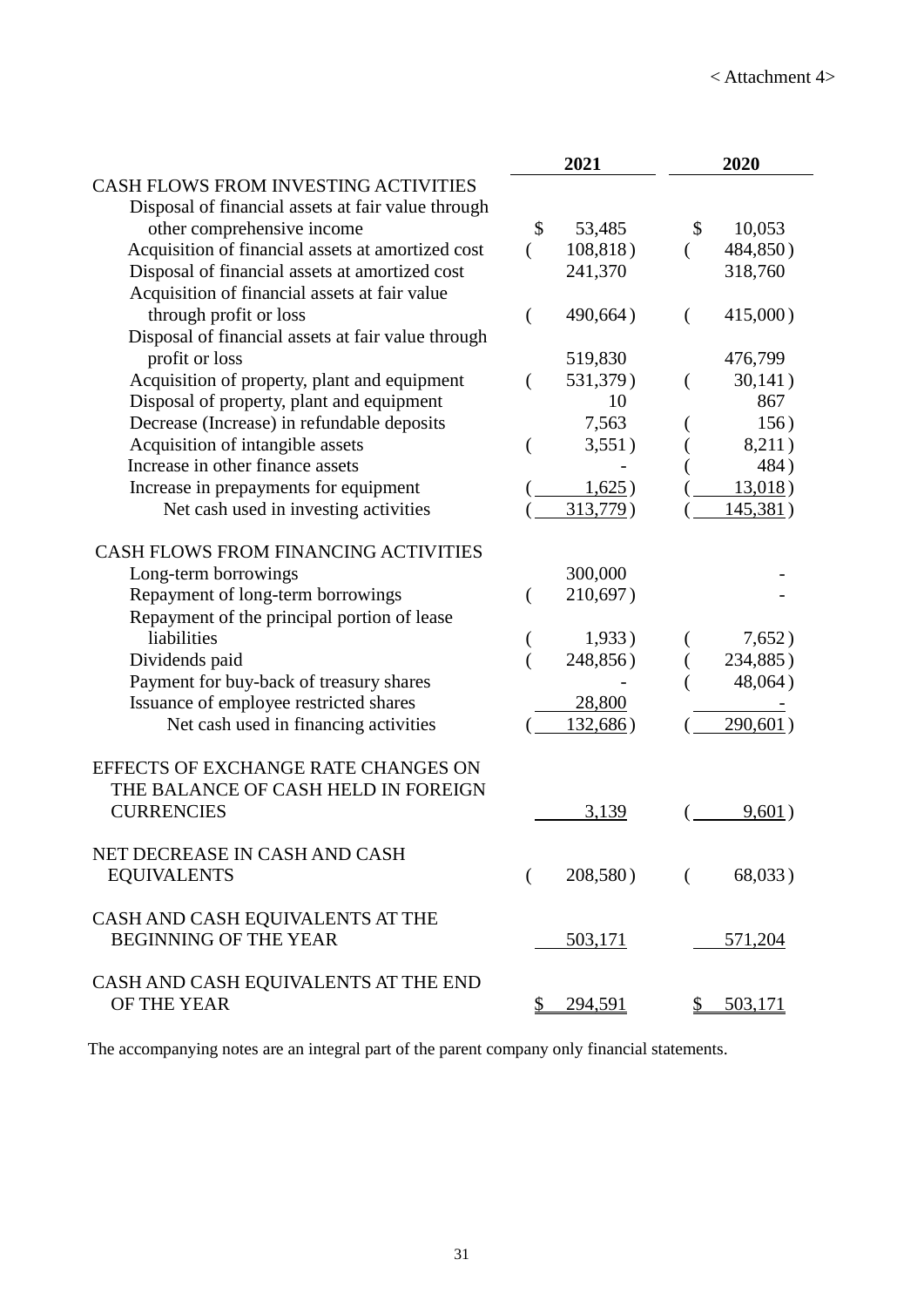# **M31 Technology Corporation Statement of Profit Distribution**

#### 2021

| Unit: NT\$ |  |
|------------|--|
|            |  |

|                                                                                                         | Amount          |
|---------------------------------------------------------------------------------------------------------|-----------------|
| <b>Beginning Balance of Unappropriated Retained Earnings</b><br>Add: Net Profit of $2021$               | 211,905,295     |
|                                                                                                         | 252,637,404     |
| Add: Disposal of investments in equity instruments at fair value through                                |                 |
| other comprehensive income, the cumulative gain or loss is<br>transferred directly to retained earnings | 49,935,740      |
| Less: Legal Reserve Appropriated                                                                        | (30, 257, 314)  |
| Sub-total of distributable retained earnings                                                            | 484, 221, 125   |
| Distribution Item                                                                                       |                 |
| Shareholder Dividends - Cash (NT\$6.3 per Share)                                                        | (197, 782, 200) |
| <b>Ending Balance of Unappropriated Retained Earnings</b>                                               | 286,438,925     |

- Remarks: 1. According to the Rule No.871941343 issued by the Ministry of Finance on April 30, 1998, when distributing earnings, it shall be identified respectively; the earnings distributed in this year shall be those of the latest year, i.e., the earnings of the current year 2021.
	- 2. Cash dividends of NT\$6.3 per share, based on 31,394,000 outstanding shares as of February 22, 2022 (31,606,000 issuance shares less 211,000 treasury shares and 1,000 shares withdrawn from new employee restricted shares). The total amount of cash dividends paid to each shareholder is rounded down to the nearest dollar, and any fractional balance less than NT\$ 1 shall be transferred to the Employee Benefits Committee.
	- 3. The preceding mentioned distribution of cash dividends is proposed to be authorized to the Board of Directors by the Annual Shareholders' Meeting to set the ex-dividend date.
	- 4. In the event that the total number of outstanding shares is affected for any reason, it is proposed to authorize the Chairman by the Annual Shareholders' Meeting to make any adjustment of the distribution ratio based on the actual number of outstanding shares as of the date of dividend distribution in accordance with the total amount of earnings to be distributed from the common stock.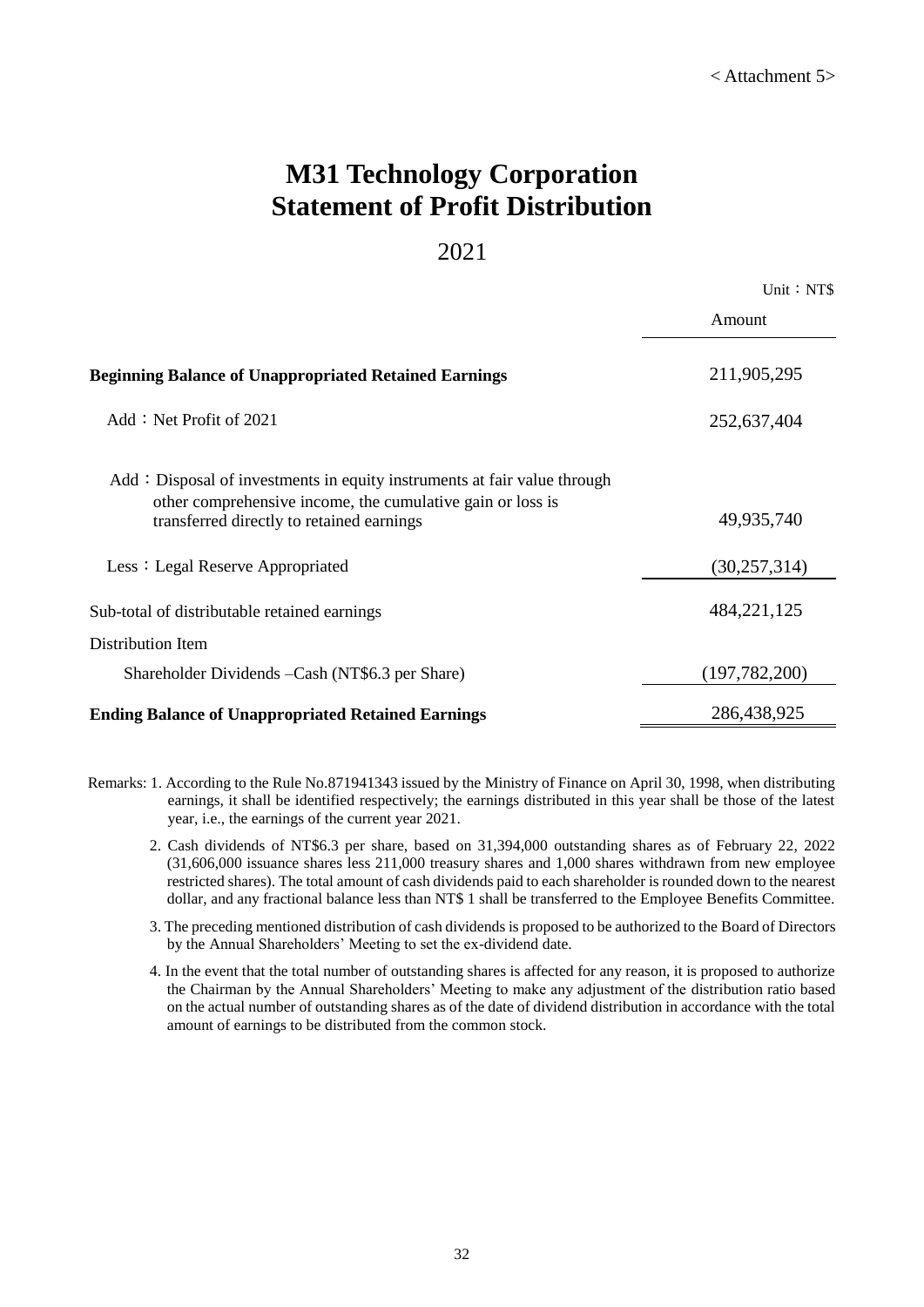#### **M31 Technology Corporation "Article of Incorporation" Amendment Comparison Table**

| <b>Original Article</b>                                                                                                                                                                                                                                                                                                                                                                                                                                                    | <b>Revised Article</b>                                                                                                                                                                                                                                                                                                                                                                                                                                                                                                                                                                                                                                                                                                                                                                                                                                                                                                                                                                                                                                                                                                             | Description                                                                                                                                                                                                                       |
|----------------------------------------------------------------------------------------------------------------------------------------------------------------------------------------------------------------------------------------------------------------------------------------------------------------------------------------------------------------------------------------------------------------------------------------------------------------------------|------------------------------------------------------------------------------------------------------------------------------------------------------------------------------------------------------------------------------------------------------------------------------------------------------------------------------------------------------------------------------------------------------------------------------------------------------------------------------------------------------------------------------------------------------------------------------------------------------------------------------------------------------------------------------------------------------------------------------------------------------------------------------------------------------------------------------------------------------------------------------------------------------------------------------------------------------------------------------------------------------------------------------------------------------------------------------------------------------------------------------------|-----------------------------------------------------------------------------------------------------------------------------------------------------------------------------------------------------------------------------------|
| Article<br>6<br>The total capital stock of the Company shall<br>be in the amount of NT\$500,000,000, divided<br>into 50,000,000 shares at a par value of<br>NT\$10 each. The Board of Directors is<br>authorized to issue the shares in installments<br>as required. A total of NT\$75,000,000 among<br>the above total capital stock should be<br>reserved for employee stock options, which<br>may be issued in installments by resolution of<br>the Board of Directors. | Article<br>- 6<br>The total capital stock of the Company shall<br>be in the amount of NT\$500,000,000, divided<br>into 50,000,000 shares at a par value of<br>NT\$10 each. The Board of Directors is<br>authorized to issue the shares in installments<br>as required. A total of NT\$75,000,000 among<br>the above total capital stock should be<br>reserved for employee stock options, which<br>may be issued in installments by resolution of<br>the Board of Directors.<br>The Company's employee stock options are<br>issued to employees, including employees of<br>control and affiliated companies who meet<br>certain criteria.<br>When the Company issues new shares, the<br>employees who acquire the shares include<br>those who meet certain criteria for control and<br>affiliated companies.<br>The Company issued new Employee restricted<br>shares to employees of control and<br>subordinate companies who meet certain<br>criteria.<br>Treasury shares acquired by the Company in<br>accordance with the law are transferred to<br>employees of control and affiliated companies<br>who meet certain criteria. | In accordance<br>with<br>Company Act<br>Article 235-<br>$1,$ the<br>Company<br>may issue<br>shares to<br>employees of<br>control and<br>affiliated<br>companies.                                                                  |
|                                                                                                                                                                                                                                                                                                                                                                                                                                                                            | Article 6-1<br>The issuance of employee stock options with<br>an exercise price lower than the closing price<br>of the Company's ordinary shares on the date<br>of issuance shall be subject to the approval of<br>the shareholders' meeting with more than half<br>of the shareholders representing the total<br>number of outstanding shares and two-thirds<br>of the shareholders' voting rights present.<br>The transfer of shares of the Company's<br>ordinary shares to employees at a price less<br>than the average price at which the shares of<br>the Company's ordinary shares were actually<br>repurchased shall be approved by at least two-<br>thirds of the voting rights of the shareholders<br>present at the most recent shareholders'<br>meeting representing more than half of the<br>total number of outstanding shares.                                                                                                                                                                                                                                                                                      | The<br>subscription<br>price for<br>additional<br>employee<br>stock options<br>and treasury<br>shares may be<br>lower than<br>the market<br>price or the<br>buyback price<br>by resolution<br>of the<br>shareholders'<br>meeting. |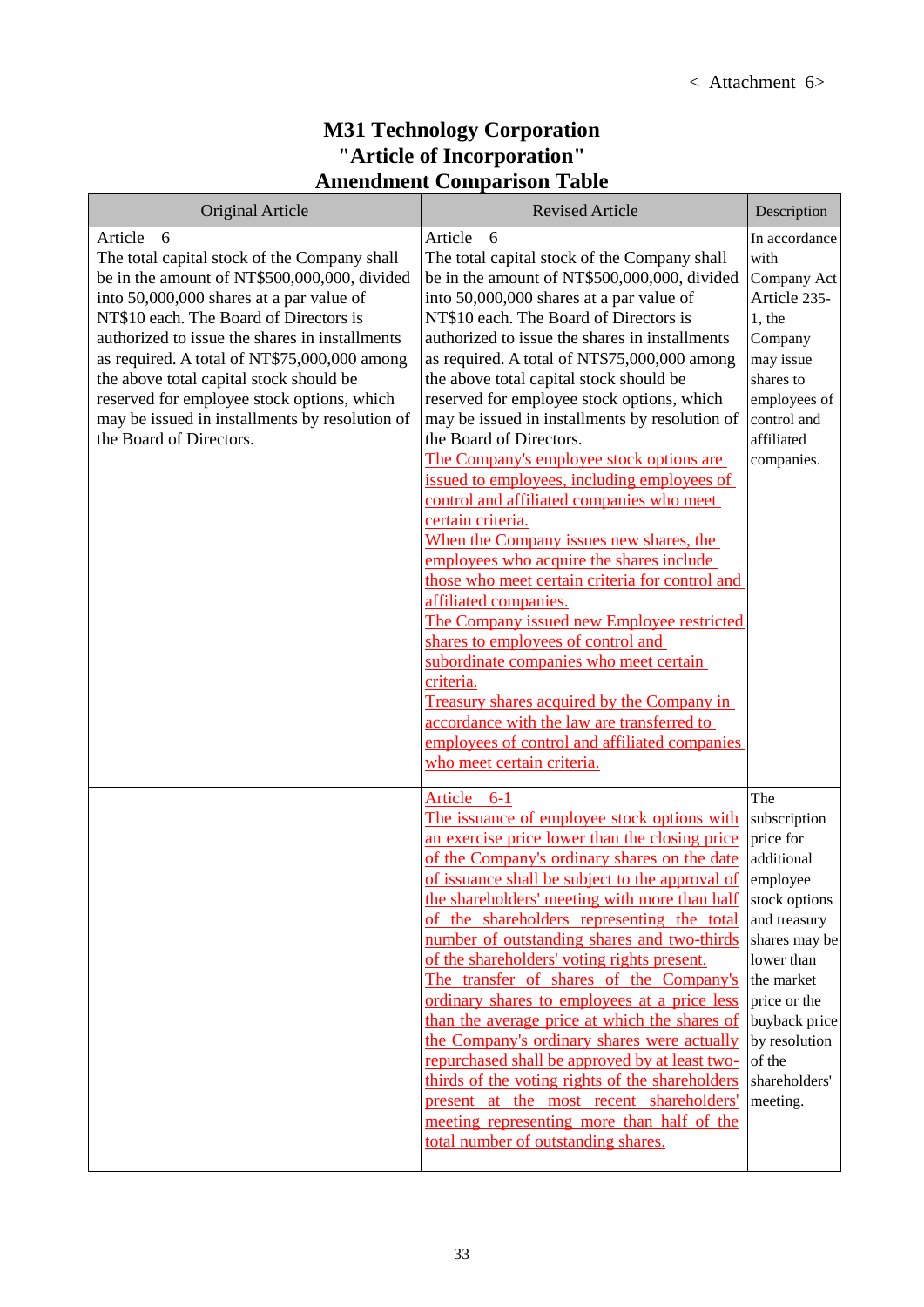| <b>Original Article</b>                                                                                                                                                                                                                                                                                                                                                                                                                                                                                                                                                                                                                                                                                                                                                                                                                                                                                            | <b>Revised Article</b>                                                                                                                                                                                                                                                                                                                                                                                                                                                                                                                                                                                                                                                                                                                                                                                                                                                                                                                                                                                                                                                                                                                                                                                                                                                                                                                                                                                                                                                                                                                                  | Description                                                                                                                                                                                                                                                                                                                  |
|--------------------------------------------------------------------------------------------------------------------------------------------------------------------------------------------------------------------------------------------------------------------------------------------------------------------------------------------------------------------------------------------------------------------------------------------------------------------------------------------------------------------------------------------------------------------------------------------------------------------------------------------------------------------------------------------------------------------------------------------------------------------------------------------------------------------------------------------------------------------------------------------------------------------|---------------------------------------------------------------------------------------------------------------------------------------------------------------------------------------------------------------------------------------------------------------------------------------------------------------------------------------------------------------------------------------------------------------------------------------------------------------------------------------------------------------------------------------------------------------------------------------------------------------------------------------------------------------------------------------------------------------------------------------------------------------------------------------------------------------------------------------------------------------------------------------------------------------------------------------------------------------------------------------------------------------------------------------------------------------------------------------------------------------------------------------------------------------------------------------------------------------------------------------------------------------------------------------------------------------------------------------------------------------------------------------------------------------------------------------------------------------------------------------------------------------------------------------------------------|------------------------------------------------------------------------------------------------------------------------------------------------------------------------------------------------------------------------------------------------------------------------------------------------------------------------------|
| Article<br>9<br>The shareholders' meetings of the Company<br>are classified into two types. The annual<br>meeting shall be annually convened by the<br>Board within six months from the end of each<br>fiscal year in accordance with the relevant<br>laws and regulations. The extraordinary<br>meeting shall be convened in accordance with<br>the relevant laws and regulations, whenever is<br>necessary.                                                                                                                                                                                                                                                                                                                                                                                                                                                                                                      | Article<br>9<br>The shareholders' meetings of the Company<br>are classified into two types. The annual<br>meeting shall be annually convened by the<br>Board within six months from the end of each<br>fiscal year in accordance with the relevant<br>laws and regulations. The extraordinary<br>meeting shall be convened in accordance with<br>the relevant laws and regulations, whenever is<br>necessary.<br>The Company's shareholders' meetings may be<br>held by video conference or by announcement<br>of the central competent authority.                                                                                                                                                                                                                                                                                                                                                                                                                                                                                                                                                                                                                                                                                                                                                                                                                                                                                                                                                                                                      | In accordance<br>with the<br>Company Act<br>Article 172-<br>2, the meeting<br>method of<br>shareholders'<br>meetings has<br>been added.                                                                                                                                                                                      |
| 24<br>Article<br>If there is any profit in an annual general<br>financial statement of the Company, such<br>profit shall be distributed in the following<br>orders:<br>1. Reserve for tax payments.<br>2. Offset accumulated losses, if any.<br>3. Legal reserve, which is 10% of remaining<br>net profits after deducting the<br>aforementioned items. However, this<br>restriction does not apply in the event that<br>the amount of the accumulated legal<br>reserve equals or exceeds the Company's<br>total capital stock.<br>4. Allocation or reverse of special reserves as<br>required by law or government authorities.<br>5. The remaining net profits and retained<br>earnings from previous years will be<br>allocated as shareholders' dividends. The<br>Board will prepare a distribution proposal<br>and submit it to the Shareholders' Meeting<br>for <u>review and approval by a resolution</u> . | 24<br>Article<br>If there is any profit in an annual general<br>financial statement of the Company, such<br>profit shall be distributed in the following<br>orders:<br>1. Reserve for tax payments.<br>2. Offset accumulated losses, if any.<br>3. Legal reserve, which is set aside 10% of<br>remaining net profits after deducting the<br>aforementioned items. However, this<br>restriction does not apply in the event<br>that the amount of the accumulated legal<br>reserve equals or exceeds the Company's<br>total capital stock.<br>4. Set aside or reverse of special reserves as<br>required by law or government<br>authorities.<br>5. The remaining net profits and retained<br>earnings from previous years shall be<br>prepared by the Board for distribution of<br>earnings. If the distribution is made in the<br>form of new shares, it shall be submitted<br>to the Shareholders' Meeting for a<br>resolution, and if the distribution is made<br>in the form of cash, the Board of<br>Directors shall be authorized to resolve<br>on the distribution in accordance with<br>Article 240, Paragraph 5 of the Company<br>Act and report to the shareholders'<br>meeting.<br>In accordance with Article 241 of the<br>Company Act, the Company may issue all or<br>part of the legal reserve and capital reserve to<br>new shares or cash in proportion to the<br>shareholders' original shares, and in the case<br>of a cash payment, the Board is authorized to<br>resolve the matter and report it to the<br>shareholders' meeting. | In<br>accordance<br>with the<br>Company<br><b>Act Article</b><br>240,<br>Paragraph 5<br>and Article<br>241<br>amendmented,<br>add a<br>provision<br>regarding<br>the<br>authorization<br>of the<br>board's<br>resolution<br>for cash<br>dividends;<br>amend the<br>description<br>of the<br>Company's<br>dividend<br>policy. |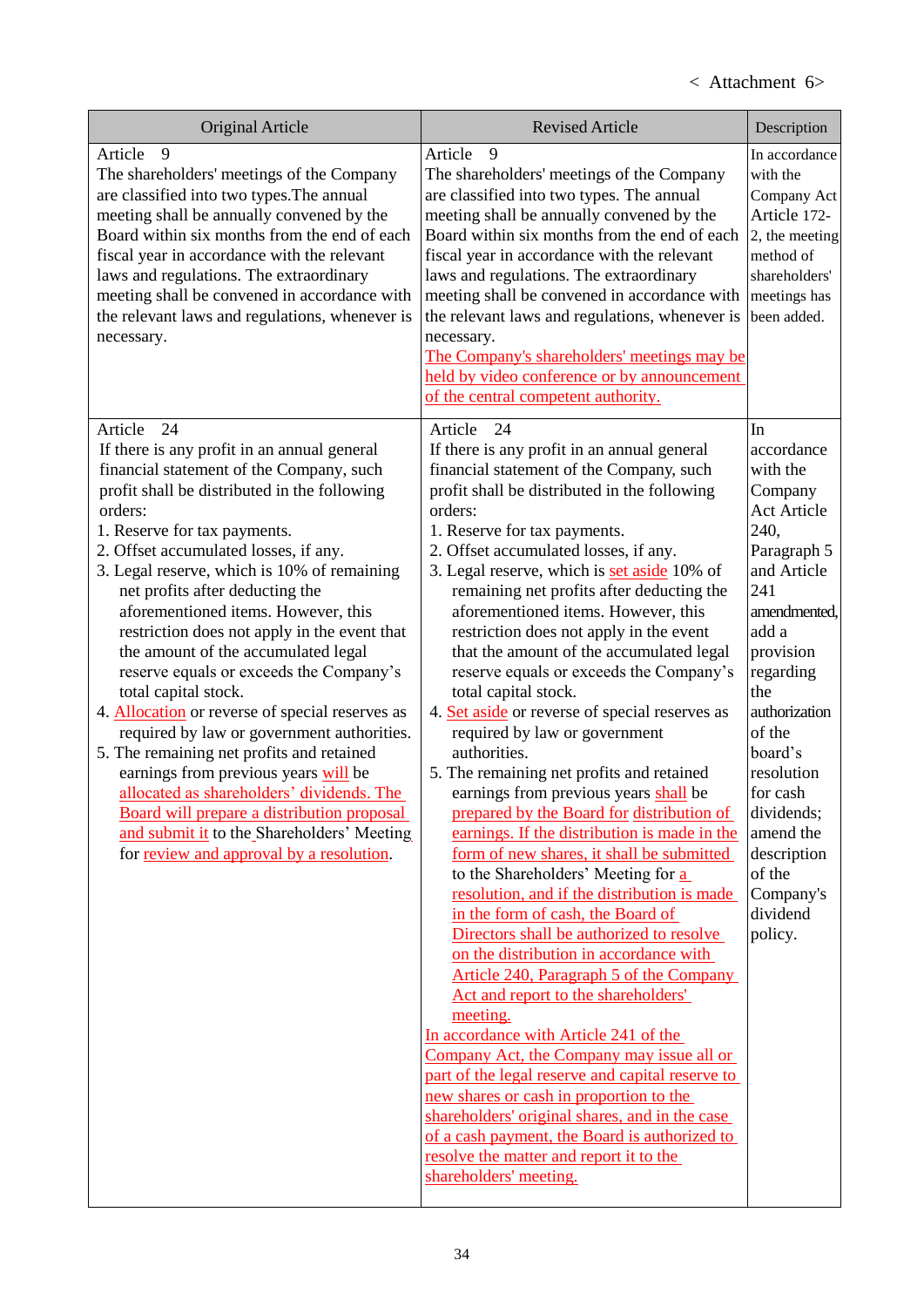# < Attachment 6>

| Original Article                                                                                                                                                                                                                                                                                                                                                                                                                                                                                                                                                                                                                                   | <b>Revised Article</b>                                                                                                                                                                                                                                                                                                                                                                                                                                                                                                                                                                                                                                                                                   | Description                                 |
|----------------------------------------------------------------------------------------------------------------------------------------------------------------------------------------------------------------------------------------------------------------------------------------------------------------------------------------------------------------------------------------------------------------------------------------------------------------------------------------------------------------------------------------------------------------------------------------------------------------------------------------------------|----------------------------------------------------------------------------------------------------------------------------------------------------------------------------------------------------------------------------------------------------------------------------------------------------------------------------------------------------------------------------------------------------------------------------------------------------------------------------------------------------------------------------------------------------------------------------------------------------------------------------------------------------------------------------------------------------------|---------------------------------------------|
| The company considers that the current<br>industry development is at a growth stage.<br>and the dividend distribution policy is based<br>on future funding needs and long-term<br>financial planning. It will allocate no less than<br>2% of the <i>distributable</i> earnings in the<br>preceding paragraph to distribute shareholder<br>dividends, which can be done in cash or<br>stock. Cash dividends shall not be lower than<br>10% of total dividends to shareholders.                                                                                                                                                                      | The Company's dividend policy considers the<br>Company's sustainable operation, stable<br>growth, protection of shareholders' rights and<br>interests, and healthy financial structure, and<br>the Board prepares earnings distribution plans<br>based on future funding needs and long-term<br>financial planning. Total dividends to<br>shareholders shall not be less than 2% of the<br>retained earnings and may be paid in cash or<br>in stock, with cash dividends not less than<br>10% of the total dividends.                                                                                                                                                                                    |                                             |
| 26<br>Article<br>The Articles of Incorporation was<br>established on October 5, 2011.<br>The first amendment was made on<br>January 13, 2012.<br>The second amendment was made on<br>March 13, 2012.<br>The third amendment was made on<br>April 17, 2012.<br>The fourth amendment was made on<br>March 25, 2013.<br>The fifth amendment was made on<br>June 25, 2014.<br>The sixth amendment was made on<br>June 28, 2016.<br>The seventh amendment was made on<br>May 9, 2017.<br>The eighth amendment was made on<br>May 24, 2018.<br>The ninth amendment was made on<br>November 13, 2018<br>The tenth amendment was made on<br>August 5, 2021 | Article<br>26<br>The Articles of Incorporation was<br>established on October 5, 2011.<br>The first amendment was made on<br>January 13, 2012.<br>The second amendment was made on<br>March 13, 2012.<br>The third amendment was made on<br>April 17, 2012.<br>The fourth amendment was made on<br>March 25, 2013.<br>The fifth amendment was made on<br>June 25, 2014.<br>The sixth amendment was made on<br>June 28, 2016.<br>The seventh amendment was made on<br>May 9, 2017.<br>The eighth amendment was made on<br>May 24, 2018.<br>The ninth amendment was made on<br>November 13, 2018<br>The tenth amendment was made on<br>August 5, 2021<br>The eleventh amendment was made on<br>May 26, 2022 | Add the date<br>and number<br>of revisions. |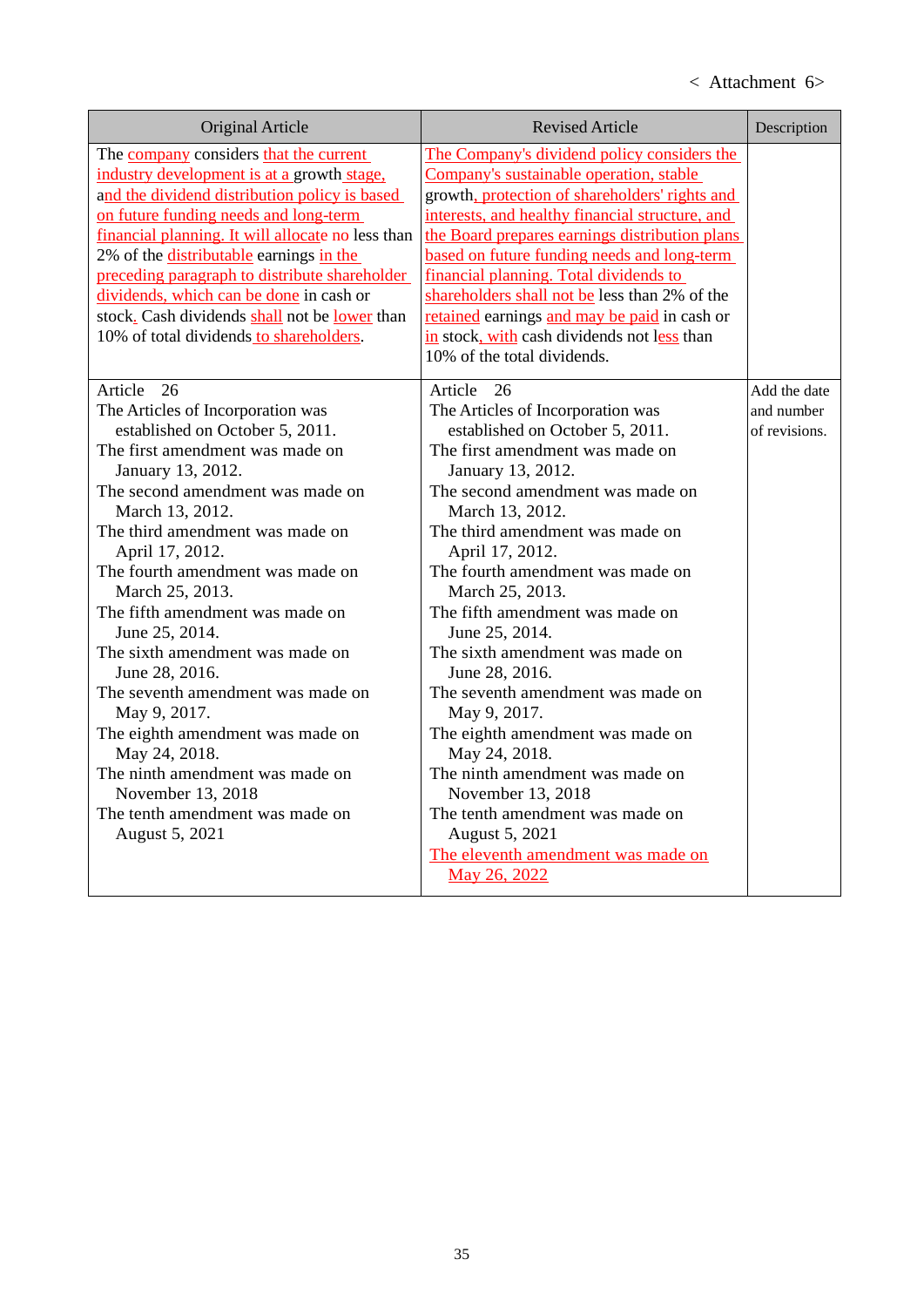## **M31 Technology Corporation "Procedures for Acquisition or Disposal of Assets" Amendment Comparison Table**

| <b>Original Article</b>                                   | <b>Revised Article</b>                                  | Description     |
|-----------------------------------------------------------|---------------------------------------------------------|-----------------|
| Article 5                                                 | Article<br>5                                            | In accordance   |
| Professional appraisers and their officers,               | Professional appraisers and their officers,             | with the        |
| certified public accountants (CPA), attorneys,            | certified public accountants (CPA), attorneys,          | revision of the |
| and securities underwriters that provide the              | and securities underwriters that provide the            | Act, the        |
| company with appraisal reports, CPA's                     | company with appraisal reports, CPA's                   | external        |
| opinions, attorney's opinions, or underwriter's           | opinions, attorney's opinions, or underwriter's         | experts will    |
| opinions shall meet the following                         | opinions shall meet the following                       | be added to     |
| requirements:                                             | requirements:                                           | the self-       |
| 1. May not have previously received a final               | 1. May not have previously received a final             | regulatory      |
| and unappealable sentence to imprisonment                 | and unappealable sentence to imprisonment               | regulations     |
| for 1 year or longer for a violation of the               | for 1 year or longer for a violation of the             | and             |
| Act, the Company Act, the Banking Act of                  | Act, the Company Act, the Banking Act of                | amendments      |
| The Republic of China, the Insurance Act,                 | The Republic of China, the Insurance Act,               | of each         |
| the Financial Holding Company Act, or the                 | the Financial Holding Company Act, or the               | association.    |
| Business Entity Accounting Act, or for                    | Business Entity Accounting Act, or for                  |                 |
| fraud, breach of trust, embezzlement,                     | fraud, breach of trust, embezzlement,                   |                 |
| forgery of documents, or occupational                     | forgery of documents, or occupational                   |                 |
| crime. However, this provision does not                   | crime. However, this provision does not                 |                 |
| apply if 3 years have already passed since                | apply if 3 years have already passed since              |                 |
| completion of service of the sentence, since              | completion of service of the sentence, since            |                 |
| expiration of the period of a suspended                   | expiration of the period of a suspended                 |                 |
| sentence, or since a pardon was received.                 | sentence, or since a pardon was received.               |                 |
| 2. May not be a related party or de facto                 | 2. May not be a related party or de facto               |                 |
| related party of any party to the transaction.            | related party of any party to the transaction.          |                 |
| 3. If the company is required to obtain                   | 3. If the company is required to obtain                 |                 |
| appraisal reports from two or more                        | appraisal reports from two or more                      |                 |
| professional appraisers, the different                    | professional appraisers, the different                  |                 |
| professional appraisers or appraisal officers             | professional appraisers or appraisal officers           |                 |
| may not be related parties or de facto                    | may not be related parties or de facto                  |                 |
| related parties of each other.                            | related parties of each other.                          |                 |
| When issuing an appraisal report or opinion,              | When issuing an appraisal report or opinion,            |                 |
| the personnel referred to in the preceding                | the personnel referred to in the preceding              |                 |
| paragraph shall comply with the following:                | paragraph shall comply with the self-                   |                 |
|                                                           | regulatory rules of the respective trade                |                 |
|                                                           | associations and the following matters:                 |                 |
| 1. Prior to accepting a case, they shall                  | 1. Prior to accepting a case, they shall                |                 |
| prudently assess their own professional                   | prudently assess their own professional                 |                 |
| capabilities, practical experience, and                   | capabilities, practical experience, and                 |                 |
| independence.                                             | independence.                                           |                 |
| 2. When <i>checking</i> a case, they shall                | 2. When executing a case, they shall                    |                 |
| appropriately plan and execute adequate                   | appropriately plan and execute adequate                 |                 |
| working procedures, in order to produce a                 | working procedures, in order to produce a               |                 |
| conclusion and use the conclusion as the                  | conclusion and use the conclusion as the                |                 |
| basis for issuing the report or opinion. The              | basis for issuing the report or opinion. The            |                 |
| related working procedures, data collected,               | related working procedures, data                        |                 |
| and conclusion shall be fully and                         | collected, and conclusion shall be fully                |                 |
| accurately specified in the working draft of<br>the case. | and accurately specified in the case<br>working papers. |                 |
|                                                           |                                                         |                 |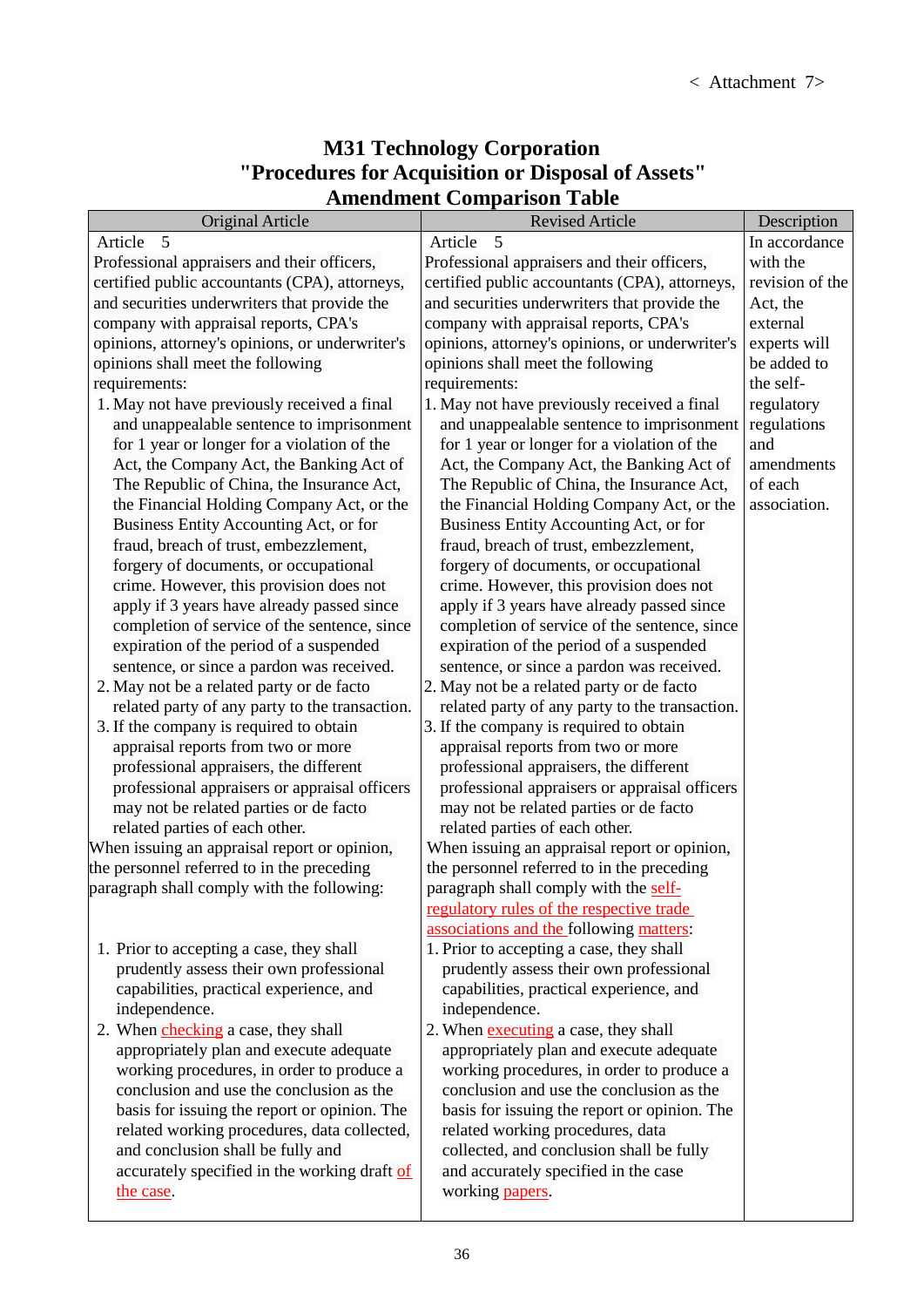| <b>Original Article</b>                                                                | <b>Revised Article</b>                                                                 | Description                       |
|----------------------------------------------------------------------------------------|----------------------------------------------------------------------------------------|-----------------------------------|
|                                                                                        |                                                                                        |                                   |
| 3. They shall undertake an item-by-item                                                | 3. They shall undertake an item-by-item                                                |                                   |
| evaluation of the comprehensiveness,                                                   | evaluation of the appropriateness and                                                  |                                   |
| accuracy, and reasonableness of the sources                                            | reasonableness of the sources of data used,                                            |                                   |
| of data used, the parameters, and the                                                  | the parameters, and the information, as the                                            |                                   |
| information, as the basis for issuance of the                                          | basis for issuance of the appraisal report or                                          |                                   |
| appraisal report or the opinion.                                                       | the opinion.                                                                           |                                   |
| 4. They shall issue a statement attesting to the                                       | 4. They shall issue a statement attesting to the                                       |                                   |
| professional competence and independence                                               | professional competence and independence                                               |                                   |
| of the personnel who prepared the report or                                            | of the personnel who prepared the report or                                            |                                   |
| opinion, and that they have evaluated and                                              | opinion, and that they have evaluated and                                              |                                   |
| found that the information used is                                                     | found that the information used is                                                     |                                   |
| reasonable and accurate, and that they have                                            | appropriate and reasonable, and that they                                              |                                   |
| complied with applicable laws and                                                      | have complied with applicable laws and                                                 |                                   |
| regulations.                                                                           | regulations.                                                                           |                                   |
| Article<br>6                                                                           | Article<br>6                                                                           | In accordance                     |
| Appraisal procedures                                                                   | Appraisal procedures                                                                   | with the Act,                     |
| The price of an asset acquired or disposed of                                          | The price of an asset acquired or disposed of                                          | Article 5 has                     |
| by the Company shall be determined in                                                  | by the Company shall be determined in                                                  | been considered                   |
| accordance with and supporting reference                                               | accordance with and supporting reference                                               | and updated to                    |
| materials as follows:                                                                  | materials as follows:                                                                  | require that                      |
| 1. Securities investment                                                               | 1. Securities investment                                                               | external experts<br>should follow |
| 1.1. When acquiring or disposing of securities                                         | 1.1. When acquiring or disposing of securities                                         | the self-                         |
| shall, prior to the date of occurrence of<br>the event, obtain financial statements of | shall, prior to the date of occurrence of<br>the event, obtain financial statements of |                                   |
|                                                                                        |                                                                                        | regulatory<br>standards of        |
| the issuing company for the most recent<br>period, certified or reviewed by a CPA,     | the issuing company for the most recent<br>period, certified or reviewed by a CPA,     | their respective                  |
| for reference in appraising the transaction                                            | for reference in appraising the transaction                                            | professional                      |
| price as follows:                                                                      | price as follows:                                                                      | societies in                      |
| (1) When the securities are acquired or                                                | (1) When the securities are acquired or                                                | issuing                           |
| disposed of through stock exchange or                                                  | disposed of through stock exchange or                                                  | opinions. It                      |
| over-the-counter market, shall be                                                      | over-the-counter market, shall be                                                      | covers the                        |
| determined by the current market prices                                                | determined by the current market prices                                                | procedures                        |
| (2) In acquiring or disposing of securities                                            | (2) In acquiring or disposing of securities                                            | that                              |
| which are not traded on any stock                                                      | which are not traded on any stock                                                      | accountants                       |
| exchange or over-the-counter market shall                                              | exchange or over-the-counter market shall                                              | should follow                     |
| be evaluated by its net value per share,                                               | be evaluated by its net value per share,                                               | in issuing                        |
| profitability, potential of future growth,                                             | profitability, potential of future growth,                                             | opinions and                      |
| current market price, or by reference to                                               | current market price, or by reference to                                               | hereby                            |
| current market interest rates, interest rates                                          | current market interest rates, interest rates                                          | removes the                       |
| of bonds, and debtor's credit rating.                                                  | of bonds, and debtor's credit rating.                                                  | text that                         |
| 1.2 If the dollar amount of the transaction is                                         | 1.2 If the dollar amount of the transaction is                                         | accountants                       |
| 20% of the company's paid-in capital or                                                | 20% of the company's paid-in capital or                                                | should follow                     |
| NT\$300 million or more, the company                                                   | NT\$300 million or more, the company                                                   | the provisions                    |
| shall additionally engage a CPA prior to                                               | shall additionally engage a CPA prior to                                               | of Statement                      |
| the date of occurrence of the event to                                                 | the date of occurrence of the event to                                                 | of Auditing                       |
| provide an opinion regarding the                                                       | provide an opinion regarding the                                                       | Standards No.                     |
| reasonableness of the transaction price. If                                            | reasonableness of the transaction price.                                               | 20 issued by                      |
| the CPA needs to use the report of an                                                  |                                                                                        | the                               |
| expert as evidence, the CPA shall comply                                               |                                                                                        | Accounting                        |
| with the provisions of Statement of                                                    |                                                                                        | Research and                      |
| <b>Auditing Standards No. 20 published by</b>                                          |                                                                                        | Development                       |
| the ARDF. This requirement does not                                                    | This requirement does not apply,                                                       | Foundation of                     |
| apply, however, to publicly quoted prices                                              | however, however, to publicly quoted                                                   | the Republic                      |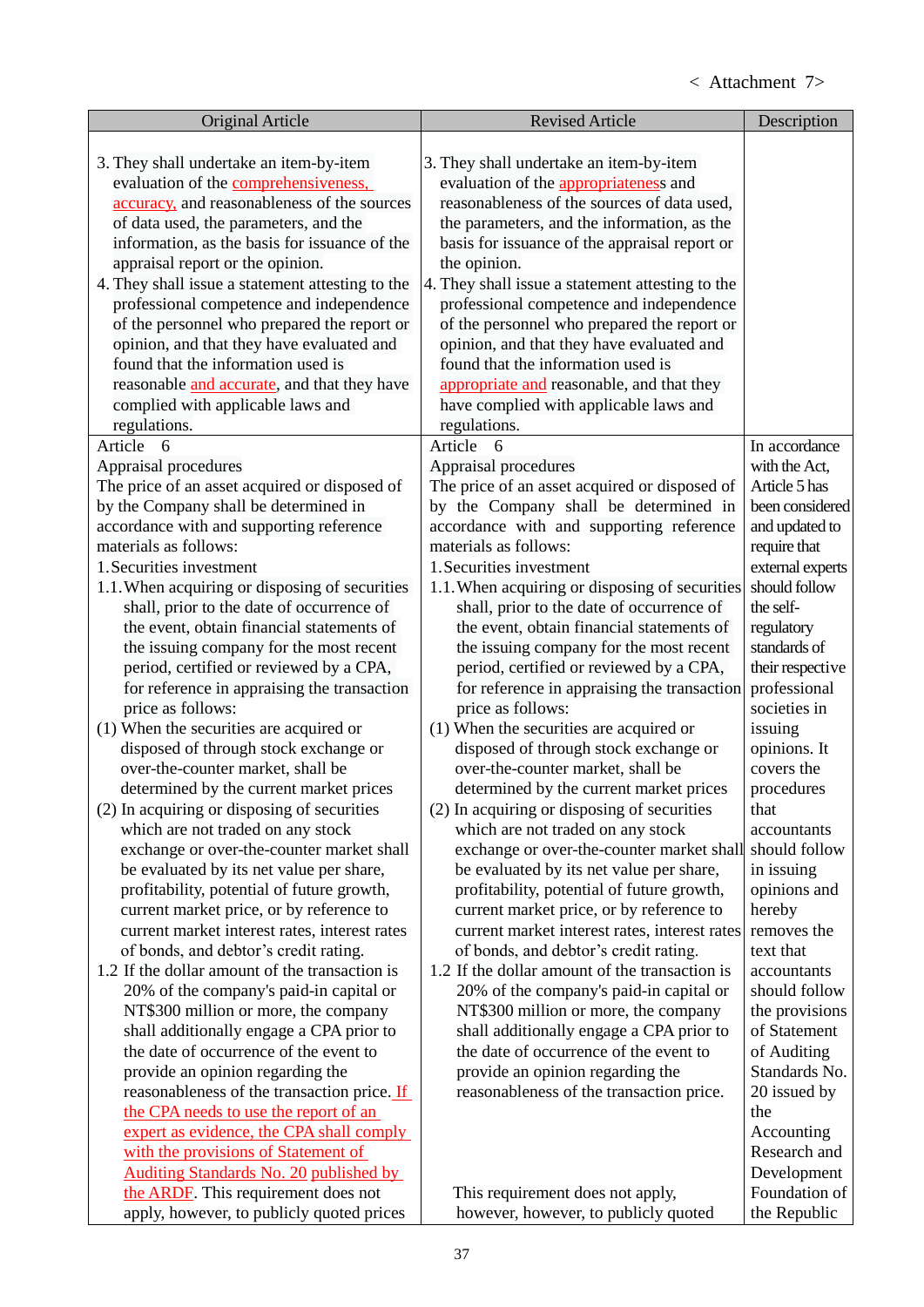| <b>Original Article</b>                                                       | <b>Revised Article</b>                                                        | Description |
|-------------------------------------------------------------------------------|-------------------------------------------------------------------------------|-------------|
| of securities that have an active market,                                     | prices of securities that have an active                                      | of China.   |
| or where otherwise provided by                                                | market, or where otherwise provided by                                        |             |
| regulations of the Financial Supervisory                                      | regulations of the Financial Supervisory                                      |             |
| Commission (FSC).                                                             | Commission (FSC).                                                             |             |
| 1.3 The Company's transaction amount                                          | 1.3 The Company's transaction amount                                          |             |
| reaches the standard of the preceding                                         | reaches the standard of the preceding                                         |             |
| paragraph and has one of the following                                        | paragraph and has one of the following                                        |             |
| circumstances, shall additionally engage a                                    | circumstances, shall additionally engage a                                    |             |
| CPA prior to the date of occurrence of the                                    | CPA prior to the date of occurrence of the                                    |             |
| event to provide an opinion regarding the                                     | event to provide an opinion regarding the                                     |             |
| reasonableness of the transaction price:                                      | reasonableness of the transaction price:                                      |             |
| (1) In acquiring or disposing of securities                                   | (1) In acquiring or disposing of securities                                   |             |
| which are not traded on any stock                                             | which are not traded on any stock                                             |             |
| exchange or OTC market.                                                       | exchange or OTC market.                                                       |             |
| (2) Acquiring or disposing privately placed                                   | (2) Acquiring or disposing privately placed                                   |             |
| securities.                                                                   | securities.                                                                   |             |
| Real property and other fixed assets<br>2.                                    | Real property and other fixed assets<br>2.                                    |             |
| 2.1 In acquiring or disposing of real property,                               | 2.1 In acquiring or disposing of real property,                               |             |
| shall take a reference to the government                                      | shall take a reference to the government                                      |             |
| assessed value, appraised value, the actual                                   | assessed value, appraised value, the                                          |             |
| transaction price of real property located                                    | actual transaction price of real property                                     |             |
| in neighborhood; In acquiring or                                              | located in neighborhood; In acquiring or                                      |             |
| disposing of other fixed assets, shall                                        | disposing of other fixed assets, shall                                        |             |
| collect relevant price information in                                         | collect relevant price information in                                         |             |
| advance and make it by one of the means                                       | advance and make it by one of the means                                       |             |
| of comparing the price, negotiating the                                       | of comparing the price, negotiating the                                       |             |
| price or call for tenders.<br>2.2 In acquiring or disposing of real property, | price or call for tenders.<br>2.2 In acquiring or disposing of real property, |             |
| equipment, or right-of-use assets thereof                                     | equipment, or right-of-use assets thereof                                     |             |
| where the transaction amount reaches                                          | where the transaction amount reaches                                          |             |
| 20% of the company's paid-in capital or                                       | 20% of the company's paid-in capital or                                       |             |
| NT\$300 million or more, the company,                                         | NT\$300 million or more, the company,                                         |             |
| unless transacting with a domestic                                            | unless transacting with a domestic                                            |             |
| government agency, engaging others to                                         | government agency, engaging others to                                         |             |
| build on its own land, engaging others to                                     | build on its own land, engaging others to                                     |             |
| build on rented land, or acquiring or                                         | build on rented land, or acquiring or                                         |             |
| disposing of equipment or right-of-use                                        | disposing of equipment or right-of-use                                        |             |
| assets thereof held for business use, shall                                   | assets thereof held for business use, shall                                   |             |
| obtain an appraisal report prior to the date                                  | obtain an appraisal report prior to the                                       |             |
| of occurrence of the event from a                                             | date of occurrence of the event from a                                        |             |
| professional appraiser and shall further                                      | professional appraiser and shall further                                      |             |
| comply with the following provisions:                                         | comply with the following provisions:                                         |             |
| (1) Where due to special circumstances it is                                  | (1) Where due to special circumstances it is                                  |             |
| necessary to give a limited price,                                            | necessary to give a limited price,                                            |             |
| specified price, or special price as a                                        | specified price, or special price as a                                        |             |
| reference basis for the transaction price,                                    | reference basis for the transaction price,                                    |             |
| the transaction shall be submitted for                                        | the transaction shall be submitted for                                        |             |
| approval in advance by the board of                                           | approval in advance by the board of                                           |             |
| directors; the same procedure shall also be                                   | directors; the same procedure shall also                                      |             |
| followed whenever there is any                                                | be followed whenever there is any                                             |             |
| subsequent change to the terms and                                            | subsequent change to the terms and                                            |             |
| conditions of the transaction.                                                | conditions of the transaction.                                                |             |
| (2) Where the transaction amount is NT\$1                                     | (2) Where the transaction amount is NT\$1                                     |             |
| billion or more, appraisals from two or                                       | billion or more, appraisals from two or                                       |             |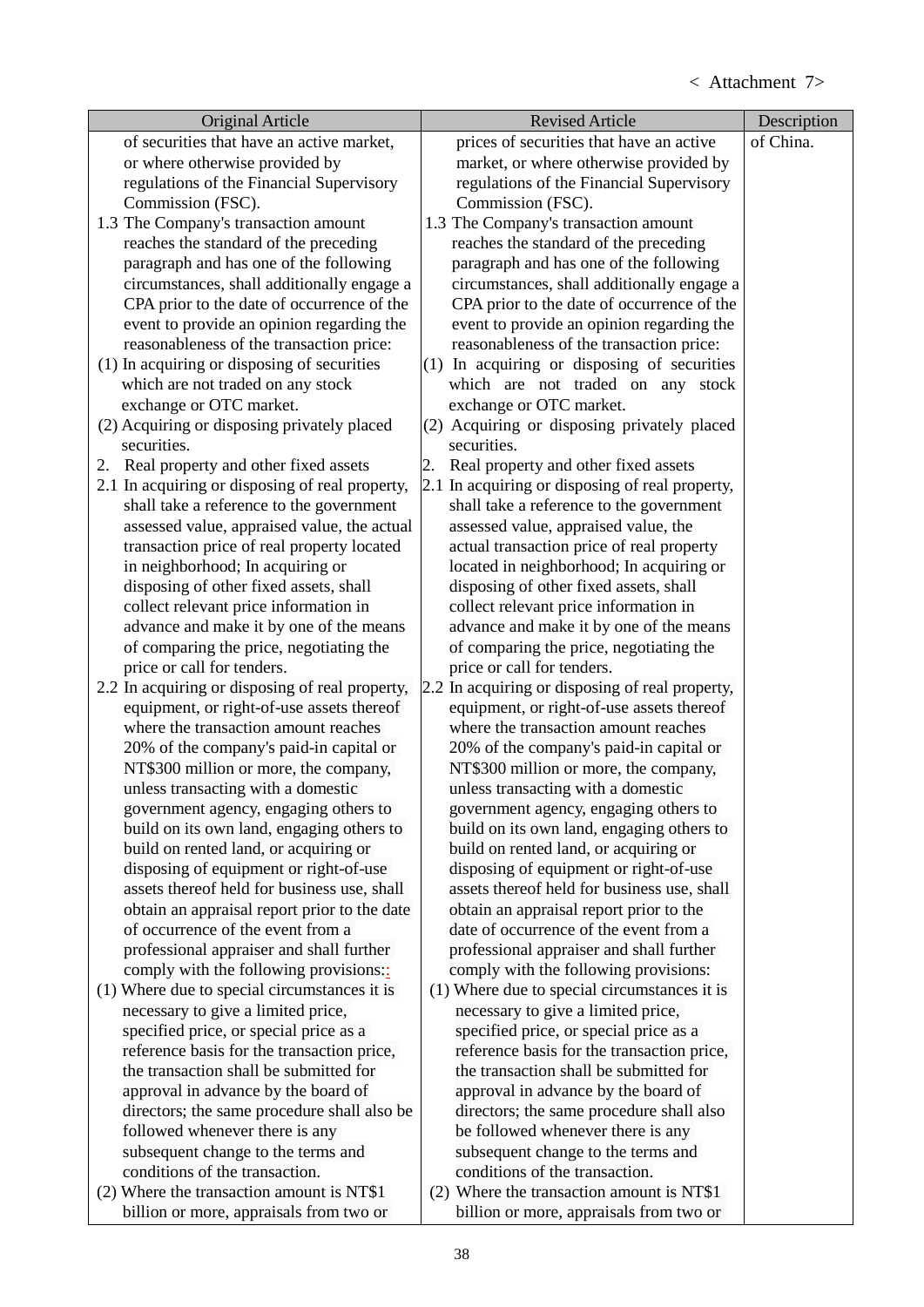| <b>Original Article</b>                                                                      | <b>Revised Article</b>                                      | Description |
|----------------------------------------------------------------------------------------------|-------------------------------------------------------------|-------------|
| more professional appraisers shall be                                                        | more professional appraisers shall be                       |             |
| obtained.                                                                                    | obtained.                                                   |             |
| (3) Where any one of the following                                                           | (3) Where any one of the following                          |             |
| circumstances applies with respect to the                                                    | circumstances applies with respect to the                   |             |
| professional appraiser's appraisal results,                                                  | professional appraiser's appraisal results,                 |             |
| unless all the appraisal results for the                                                     | unless all the appraisal results for the                    |             |
| assets to be acquired are higher than the                                                    | assets to be acquired are higher than the                   |             |
| transaction amount, or all the appraisal                                                     | transaction amount, or all the appraisal                    |             |
| results for the assets to be disposed of are                                                 | results for the assets to be disposed of are                |             |
| lower than the transaction amount, a CPA                                                     | lower than the transaction amount, the                      |             |
| shall comply with the provisions of                                                          | CPA shall be consulted to render a                          |             |
| <b>Statement of Auditing Standards No. 20</b>                                                | specific opinion regarding the reason for                   |             |
| published by the ROC Accounting                                                              | the discrepancy and the appropriateness                     |             |
| <b>Research and Development Foundation</b>                                                   | of the transaction price:                                   |             |
| (ARDF) and render a specific opinion                                                         |                                                             |             |
| regarding the reason for the discrepancy                                                     |                                                             |             |
| and the appropriateness of the transaction                                                   |                                                             |             |
| price:                                                                                       |                                                             |             |
| $(3.1)$ The discrepancy between the appraisal<br>result and the transaction amount is 20%    | $(3.1)$ The discrepancy between the appraisal               |             |
| or more of the transaction amount.                                                           | result and the transaction amount is 20%                    |             |
| $(3.2)$ The discrepancy between the appraisal                                                | or more of the transaction amount.                          |             |
| results of two or more professional                                                          | $(3.2)$ The discrepancy between the appraisal               |             |
| appraisers is 10% or more of the                                                             | results of two or more professional                         |             |
| transaction amount.                                                                          | appraisers is 10% or more of the                            |             |
| (4) No more than 3 months may elapse                                                         | transaction amount.                                         |             |
| between the date of the appraisal report                                                     | (4) No more than 3 months may elapse                        |             |
| issued by a professional appraiser and the                                                   | between the date of the appraisal report                    |             |
| contract execution date; provided, where                                                     | issued by a professional appraiser and the                  |             |
| the publicly announced current value for                                                     | contract execution date; provided, where                    |             |
| the same period is used and not more than                                                    | the publicly announced current value for                    |             |
| 6 months have elapsed, an opinion may                                                        | the same period is used and not more than                   |             |
| still be issued by the original professional                                                 | 6 months have elapsed, an opinion may                       |             |
| appraiser.                                                                                   | still be issued by the original professional                |             |
| 3. Membership, intangible assets or right-of-                                                | appraiser.                                                  |             |
| use assets                                                                                   | 3. Membership, intangible assets or right-of-               |             |
| 3.1 In acquiring or disposing of memberships,<br>shall collect relevant price information in | use assets<br>3.1 In acquiring or disposing of memberships, |             |
| advance and make it by one of the means                                                      | shall collect relevant price information in                 |             |
| of comparing the price or negotiating the                                                    | advance and make it by one of the means                     |             |
| price. In acquiring or disposing of                                                          | of comparing the price or negotiating the                   |             |
| intangible assets or right-to-use assets,                                                    | price. In acquiring or disposing of                         |             |
| shall also collect relevant price                                                            | intangible assets or right-to-use assets,                   |             |
| information in advance and carefully                                                         | shall also collect relevant price                           |             |
| evaluate the contents of relevant laws and                                                   | information in advance and carefully                        |             |
| regulations and contracts to determine the                                                   | evaluate the contents of relevant laws and                  |             |
| transaction price.                                                                           | regulations and contracts to determine the                  |             |
| 3.2 In acquiring or disposing of intangible                                                  | transaction price.                                          |             |
| assets or right-of-use assets thereof or                                                     | 3.2 In acquiring or disposing of intangible                 |             |
| memberships and the transaction amount                                                       | assets or right-of-use assets thereof or                    |             |
| reaches 20% or more of paid-in capital or                                                    | memberships and the transaction amount                      |             |
| NT\$300 million or more, except in                                                           | reaches 20% or more of paid-in capital or                   |             |
| transactions with a domestic government                                                      | NT\$300 million or more, except in                          |             |
| agency, the company shall engage a CPA                                                       | transactions with a domestic government                     |             |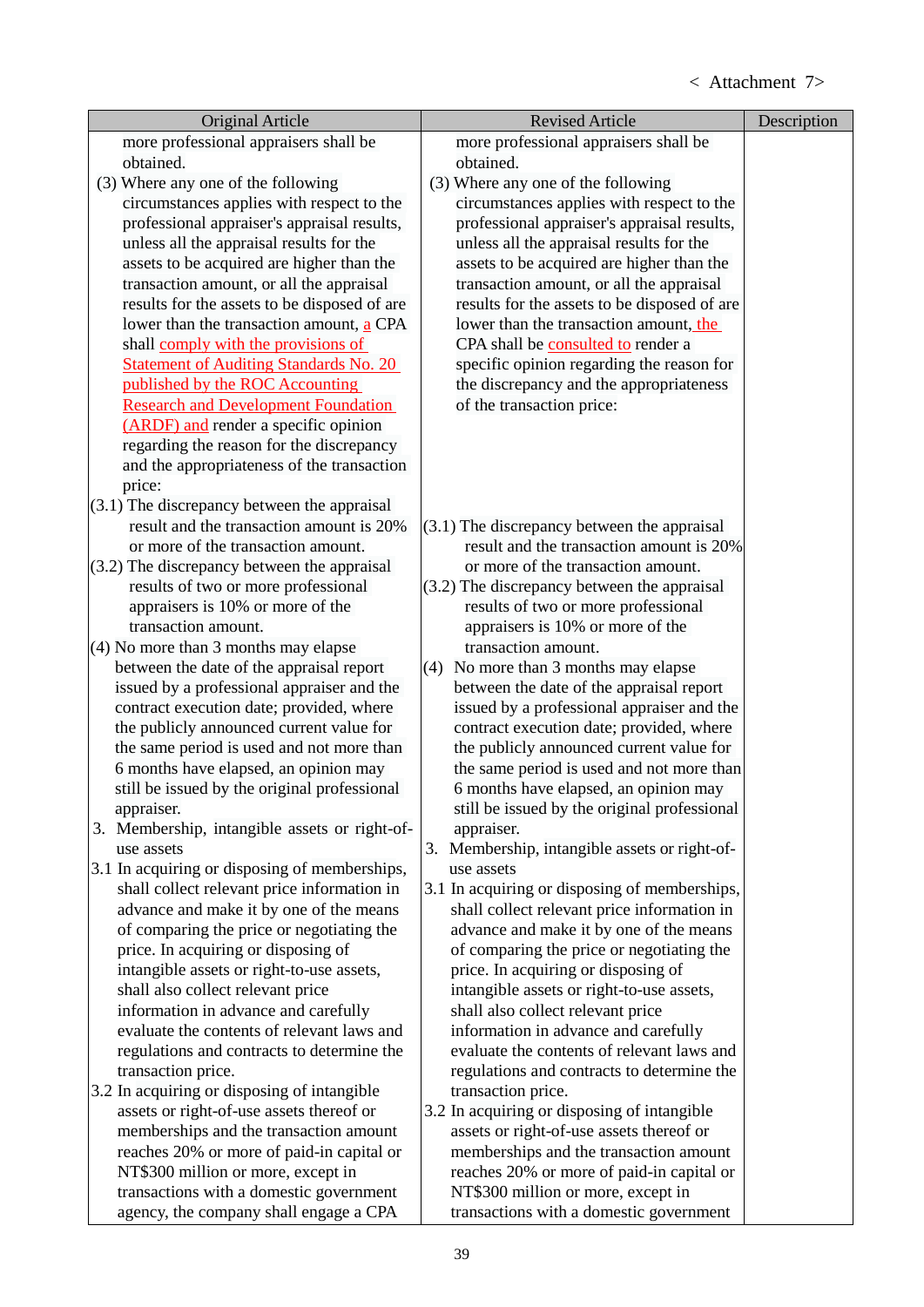|    | <b>Original Article</b>                                                               |    | <b>Revised Article</b>                                                  | Description |
|----|---------------------------------------------------------------------------------------|----|-------------------------------------------------------------------------|-------------|
|    | prior to the date of occurrence of the event                                          |    | agency, the company shall engage a CPA                                  |             |
|    | to render an opinion on the reasonableness                                            |    | prior to the date of occurrence of the event                            |             |
|    | of the transaction price; the CPA shall                                               |    | to render an opinion on the reasonableness                              |             |
|    | comply with the provisions of Statement                                               |    | of the transaction price.                                               |             |
|    | of Auditing Standards No. 20 published by                                             |    |                                                                         |             |
|    | the ARDF.                                                                             |    |                                                                         |             |
| 4. | The acquisition or disposal of derivatives                                            |    |                                                                         |             |
|    | shall be governed by the relevant                                                     | 4. | The acquisition or disposal of derivatives                              |             |
|    | provisions of Chapter II, Section III of                                              |    | shall be governed by the relevant                                       |             |
|    | these Regulations.                                                                    |    | provisions of Chapter II, Section III of                                |             |
| 5. | Assets acquired or disposed of in                                                     |    | these Regulations.                                                      |             |
|    | connection with mergers, demergers,                                                   | 5. | Assets acquired or disposed of in                                       |             |
|    | acquisitions, or transfer of shares in                                                |    | connection with mergers, demergers,                                     |             |
|    | accordance with law are subject to the                                                |    | acquisitions, or transfer of shares in                                  |             |
|    | relevant provisions of Chapter II, Section                                            |    | accordance with law are subject to the                                  |             |
|    | IV of these Regulations                                                               |    | relevant provisions of Chapter II, Section                              |             |
| 6. | Claims of financial institutions or other                                             |    | IV of these Regulations                                                 |             |
|    | major assets                                                                          | 6. | Claims of financial institutions or other                               |             |
|    | In acquiring or disposing of claims of                                                |    | major assets                                                            |             |
|    | financial institutions or other major assets,                                         |    | In acquiring or disposing of claims of                                  |             |
|    | shall collect relevant price information in                                           |    | financial institutions or other major assets,                           |             |
|    | advance depending on the subject matter                                               |    | shall collect relevant price information in                             |             |
|    | of the transaction assets and determine the                                           |    | advance depending on the subject matter                                 |             |
|    | transaction price after carefully evaluating                                          |    | of the transaction assets and determine the                             |             |
|    | the relevant laws and regulations and the                                             |    | transaction price after carefully evaluating                            |             |
|    | contents of the contracts.                                                            |    | the relevant laws and regulations and the<br>contents of the contracts. |             |
| 7. | Where the company acquires or disposes<br>of assets through court auction procedures, | 7. | Where the company acquires or disposes                                  |             |
|    | the evidentiary documentation issued by                                               |    | of assets through court auction procedures,                             |             |
|    | the court may be substituted for the                                                  |    | the evidentiary documentation issued by                                 |             |
|    | appraisal report or CPA opinion.                                                      |    | the court may be substituted for the                                    |             |
| 8. | The calculation of the transaction amount                                             |    | appraisal report or CPA opinion.                                        |             |
|    | for the acquisition or disposal of real                                               | 8. | The calculation of the transaction amount                               |             |
|    | property, other fixed assets, securities                                              |    | for the acquisition or disposal of real                                 |             |
|    | exchanges, intangible assets, right-of-use                                            |    | property, other fixed assets, securities                                |             |
|    | assets, and membership for which an                                                   |    | exchanges, intangible assets, right-of-use                              |             |
|    | expert's opinion is requested shall be in                                             |    | assets, and membership for which an                                     |             |
|    | accordance paragraph 2 of Article 27, and                                             |    | expert's opinion is requested shall be in                               |             |
|    | the term of "within the preceding year" as                                            |    | accordance paragraph 2 of Article 27, and                               |             |
|    | used herein refers to the year preceding the                                          |    | the term of "within the preceding year" as                              |             |
|    | date of occurrence of the current                                                     |    | used herein refers to the year preceding                                |             |
|    | transaction. In term of the amounts that the                                          |    | the date of occurrence of the current                                   |             |
|    | appraisals from professional appraisers or                                            |    | transaction. In term of the amounts that the                            |             |
|    | opinions from CPA have been obtained                                                  |    | appraisals from professional appraisers or                              |             |
|    | pursuant to these procedures shall be                                                 |    | opinions from CPA have been obtained                                    |             |
|    | exempted to be counted toward the                                                     |    | pursuant to these procedures shall be                                   |             |
|    | transaction amount                                                                    |    | exempted to be counted toward the                                       |             |
|    |                                                                                       |    | transaction amount.                                                     |             |
|    |                                                                                       |    |                                                                         |             |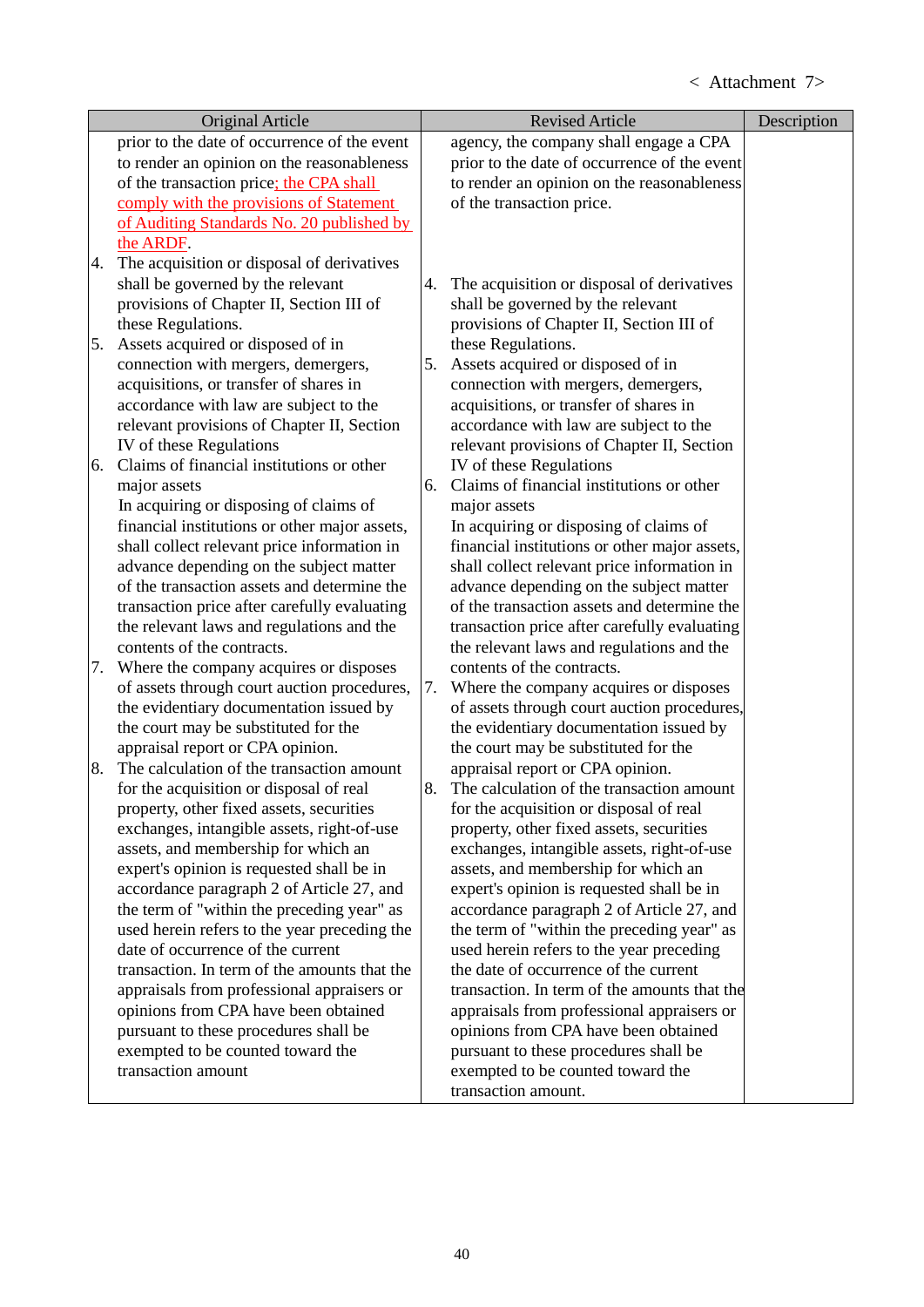# < Attachment 7>

|                                                                                                                                                                                                                                                                                                                                                                                                                                                                                                                                                                                                                                                                                           | <b>Original Article</b><br><b>Revised Article</b>                                                                                                                                                                                                                                                                                                                                                                                                                                                                                                                                                                                                                                                                                                                                                                                                                                        |                                                                                                                                                                                                                                                                                                                                                                                                                                                                                                                                                                                                                                                                                                                                                                                                                                                                                                                                                                                                                                                                                                                                                                                                                                                                                                                                                                                                                                                                                               | Description                  |                                                                                                                                                                                                                                                                                                                                                                                       |  |
|-------------------------------------------------------------------------------------------------------------------------------------------------------------------------------------------------------------------------------------------------------------------------------------------------------------------------------------------------------------------------------------------------------------------------------------------------------------------------------------------------------------------------------------------------------------------------------------------------------------------------------------------------------------------------------------------|------------------------------------------------------------------------------------------------------------------------------------------------------------------------------------------------------------------------------------------------------------------------------------------------------------------------------------------------------------------------------------------------------------------------------------------------------------------------------------------------------------------------------------------------------------------------------------------------------------------------------------------------------------------------------------------------------------------------------------------------------------------------------------------------------------------------------------------------------------------------------------------|-----------------------------------------------------------------------------------------------------------------------------------------------------------------------------------------------------------------------------------------------------------------------------------------------------------------------------------------------------------------------------------------------------------------------------------------------------------------------------------------------------------------------------------------------------------------------------------------------------------------------------------------------------------------------------------------------------------------------------------------------------------------------------------------------------------------------------------------------------------------------------------------------------------------------------------------------------------------------------------------------------------------------------------------------------------------------------------------------------------------------------------------------------------------------------------------------------------------------------------------------------------------------------------------------------------------------------------------------------------------------------------------------------------------------------------------------------------------------------------------------|------------------------------|---------------------------------------------------------------------------------------------------------------------------------------------------------------------------------------------------------------------------------------------------------------------------------------------------------------------------------------------------------------------------------------|--|
| 7<br>Article                                                                                                                                                                                                                                                                                                                                                                                                                                                                                                                                                                                                                                                                              |                                                                                                                                                                                                                                                                                                                                                                                                                                                                                                                                                                                                                                                                                                                                                                                                                                                                                          |                                                                                                                                                                                                                                                                                                                                                                                                                                                                                                                                                                                                                                                                                                                                                                                                                                                                                                                                                                                                                                                                                                                                                                                                                                                                                                                                                                                                                                                                                               |                              | Amend the                                                                                                                                                                                                                                                                                                                                                                             |  |
| <b>Item</b>                                                                                                                                                                                                                                                                                                                                                                                                                                                                                                                                                                                                                                                                               | <b>Amount before</b>                                                                                                                                                                                                                                                                                                                                                                                                                                                                                                                                                                                                                                                                                                                                                                                                                                                                     | <b>Revised Amount</b>                                                                                                                                                                                                                                                                                                                                                                                                                                                                                                                                                                                                                                                                                                                                                                                                                                                                                                                                                                                                                                                                                                                                                                                                                                                                                                                                                                                                                                                                         | <b>Approval of</b>           | amounts                                                                                                                                                                                                                                                                                                                                                                               |  |
|                                                                                                                                                                                                                                                                                                                                                                                                                                                                                                                                                                                                                                                                                           | amendment                                                                                                                                                                                                                                                                                                                                                                                                                                                                                                                                                                                                                                                                                                                                                                                                                                                                                |                                                                                                                                                                                                                                                                                                                                                                                                                                                                                                                                                                                                                                                                                                                                                                                                                                                                                                                                                                                                                                                                                                                                                                                                                                                                                                                                                                                                                                                                                               | <b>Authority</b>             | approved by<br>the Chairman                                                                                                                                                                                                                                                                                                                                                           |  |
| Long-term                                                                                                                                                                                                                                                                                                                                                                                                                                                                                                                                                                                                                                                                                 | NTD30,000,000 or less                                                                                                                                                                                                                                                                                                                                                                                                                                                                                                                                                                                                                                                                                                                                                                                                                                                                    | NTD50,000,000 or less                                                                                                                                                                                                                                                                                                                                                                                                                                                                                                                                                                                                                                                                                                                                                                                                                                                                                                                                                                                                                                                                                                                                                                                                                                                                                                                                                                                                                                                                         | Chairman                     | and the Board                                                                                                                                                                                                                                                                                                                                                                         |  |
| Securities,<br><b>Other Major Assets</b>                                                                                                                                                                                                                                                                                                                                                                                                                                                                                                                                                                                                                                                  | NTD30,000,001 or more                                                                                                                                                                                                                                                                                                                                                                                                                                                                                                                                                                                                                                                                                                                                                                                                                                                                    | NTD50,000,001 or more                                                                                                                                                                                                                                                                                                                                                                                                                                                                                                                                                                                                                                                                                                                                                                                                                                                                                                                                                                                                                                                                                                                                                                                                                                                                                                                                                                                                                                                                         | Board of<br><b>Directors</b> | of Directors<br>for the<br>acquisition and                                                                                                                                                                                                                                                                                                                                            |  |
| Short-term<br>Securities other                                                                                                                                                                                                                                                                                                                                                                                                                                                                                                                                                                                                                                                            | NTD <sub>10</sub> ,000,000 or less                                                                                                                                                                                                                                                                                                                                                                                                                                                                                                                                                                                                                                                                                                                                                                                                                                                       | NTD50,000,000 or less                                                                                                                                                                                                                                                                                                                                                                                                                                                                                                                                                                                                                                                                                                                                                                                                                                                                                                                                                                                                                                                                                                                                                                                                                                                                                                                                                                                                                                                                         | Chairman                     | disposal of the<br>listed assets                                                                                                                                                                                                                                                                                                                                                      |  |
| than Bond Funds                                                                                                                                                                                                                                                                                                                                                                                                                                                                                                                                                                                                                                                                           | NTD <sub>10</sub> ,000,001 or more                                                                                                                                                                                                                                                                                                                                                                                                                                                                                                                                                                                                                                                                                                                                                                                                                                                       | NTD50,000,001 or more                                                                                                                                                                                                                                                                                                                                                                                                                                                                                                                                                                                                                                                                                                                                                                                                                                                                                                                                                                                                                                                                                                                                                                                                                                                                                                                                                                                                                                                                         | Board of<br><b>Directors</b> |                                                                                                                                                                                                                                                                                                                                                                                       |  |
| Real Property,<br>Other Fixed Assets,<br>Right-of-use Assets,                                                                                                                                                                                                                                                                                                                                                                                                                                                                                                                                                                                                                             | NTD10,000,000 to<br>NTD30,000,000                                                                                                                                                                                                                                                                                                                                                                                                                                                                                                                                                                                                                                                                                                                                                                                                                                                        | NTD10,000,001 to<br>NTD50,000,000                                                                                                                                                                                                                                                                                                                                                                                                                                                                                                                                                                                                                                                                                                                                                                                                                                                                                                                                                                                                                                                                                                                                                                                                                                                                                                                                                                                                                                                             | Chairman                     |                                                                                                                                                                                                                                                                                                                                                                                       |  |
| Intangible Assets,<br>Claims of Financial<br>Institutions                                                                                                                                                                                                                                                                                                                                                                                                                                                                                                                                                                                                                                 | NTD30,000,001 or more                                                                                                                                                                                                                                                                                                                                                                                                                                                                                                                                                                                                                                                                                                                                                                                                                                                                    | NTD50,000,001 or more                                                                                                                                                                                                                                                                                                                                                                                                                                                                                                                                                                                                                                                                                                                                                                                                                                                                                                                                                                                                                                                                                                                                                                                                                                                                                                                                                                                                                                                                         | Board of<br><b>Directors</b> |                                                                                                                                                                                                                                                                                                                                                                                       |  |
| Article<br>11<br>disposes of assets or the right-of-us assets<br>or more of the Company's paid-in capital,<br>domestic government bonds, bonds under<br>repurchase and resale agreements, or<br>funds issued by domestic securities<br>investment trust enterprises, the Company<br>contract or make a payment until the<br>committee:<br>1. The purpose, necessity and anticipated<br>assets.<br>a transaction counterparty.<br>3. With respect to the acquisition of real<br>a related party, information regarding<br>appraisal of the reasonableness of the<br>with Article 12 and Article 13.<br>4. The date and price at which the related<br>to the company and the related party. | When the Company acquires or disposes of<br>real property or the right-of-use assets from<br>or to a related party, or when it acquires or<br>other than real property from or to a related<br>party and the transaction amount reaches 20%<br>10% or more of the Company's total assets, or<br>NT\$300 million or more, except in trading of<br>subscription or redemption of money market<br>may not proceed to enter into a transaction<br>following matters have been approved by the<br>board of directors and recognized by the audit<br>benefit of the acquisition or disposal of<br>2. The reason for choosing the related party as<br>property or right-of-use assets thereof from<br>preliminary transaction terms in accordance<br>party originally acquired the real property,<br>the original transaction counterparty, and<br>that transaction counterparty's relationship | Article<br>-11<br>When the Company acquires or disposes of<br>real property or the right-of-use assets from<br>or to a related party, or when it acquires or<br>disposes of assets or the right-of-us assets<br>other than real property from or to a related<br>party and the transaction amount reaches 20%<br>or more of the Company's paid-in capital,<br>10% or more of the Company's total assets, or<br>NT\$300 million or more, except in trading of<br>domestic government bonds, bonds under<br>repurchase and resale agreements, or<br>subscription or redemption of money market<br>funds issued by domestic securities<br>investment trust enterprises, the Company<br>may not proceed to enter into a transaction<br>contract or make a payment until the<br>following matters have been approved by the<br>board of directors and recognized by the audit<br>committee:<br>1. The purpose, necessity and anticipated<br>benefit of the acquisition or disposal of<br>assets.<br>2. The reason for choosing the related party as<br>a transaction counterparty.<br>3. With respect to the acquisition of real<br>property or right-of-use assets thereof from<br>a related party, information regarding<br>appraisal of the reasonableness of the<br>preliminary transaction terms in accordance<br>with Article 12 and Article 13.<br>4. The date and price at which the related<br>party originally acquired the real property,<br>the original transaction counterparty, and |                              | If the<br>transaction<br>amount of the<br>acquisition or<br>disposal of<br>assets by a<br>related party<br>reaches 10%<br>or more of the<br>Company's<br>total assets in<br>accordance<br>with the<br>amendment to<br>the Act, the<br>relevant<br>information<br>shall be<br>submitted to<br>the<br>shareholders'<br>meeting for<br>approval<br>before the<br>transaction is<br>made. |  |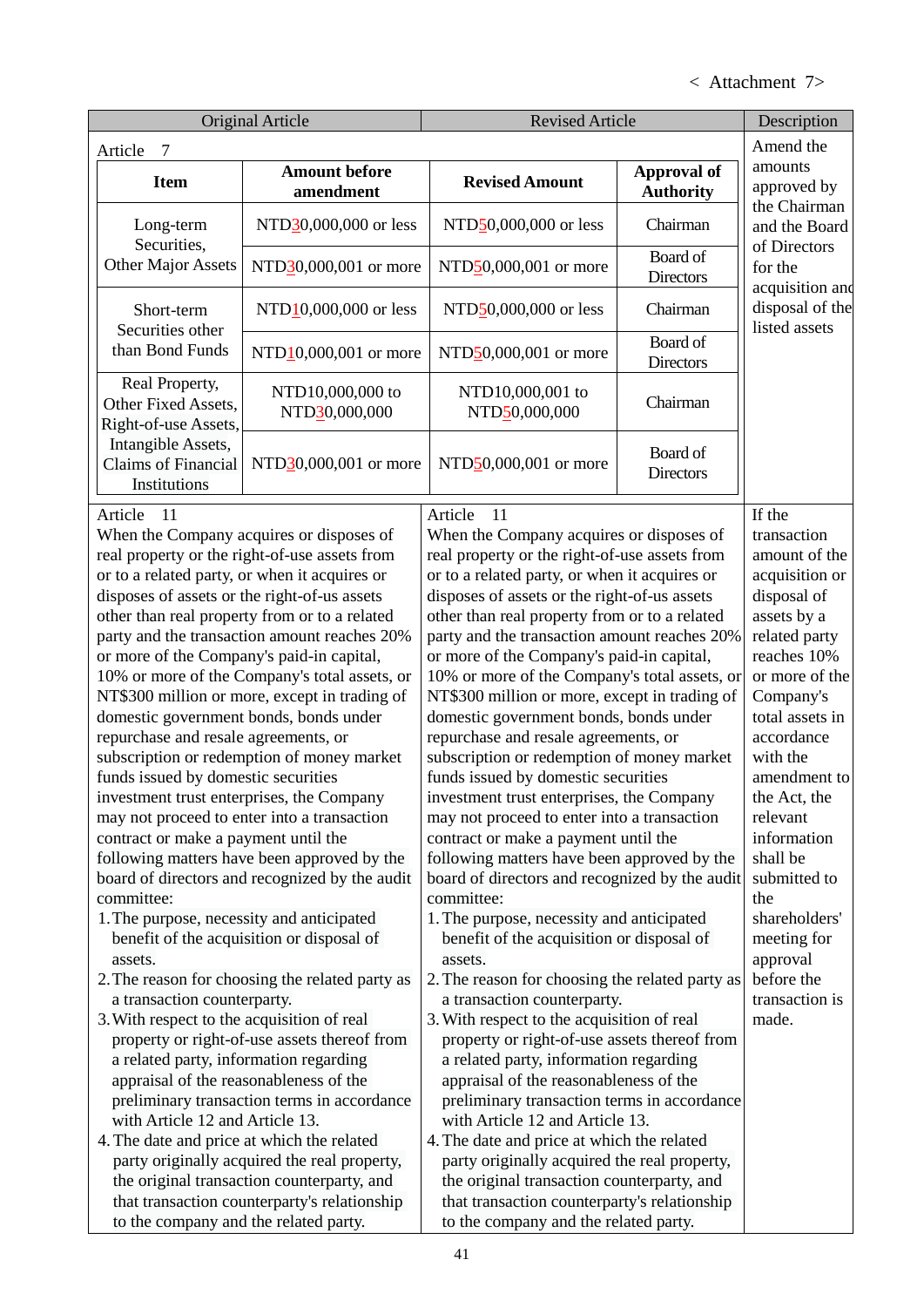| 5. Monthly cash flow forecasts for the year<br>5. Monthly cash flow forecasts for the year<br>commencing from the anticipated month of<br>commencing from the anticipated month of<br>signing of the contract, and evaluation of<br>signing of the contract, and evaluation of<br>the necessity of the transaction, and<br>the necessity of the transaction, and<br>reasonableness of the funds utilization.<br>reasonableness of the funds utilization.<br>6. An appraisal report from a professional<br>6. An appraisal report from a professional<br>appraiser or a CPA's opinion obtained in<br>appraiser or a CPA's opinion obtained in<br>compliance with the preceding article.<br>compliance with the preceding article.<br>7. Restrictive covenants and other important<br>7. Restrictive covenants and other important<br>stipulations associated with the transaction.<br>stipulations associated with the transaction.<br>The calculation of the transaction amounts<br>referred to in the preceding paragraph shall be<br>made in accordance with Article 27,<br>paragraph 2 herein, and "within the preceding<br>year" as used herein refers to the year<br>preceding the date of occurrence of the<br>current transaction. Items that have been<br>approved by the board of directors and<br>recognized by the audit committee need not<br>be counted toward the transaction amount.<br>With respect to the types of transactions<br>With respect to the types of transactions<br>listed below, when to be conducted between<br>listed below, when to be conducted between<br>the Company and its subsidiaries, or between<br>the Company and its subsidiaries, or between<br>its subsidiaries in which it directly or<br>its subsidiaries in which it directly or<br>indirectly holds 100% of the issued shares or<br>indirectly holds 100% of the issued shares or<br>authorized capital, the company's board of<br>authorized capital, the company's board of<br>directors may authorize the board chairman<br>directors may authorize the board chairman<br>to decide such matters when the transaction is<br>to decide such matters when the transaction<br>within 20% of the Company's paid-in capital<br>is within 20% of the Company's paid-in<br>and have the decisions subsequently<br>capital and have the decisions subsequently<br>submitted to and ratified by the next board of<br>submitted to and ratified by the next board of<br>directors meeting:<br>directors meeting:<br>1. Acquisition or disposal of equipment or<br>1. Acquisition or disposal of equipment or<br>right-of-use assets thereof held for business<br>right-of-use assets thereof held for business<br>use.<br>use.<br>2. Acquisition or disposal of real property<br>2. Acquisition or disposal of real property<br>right-of-use assets held for business use.<br>right-of-use assets held for business use.<br>When a matter is submitted for discussion by<br>When a matter is submitted for discussion by<br>the board of directors pursuant to paragraph 1,<br>the board of directors pursuant to paragraph 1,<br>the board of directors shall take into full<br>the board of directors shall take into full<br>consideration each independent director's<br>consideration each independent director's<br>opinions. If an independent director objects to<br>opinions. If an independent director objects to | Original Article                               | <b>Revised Article</b>                         | Description |
|-------------------------------------------------------------------------------------------------------------------------------------------------------------------------------------------------------------------------------------------------------------------------------------------------------------------------------------------------------------------------------------------------------------------------------------------------------------------------------------------------------------------------------------------------------------------------------------------------------------------------------------------------------------------------------------------------------------------------------------------------------------------------------------------------------------------------------------------------------------------------------------------------------------------------------------------------------------------------------------------------------------------------------------------------------------------------------------------------------------------------------------------------------------------------------------------------------------------------------------------------------------------------------------------------------------------------------------------------------------------------------------------------------------------------------------------------------------------------------------------------------------------------------------------------------------------------------------------------------------------------------------------------------------------------------------------------------------------------------------------------------------------------------------------------------------------------------------------------------------------------------------------------------------------------------------------------------------------------------------------------------------------------------------------------------------------------------------------------------------------------------------------------------------------------------------------------------------------------------------------------------------------------------------------------------------------------------------------------------------------------------------------------------------------------------------------------------------------------------------------------------------------------------------------------------------------------------------------------------------------------------------------------------------------------------------------------------------------------------------------------------------------------------------------------------------------------------------------------------------------------------------------------------------------------------------------------------------------------------------------------------------------------------------------------------------------------------------------------------------------------------------------------------------------------------------------------------------------------------------------------------------------------------------------------------------------------------------------------------------------------------------------------------------------------|------------------------------------------------|------------------------------------------------|-------------|
|                                                                                                                                                                                                                                                                                                                                                                                                                                                                                                                                                                                                                                                                                                                                                                                                                                                                                                                                                                                                                                                                                                                                                                                                                                                                                                                                                                                                                                                                                                                                                                                                                                                                                                                                                                                                                                                                                                                                                                                                                                                                                                                                                                                                                                                                                                                                                                                                                                                                                                                                                                                                                                                                                                                                                                                                                                                                                                                                                                                                                                                                                                                                                                                                                                                                                                                                                                                                                         |                                                |                                                |             |
|                                                                                                                                                                                                                                                                                                                                                                                                                                                                                                                                                                                                                                                                                                                                                                                                                                                                                                                                                                                                                                                                                                                                                                                                                                                                                                                                                                                                                                                                                                                                                                                                                                                                                                                                                                                                                                                                                                                                                                                                                                                                                                                                                                                                                                                                                                                                                                                                                                                                                                                                                                                                                                                                                                                                                                                                                                                                                                                                                                                                                                                                                                                                                                                                                                                                                                                                                                                                                         |                                                |                                                |             |
|                                                                                                                                                                                                                                                                                                                                                                                                                                                                                                                                                                                                                                                                                                                                                                                                                                                                                                                                                                                                                                                                                                                                                                                                                                                                                                                                                                                                                                                                                                                                                                                                                                                                                                                                                                                                                                                                                                                                                                                                                                                                                                                                                                                                                                                                                                                                                                                                                                                                                                                                                                                                                                                                                                                                                                                                                                                                                                                                                                                                                                                                                                                                                                                                                                                                                                                                                                                                                         |                                                |                                                |             |
|                                                                                                                                                                                                                                                                                                                                                                                                                                                                                                                                                                                                                                                                                                                                                                                                                                                                                                                                                                                                                                                                                                                                                                                                                                                                                                                                                                                                                                                                                                                                                                                                                                                                                                                                                                                                                                                                                                                                                                                                                                                                                                                                                                                                                                                                                                                                                                                                                                                                                                                                                                                                                                                                                                                                                                                                                                                                                                                                                                                                                                                                                                                                                                                                                                                                                                                                                                                                                         |                                                |                                                |             |
|                                                                                                                                                                                                                                                                                                                                                                                                                                                                                                                                                                                                                                                                                                                                                                                                                                                                                                                                                                                                                                                                                                                                                                                                                                                                                                                                                                                                                                                                                                                                                                                                                                                                                                                                                                                                                                                                                                                                                                                                                                                                                                                                                                                                                                                                                                                                                                                                                                                                                                                                                                                                                                                                                                                                                                                                                                                                                                                                                                                                                                                                                                                                                                                                                                                                                                                                                                                                                         |                                                |                                                |             |
|                                                                                                                                                                                                                                                                                                                                                                                                                                                                                                                                                                                                                                                                                                                                                                                                                                                                                                                                                                                                                                                                                                                                                                                                                                                                                                                                                                                                                                                                                                                                                                                                                                                                                                                                                                                                                                                                                                                                                                                                                                                                                                                                                                                                                                                                                                                                                                                                                                                                                                                                                                                                                                                                                                                                                                                                                                                                                                                                                                                                                                                                                                                                                                                                                                                                                                                                                                                                                         |                                                |                                                |             |
|                                                                                                                                                                                                                                                                                                                                                                                                                                                                                                                                                                                                                                                                                                                                                                                                                                                                                                                                                                                                                                                                                                                                                                                                                                                                                                                                                                                                                                                                                                                                                                                                                                                                                                                                                                                                                                                                                                                                                                                                                                                                                                                                                                                                                                                                                                                                                                                                                                                                                                                                                                                                                                                                                                                                                                                                                                                                                                                                                                                                                                                                                                                                                                                                                                                                                                                                                                                                                         |                                                |                                                |             |
|                                                                                                                                                                                                                                                                                                                                                                                                                                                                                                                                                                                                                                                                                                                                                                                                                                                                                                                                                                                                                                                                                                                                                                                                                                                                                                                                                                                                                                                                                                                                                                                                                                                                                                                                                                                                                                                                                                                                                                                                                                                                                                                                                                                                                                                                                                                                                                                                                                                                                                                                                                                                                                                                                                                                                                                                                                                                                                                                                                                                                                                                                                                                                                                                                                                                                                                                                                                                                         |                                                |                                                |             |
|                                                                                                                                                                                                                                                                                                                                                                                                                                                                                                                                                                                                                                                                                                                                                                                                                                                                                                                                                                                                                                                                                                                                                                                                                                                                                                                                                                                                                                                                                                                                                                                                                                                                                                                                                                                                                                                                                                                                                                                                                                                                                                                                                                                                                                                                                                                                                                                                                                                                                                                                                                                                                                                                                                                                                                                                                                                                                                                                                                                                                                                                                                                                                                                                                                                                                                                                                                                                                         |                                                |                                                |             |
|                                                                                                                                                                                                                                                                                                                                                                                                                                                                                                                                                                                                                                                                                                                                                                                                                                                                                                                                                                                                                                                                                                                                                                                                                                                                                                                                                                                                                                                                                                                                                                                                                                                                                                                                                                                                                                                                                                                                                                                                                                                                                                                                                                                                                                                                                                                                                                                                                                                                                                                                                                                                                                                                                                                                                                                                                                                                                                                                                                                                                                                                                                                                                                                                                                                                                                                                                                                                                         |                                                |                                                |             |
|                                                                                                                                                                                                                                                                                                                                                                                                                                                                                                                                                                                                                                                                                                                                                                                                                                                                                                                                                                                                                                                                                                                                                                                                                                                                                                                                                                                                                                                                                                                                                                                                                                                                                                                                                                                                                                                                                                                                                                                                                                                                                                                                                                                                                                                                                                                                                                                                                                                                                                                                                                                                                                                                                                                                                                                                                                                                                                                                                                                                                                                                                                                                                                                                                                                                                                                                                                                                                         |                                                |                                                |             |
|                                                                                                                                                                                                                                                                                                                                                                                                                                                                                                                                                                                                                                                                                                                                                                                                                                                                                                                                                                                                                                                                                                                                                                                                                                                                                                                                                                                                                                                                                                                                                                                                                                                                                                                                                                                                                                                                                                                                                                                                                                                                                                                                                                                                                                                                                                                                                                                                                                                                                                                                                                                                                                                                                                                                                                                                                                                                                                                                                                                                                                                                                                                                                                                                                                                                                                                                                                                                                         |                                                |                                                |             |
|                                                                                                                                                                                                                                                                                                                                                                                                                                                                                                                                                                                                                                                                                                                                                                                                                                                                                                                                                                                                                                                                                                                                                                                                                                                                                                                                                                                                                                                                                                                                                                                                                                                                                                                                                                                                                                                                                                                                                                                                                                                                                                                                                                                                                                                                                                                                                                                                                                                                                                                                                                                                                                                                                                                                                                                                                                                                                                                                                                                                                                                                                                                                                                                                                                                                                                                                                                                                                         |                                                |                                                |             |
|                                                                                                                                                                                                                                                                                                                                                                                                                                                                                                                                                                                                                                                                                                                                                                                                                                                                                                                                                                                                                                                                                                                                                                                                                                                                                                                                                                                                                                                                                                                                                                                                                                                                                                                                                                                                                                                                                                                                                                                                                                                                                                                                                                                                                                                                                                                                                                                                                                                                                                                                                                                                                                                                                                                                                                                                                                                                                                                                                                                                                                                                                                                                                                                                                                                                                                                                                                                                                         |                                                |                                                |             |
|                                                                                                                                                                                                                                                                                                                                                                                                                                                                                                                                                                                                                                                                                                                                                                                                                                                                                                                                                                                                                                                                                                                                                                                                                                                                                                                                                                                                                                                                                                                                                                                                                                                                                                                                                                                                                                                                                                                                                                                                                                                                                                                                                                                                                                                                                                                                                                                                                                                                                                                                                                                                                                                                                                                                                                                                                                                                                                                                                                                                                                                                                                                                                                                                                                                                                                                                                                                                                         |                                                |                                                |             |
|                                                                                                                                                                                                                                                                                                                                                                                                                                                                                                                                                                                                                                                                                                                                                                                                                                                                                                                                                                                                                                                                                                                                                                                                                                                                                                                                                                                                                                                                                                                                                                                                                                                                                                                                                                                                                                                                                                                                                                                                                                                                                                                                                                                                                                                                                                                                                                                                                                                                                                                                                                                                                                                                                                                                                                                                                                                                                                                                                                                                                                                                                                                                                                                                                                                                                                                                                                                                                         |                                                |                                                |             |
|                                                                                                                                                                                                                                                                                                                                                                                                                                                                                                                                                                                                                                                                                                                                                                                                                                                                                                                                                                                                                                                                                                                                                                                                                                                                                                                                                                                                                                                                                                                                                                                                                                                                                                                                                                                                                                                                                                                                                                                                                                                                                                                                                                                                                                                                                                                                                                                                                                                                                                                                                                                                                                                                                                                                                                                                                                                                                                                                                                                                                                                                                                                                                                                                                                                                                                                                                                                                                         |                                                |                                                |             |
|                                                                                                                                                                                                                                                                                                                                                                                                                                                                                                                                                                                                                                                                                                                                                                                                                                                                                                                                                                                                                                                                                                                                                                                                                                                                                                                                                                                                                                                                                                                                                                                                                                                                                                                                                                                                                                                                                                                                                                                                                                                                                                                                                                                                                                                                                                                                                                                                                                                                                                                                                                                                                                                                                                                                                                                                                                                                                                                                                                                                                                                                                                                                                                                                                                                                                                                                                                                                                         |                                                |                                                |             |
|                                                                                                                                                                                                                                                                                                                                                                                                                                                                                                                                                                                                                                                                                                                                                                                                                                                                                                                                                                                                                                                                                                                                                                                                                                                                                                                                                                                                                                                                                                                                                                                                                                                                                                                                                                                                                                                                                                                                                                                                                                                                                                                                                                                                                                                                                                                                                                                                                                                                                                                                                                                                                                                                                                                                                                                                                                                                                                                                                                                                                                                                                                                                                                                                                                                                                                                                                                                                                         |                                                |                                                |             |
|                                                                                                                                                                                                                                                                                                                                                                                                                                                                                                                                                                                                                                                                                                                                                                                                                                                                                                                                                                                                                                                                                                                                                                                                                                                                                                                                                                                                                                                                                                                                                                                                                                                                                                                                                                                                                                                                                                                                                                                                                                                                                                                                                                                                                                                                                                                                                                                                                                                                                                                                                                                                                                                                                                                                                                                                                                                                                                                                                                                                                                                                                                                                                                                                                                                                                                                                                                                                                         |                                                |                                                |             |
|                                                                                                                                                                                                                                                                                                                                                                                                                                                                                                                                                                                                                                                                                                                                                                                                                                                                                                                                                                                                                                                                                                                                                                                                                                                                                                                                                                                                                                                                                                                                                                                                                                                                                                                                                                                                                                                                                                                                                                                                                                                                                                                                                                                                                                                                                                                                                                                                                                                                                                                                                                                                                                                                                                                                                                                                                                                                                                                                                                                                                                                                                                                                                                                                                                                                                                                                                                                                                         |                                                |                                                |             |
|                                                                                                                                                                                                                                                                                                                                                                                                                                                                                                                                                                                                                                                                                                                                                                                                                                                                                                                                                                                                                                                                                                                                                                                                                                                                                                                                                                                                                                                                                                                                                                                                                                                                                                                                                                                                                                                                                                                                                                                                                                                                                                                                                                                                                                                                                                                                                                                                                                                                                                                                                                                                                                                                                                                                                                                                                                                                                                                                                                                                                                                                                                                                                                                                                                                                                                                                                                                                                         |                                                |                                                |             |
|                                                                                                                                                                                                                                                                                                                                                                                                                                                                                                                                                                                                                                                                                                                                                                                                                                                                                                                                                                                                                                                                                                                                                                                                                                                                                                                                                                                                                                                                                                                                                                                                                                                                                                                                                                                                                                                                                                                                                                                                                                                                                                                                                                                                                                                                                                                                                                                                                                                                                                                                                                                                                                                                                                                                                                                                                                                                                                                                                                                                                                                                                                                                                                                                                                                                                                                                                                                                                         |                                                |                                                |             |
|                                                                                                                                                                                                                                                                                                                                                                                                                                                                                                                                                                                                                                                                                                                                                                                                                                                                                                                                                                                                                                                                                                                                                                                                                                                                                                                                                                                                                                                                                                                                                                                                                                                                                                                                                                                                                                                                                                                                                                                                                                                                                                                                                                                                                                                                                                                                                                                                                                                                                                                                                                                                                                                                                                                                                                                                                                                                                                                                                                                                                                                                                                                                                                                                                                                                                                                                                                                                                         |                                                |                                                |             |
|                                                                                                                                                                                                                                                                                                                                                                                                                                                                                                                                                                                                                                                                                                                                                                                                                                                                                                                                                                                                                                                                                                                                                                                                                                                                                                                                                                                                                                                                                                                                                                                                                                                                                                                                                                                                                                                                                                                                                                                                                                                                                                                                                                                                                                                                                                                                                                                                                                                                                                                                                                                                                                                                                                                                                                                                                                                                                                                                                                                                                                                                                                                                                                                                                                                                                                                                                                                                                         |                                                |                                                |             |
|                                                                                                                                                                                                                                                                                                                                                                                                                                                                                                                                                                                                                                                                                                                                                                                                                                                                                                                                                                                                                                                                                                                                                                                                                                                                                                                                                                                                                                                                                                                                                                                                                                                                                                                                                                                                                                                                                                                                                                                                                                                                                                                                                                                                                                                                                                                                                                                                                                                                                                                                                                                                                                                                                                                                                                                                                                                                                                                                                                                                                                                                                                                                                                                                                                                                                                                                                                                                                         |                                                |                                                |             |
|                                                                                                                                                                                                                                                                                                                                                                                                                                                                                                                                                                                                                                                                                                                                                                                                                                                                                                                                                                                                                                                                                                                                                                                                                                                                                                                                                                                                                                                                                                                                                                                                                                                                                                                                                                                                                                                                                                                                                                                                                                                                                                                                                                                                                                                                                                                                                                                                                                                                                                                                                                                                                                                                                                                                                                                                                                                                                                                                                                                                                                                                                                                                                                                                                                                                                                                                                                                                                         |                                                |                                                |             |
|                                                                                                                                                                                                                                                                                                                                                                                                                                                                                                                                                                                                                                                                                                                                                                                                                                                                                                                                                                                                                                                                                                                                                                                                                                                                                                                                                                                                                                                                                                                                                                                                                                                                                                                                                                                                                                                                                                                                                                                                                                                                                                                                                                                                                                                                                                                                                                                                                                                                                                                                                                                                                                                                                                                                                                                                                                                                                                                                                                                                                                                                                                                                                                                                                                                                                                                                                                                                                         |                                                |                                                |             |
|                                                                                                                                                                                                                                                                                                                                                                                                                                                                                                                                                                                                                                                                                                                                                                                                                                                                                                                                                                                                                                                                                                                                                                                                                                                                                                                                                                                                                                                                                                                                                                                                                                                                                                                                                                                                                                                                                                                                                                                                                                                                                                                                                                                                                                                                                                                                                                                                                                                                                                                                                                                                                                                                                                                                                                                                                                                                                                                                                                                                                                                                                                                                                                                                                                                                                                                                                                                                                         |                                                |                                                |             |
|                                                                                                                                                                                                                                                                                                                                                                                                                                                                                                                                                                                                                                                                                                                                                                                                                                                                                                                                                                                                                                                                                                                                                                                                                                                                                                                                                                                                                                                                                                                                                                                                                                                                                                                                                                                                                                                                                                                                                                                                                                                                                                                                                                                                                                                                                                                                                                                                                                                                                                                                                                                                                                                                                                                                                                                                                                                                                                                                                                                                                                                                                                                                                                                                                                                                                                                                                                                                                         |                                                |                                                |             |
|                                                                                                                                                                                                                                                                                                                                                                                                                                                                                                                                                                                                                                                                                                                                                                                                                                                                                                                                                                                                                                                                                                                                                                                                                                                                                                                                                                                                                                                                                                                                                                                                                                                                                                                                                                                                                                                                                                                                                                                                                                                                                                                                                                                                                                                                                                                                                                                                                                                                                                                                                                                                                                                                                                                                                                                                                                                                                                                                                                                                                                                                                                                                                                                                                                                                                                                                                                                                                         |                                                |                                                |             |
|                                                                                                                                                                                                                                                                                                                                                                                                                                                                                                                                                                                                                                                                                                                                                                                                                                                                                                                                                                                                                                                                                                                                                                                                                                                                                                                                                                                                                                                                                                                                                                                                                                                                                                                                                                                                                                                                                                                                                                                                                                                                                                                                                                                                                                                                                                                                                                                                                                                                                                                                                                                                                                                                                                                                                                                                                                                                                                                                                                                                                                                                                                                                                                                                                                                                                                                                                                                                                         |                                                |                                                |             |
|                                                                                                                                                                                                                                                                                                                                                                                                                                                                                                                                                                                                                                                                                                                                                                                                                                                                                                                                                                                                                                                                                                                                                                                                                                                                                                                                                                                                                                                                                                                                                                                                                                                                                                                                                                                                                                                                                                                                                                                                                                                                                                                                                                                                                                                                                                                                                                                                                                                                                                                                                                                                                                                                                                                                                                                                                                                                                                                                                                                                                                                                                                                                                                                                                                                                                                                                                                                                                         |                                                |                                                |             |
|                                                                                                                                                                                                                                                                                                                                                                                                                                                                                                                                                                                                                                                                                                                                                                                                                                                                                                                                                                                                                                                                                                                                                                                                                                                                                                                                                                                                                                                                                                                                                                                                                                                                                                                                                                                                                                                                                                                                                                                                                                                                                                                                                                                                                                                                                                                                                                                                                                                                                                                                                                                                                                                                                                                                                                                                                                                                                                                                                                                                                                                                                                                                                                                                                                                                                                                                                                                                                         |                                                |                                                |             |
|                                                                                                                                                                                                                                                                                                                                                                                                                                                                                                                                                                                                                                                                                                                                                                                                                                                                                                                                                                                                                                                                                                                                                                                                                                                                                                                                                                                                                                                                                                                                                                                                                                                                                                                                                                                                                                                                                                                                                                                                                                                                                                                                                                                                                                                                                                                                                                                                                                                                                                                                                                                                                                                                                                                                                                                                                                                                                                                                                                                                                                                                                                                                                                                                                                                                                                                                                                                                                         |                                                |                                                |             |
|                                                                                                                                                                                                                                                                                                                                                                                                                                                                                                                                                                                                                                                                                                                                                                                                                                                                                                                                                                                                                                                                                                                                                                                                                                                                                                                                                                                                                                                                                                                                                                                                                                                                                                                                                                                                                                                                                                                                                                                                                                                                                                                                                                                                                                                                                                                                                                                                                                                                                                                                                                                                                                                                                                                                                                                                                                                                                                                                                                                                                                                                                                                                                                                                                                                                                                                                                                                                                         |                                                |                                                |             |
|                                                                                                                                                                                                                                                                                                                                                                                                                                                                                                                                                                                                                                                                                                                                                                                                                                                                                                                                                                                                                                                                                                                                                                                                                                                                                                                                                                                                                                                                                                                                                                                                                                                                                                                                                                                                                                                                                                                                                                                                                                                                                                                                                                                                                                                                                                                                                                                                                                                                                                                                                                                                                                                                                                                                                                                                                                                                                                                                                                                                                                                                                                                                                                                                                                                                                                                                                                                                                         |                                                |                                                |             |
|                                                                                                                                                                                                                                                                                                                                                                                                                                                                                                                                                                                                                                                                                                                                                                                                                                                                                                                                                                                                                                                                                                                                                                                                                                                                                                                                                                                                                                                                                                                                                                                                                                                                                                                                                                                                                                                                                                                                                                                                                                                                                                                                                                                                                                                                                                                                                                                                                                                                                                                                                                                                                                                                                                                                                                                                                                                                                                                                                                                                                                                                                                                                                                                                                                                                                                                                                                                                                         |                                                |                                                |             |
|                                                                                                                                                                                                                                                                                                                                                                                                                                                                                                                                                                                                                                                                                                                                                                                                                                                                                                                                                                                                                                                                                                                                                                                                                                                                                                                                                                                                                                                                                                                                                                                                                                                                                                                                                                                                                                                                                                                                                                                                                                                                                                                                                                                                                                                                                                                                                                                                                                                                                                                                                                                                                                                                                                                                                                                                                                                                                                                                                                                                                                                                                                                                                                                                                                                                                                                                                                                                                         |                                                |                                                |             |
|                                                                                                                                                                                                                                                                                                                                                                                                                                                                                                                                                                                                                                                                                                                                                                                                                                                                                                                                                                                                                                                                                                                                                                                                                                                                                                                                                                                                                                                                                                                                                                                                                                                                                                                                                                                                                                                                                                                                                                                                                                                                                                                                                                                                                                                                                                                                                                                                                                                                                                                                                                                                                                                                                                                                                                                                                                                                                                                                                                                                                                                                                                                                                                                                                                                                                                                                                                                                                         |                                                |                                                |             |
|                                                                                                                                                                                                                                                                                                                                                                                                                                                                                                                                                                                                                                                                                                                                                                                                                                                                                                                                                                                                                                                                                                                                                                                                                                                                                                                                                                                                                                                                                                                                                                                                                                                                                                                                                                                                                                                                                                                                                                                                                                                                                                                                                                                                                                                                                                                                                                                                                                                                                                                                                                                                                                                                                                                                                                                                                                                                                                                                                                                                                                                                                                                                                                                                                                                                                                                                                                                                                         |                                                |                                                |             |
|                                                                                                                                                                                                                                                                                                                                                                                                                                                                                                                                                                                                                                                                                                                                                                                                                                                                                                                                                                                                                                                                                                                                                                                                                                                                                                                                                                                                                                                                                                                                                                                                                                                                                                                                                                                                                                                                                                                                                                                                                                                                                                                                                                                                                                                                                                                                                                                                                                                                                                                                                                                                                                                                                                                                                                                                                                                                                                                                                                                                                                                                                                                                                                                                                                                                                                                                                                                                                         | or expresses reservations about any matter, it | or expresses reservations about any matter, it |             |
| shall be recorded in the minutes of the board<br>shall be recorded in the minutes of the board of                                                                                                                                                                                                                                                                                                                                                                                                                                                                                                                                                                                                                                                                                                                                                                                                                                                                                                                                                                                                                                                                                                                                                                                                                                                                                                                                                                                                                                                                                                                                                                                                                                                                                                                                                                                                                                                                                                                                                                                                                                                                                                                                                                                                                                                                                                                                                                                                                                                                                                                                                                                                                                                                                                                                                                                                                                                                                                                                                                                                                                                                                                                                                                                                                                                                                                                       |                                                |                                                |             |
| directors meeting.<br>of directors meeting.                                                                                                                                                                                                                                                                                                                                                                                                                                                                                                                                                                                                                                                                                                                                                                                                                                                                                                                                                                                                                                                                                                                                                                                                                                                                                                                                                                                                                                                                                                                                                                                                                                                                                                                                                                                                                                                                                                                                                                                                                                                                                                                                                                                                                                                                                                                                                                                                                                                                                                                                                                                                                                                                                                                                                                                                                                                                                                                                                                                                                                                                                                                                                                                                                                                                                                                                                                             |                                                |                                                |             |
| In accordance with paragraph 1, the Company<br>In accordance with paragraph 1, the Company                                                                                                                                                                                                                                                                                                                                                                                                                                                                                                                                                                                                                                                                                                                                                                                                                                                                                                                                                                                                                                                                                                                                                                                                                                                                                                                                                                                                                                                                                                                                                                                                                                                                                                                                                                                                                                                                                                                                                                                                                                                                                                                                                                                                                                                                                                                                                                                                                                                                                                                                                                                                                                                                                                                                                                                                                                                                                                                                                                                                                                                                                                                                                                                                                                                                                                                              |                                                |                                                |             |
| shall first be approved by one-half or more of<br>shall first be approved by one-half or more of                                                                                                                                                                                                                                                                                                                                                                                                                                                                                                                                                                                                                                                                                                                                                                                                                                                                                                                                                                                                                                                                                                                                                                                                                                                                                                                                                                                                                                                                                                                                                                                                                                                                                                                                                                                                                                                                                                                                                                                                                                                                                                                                                                                                                                                                                                                                                                                                                                                                                                                                                                                                                                                                                                                                                                                                                                                                                                                                                                                                                                                                                                                                                                                                                                                                                                                        |                                                |                                                |             |
| all audit committee members and then<br>all audit committee members and then                                                                                                                                                                                                                                                                                                                                                                                                                                                                                                                                                                                                                                                                                                                                                                                                                                                                                                                                                                                                                                                                                                                                                                                                                                                                                                                                                                                                                                                                                                                                                                                                                                                                                                                                                                                                                                                                                                                                                                                                                                                                                                                                                                                                                                                                                                                                                                                                                                                                                                                                                                                                                                                                                                                                                                                                                                                                                                                                                                                                                                                                                                                                                                                                                                                                                                                                            |                                                |                                                |             |
| submitted to the board of directors for a<br>submitted to the board of directors for a                                                                                                                                                                                                                                                                                                                                                                                                                                                                                                                                                                                                                                                                                                                                                                                                                                                                                                                                                                                                                                                                                                                                                                                                                                                                                                                                                                                                                                                                                                                                                                                                                                                                                                                                                                                                                                                                                                                                                                                                                                                                                                                                                                                                                                                                                                                                                                                                                                                                                                                                                                                                                                                                                                                                                                                                                                                                                                                                                                                                                                                                                                                                                                                                                                                                                                                                  |                                                |                                                |             |
| resolution, and shall be subject to mutatis<br>resolution, and shall be subject to mutatis<br>mutandis application of Article 31, paragraphs<br>mutandis application of Article 31, paragraphs                                                                                                                                                                                                                                                                                                                                                                                                                                                                                                                                                                                                                                                                                                                                                                                                                                                                                                                                                                                                                                                                                                                                                                                                                                                                                                                                                                                                                                                                                                                                                                                                                                                                                                                                                                                                                                                                                                                                                                                                                                                                                                                                                                                                                                                                                                                                                                                                                                                                                                                                                                                                                                                                                                                                                                                                                                                                                                                                                                                                                                                                                                                                                                                                                          |                                                |                                                |             |
| 4 and 5.<br>4 and 5.                                                                                                                                                                                                                                                                                                                                                                                                                                                                                                                                                                                                                                                                                                                                                                                                                                                                                                                                                                                                                                                                                                                                                                                                                                                                                                                                                                                                                                                                                                                                                                                                                                                                                                                                                                                                                                                                                                                                                                                                                                                                                                                                                                                                                                                                                                                                                                                                                                                                                                                                                                                                                                                                                                                                                                                                                                                                                                                                                                                                                                                                                                                                                                                                                                                                                                                                                                                                    |                                                |                                                |             |
| If the company or a subsidiary that is not a                                                                                                                                                                                                                                                                                                                                                                                                                                                                                                                                                                                                                                                                                                                                                                                                                                                                                                                                                                                                                                                                                                                                                                                                                                                                                                                                                                                                                                                                                                                                                                                                                                                                                                                                                                                                                                                                                                                                                                                                                                                                                                                                                                                                                                                                                                                                                                                                                                                                                                                                                                                                                                                                                                                                                                                                                                                                                                                                                                                                                                                                                                                                                                                                                                                                                                                                                                            |                                                |                                                |             |
| domestic public offering company has the                                                                                                                                                                                                                                                                                                                                                                                                                                                                                                                                                                                                                                                                                                                                                                                                                                                                                                                                                                                                                                                                                                                                                                                                                                                                                                                                                                                                                                                                                                                                                                                                                                                                                                                                                                                                                                                                                                                                                                                                                                                                                                                                                                                                                                                                                                                                                                                                                                                                                                                                                                                                                                                                                                                                                                                                                                                                                                                                                                                                                                                                                                                                                                                                                                                                                                                                                                                |                                                |                                                |             |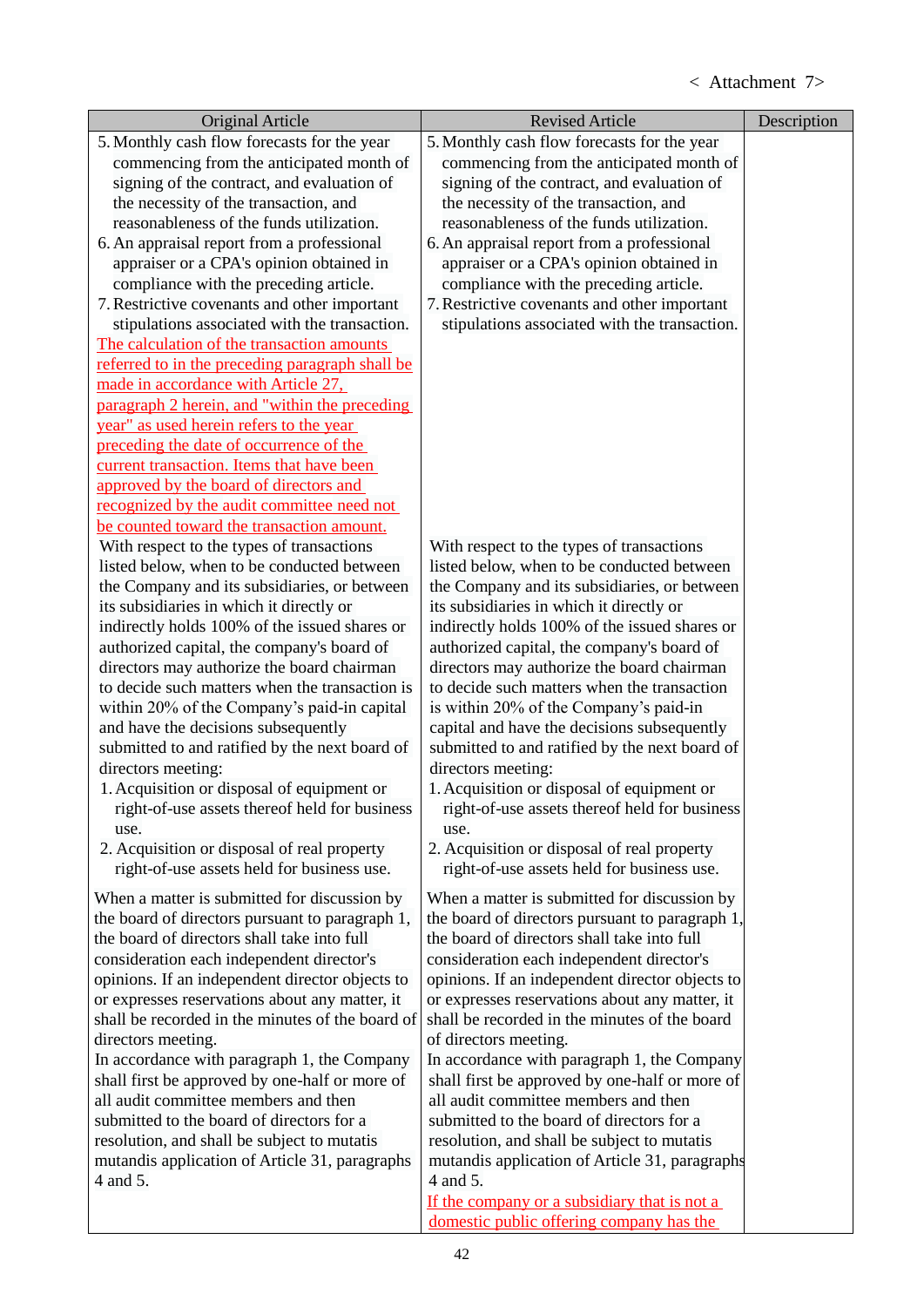| Original Article                                                                     | <b>Revised Article</b>                                                                       | Description           |
|--------------------------------------------------------------------------------------|----------------------------------------------------------------------------------------------|-----------------------|
|                                                                                      | first transaction and the transaction amount<br>reaches more than 10% of the company's total |                       |
|                                                                                      | assets, the company shall submit the                                                         |                       |
|                                                                                      | information listed in the first paragraph to the                                             |                       |
|                                                                                      | shareholders' meeting for approval before                                                    |                       |
|                                                                                      | signing the transaction contract and making                                                  |                       |
|                                                                                      | the payment. However, between the Company                                                    |                       |
|                                                                                      | and its subsidiaries, or transactions between                                                |                       |
|                                                                                      | subsidiaries, are not subject to this limitation.                                            |                       |
|                                                                                      | The calculation of the transaction amounts                                                   |                       |
|                                                                                      | referred to in the first and preceding                                                       |                       |
|                                                                                      | paragraph shall be made in accordance with                                                   |                       |
|                                                                                      | Article 27, paragraph 2 herein, and "within<br>the preceding year" as used herein refers to  |                       |
|                                                                                      | the year preceding the date of occurrence of                                                 |                       |
|                                                                                      | the current transaction. Items that have been                                                |                       |
|                                                                                      | approved by the board of directors and                                                       |                       |
|                                                                                      | recognized by the audit committee need not                                                   |                       |
|                                                                                      | be counted toward the transaction amount.                                                    |                       |
|                                                                                      |                                                                                              |                       |
| 27<br>Article                                                                        | 27<br>Article                                                                                | In line with          |
| Under any of the following circumstances,                                            | Under any of the following circumstances,                                                    | the                   |
| the Company acquiring or disposing of assets                                         | the Company acquiring or disposing of assets                                                 | amendments            |
| shall publicly announce and report the                                               | shall publicly announce and report the                                                       | to the Act,           |
| relevant information on the FSC's designated                                         | relevant information on the FSC's designated                                                 | foreign Bond          |
| website in the appropriate format as                                                 | website in the appropriate format as                                                         | issuance with         |
| prescribed by regulations within 2 days                                              | prescribed by regulations within 2 days                                                      | a rating of           |
| counting inclusively from the date of<br>occurrence of the event:                    | counting inclusively from the date of<br>occurrence of the event:                            | not lower<br>than the |
| 1. Acquisition or disposal of real property or                                       | 1. Acquisition or disposal of real property or                                               | sovereign             |
| right-of-use assets thereof from or to a                                             | right-of-use assets thereof from or to a                                                     | rating of our         |
| related party, or acquisition or disposal of                                         | related party, or acquisition or disposal of                                                 | country may           |
| assets other than real property or right-of-                                         | assets other than real property or right-of-                                                 | also be               |
| use assets thereof from or to a related party                                        | use assets thereof from or to a related party                                                | exempted              |
| where the transaction amount reaches 20%                                             | where the transaction amount reaches 20%                                                     | from filing           |
| or more of paid-in capital, 10% or more of                                           | or more of paid-in capital, 10% or more of                                                   | public                |
| the company's total assets, or NT\$300                                               | the company's total assets, or NT\$300                                                       | announceme            |
| million or more; provided, this shall not                                            | million or more; provided, this shall not                                                    | nts.                  |
| apply to trading of domestic government                                              | apply to trading of domestic government                                                      |                       |
| bonds or bonds under repurchase and resale                                           | bonds or bonds under repurchase and resale                                                   |                       |
| agreements, or subscription or redemption                                            | agreements, or subscription or redemption                                                    |                       |
| of money market funds issued by domestic<br>securities investment trust enterprises. | of money market funds issued by domestic                                                     |                       |
| 2. Merger, demerger, acquisition, or transfer                                        | securities investment trust enterprises.<br>2. Merger, demerger, acquisition, or transfer    |                       |
| of shares.                                                                           | of shares.                                                                                   |                       |
| 3. Losses from derivatives trading reaching                                          | 3. Losses from derivatives trading reaching                                                  |                       |
| the limits on aggregate losses or losses on                                          | the limits on aggregate losses or losses on                                                  |                       |
| individual contracts set out in the                                                  | individual contracts set out in the                                                          |                       |
| procedures adopted by the company.                                                   | procedures adopted by the company.                                                           |                       |
| 4. Where equipment or right-of-use assets                                            | 4. Where equipment or right-of-use assets                                                    |                       |
| thereof for business use are acquired or                                             | thereof for business use are acquired or                                                     |                       |
| disposed of, and furthermore the                                                     | disposed of, and furthermore the                                                             |                       |
| transaction counterparty is not a related                                            | transaction counterparty is not a related                                                    |                       |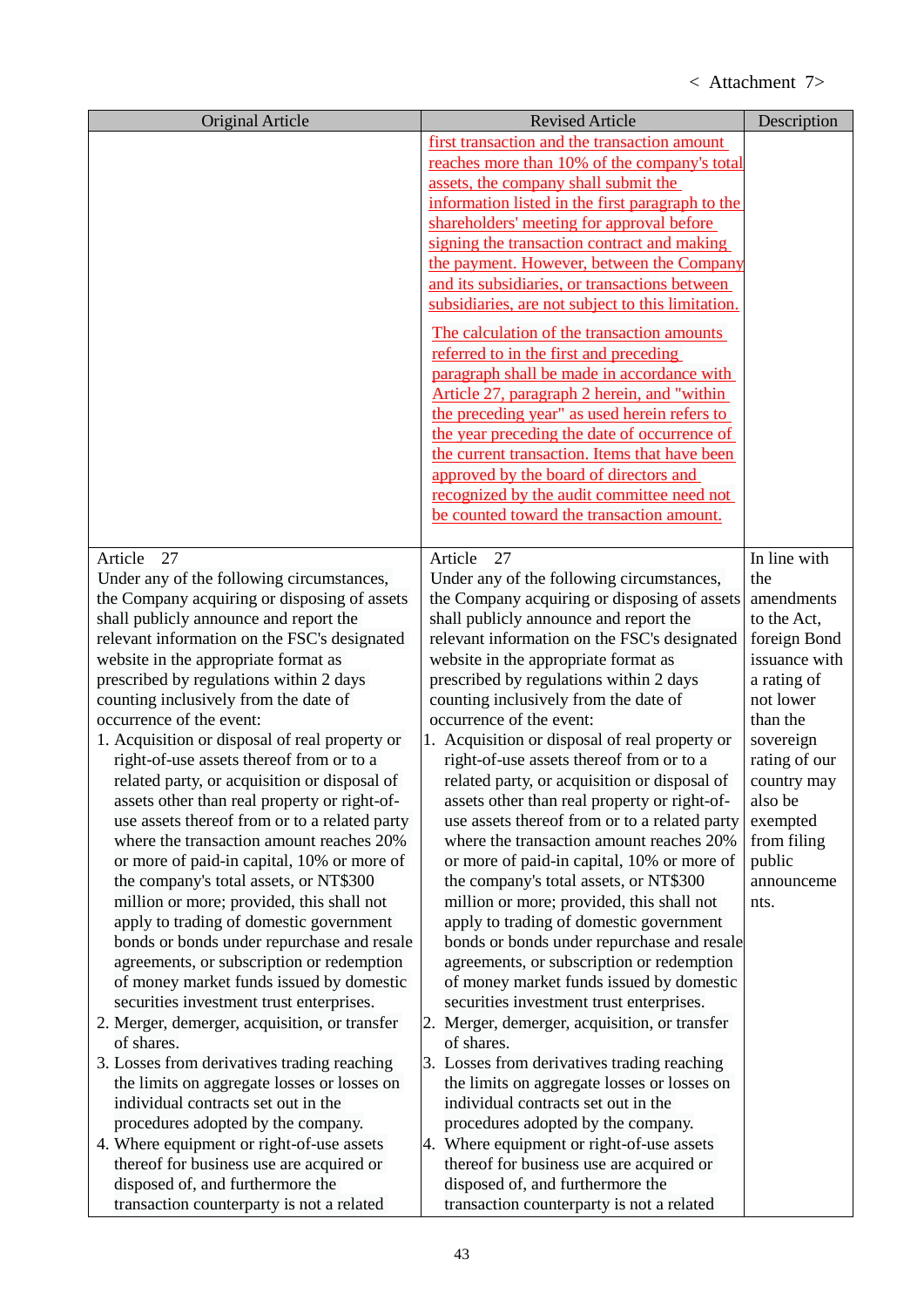| Original Article                                                                      | <b>Revised Article</b>                                                                | Description   |
|---------------------------------------------------------------------------------------|---------------------------------------------------------------------------------------|---------------|
| party, and the transaction amount reaches                                             | party, and the transaction amount reaches                                             |               |
| NT\$500 million or more.                                                              | NT\$500 million or more.                                                              |               |
| 5. Where land is acquired under an                                                    | 5. Where land is acquired under an                                                    |               |
| arrangement on engaging others to build on                                            | arrangement on engaging others to build on                                            |               |
| the company's own land, engaging others                                               | the company's own land, engaging others                                               |               |
| to build on rented land, joint construction                                           | to build on rented land, joint construction                                           |               |
| and allocation of housing units, joint                                                | and allocation of housing units, joint                                                |               |
| construction and allocation of ownership<br>percentages, or joint construction and    | construction and allocation of ownership<br>percentages, or joint construction and    |               |
| separate sale, and furthermore the                                                    | separate sale, and furthermore the                                                    |               |
| transaction counterparty is not a related                                             | transaction counterparty is not a related                                             |               |
| party, and the amount the company expects                                             | party, and the amount the company expects                                             |               |
| to invest in the transaction reaches NT\$500                                          | to invest in the transaction reaches NT\$500                                          |               |
| million.                                                                              | million.                                                                              |               |
| 6. Where an asset transaction other than any                                          | 6. Where an asset transaction other than any                                          |               |
| of those referred to in the preceding five                                            | of those referred to in the preceding five                                            |               |
| subparagraphs, a disposal of receivables by                                           | subparagraphs, a disposal of receivables by                                           |               |
| a financial institution, or an investment in                                          | a financial institution, or an investment in                                          |               |
| the mainland China area reaches 20% or                                                | the mainland China area reaches 20% or                                                |               |
| more of paid-in capital or NT\$300 million;                                           | more of paid-in capital or NT\$300 million;                                           |               |
| provided, this shall not apply to the                                                 | provided, this shall not apply to the                                                 |               |
| following circumstances:                                                              | following circumstances:                                                              |               |
| Trading of domestic government bonds.<br>6.1                                          | Trading of domestic government bonds<br>6.1                                           |               |
|                                                                                       | or foreign bonds with credit rating not                                               |               |
|                                                                                       | lower than the sovereign rating of our                                                |               |
|                                                                                       | country.                                                                              |               |
| Trading of bonds under repurchase and<br>6.2<br>resale agreements, or subscription or | Trading of bonds under repurchase and<br>6.2<br>resale agreements, or subscription or |               |
| redemption of money market funds                                                      | redemption of money market funds                                                      |               |
| issued by domestic securities investment                                              | issued by domestic securities                                                         |               |
| trust enterprises.                                                                    | investment trust enterprises.                                                         |               |
|                                                                                       |                                                                                       |               |
| (omitted below)                                                                       | (omitted below)                                                                       |               |
| Article 32                                                                            | Article 32                                                                            | Add the date  |
| These procedures were established on                                                  | These procedures were established on                                                  | and number    |
| June 28, 2016.                                                                        | June 28, 2016.                                                                        | of revisions. |
| The first amendment was made on                                                       | The first amendment was made on                                                       |               |
| August 18, 2017.                                                                      | August 18, 2017.                                                                      |               |
| The second amendment was made on                                                      | The second amendment was made on                                                      |               |
| May 24, 2018.                                                                         | May 24, 2018.                                                                         |               |
| The third amendment was made on                                                       | The third amendment was made on                                                       |               |
| May 30, 2019.                                                                         | May 30, 2019.<br>The fourth amendment was made on                                     |               |
|                                                                                       | May 26, 2022.                                                                         |               |
|                                                                                       |                                                                                       |               |

\*That Act is the "Regulations Governing the Acquisition or Disposal of Assets by Public Companie".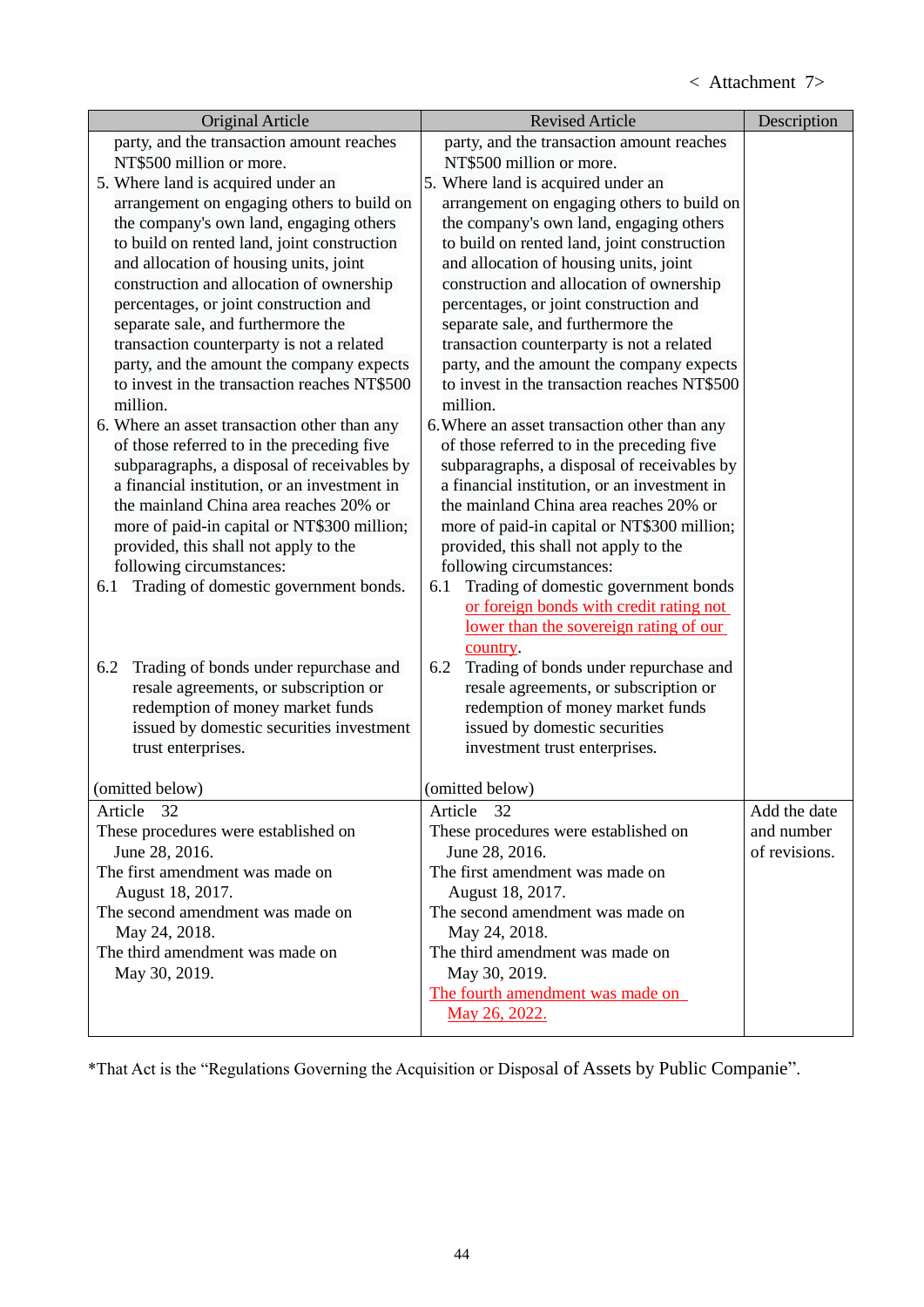# **M31 Technology Corporation**

# **The method and content of cash capital increase issuance of ordinary shares by public offering or private placement in 2022**

1. Purpose and Amount of Financing.

In order to invest in the research and development of advanced and high-end technologies, to increase working capital, and seek technical cooperation or strategic alliance opportunities with domestic and foreign manufacturers, the company intends to request the shareholders' meeting to authorize the board of directors at an appropriate time, within the quota of not more than 3,000,000 ordinary shares, in accordance with relevant laws and regulations and the principles of the following methods, choose one or a combination method to handle a cash capital increase (Par value of NTD10 per share).

- 2. Cash capital increase method and handling principles
	- 2.1 Issuance of ordinary shares through public offerings for cash capital increases
	- A. In accordance with Article 267-1 of the Company Act, except for retaining 10% to 15% of the total number of new shares issued to be subscribed by employees, the remaining shares are intended to be publicly underwritten in accordance with Article 28-1 of the Securities and Exchange Act in one of the following ways.
		- (1) Public Subscription: 10% of the total issuance is allocated for public underwriting, the remaining shares will be subscribed by the original shareholders in proportion to their shareholdings.
		- (2) Book Building: 85% to 90% of the total issuance is allocated for public underwriting, the original shareholders waiving their preferential subscription.
		- (3) Competitive Auction: 85% to 90% of the total issuance is allocated for public underwriting, the original shareholders waiving their preferential subscription.
	- B. The issue price will be determined in accordance with the "Self-Regulatory Rules for Underwriters' Counseling and Issuance of Marketable Securities by Members of the Securities Association of the R.O.C." and the regulations of the competent authorities, and the actual issue price is to be mutually agreed upon by the chairman of the board of directors and the underwriters as authorized by the shareholders' meeting, subject to market conditions.
	- C. If employees and original shareholders disclaim or are under-subscribed for the shares, the chairman of the board of directors is proposed to be authorized by the shareholders' meeting to negotiate with specific parties to subscribe for the shares at the issue price.
	- D. It is proposed to request the shareholders' meeting to authorize the board of directors or its authorized person to set the base date of the stock purchase, the base date of the capital increase and to handle all related matters after the case is submitted to the competent authority for approval.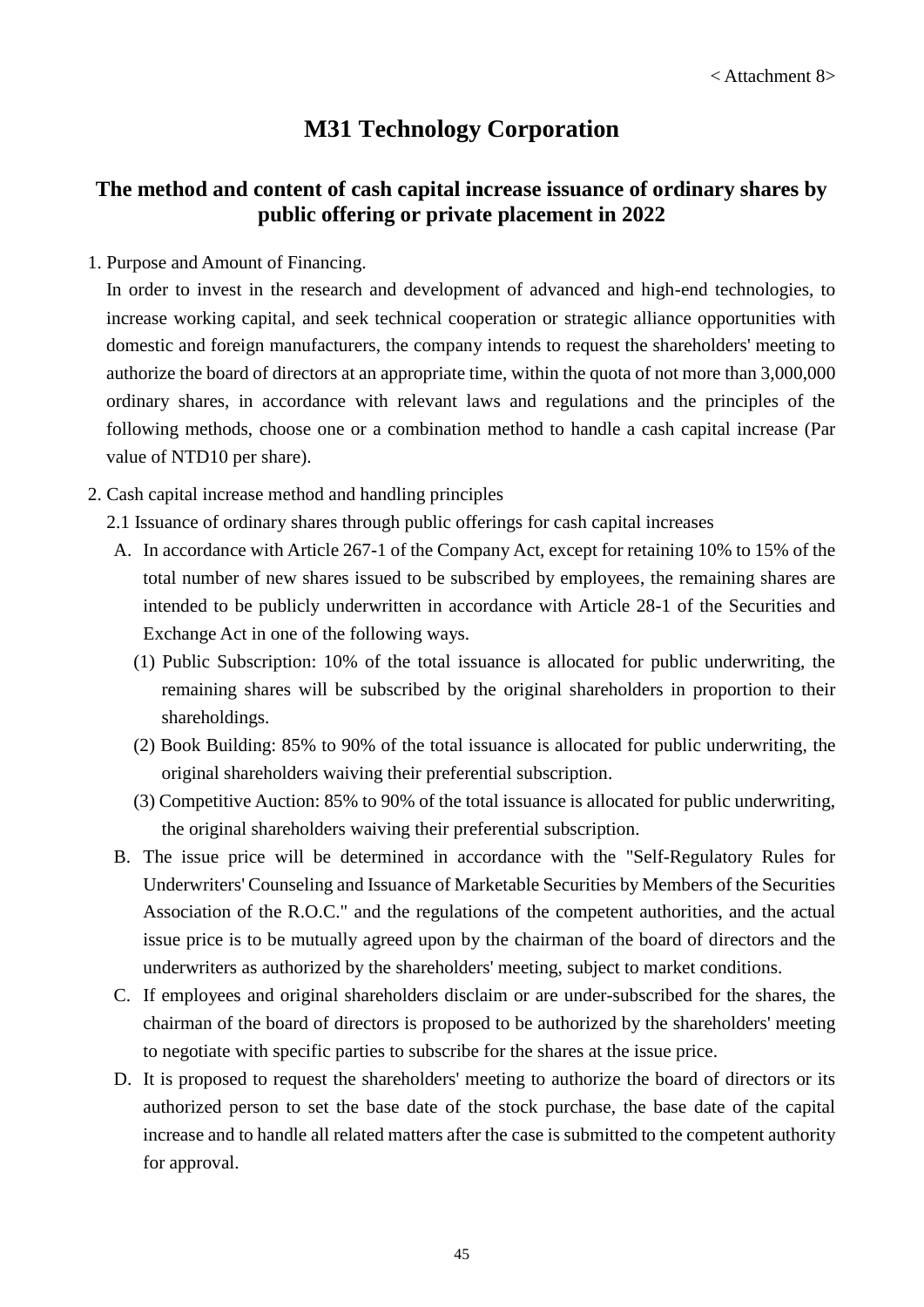- 2.2 Issuance of ordinary shares through private placement for cash capital increase.
- A. The basis and reasonableness of the private placement price setting:
	- (1) The price of the private placement shall not be less than 80% of the reference price, and the reference price shall be determined by the higher of the following two criteria:
	- (1.1) The simple arithmetic average of the closing price of ordinary shares is calculated on one of the 1, 3, or 5 business days before the pricing date, deducting the free allotment exrights and dividend distribution, and adding back the share price per share after the capital reduction and reverse ex-rights.
	- (1.2) The simple arithmetic average of the closing price of common shares on the 30 business days before the pricing date, deducting the free allotment ex-rights and dividend distribution, and adding back the share price per share after the capital reduction and reverse ex-rights.
	- (1.3) The actual pricing date is intended to be determined by the board of directors under the authority of the shareholders' meeting in accordance with the relevant laws and regulations, negotiations with specific parties and market conditions in the future.
	- (2) The actual issue price is intended to be determined by the board of directors with the authorization of the shareholders' meeting within the range of not less than the percentage resolved by the shareholders' meeting and in accordance with relevant laws and regulations, negotiations with specific parties and market conditions in the future.
	- (3) The above-mentioned subscription price of the private placement of ordinary shares and the issuance price are set with reference to the company's stock price and theoretical price, and comply with the provisions of the public offering company's precautions for handling the private placement of marketable securities, so it should be reasonable.
- B. The selection method and purpose of the specific person, the necessity and the expected benefits.

The target of the private placement is limited to the specific persons stipulated in Article 43- 6 of the Securities and Exchange Act and the relevant letters and orders issued by the competent authorities, with priority given to strategic investors who can benefit the long-term development and competitiveness of the Company. It is intended that the shareholders' meeting will authorize the Board of Directors to handle all matters related to the identification of specific persons. The Company intends to use strategic investors to directly or indirectly assist the Company's strategic development in order to strengthen the Company's competitiveness and enhance operational efficiency and long-term development.

C. Reasons necessary for the private placement:

In view of the company's development plan to introduce strategic investors, considering the private placement method is relatively timely and convenient, and the private placement of marketable securities is restricted from transferring within three years, which can ensure the long-term relationship between the company and the strategic investors.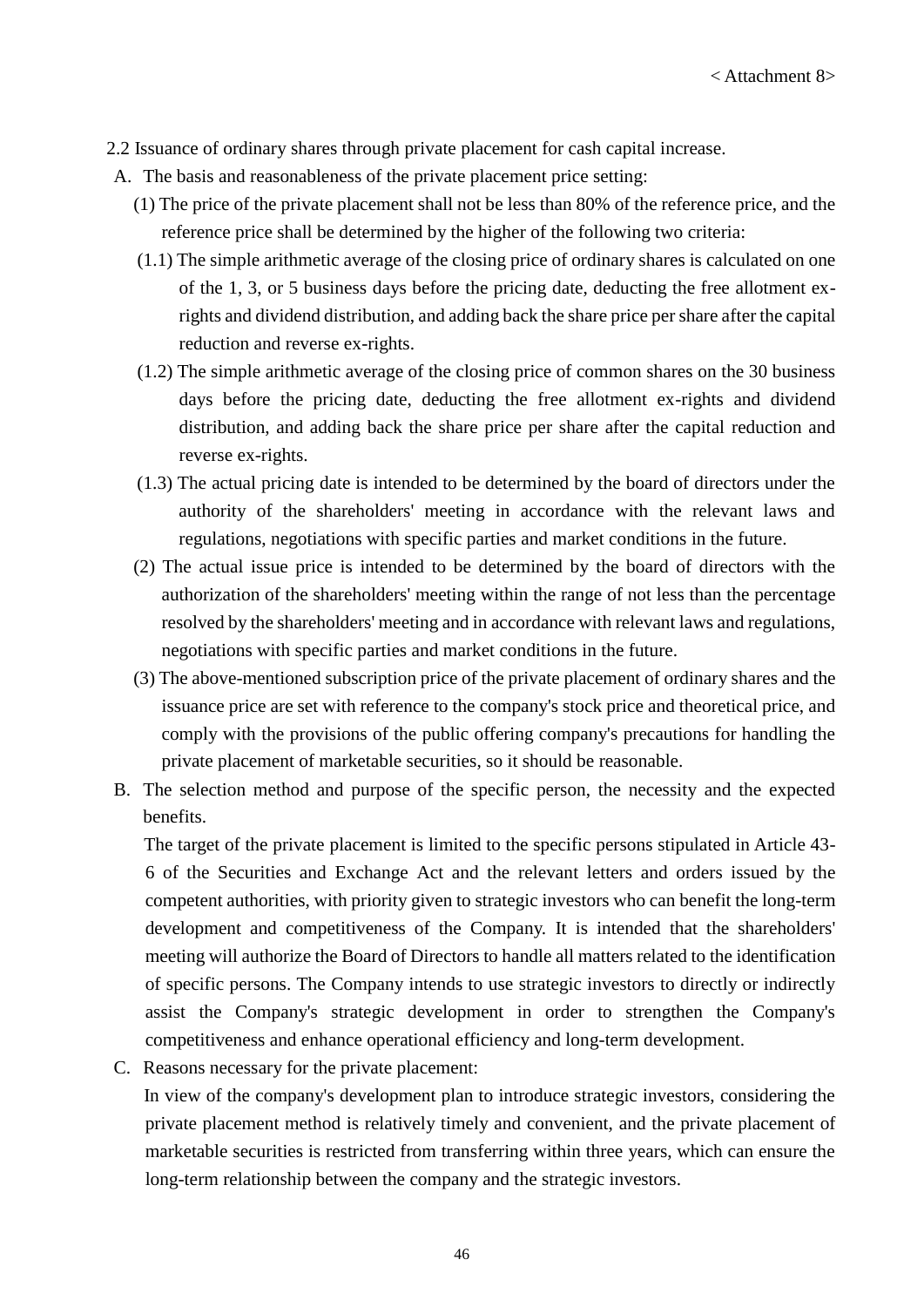- D. For this private placement of securities, it is proposed to request the shareholders' meeting to authorize the board of directors to apply to the Securities and Exchange Commission for a letter of consent to meet the listing criteria after three years from the date of delivery of the private placement, and subsequently report to the competent authorities for a supplemental public offering and application for over-the-counter trading.
- 3. The use of funds for this financing, the progress of capital utilization and the expected benefits to be achieved:

This financing will be carried out in one or several tranches within one year from the date of the shareholders' meeting. The funds are expected to be used to invest in advanced and high-end technology research and development, to increase working capital, and to seek technical cooperation or strategic alliance opportunities with domestic and foreign manufacturers, based on the issuance of 3,000 thousand shares, it accounts for about 9.56% of the total number of outstanding shares. Although the shareholding ratio of the original shareholders will be diluted, the capital increase will strengthen the company's competitiveness and enhance operational efficiency after the benefits of the capital increase are realized, which should not have a significant impact on the original shareholders and will have positive benefits.

- 4. The cash capital increase issuance of ordinary shares are issued or delivered in a non-physical manner, with the same rights and obligations as the original ordinary shares, except that the private placement of marketable securities is subject to the restriction of transfer within three years after delivery in accordance with Article 43-8 of the Securities and Exchange Act.
- 5. After the cash capital increase and issuance of ordinary shares are approved by the resolution of the shareholders' meeting, the shareholders' meeting will be requested to authorize the board of directors to set and adjust the terms of the issuance or private placement, the plan of capital utilization, the use of funds, the scheduled progress, the expected benefits and other related matters within one year in accordance with the actual needs of the Company, market conditions and relevant laws and regulations. If any changes or amendments are required in the future due to changes in laws and regulations, instructions from competent authorities, or changes in objective environmental factors such as operational assessment or the market, it is intended that the shareholders' meeting to authorize the board of directors to exercise its full authority to deal with such changes.
- 6. In order to complete the financing plan, it is proposed to request the shareholders' meeting to authorize the chairman of the board of directors or his designee to act on behalf of the Company in all matters related to the issuance of ordinary shares by cash capital increase and to sign related contracts and documents.
- 7. If there are any outstanding matters, it is proposed to request the shareholders' meeting to authorize the board of directors to deal such matters with full authority in accordance with relevant laws and regulations.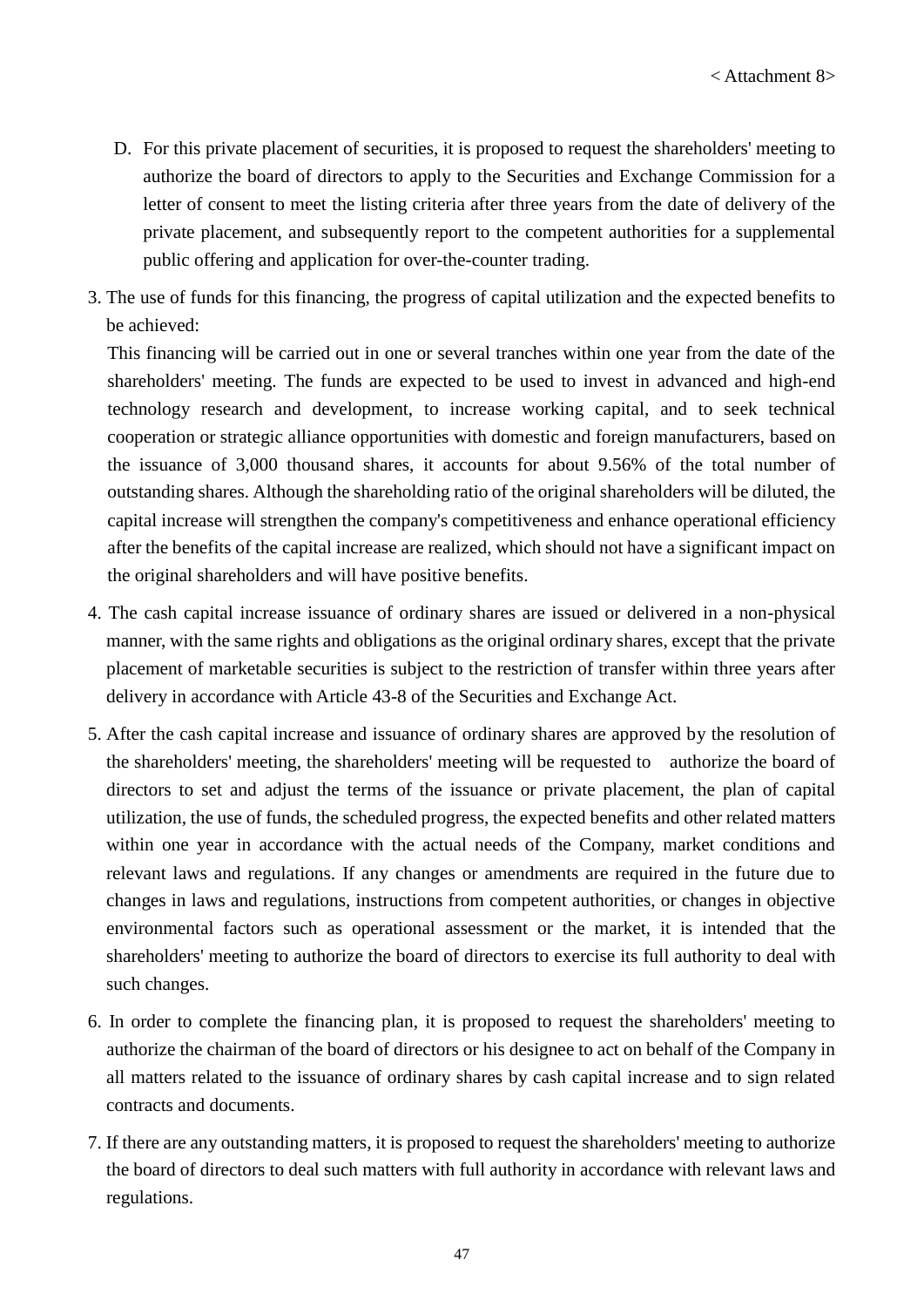# **Articles of Incorporation of M31 Technology Corporation**

#### **Section I General Provisions**

Article 1 The Company shall be incorporated under the Company Act, and its name shall be M31Technology Corporation.

Article 2 The scope of business of the Company shall be as follows:

CC01030 Electrical Appliance and Audiovisual Electric Products Manufacturing

CC01060 Wired Communication Mechanical Equipment Manufacturing

CC01070 Wireless Communication Mechanical Equipment Manufacturing

CC01080 Electronics Components Manufacturing

CC01090 Manufacture of Batteries and Accumulators

CC01110 Computer and Peripheral Equipment Manufacturing

CC01120 Data Storage Media Manufacturing and Duplicating

CC01990 Other Electrical Engineering and Electronic Machinery Equipment

Manufacturing

F118010 Wholesale of Computer Software

F218010 Retail Sale of Computer Software

F219010 Retail Sale of Electronic Materials

F601010 Intellectual Property Rights

I301010 Information Software Services

I301020 Data Processing Services

I301030 Electronic Information Supply Services

I199990 Other Consulting Service

IZ99990 Other Industrial and Commercial Services

CZ99990 Manufacture of Other Industrial Products Not Elsewhere Classified

ZZ99999 All business items that are not prohibited or restricted by law, except those that are subject to special approval

- Article 3 The total amount of the Company's reinvestment shall not be subject to the restriction of no more than 40% of the Company's paid-up capital, as provided in Article 13 of the Company Act. The Company may provide endorsement and guarantee and act as a guarantor.
- Article 4 The Company has registered its headquarters in Hsinchu County, Taiwan, Republic of China. Upon approval of government authorities in charge, the Company may also have branch offices at such other places both within and without the territory of the Republic of China as the Board of Directors may determine whenever is necessary.
- Article 5 Public announcements of the Company shall be made in accordance with Article 28 of the Company Act.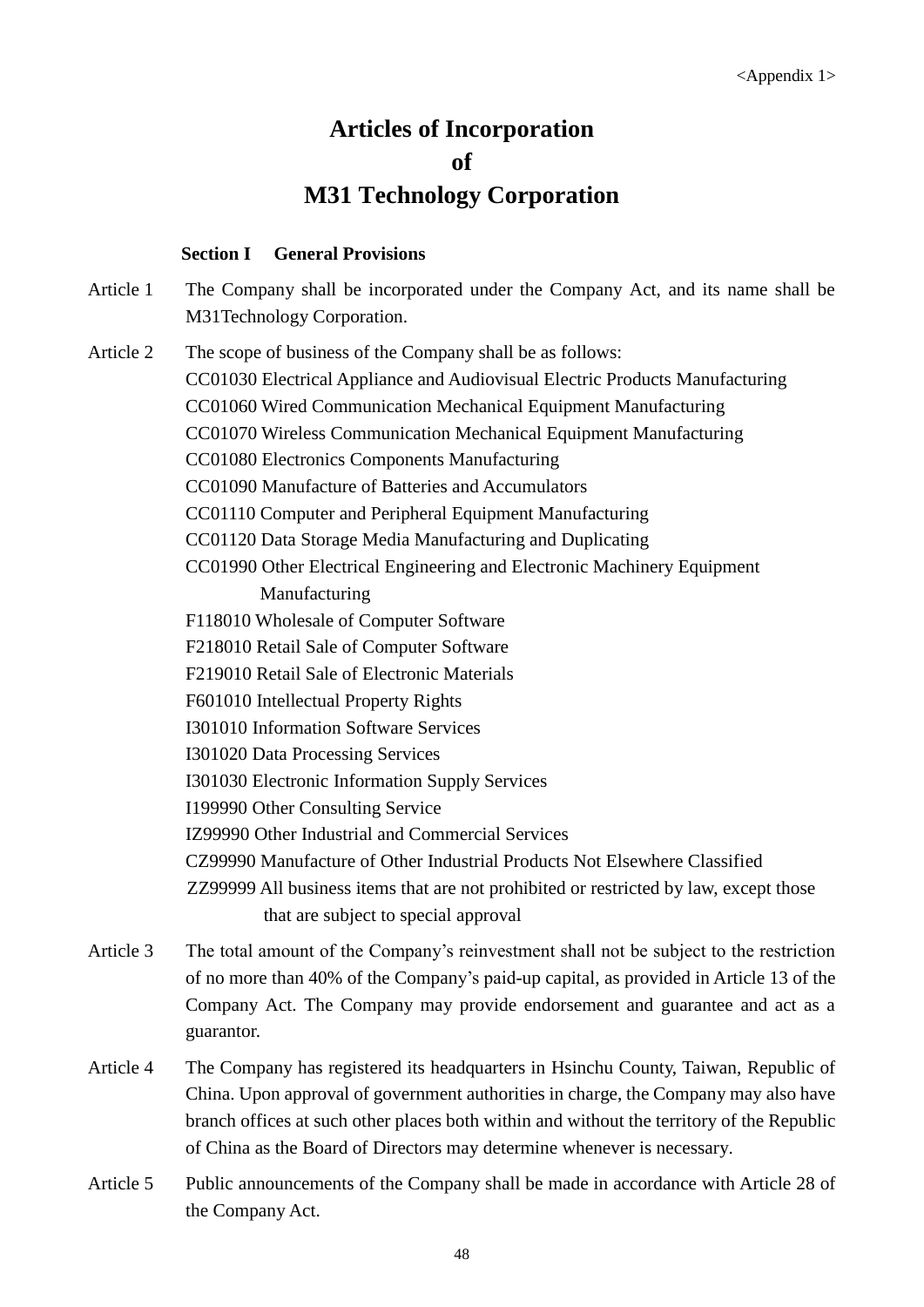#### **Section II Capital Stock**

- Article 6 The total capital stock of the Company shall be in the amount of NT\$500,000,000, divided into 50,000,000 shares at a par value of NT\$10 each. The Board of Directors is authorized to issue the shares in installments as required. A total of NT\$75,000,000 among the above total capital stock should be reserved for employee stock options, which may be issued in installments by resolution of the Board of Directors.
- Article 7 The share certificates of the Company shall all be name-bearing and issued in accordance with Article 161-1 of the Company Act. Share certificates issued by the Company are exempted from printing; however, they shall be registered in the central securities depository.
- Article 8 Registration for share transfer shall be suspended sixty days before the date of annual shareholders' meeting, and thirty days before the extraordinary shareholders' meeting, or within five days before the day on which the Company determines to pay dividends, bonuses, or any other benefits.

#### **Section III Meetings of Shareholders**

- Article 9 The shareholders' meetings of the Company are classified into two types. The annual meeting shall be annually convened by the Board within six months from the end of each fiscal year in accordance with the relevant laws and regulations. The extraordinary meeting shall be convened in accordance with the relevant laws and regulations, whenever is necessary.
- Article 10 Shareholders may designate a proxy to attend the shareholders' meeting with a power of attorney issued by the Company in accordance accordance with Article 177, Article 177- 1, and Article 177-2 of the Company Act and the Regulations Governing the Use of Proxies for Attendance at Shareholders' Meeting of Public Companies promulgated by the competent authority.
- Article 11 Shareholders of the Company are entitled to one vote for each share held. However, if there are exceptions to the provisions of Article 179 of the Company Act, this shall not apply to Company's shares held by its own pursuant to laws and regulations.
- Article 12 The resolutions of shareholders' meeting, unless otherwise stated in the relevant laws and regulations, shall be agreed by the majority of votes represented by the attending shareholders or proxies who represents the majority of the total number of issued shares. Shareholder who votes electronically shall be deemed as attending the Meeting in person. Electronic voting shall be conducted in accordance with relevant laws and regulations. The proposal shall be deemed adopted if all attending shareholders are solicited by the Chairman and no objection is voiced. Its validity is the same as voted by casting ballot. The Company may withdraw from public offering upon shareholder approval at the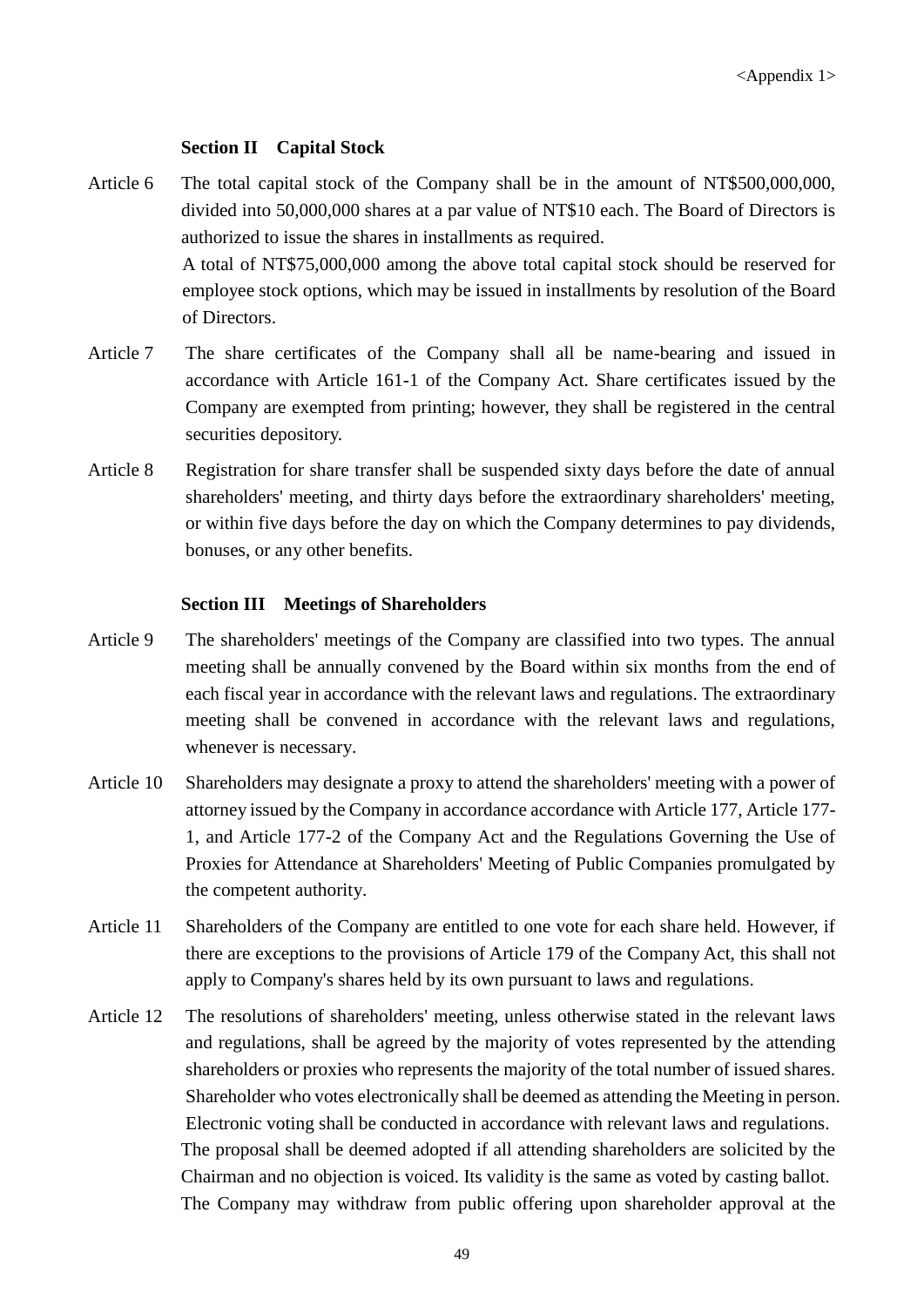Meeting and submission of a request for withdrawal to the competent authority.

- Article 13 If a Shareholders' Meeting is convened by the Board of Directors, the meeting shall be chaired by the Chairman. When the Chairman is on leave or for any reason unable to exercise the powers of the Chairman, the Chairman shall appoint one of the directors to act as chair. Where the Chairman does not make such a designation, the directors shall select from among themselves one person to serve as chair. If a Shareholders' Meeting is convened by a party with power to convene but other than the Board of Directors, the convening party shall chair the meeting. When there are two or more such convening parties, they shall mutually select a chair from among themselves.
- Article 14 The resolutions of the shareholders' meeting shall be recorded in the minutes. The minutes shall be signed or affixed to the meeting Chairman's seal and be distributed to all shareholders within twenty days after the meeting. The distribution of the preceding minutes shall be in accordance with the provisions of the Company Act.

## **Section IV Directors and Audit Committee**

Article 15 The Company shall have five (5) to nine (9) directors to be elected at the Meeting through a nominating system from persons of legal capacity to serve a term of three years. Shareholders shall nominate candidates for election as directors from the list of candidates. Directors are eligible for re-election. The number of Independent Directors within the number of Directors in the preceding article shall be two at least, and shall not be less than one-fifth of the total number of Directors. The professional qualifications, restrictions on both shareholding and concurrent positions held, determination of independence, method of nomination and other requirements with regard to the independent directors shall be set forth in accordance with the competent authorities.

> In addition, the Company shall purchase insurance to cover the liability of the directors in respect of the scope of business they are legally obligated to perform during their term of office.

> The Company shall establish various functional committees under the Board of Directors, and each functional committee shall establish rules and regulations for the exercise of its powers and functions, which shall be implemented upon approval by the Board of Directors.

- Article 16 The Company shall establish an Audit Committee in accordance with the relevant provisions of the Securities and Exchange Act. The number of members, term of office, power and rules of procedure of the Audit Committee shall be determined in accordance with the relevant provisions of the "Regulations Governing the Exercise of Powers and Functions of the Audit Committee of Public Companies" and shall be governed by the Rules and Regulations Governing the Organization of the Audit Committee.
- Article 17 The Company's directors shall be elected through cumulative voting. Each share has the voting rights equal to the number of directors to be elected. The votes may be cast to one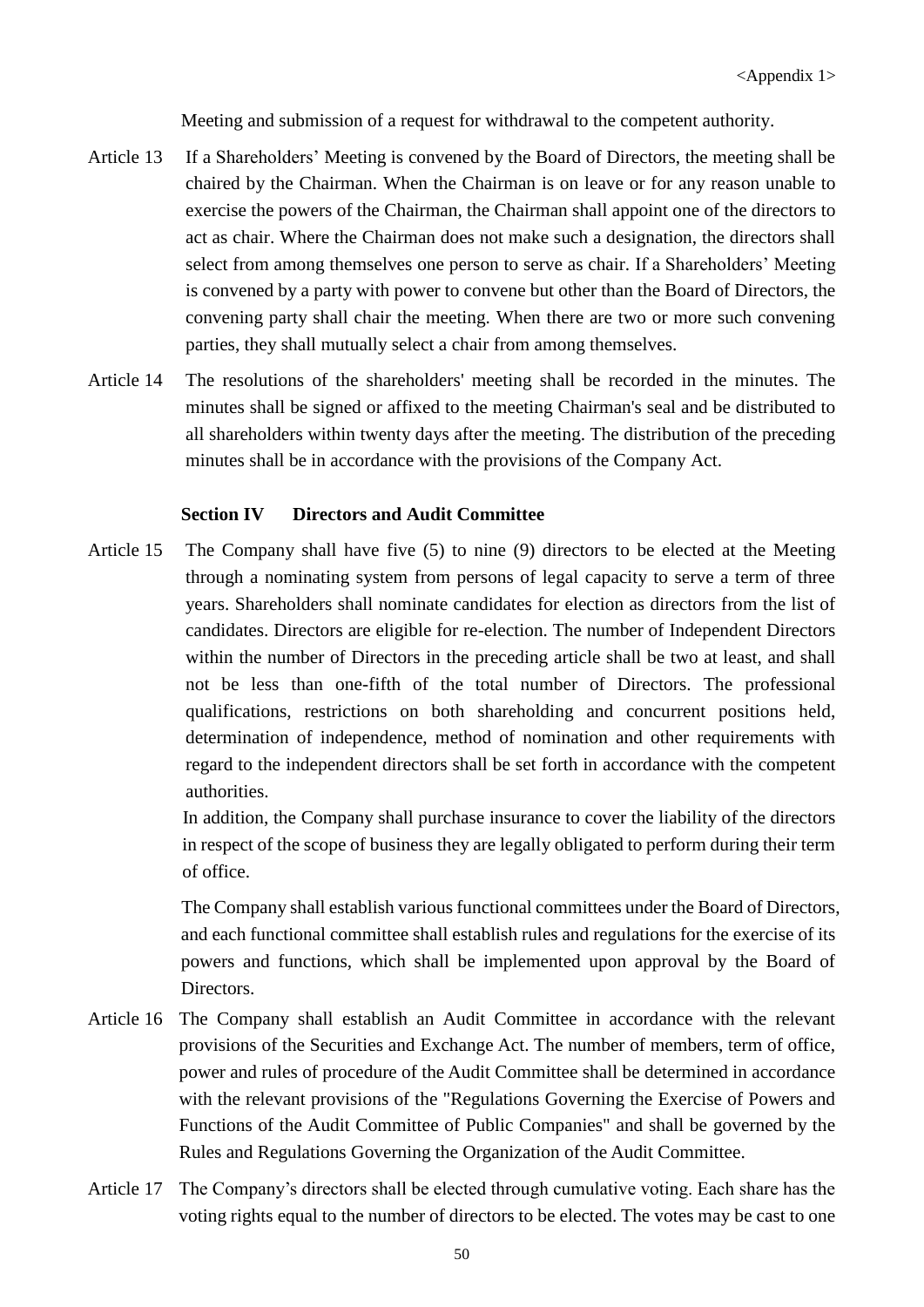candidate or among several candidates. The candidates who receives the most votes shall be elected as the director. Any amendment of this voting system shall be handled in accordance with Article 172 of the Company Act and shall be specified, with explanation of the material contents, in the notice of the meeting.

- Article 18 The Board is composed of Directors. The Directors shall elect a Chairman from among themselves in the Board meeting with the consent of the majority of attending Directors, which represents more than two-thirds of all Directors. The Chairman shall have the authority to represent the Company.
- Article 19 In the case where the Chairman is on leave or cannot exercise his or her authority with due cause, a proxy shall be appointed in accordance with Article 208 of the Company Act.

If a Director is unable to attend the Board meeting for some reason, he/she shall authorize another Director to stand proxy with a power of attorney indicating the scope of authority with reference to the subjects to be discussed at the meeting. No Director may act as a proxy for more than one other Director.

For Board meetings conducted through video-conferencing, a Director who participates through video conferencing is deemed to attend in person.

Article 20 All of the directors shall be paid by the Company regardless of operating gains or losses. The Board is delegated to determine the remuneration to Directors based on their involvement in the Company's business operation and their contributions to the Company with reference to the remuneration standard of the industry.

## **Section V Managers**

Article 21 The Company shall have several managers. Their appointment, dismissal, and remuneration shall be subject to Article 29 of the Company Act.

## **Section VI Accounting**

- Article 22 The Company's Board of Directors shall prepare the following after the end of each fiscal year and forward them to the annual meeting of shareholders for approval:
	- 1. Business report
	- 2. Financial statements
	- 3. Profit distribution or deficit compensation proposal
- Article 23 When the Company makes a profit for the year, the compensation to employees shall be no less than 1% of the balance and the remuneration to the Directors shall not be higher than 1.5% of the balance. If there are accumulated losses, the profit should offset the accumulated losses.

Employees' compensation shall be paid in stock or cash to employees, including those of affiliated companies who meet certain criteria, which are authorized by the Board of Directors. Directors' remuneration shall be paid in cash.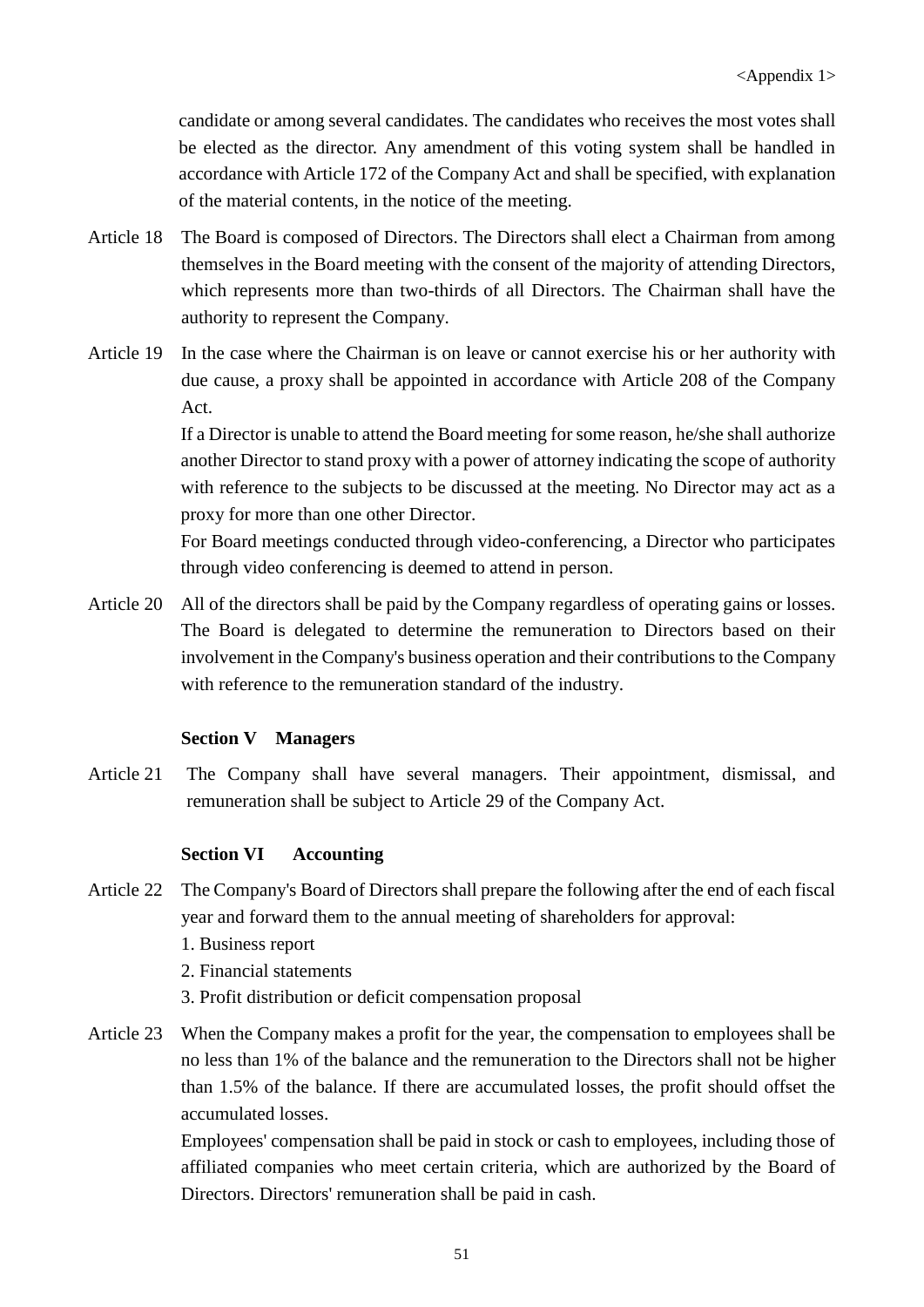- Article 24 If there is any profit in an annual general financial statement of the Company, such profit shall be distributed in the following orders:
	- 1. Reserve for tax payments.
	- 2. Offset accumulated losses, if any.
	- 3. Legal reserve, which is 10% of remaining net profits after deducting the aforementioned items. However, this restriction does not apply in the event that the amount of the accumulated legal reserve equals or exceeds the Company's total capital stock.
	- 4. Allocation or reverse of special reserves as required by law or government authorities.
	- 5. The remaining net profits and retained earnings from previous years will be allocated as shareholders' dividends. The Board will prepare a distribution proposal and submit it to the Shareholders' Meeting for review and approval by a resolution.

The company considers that the current industry development is at a growth stage, and the dividend distribution policy is based on future funding needs and long-term financial planning. It will allocate no less than 2% of the distributable earnings in the preceding paragraph to distribute shareholder dividends, which can be done in cash or stock. Cash dividends shall not be lower than 10% of total dividends to shareholders.

## **Section VII Additional Provisions**

- Article 25 Matters not set forth in the Articles of Incorporation shall be subject to the Company Act and other laws and regulations.
- Article 26 The Articles of Incorporation was established on October 5, 2011. The first amendment was made on January 13, 2012. The second amendment was made on March 13, 2012. The third amendment was made on April 17, 2012. The fourth amendment was made on March 25, 2013. The fifth amendment was made on June 25, 2014. The sixth amendment was made on June 28, 2016. The seventh amendment was made on May 9, 2017. The eighth amendment was made on May 24, 2018. The ninth amendment was made on November 13, 2018 The tenth amendment was made on August 5, 2021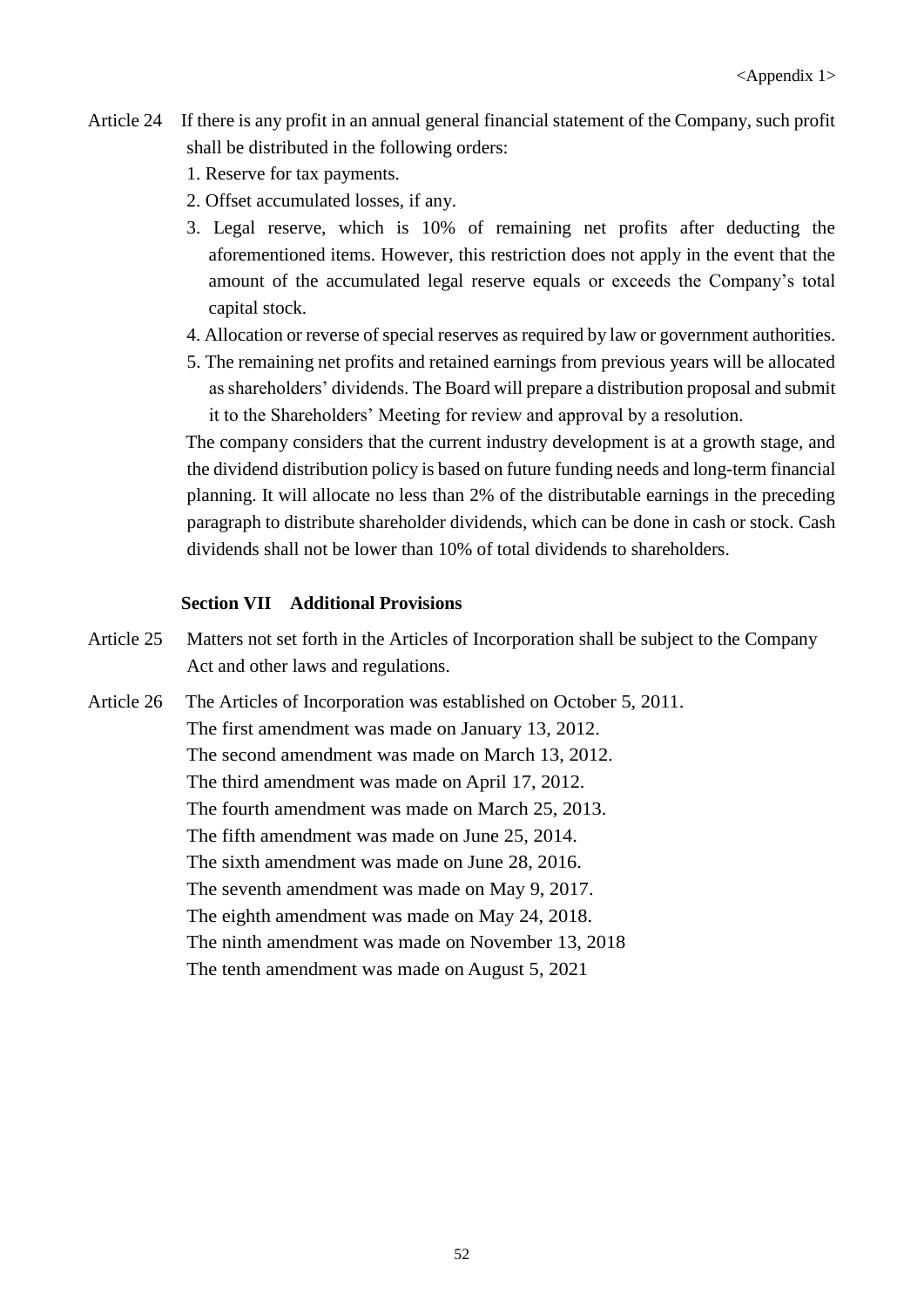## **Rules of Procedure for Shareholders Meetings of M31 Technology Corporation**

- Article 1 In order to establish a good governance system for the Company's shareholders' meeting, improve the supervisory function and strengthen the management function, in accordance with the provisions of Article 5 of the Code of Corporate Governance for Listed Companies, these rules are hereby established for compliance.
- Article 2 The rules of procedure for the Shareholders Meetings of the Company, except as otherwise provided by law, regulation, or the Articles of Incorporation, shall be as provided in these Rules.
- Article 3 The Convention and Meeting Notice of Shareholders' Meeting

The Shareholders' Meetings of the Company shall be convened by the Board of Directors unless otherwise provided by laws and regulations.

The Company shall prepare electronic versions of the Shareholders' Meeting notice and proxy forms, and the origins, as well as explanatory materials, relating to all proposals, including proposals for ratification, matters for deliberation, or the election or dismissal of directors, and upload them to the Market Observation Post System (MOPS) 30 days before the date of a regular Shareholders' Meeting or 15 days before the date of a special Shareholders' Meeting. The Company shall prepare electronic versions of the Shareholders' Meeting agenda and supplemental meeting materials and upload them to the MOPS 21 days before the date of the regular Shareholders' Meeting or 15 days before the date of the special Shareholders' Meeting. In addition, 15 days before the date of the Shareholders' Meeting, the Company shall also have prepared the Shareholders' Meeting agenda and supplemental meeting materials and made them available for review by shareholders at any time. The meeting agenda and supplemental materials shall also be displayed at the Company and the professional shareholder services agent designated thereby as well as being distributed on-site at the meeting place.

The reasons for convening a Shareholders' Meeting shall be specified in the meeting notice and public announcement. With the consent of the addressee, the meeting notice may be given in electronic form.

Election or dismissal of directors, amendments to the Articles of Incorporation, reduction of capital, application for the approval of ceasing its status as a public company, approval of competing with the company by directors, using earnings to increase capitalization, using reserve to increase capitalization, the dissolution, merger, or demerger of the Company, or any matter under Article 185, paragraph 1 (Significant change in business policy) of the Company Act, shall be set out in the notice of the reasons for convening the Shareholders' Meeting, as well as the essential contents shall be explained. None of the above matters may be raised by an extemporary motions; the essential contents may be posted on the website designated by the competent authority in charge of securities affairs or the Company, and such website shall be indicated in the above notice.

Where the matter of that all directors of the Company will be re-elected has been set out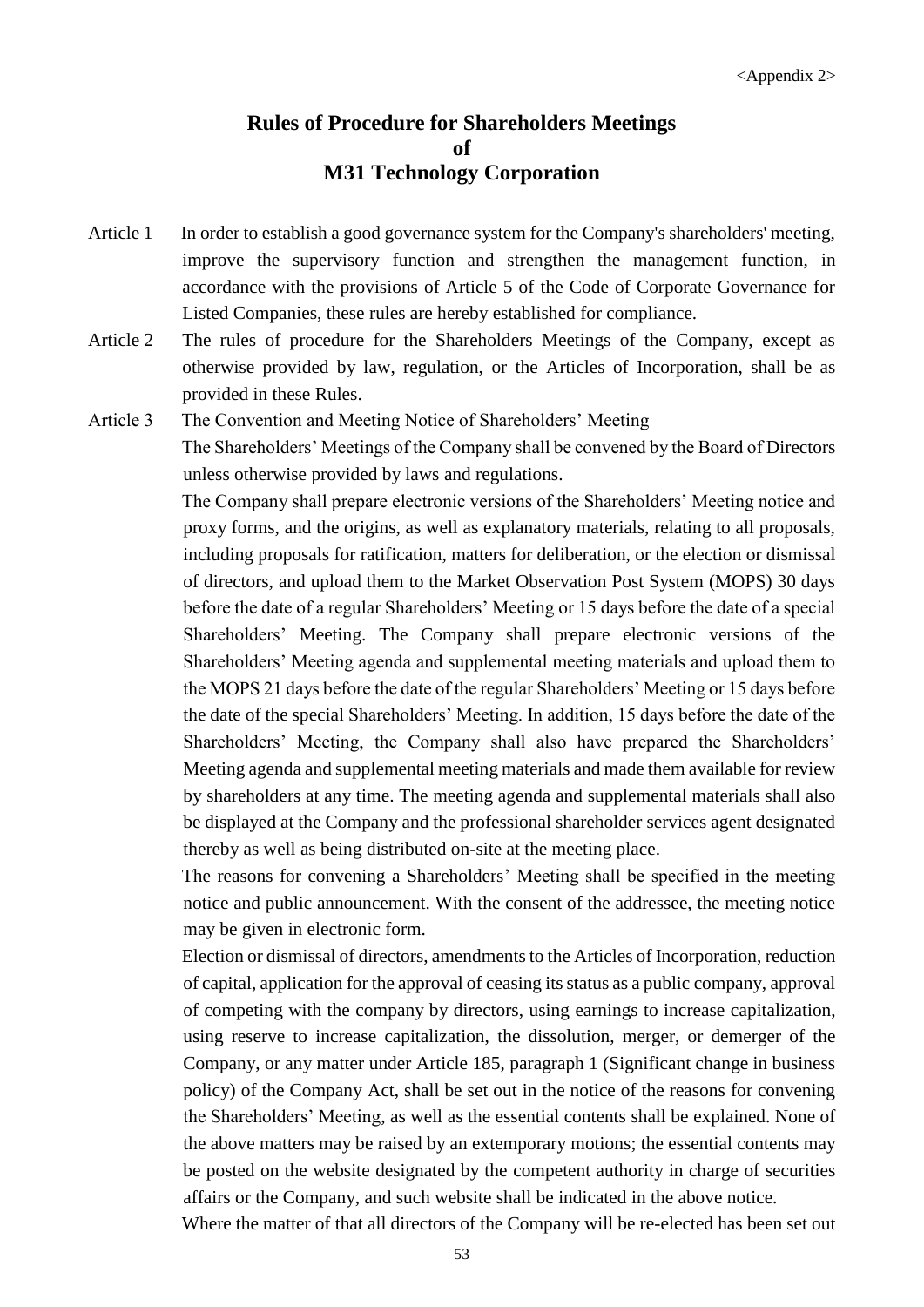in the causes of a meeting of shareholders to be convened, and the date for the elected directors to assume their office is also indicated in, after the re-election is completed in such a shareholders' meeting, the date for the elected directors to assume their office shall not be altered by bring up as extemporary motions or by other means.

A shareholder holding 1 % or more of the total number of issued shares may submit to the Company a proposal for discussion at a regular Shareholders' Meeting. Such proposal is limited to one item only, and no proposal containing more than one item will be included in the meeting agenda. However, the proposed proposal for urging the Company to promote public interests or fulfill its social responsibilities may still be included in the list of proposals to be discussed at the shareholders' meeting by the Board of Directors. In addition, when any one of the circumstances set forth in each subparagraph of paragraph 4, Article 172-1 of the Company Act apply to a proposal put forward by a shareholder, the Board of Directors may exclude it from the agenda.

Prior to the book closure date before a regular Shareholders' Meeting is held, the Company shall publicly announce that it will receive shareholder proposals, methods of acceptance in writing or by way of electronic transmission and the location and time period for their submission; the period for submission of shareholder proposals shall not be less than 10 days. Shareholder-submitted proposals are limited to 300 words, and no proposal containing more than 300 words will be included in the meeting agenda. The shareholder making the proposal shall be present in person or by proxy at the regular Shareholders' Meeting and take part in discussion of the proposal.

Prior to the date for issuance of notice of a Shareholders' Meeting, the Company shall inform the shareholders who submitted proposals of the proposal screening results, and shall list in the meeting notice the proposals that conform to the provisions of this Article. At the Shareholders' Meeting the Board of Directors shall explain the reasons for exclusion of any shareholder proposals not included in the agenda.

#### Article 4 Proxy form

For each Shareholders' Meeting, a shareholder may appoint a proxy to attend the meeting by providing the proxy form issued by the Company and stating the scope of the proxy's authorization.

A shareholder may issue only one proxy form and appoint only one proxy for any given Shareholders' Meeting, and shall deliver the proxy form to the Company before 5 days before the date of the Shareholders' Meeting. When duplicate proxy forms are delivered, the one received earliest shall prevail unless a declaration is made to cancel the previous proxy appointment.

After a proxy form has been delivered to the Company, if the shareholder intends to attend the meeting in person or to exercise voting rights by correspondence or electronically, a written notice of proxy cancellation shall be submitted to the Company 2 days before the meeting date. If the cancellation notice is submitted after that time, votes cast at the meeting by the proxy shall prevail.

Article 5 Principles Determining the Time and Place of a Shareholders' Meeting The venue for a Shareholders' Meeting shall be the premises of the Company, or a place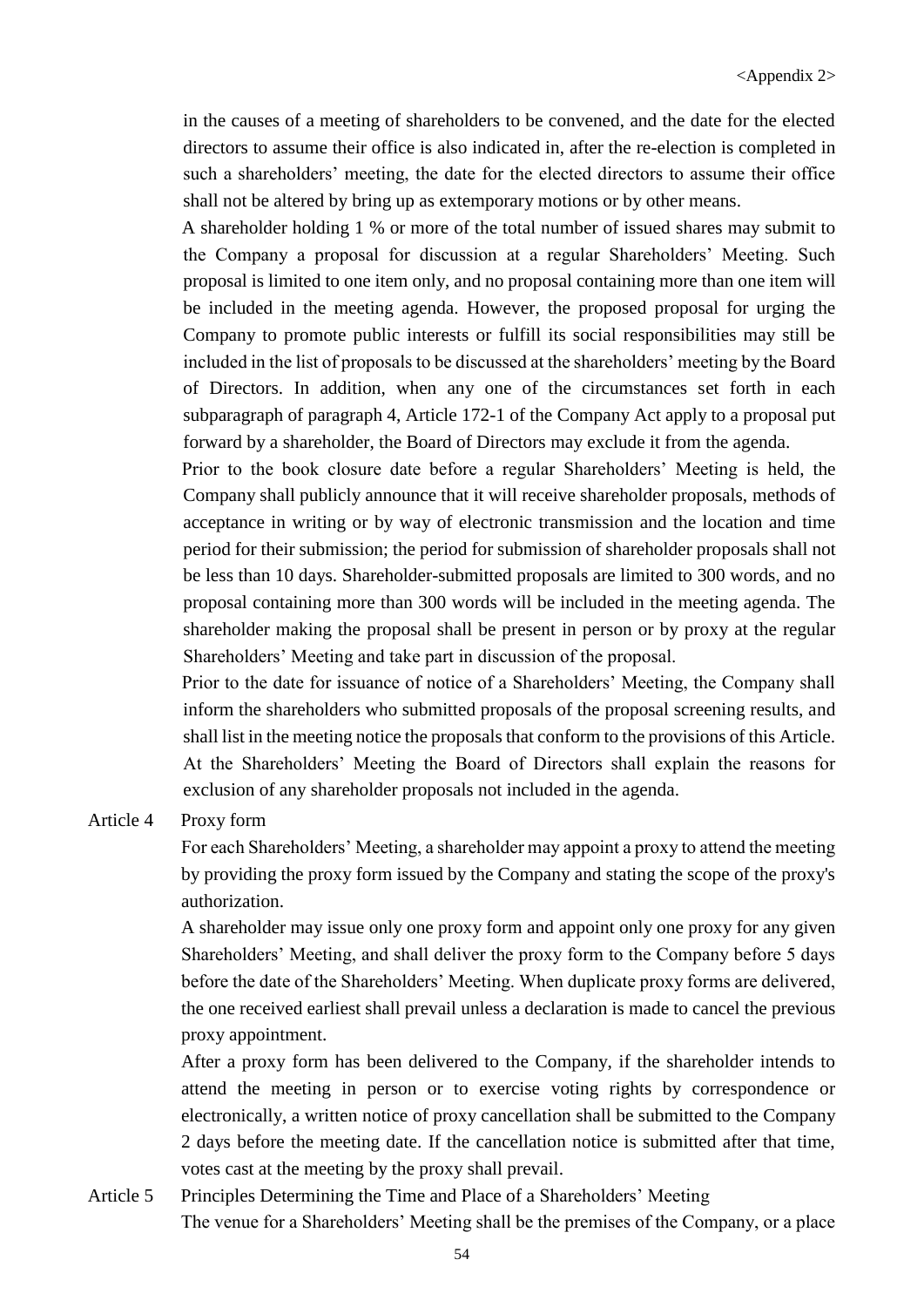easily accessible to shareholders and suitable for a Shareholders' Meeting. The meeting shall begin no earlier than 9 a.m. and no later than 3 p.m. Full consideration shall be given to the opinions of the independent directors with respect to the place and time of the meeting.

Article 6 Preparation of Documents such as the Attendance Book

The Company shall specify in its Shareholders' Meeting notices the time during which

shareholder attendance registrations will be accepted, the place to register for attendance, and other matters for attention.

The time during which shareholder attendance registrations will be accepted, as stated in the preceding paragraph, shall be at least 30 minutes prior to the time the meeting commences. The place at which attendance registrations are accepted shall be clearly marked and a sufficient number of suitable personnel assigned to handle the registrations. Shareholders and their proxies (collectively, "shareholders") shall attend Shareholders' Meetings based on attendance cards, sign-in cards, or other certificates of attendance. The Company may not arbitrarily add requirements for other documents beyond those showing eligibility to attend presented by shareholders. Solicitors soliciting proxy forms shall also bring identification documents for verification.

The Company shall furnish the attending shareholders with an attendance book to sign, or attending shareholders may hand in a sign-in card in lieu of signing in.

The Company shall furnish attending shareholders with the meeting agenda book, annual report, attendance card, speaker's slips, voting slips, and other meeting materials; where there is an election of directors, pre-printed ballots shall also be furnished.

When the government or a juristic person is a shareholder, it may be represented by more than one representative at a Shareholders' Meeting. When a juristic person is appointed to attend as proxy, it may designate only one person to represent it in the meeting.

Article 7 The Chair and Non-voting Participants of a Shareholders' Meeting

If a Shareholders' Meeting is convened by the Board of Directors, the meeting shall be chaired by the Chairman. When the Chairman is on leave or for any reason unable to exercise the powers of the Chairman, the Chairman shall appoint one of the directors to act as chair. Where the Chairman does not make such a designation, the directors shall select from among themselves one person to serve as chair.

When a director serves as chair, as referred to in the preceding paragraph, the director shall be one who has held that position for six months or more and who understands the financial and business conditions of the Company. The same shall be true for a representative of a juristic person director that serves as chair.

It is advisable that Shareholders' Meetings convened by the Board of Directors be chaired by the Chairman in person and attended by a majority of the directors, and at least one member of each functional committee on behalf of the committee. The attendance shall be recorded in the meeting minutes.

If a Shareholders' Meeting is convened by a party with power to convene but other than the Board of Directors, the convening party shall chair the meeting. When there are two or more such convening parties, they shall mutually select a chair from among themselves.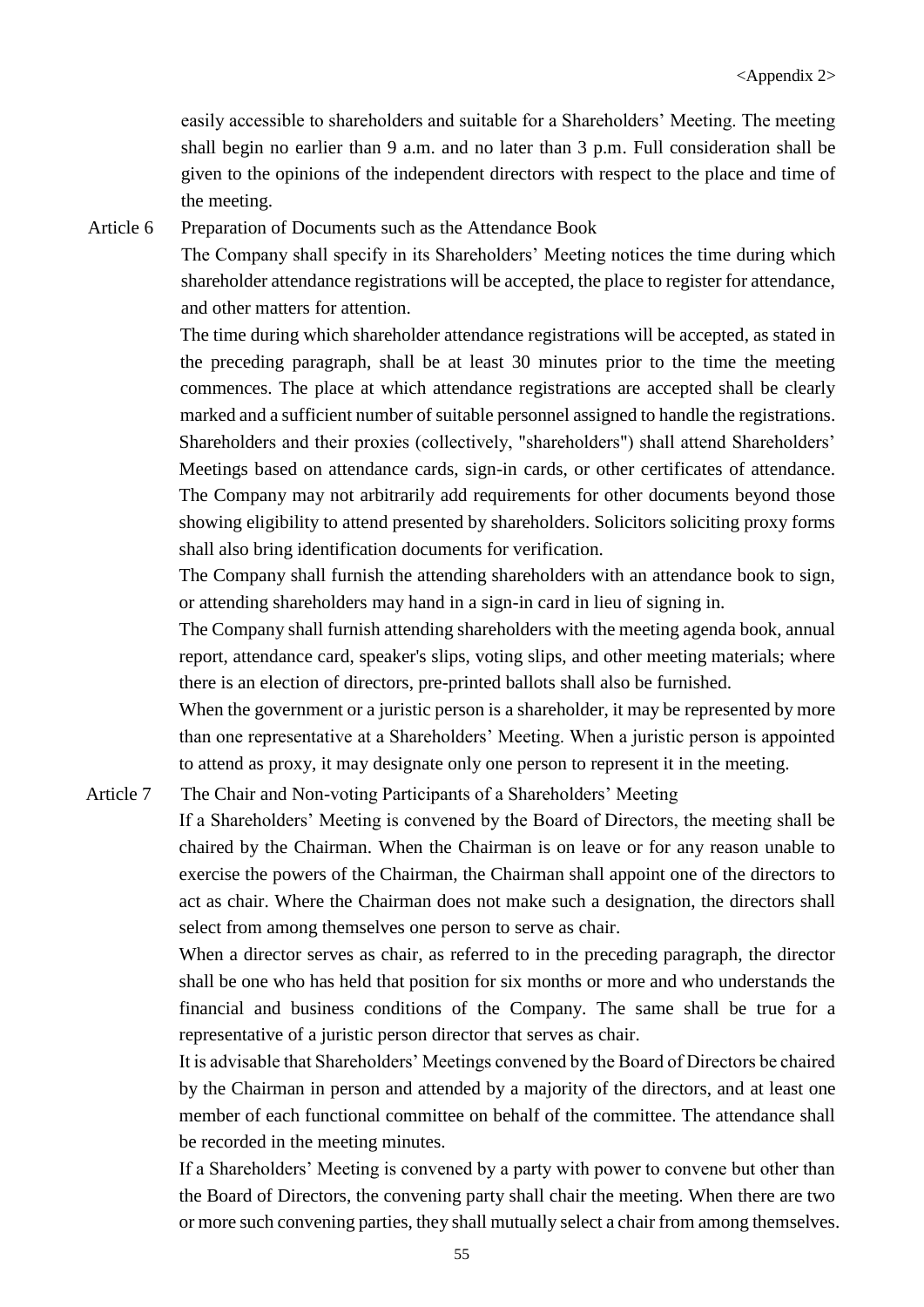The Company may appoint its attorneys, certified public accountants, or related persons retained by it to attend a Shareholders' Meeting in a non-voting capacity.

Article 8 Documentation of a Shareholders' Meeting by Audio or Video

The Company, beginning from the time it accepts shareholder attendance registrations, shall make an uninterrupted audio and video recording of the registration procedure, the proceedings of the Shareholders' Meeting, and the voting and vote counting procedures. The recorded materials of the preceding paragraph shall be retained for at least 1 year. If, however, a shareholder files a lawsuit pursuant to Article 189 of the Company Act, the recording shall be retained until the conclusion of the litigation.

Article 9 Attendance

Attendance at Shareholders' Meetings shall be calculated based on numbers of shares. The number of shares in attendance shall be calculated according to the shares indicated by the attendance book and sign-in cards handed in plus the number of shares whose voting rights are exercised by correspondence or electronically.

The chair shall call the meeting to order at the appointed meeting time. However, when the attending shareholders do not represent a majority of the total number of issued shares, the chair may announce a postponement, provided that no more than two such postponements, for a combined total of no more than 1 hour, may be made. If the quorum is not met after two postponements and the attending shareholders still represent less than one third of the total number of issued shares, the chair shall declare the meeting adjourned.

If the quorum is not met after two postponements as referred to in the preceding paragraph, but the attending shareholders represent one third or more of the total number of issued shares, a tentative resolution may be adopted pursuant to paragraph 1, Article 175 of the Company Act; all shareholders shall be notified of the tentative resolution and another Shareholders' Meeting shall be convened within 1 month.

When, prior to conclusion of the meeting, the attending shareholders represent a majority of the total number of issued shares, the chair may resubmit the tentative resolution for a vote by the Shareholders' Meeting pursuant to Article 174 of the Company Act.

Article 10 Discussion of Proposals

If a Shareholders' Meeting is convened by the Board of Directors, the meeting agenda shall be set by the Board of Directors. The proposals (including extemporary motion and the amendment to original proposal) shall require a voting by poll on every resolution. The meeting shall proceed in the order set by the agenda, which may not be changed without a resolution of the Shareholders' Meeting.

The provisions of the preceding paragraph apply mutatis mutandis to a Shareholders' Meeting convened by a party with the power to convene that is not the Board of Directors. The chair may not declare the meeting adjourned prior to completion of deliberation on the meeting agenda of the preceding two paragraphs (including extraordinary motions), except by a resolution of the Shareholders' Meeting. If the chair declares the meeting adjourned in violation of the rules of procedure, the other members of the Board of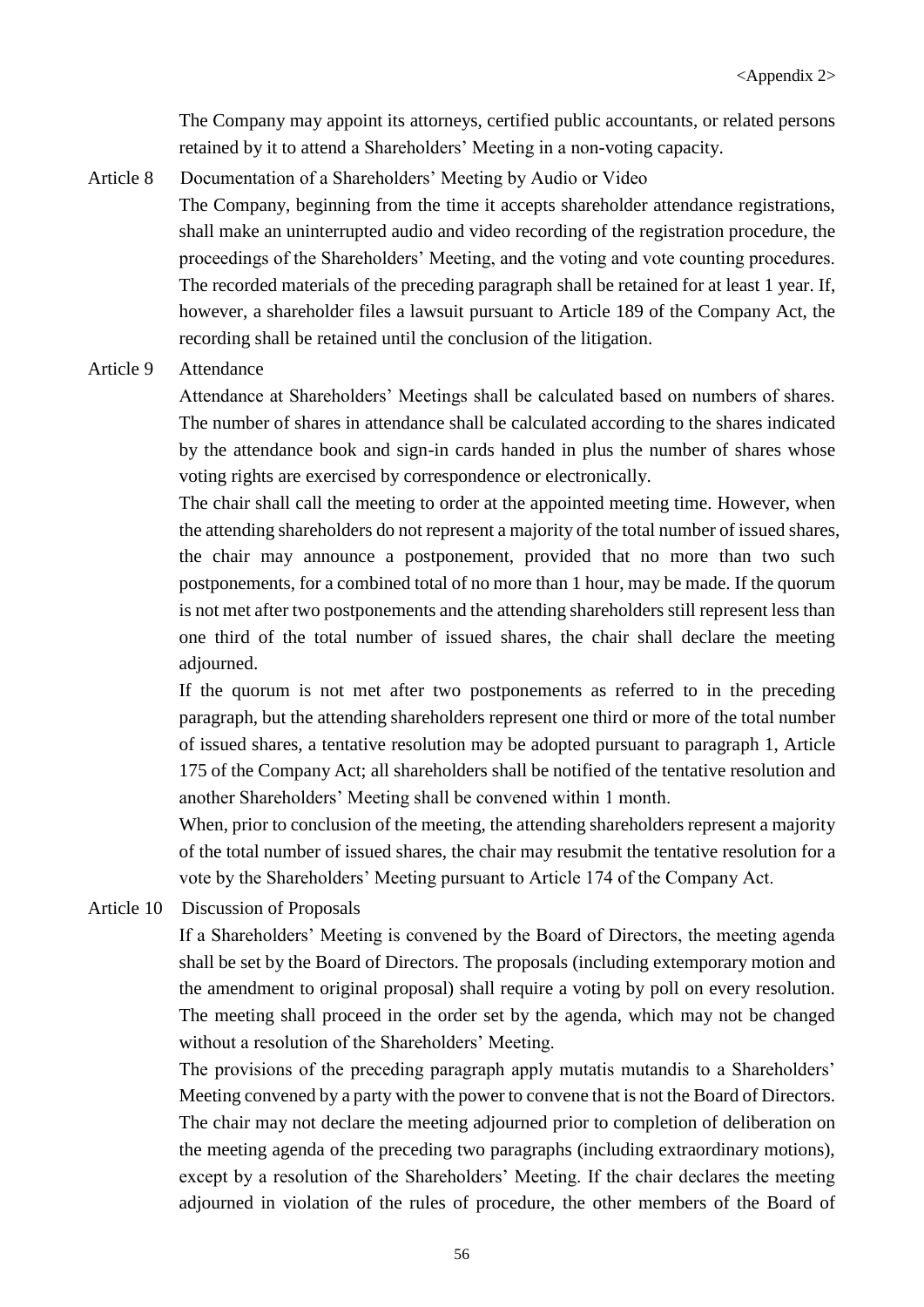Directors shall promptly assist the attending shareholders in electing a new chair in accordance with statutory procedures, by agreement of a majority of the votes represented by the attending shareholders, and then continue the meeting.

The chair shall allow ample opportunity during the meeting for explanation and discussion of proposals and of amendments or extraordinary motions put forward by the shareholders; when the chair is of the opinion that a proposal has been discussed sufficiently to put it to a vote, the chair may announce the discussion closed and call for a vote with arranging sufficient time for the vote.

Article 11 Shareholder Speech

Before speaking, an attending shareholder must specify on a speaker's slip the subject of the speech, his/her shareholder account number (or attendance card number), and account name. The order in which shareholders speak will be set by the chair.

A shareholder in attendance who has submitted a speaker's slip but does not actually speak shall be deemed to have not spoken. When the content of the speech does not correspond to the subject given on the speaker's slip, the spoken content shall prevail.

Except with the consent of the chair, a shareholder may not speak more than twice on the same proposal, and a single speech may not exceed 5 minutes. If the shareholder's speech violates the rules or exceeds the scope of the agenda item, the chair may terminate the speech.

When an attending shareholder is speaking, other shareholders may not speak or interrupt unless they have sought and obtained the consent of the chair and the shareholder that has the floor; the chair shall stop any violation.

When a juristic person shareholder appoints two or more representatives to attend a Shareholders' Meeting, only one of the representatives so appointed may speak on the same proposal.

After an attending shareholder has spoken, the chair may respond in person or direct relevant personnel to respond.

Article 12 Calculation of Voting Shares and Recusal System

Voting at a Shareholders' Meeting shall be calculated based the number of shares.

With respect to resolutions of Shareholders' Meetings, the number of shares held by a shareholder with no voting rights shall not be calculated as part of the total number of issued shares.

When a shareholder is an interested party in relation to an agenda item, and there is the likelihood that such a relationship would prejudice the interests of the Company, that shareholder may not vote on that item, and may not exercise voting rights as proxy for any other shareholder.

The number of shares for which voting rights may not be exercised under the preceding paragraph shall not be calculated as part of the voting rights represented by attending shareholders.

With the exception of a trust enterprise or a shareholder services agent approved by the competent securities authority, when one person is concurrently appointed as proxy by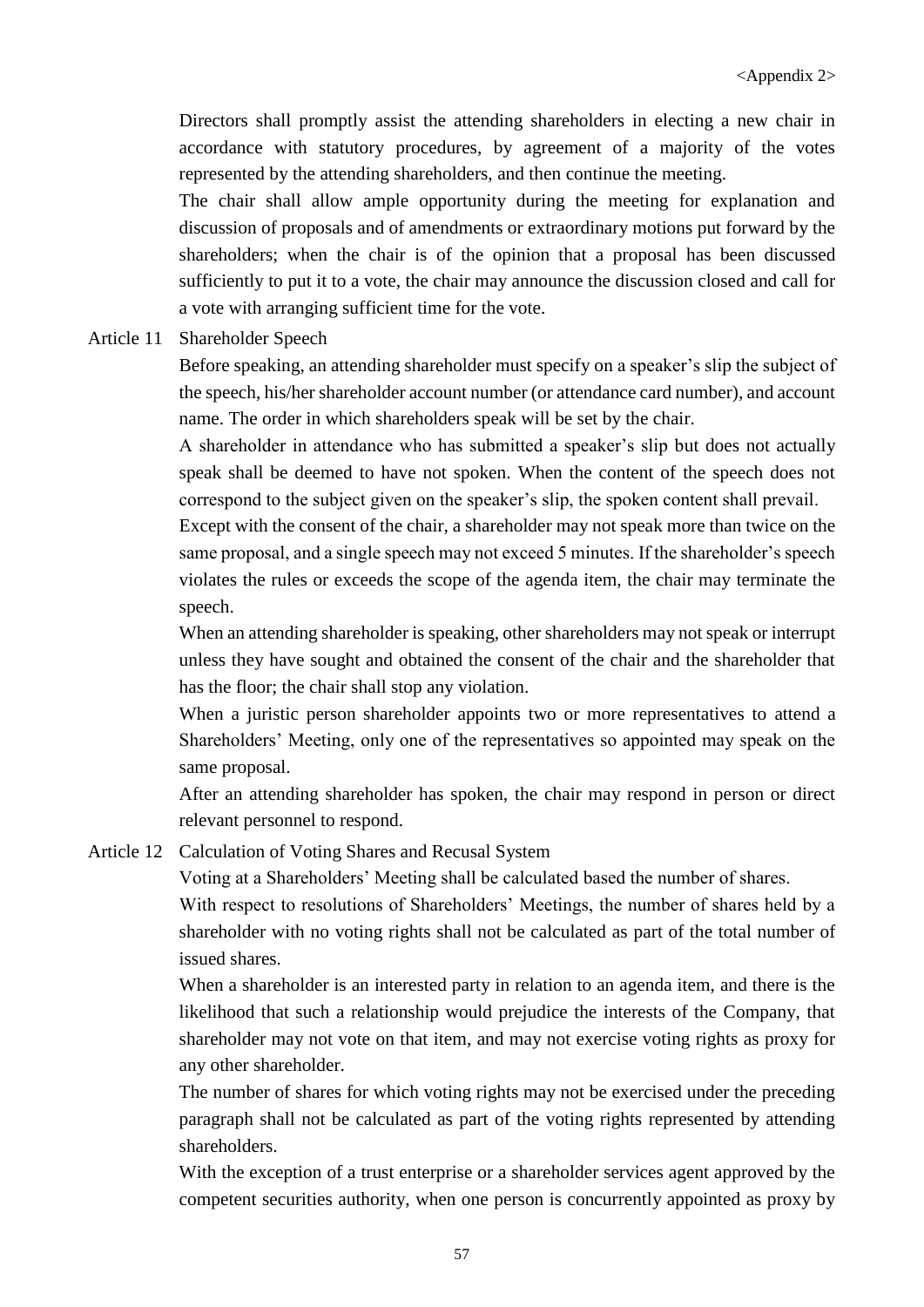two or more shareholders, the voting rights represented by that proxy may not exceed 3% of the voting rights represented by the total number of issued shares. If that percentage is exceeded, the voting rights in excess of that percentage shall not be included in the calculation.

#### Article 13 Vote on a Proposal

A shareholder shall be entitled to one vote for each share held, except when the shares are restricted shares or are deemed non-voting shares under paragraph 2, Article 179 of the Company Act.

When the Company holds a Shareholders' Meeting, it may allow the shareholders to exercise voting rights by electronic means or correspondence means. When voting rights are exercised by correspondence or electronic means, the method of exercise shall be specified in the Shareholders' Meeting notice. A shareholder exercising voting rights by correspondence or electronic means will be deemed to have attended the meeting in person, but to have waived his/her rights with respect to the extraordinary motions and amendments to original proposals of that meeting; it is therefore advisable that the Company avoid the submission of extraordinary motions and amendments to original proposals.

A shareholder intending to exercise voting rights by correspondence or electronic means under the preceding paragraph shall deliver a written declaration of intent to the Company 2 days before the date of the Shareholders' Meeting. When duplicate declarations of intent are delivered, the one received earliest shall prevail, except when a declaration is made to cancel the earlier declaration of intent. After a shareholder has exercised voting rights by correspondence or electronic means, in the event the shareholder intends to attend the Shareholders' Meeting in person, a written declaration of intent to retract the voting rights already exercised under the preceding paragraph shall be made known to the Company, by the same means by which the voting rights were exercised, 2 days before the date of the Shareholders' Meeting. If the notice of retraction is submitted after that time, the voting rights already exercised by correspondence or electronic means shall prevail. When a shareholder has exercised voting rights both by correspondence or electronic means and by appointing a proxy to attend a Shareholders' Meeting, the voting rights exercised by the proxy in the meeting shall prevail.

Except as otherwise provided in the Company Act and in the Company's Articles of Incorporation, the passage of a proposal shall require an affirmative vote of a majority of the voting rights represented by the attending shareholders. During a vote, for each proposal, the chair or a person designated by the chair shall first announce the total number of voting rights represented by the attending shareholders, followed by a poll of the shareholders. After the conclusion of the meeting, on the same day it is held, the results for each proposal, based on the numbers of votes for and against and the number of abstentions, shall be entered into the MOPS.

When there is an amendment or an alternative to a proposal, the chair shall present the amended or alternative proposal together with the original proposal and decide the order in which they will be put to a vote. When any one among them is passed, the other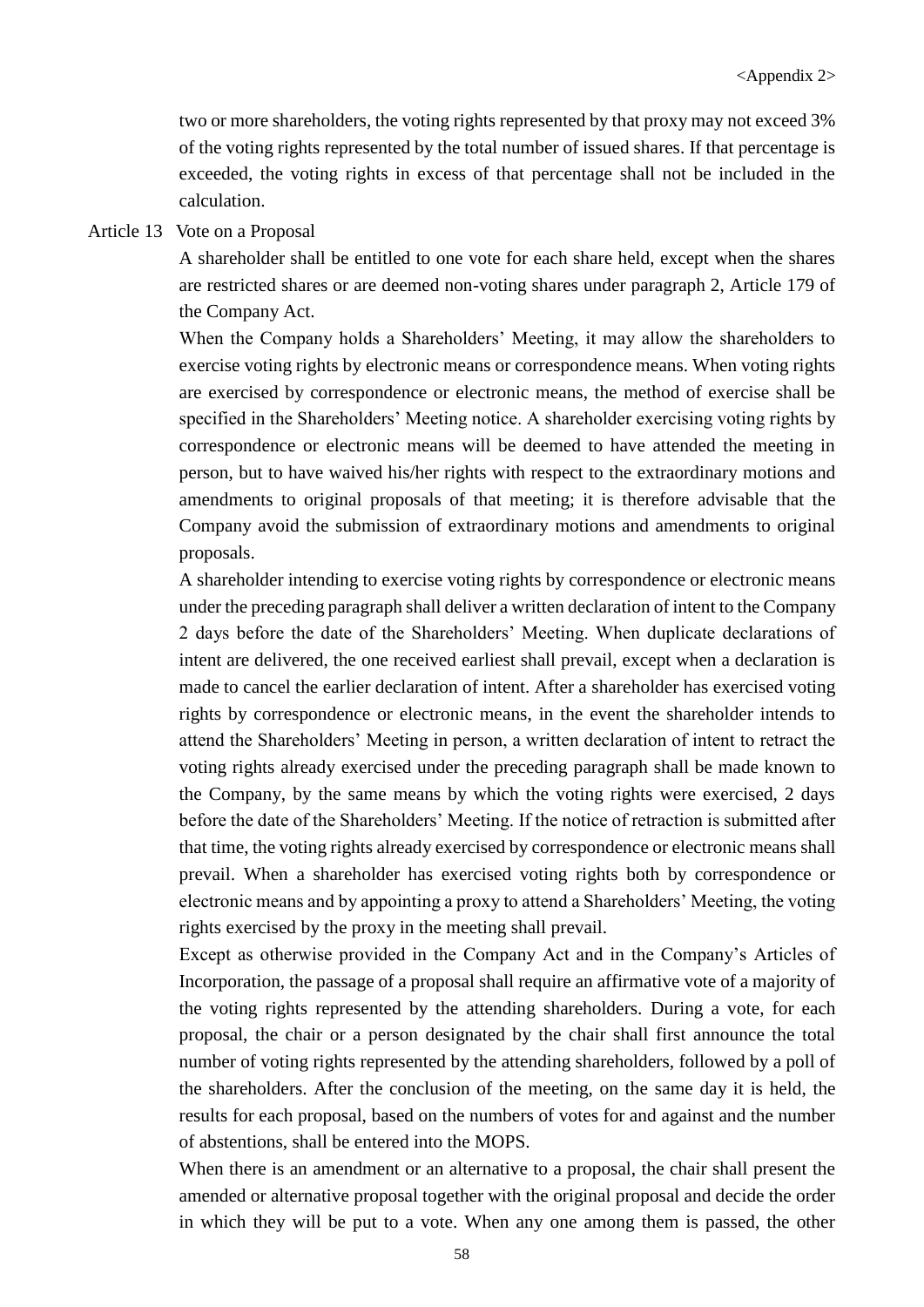proposals will then be deemed rejected, and no further voting shall be required.

Vote monitoring and counting personnel for the voting on a proposal shall be appointed by the chair, provided that all monitoring personnel shall be shareholders of the Company. Vote counting for shareholders' meeting proposals or elections shall be conducted in public at the place of the shareholders' meeting. Immediately after vote counting has been completed, the results of the voting, including the statistical tallies of the numbers of votes, shall be announced on-site at the meeting, and a record made of the vote.

Article 14 Election of Directors

The election of directors at a Shareholders' Meeting shall be held in accordance with the applicable election and appointment rules adopted by the Company, and the voting results shall be announced on-site immediately, including the names of those elected as directors and the numbers of votes with which they were elected.

The ballots for the election referred to in the preceding paragraph shall be sealed with the signatures of the monitoring personnel and kept in proper custody for at least 1 year. If, however, a shareholder files a lawsuit pursuant to Article 189 of the Company Act, the ballots shall be retained until the conclusion of the litigation.

Article 15 Meeting Minutes

The resolutions of the shareholders' meeting shall be recorded in the minutes. The minutes shall be signed or affixed to the meeting Chairman's seal and be distributed to all shareholders within twenty days after the meeting. The production and distribution of video and audio files can be done electronically.

The distribution may be done via public announcement by upload them to the MOPS.

The meeting minutes shall accurately record the year, month, date, and place of the meeting, the chair's full name, the methods by which resolutions were adopted, and a summary of the deliberations and the results of voting (including the statistical weights of the numbers of votes), in the event of Director election, the number of the votes to each candidate shall be disclosed. The meeting minutes shall be retained for the duration of the existence of the Company.

Article 16 Public Disclosure

On the day of a Shareholders' Meeting, the Company shall compile in the prescribed format a statistical statement of the number of shares obtained by solicitors through solicitation and the number of shares represented by proxies, and shall make an express disclosure of the same at the place of the Shareholders' Meeting.

If matters put to a resolution at a Shareholders' Meeting constitute material information under applicable laws and regulations, and the Taiwan Stock Exchange(Tapei Exchange), the Company shall upload the content of such resolution to the MOPS within the prescribed time period.

Article 17 Maintaining Order at the Meeting Place Staff handling administrative affairs of a Shareholders' Meeting shall wear identification cards or arm bands.

The chair may direct the proctors or security personnel to help maintain order at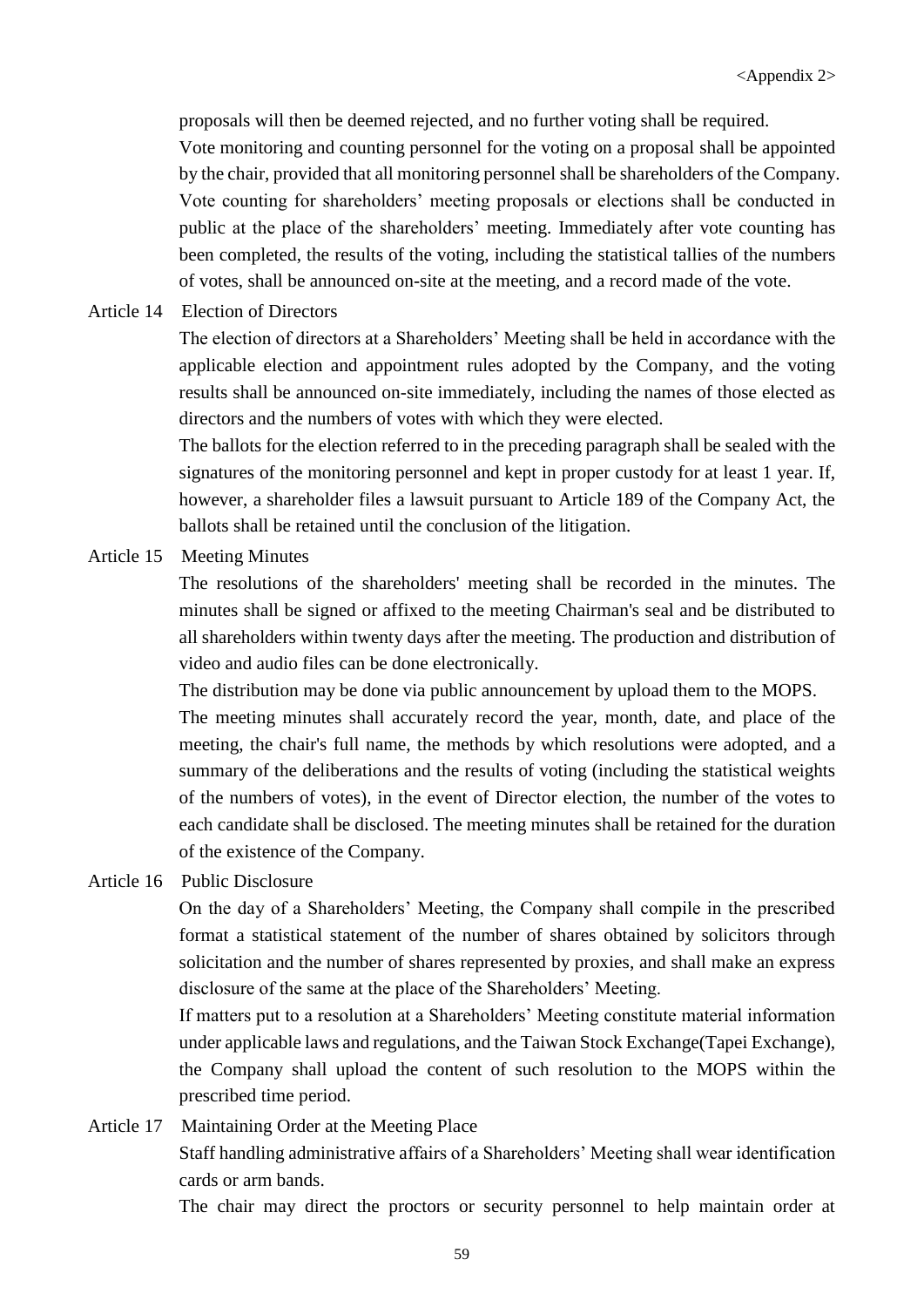themeeting place. When proctors or security personnel help maintain order at the meeting place, they shall wear an identification card or arm band bearing the word "Proctor."

At the place of a Shareholders' Meeting, if a shareholder attempts to speak throughany device other than the public address equipment set up by the Company, the chair may prevent the shareholder from so doing.

When a shareholder violates the rules of procedure and defies the chair's correction, obstructing the proceedings and refusing to heed calls to stop, the chair may direct the proctors or security personnel to escort the shareholder from the meeting.

Article 18 Recess and Resumption of a Shareholders' Meeting

When a meeting is in progress, the chair may announce a break based on time considerations. If a force majeure event occurs, the chair may rule the meeting temporarily suspended and announce a time when, in view of the circumstances, the meeting will be resumed.

If the meeting venue is no longer available for continued use and not all of the items (including extraordinary motions) on the meeting agenda have been addressed, the Shareholders' Meeting may adopt a resolution to resume the meeting at another venue.

A resolution may be adopted at a Shareholders' Meeting to defer or resume the meeting within 5 days in accordance with Article 182 of the Company Act.

- Article 19 These Rules, and any amendments hereto, shall be implemented after adoption by Shareholders' Meetings.
- Article 20 These Rules were adopted by the Shareholders' Meeting on June 28, 2016. The first amendment was made on May 24, 2018. The second amendment was made on May 29, 2020.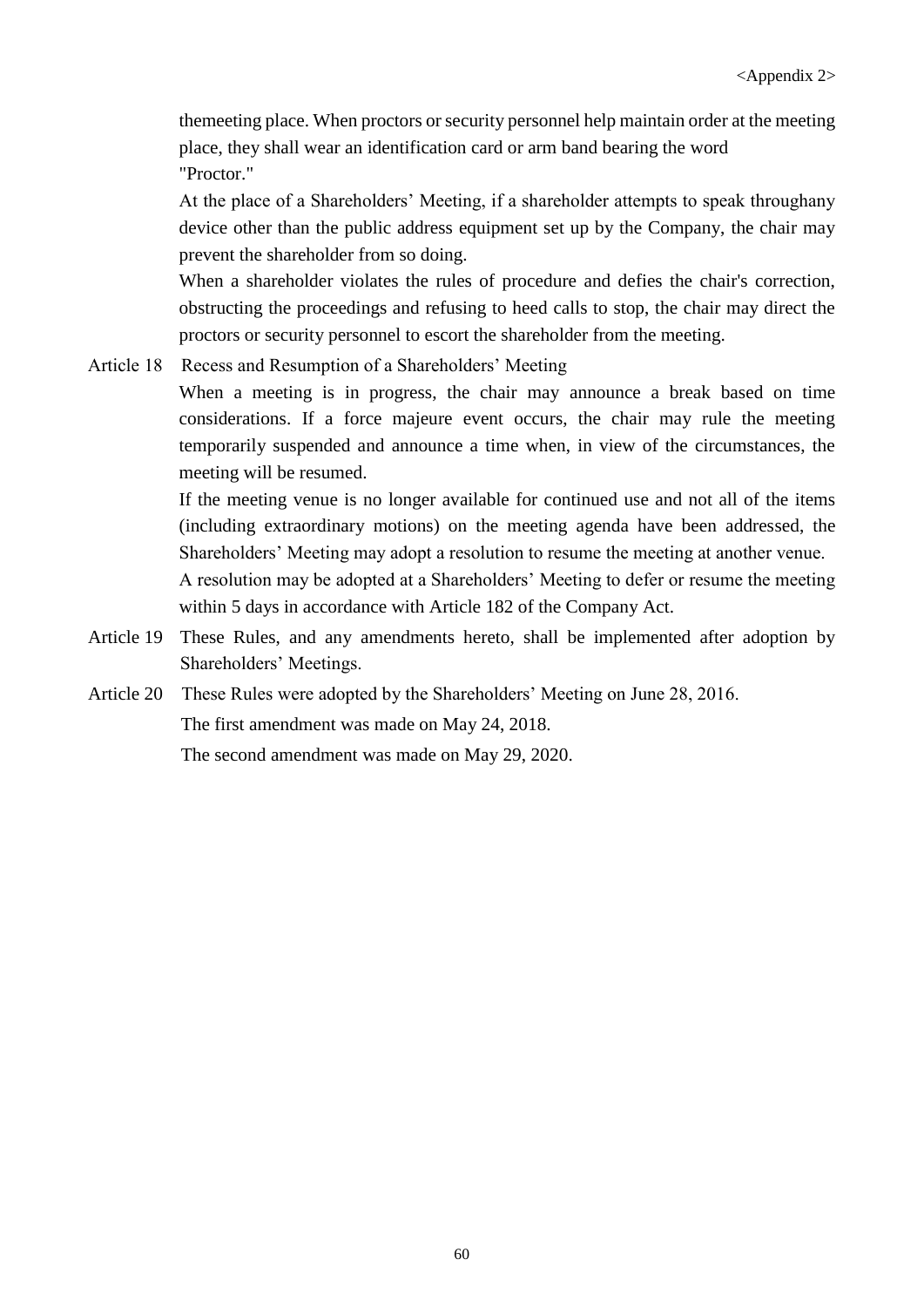# **Procedures for Acquisition or Disposal of Assets of M31 Technology Corporation**

## **Chapter I General Principles**

- Article 1 In order to enhance asset management and achieve the purpose of full disclosure of information, the Company has established these procedures in accordance with the "Regulations Governing the Acquisition or Disposal of Assets by Public Companies" (hereinafter "Regulations") issued by the competent authorities.
- Article 2 The Company's acquisition or disposal of assets shall be handled in compliance with the Regulations of the competent authorities and these handling procedures. However, unless other laws and regulations or the Company's internal control system provided otherwise, these procedures shall be followed.
- Article 3 The term "assets" as used in these procedures includes the following:
	- 1. Investments in stocks, government bonds, corporate bonds, financial bonds, securities representing interest in a fund, depositary receipts, call (put) warrants, beneficial interest securities, and asset-backed securities (hereinafter "Securities").
	- 2. Real property (including land, houses and buildings, investment property) and equipment.
	- 3. Memberships.
	- 4. Patents, copyrights, trademarks, franchise rights, and other intangible assets.
	- 5. Right-of-use assets
	- 6. Claims of financial institutions (including receivables, bill purchased and discounted, loans, and overdue receivables).
	- 7. Derivatives.
	- 8. Assets acquired or disposed of in connection with mergers, demergers, acquisitions, or transfer of shares in accordance with law.
	- 9. Other major assets.
- Article 4 Terms used in these procedures are defined as follows:
	- 1. Derivatives
		- Refers to Forward contracts, options contracts, futures contracts, leverage contracts, or swap contracts, whose value is derived from a specified interest rate, financial instrument price, commodity price, foreign exchange rate, index of prices or rates, credit rating or credit index, or other variable; or hybrid contracts combining the above contracts; or hybrid contracts or structured products containing embedded derivatives. The term "forward contracts" does not include insurance contracts, performance contracts, after-sales service contracts, long-term leasing contracts, or long-term purchase (sales) contracts.
	- 2. Assets acquired or disposed through mergers, demergers, acquisitions, or transfer of shares in accordance with law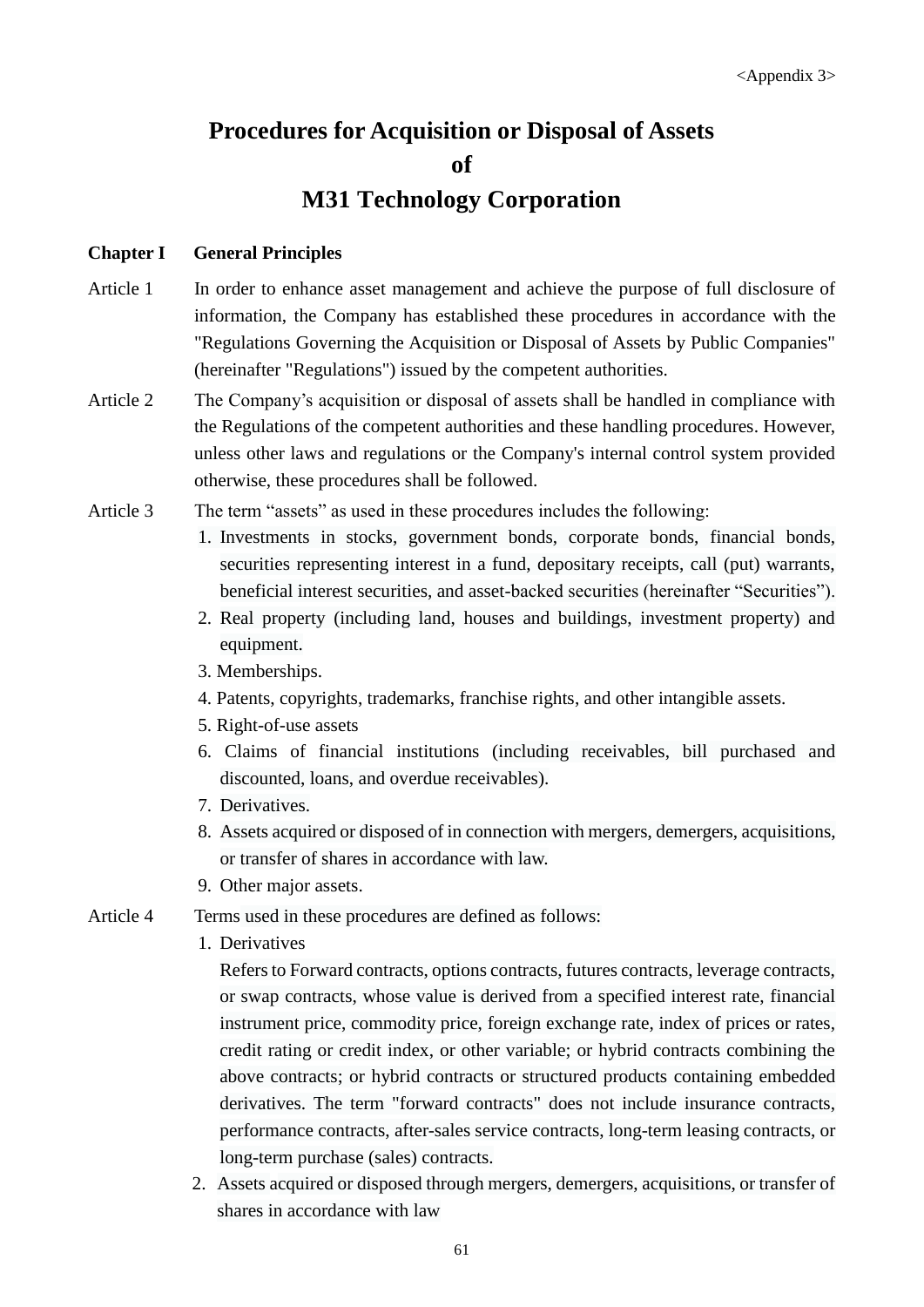Refers to assets acquired or disposed through mergers, demergers, or acquisitions conducted under the Business Mergers and Acquisitions Act, Financial Holding Company Act, Financial Institution Merger Act and other acts, or to transfer of shares from another company through issuance of new shares of its own as the consideration therefor (hereinafter "transfer of shares") under Article 156-3 of the Company Act.

- 3. Related party or subsidiary Refers as defined in the Regulations Governing the Preparation of Financial Reports by Securities Issuers.
- 4. Professional appraiser

Refers to a real property appraiser or other person duly authorized by law to engage in the value appraisal of real property or equipment.

5. Date of occurrence

Refers to the date of contract signing, date of payment, date of consignment trade, date of transfer, dates of boards of directors resolutions, or other date that can confirm the counterpart and monetary amount of the transaction, whichever date is earlier; provided, for investment for which approval of the competent authority is required, the earlier of the above date or the date of receipt of approval by the competent authority shall apply.

6. Mainland China area investment

Refers to investments in the mainland China area approved by the Ministry of Economic Affairs Investment Commission or conducted in accordance with the provisions of the Regulations Governing Permission for Investment or Technical Cooperation in the Mainland Area.

- Article 5 Professional appraisers and their officers, certified public accountants (CPA), attorneys, and securities underwriters that provide the company with appraisal reports, CPA's opinions, attorney's opinions, or underwriter's opinions shall meet the following requirements:
	- 1. May not have previously received a final and unappealable sentence to imprisonment for 1 year or longer for a violation of the Act, the Company Act, the Banking Act of The Republic of China, the Insurance Act, the Financial Holding Company Act, or the Business Entity Accounting Act, or for fraud, breach of trust, embezzlement, forgery of documents, or occupational crime. However, this provision does not apply if 3 years have already passed since completion of service of the sentence, since expiration of the period of a suspended sentence, or since a pardon was received.
	- 2. May not be a related party or de facto related party of any party to the transaction.
	- 3. If the company is required to obtain appraisal reports from two or more professional appraisers, the different professional appraisers or appraisal officers may not be related parties or de facto related parties of each other.

When issuing an appraisal report or opinion, the personnel referred to in the preceding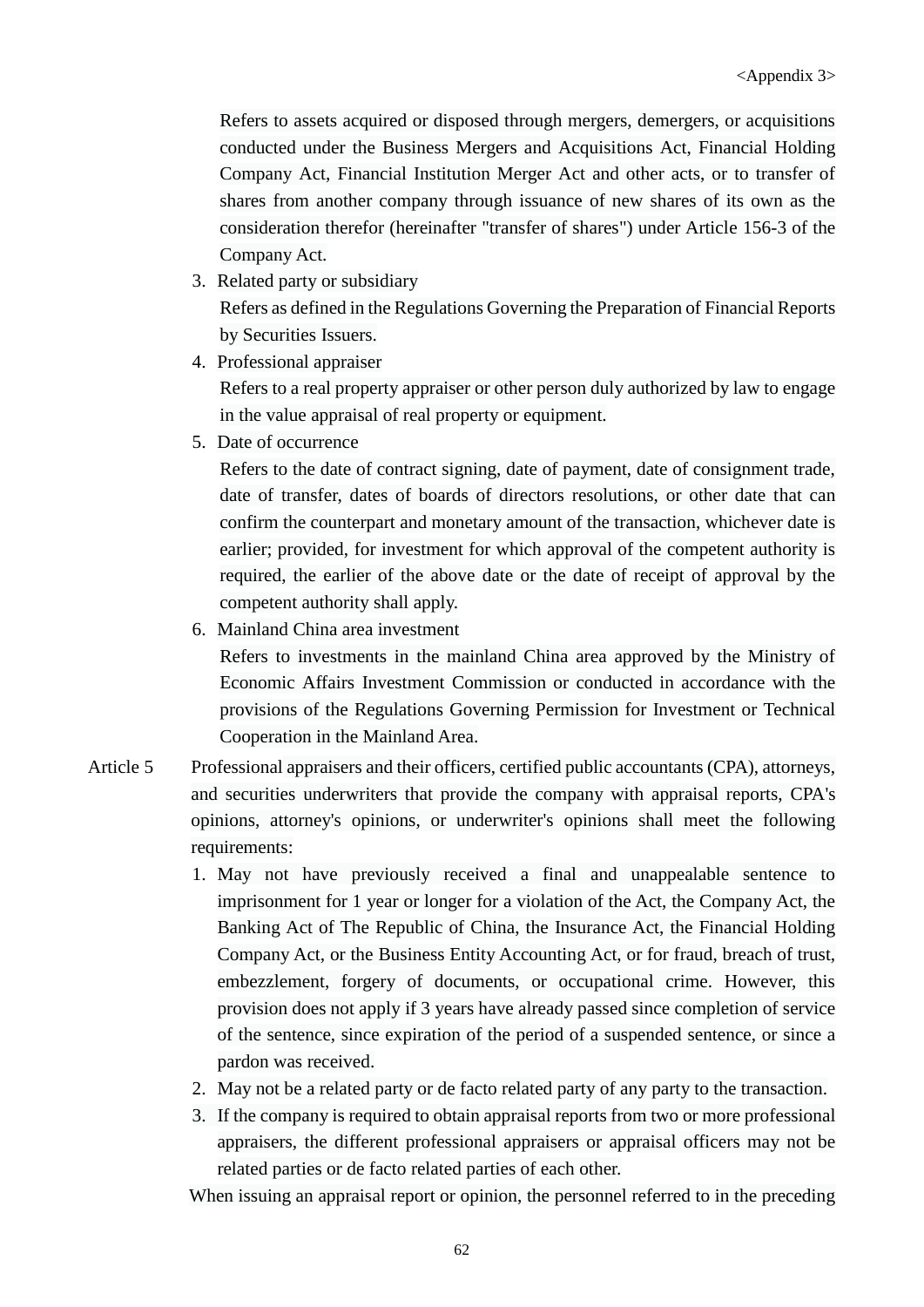paragraph shall comply with the following:

- 1. Prior to accepting a case, they shall prudently assess their own professional capabilities, practical experience, and independence.
- 2. When auditing a case, they shall appropriately plan and execute adequate working procedures, in order to produce a conclusion and use the conclusion as the basis for issuing the report or opinion. The related working procedures, data collected, and conclusion shall be fully and accurately specified in the working draft of the case.
- 3. They shall undertake an item-by-item evaluation of the comprehensiveness, accuracy, and reasonableness of the sources of data used, the parameters, and the information, as the basis for issuance of the appraisal report or the opinion.
- 4. They shall issue a statement attesting to the professional competence and independence of the personnel who prepared the report or opinion, and that they have evaluated and found that the information used is reasonable and accurate, and that they have complied with applicable laws and regulations.

#### **Chapter II Disposition Procedures**

#### **Section I Acquisition or Disposal of Assets**

Article 6 Appraisal procedures

The price of an asset acquired or disposed of by the Company shall be determined in accordance with and supporting reference materials as follows:

- 1. Securities investment
- 1.1. When acquiring or disposing of securities shall, prior to the date of occurrence of the event, obtain financial statements of the issuing company for the most recent period, certified or reviewed by a CPA, for reference in appraising the transaction price as follows:
- (1) When the securities are acquired or disposed of through stock exchange or overthe-counter market, shall be determined by the current market prices
- (2) In acquiring or disposing of securities which are not traded on any stock exchange or over-the-counter market shall be evaluated by its net value per share, profitability, potential of future growth, current market price, or by reference to current market interest rates, interest rates of bonds, and debtor's credit rating.
- 1.2 If the dollar amount of the transaction is 20% of the company's paid-in capital or NT\$300 million or more, the company shall additionally engage a CPA prior to the date of occurrence of the event to provide an opinion regarding the reasonableness of the transaction price. If the CPA needs to use the report of an expert as evidence, the CPA shall do so in accordance with the provisions of Statement of Auditing Standards No. 20 published by the ARDF. This requirement does not apply, however, to publicly quoted prices of securities that have an active market, or where otherwise provided by regulations of the Financial Supervisory Commission (FSC).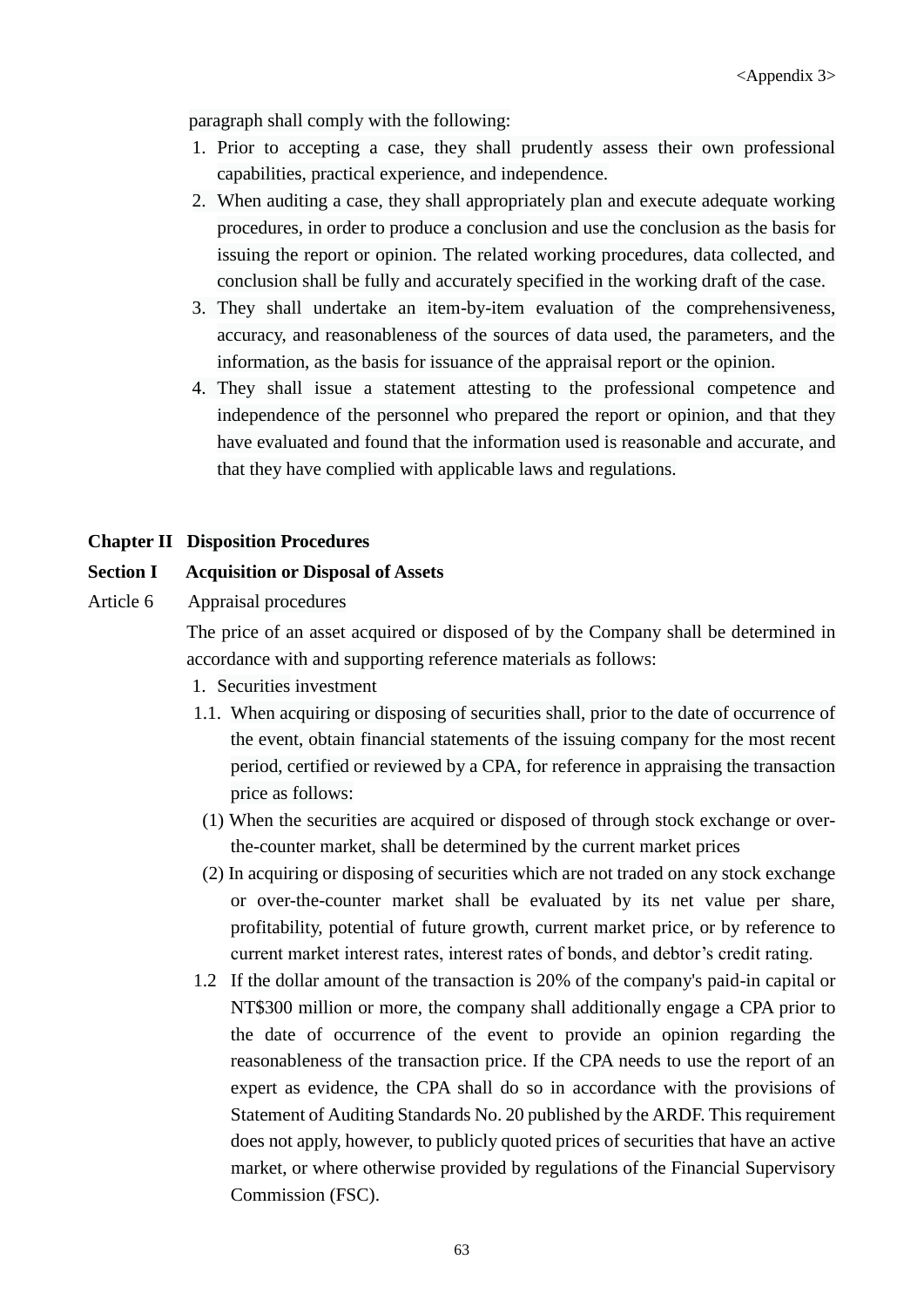- 1.3 The Company's transaction amount reaches the standard of the preceding paragraph and has one of the following circumstances, shall additionally engage a CPA prior to the date of occurrence of the event to provide an opinion regarding the reasonableness of the transaction price:
- (1) In acquiring or disposing of securities which are not traded on any stock exchange or OTC market.
- (2) Acquiring or disposing privately placed securities.
- 2. Real property and other fixed assets
- 2.1 In acquiring or disposing of real property, shall take a reference to the government assessed value, appraised value, the actual transaction price of real property located in neighborhood; In acquiring or disposing of other fixed assets, shall collect relevant price information in advance and make it by one of the means of comparing the price, negotiating the price or call for tenders.
- 2.2 In acquiring or disposing of real property, equipment, or right-of-use assets thereof where the transaction amount reaches 20% of the company's paid-in capital or NT\$300 million or more, the company, unless transacting with a domestic government agency, engaging others to build on its own land, engaging others to build on rented land, or acquiring or disposing of equipment or right-of-use assets thereof held for business use, shall obtain an appraisal report prior to the date of occurrence of the event from a professional appraiser and shall further comply with the following provisions:
- (1) Where due to special circumstances it is necessary to give a limited price, specified price, or special price as a reference basis for the transaction price, the transaction shall be submitted for approval in advance by the board of directors; the same procedure shall also be followed whenever there is any subsequent change to the terms and conditions of the transaction.
- (2) Where the transaction amount is NT\$1 billion or more, appraisals from two or more professional appraisers shall be obtained.
- (3) Where any one of the following circumstances applies with respect to the professional appraiser's appraisal results, unless all the appraisal results for the assets to be acquired are higher than the transaction amount, or all the appraisal results for the assets to be disposed of are lower than the transaction amount, a CPA shall be engaged to perform the appraisal in accordance with the provisions of Statement of Auditing Standards No. 20 published by the ROC Accounting Research and Development Foundation (ARDF) and render a specific opinion regarding the reason for the discrepancy and the appropriateness of the transaction price:
	- (3.1) The discrepancy between the appraisal result and the transaction amount is 20% or more of the transaction amount.
	- (3.2) The discrepancy between the appraisal results of two or more professional appraisers is 10% or more of the transaction amount.
- (4) No more than 3 months may elapse between the date of the appraisal report issued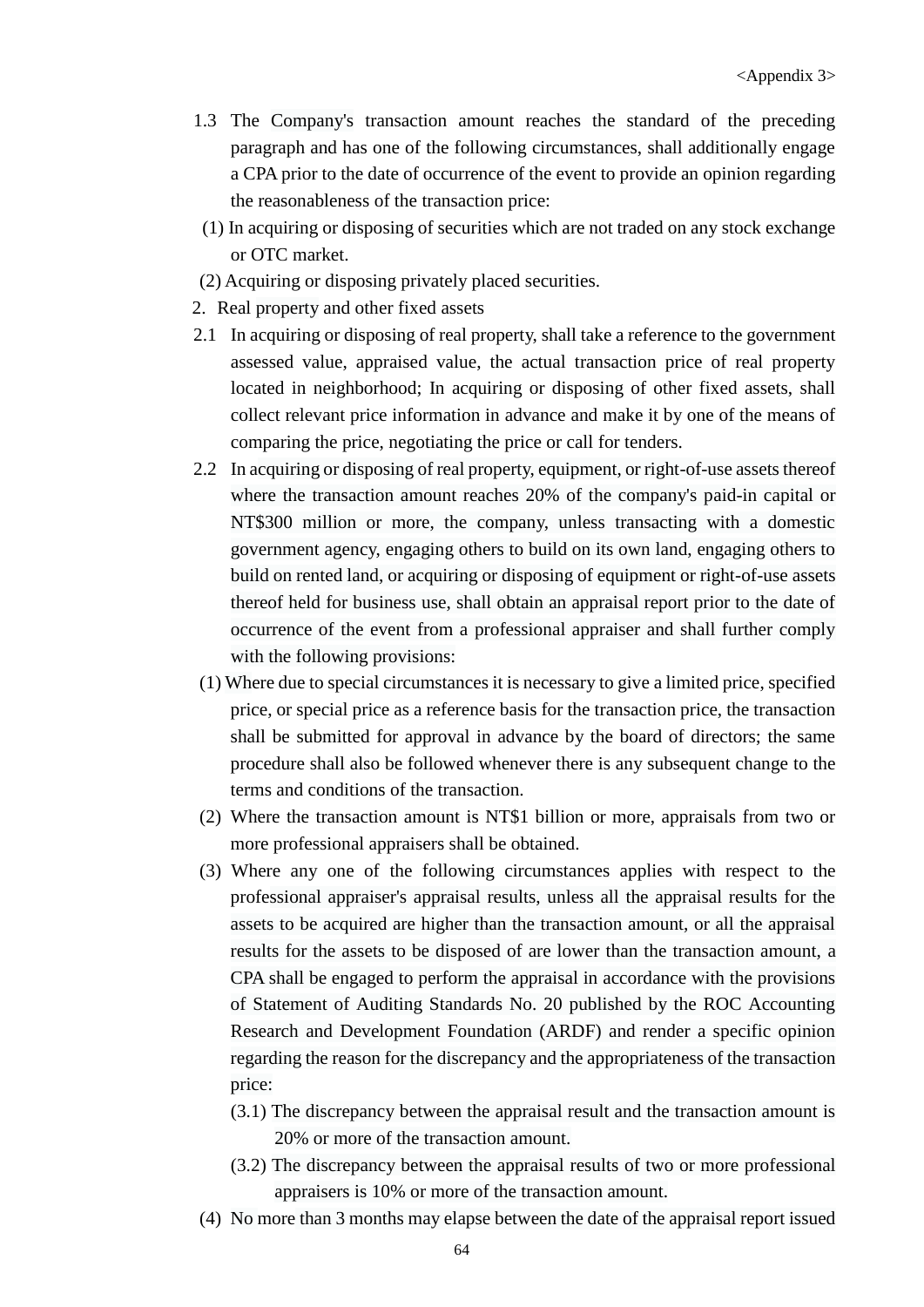by a professional appraiser and the contract execution date; provided, where the publicly announced current value for the same period is used and not more than 6 months have elapsed, an opinion may still be issued by the original professional appraiser.

- 3. Membership, intangible assets or right-of-use assets
- 3.1 In acquiring or disposing of memberships, shall collect relevant price information in advance and make it by one of the means of comparing the price or negotiating the price. In acquiring or disposing of intangible assets or right-to-use assets, shall also collect relevant price information in advance and carefully evaluate the contents of relevant laws and regulations and contracts to determine the transaction price.
- 3.2 In acquiring or disposing of intangible assets or right-of-use assets thereof or memberships and the transaction amount reaches 20% or more of paid-in capital or NT\$300 million or more, except in transactions with a domestic government agency, the company shall engage a CPA prior to the date of occurrence of the event to render an opinion on the reasonableness of the transaction price; the CPA shall comply with the provisions of Statement of Auditing Standards No. 20 published by the ARDF.
- 4. The acquisition or disposal of derivatives shall be governed by the relevant provisions of Chapter II, Section III of these Regulations.
- 5. Assets acquired or disposed of in connection with mergers, demergers, acquisitions, or transfer of shares in accordance with law are subject to the relevant provisions of Chapter II, Section IV of these Regulations
- 6. Claims of financial institutions or other major assets In acquiring or disposing of claims of financial institutions or other major assets, shall collect relevant price information in advance depending on the subject matter of the transaction assets and determine the transaction price after carefully evaluating the relevant laws and regulations and the contents of the contracts.
- 7. Where the company acquires or disposes of assets through court auction procedures, the evidentiary documentation issued by the court may be substituted for the appraisal report or CPA opinion.
- 8. The calculation of the transaction amount for the acquisition or disposal of real property, other fixed assets, securities exchanges, intangible assets, right-of-use assets, and membership for which an expert's opinion is requested shall be in accordance paragraph 2 of Article 27, and the term of "within the preceding year" as used herein refers to the year preceding the date of occurrence of the current transaction. In term of the amounts that the appraisals from professional appraisers or opinions from CPA have been obtained pursuant to these procedures shall be exempted to be counted toward the transaction amount
- Article 7 Operating procedures
	- 1. Authorized Amount and Level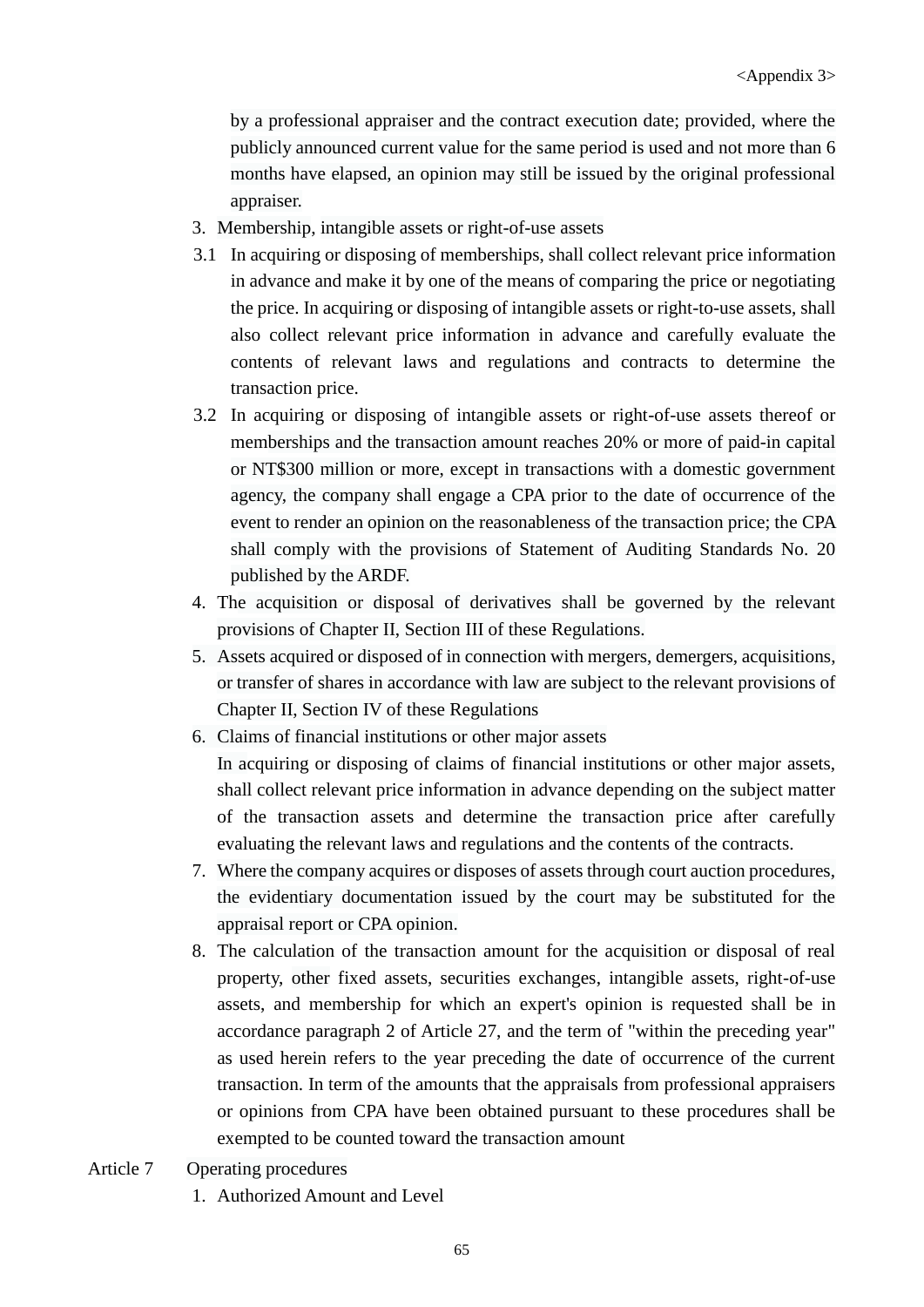1.1 When the Company acquires or disposes of an asset, the contractor shall compile information on the reasons for the proposed acquisition or disposal, the subject matter, the counterparty to the transaction, the transfer price, the terms of receipt and payment, and the price reference basis, and submit it to the authority for a ruling according to the asset item to be transacted. The authorization amount and level of derivatives are in accordance with the relevant provisions in Chapter II, Section III of these Regulations.

|                                                                           |                                                                                       | Authorities |                    |                              |
|---------------------------------------------------------------------------|---------------------------------------------------------------------------------------|-------------|--------------------|------------------------------|
| Item<br>Amount                                                            |                                                                                       |             | President Chairman | Board of<br><b>Directors</b> |
| NTD30,000,000 or less<br>Long-term<br>Securities<br>NTD30,000,001 or more |                                                                                       | Review      | Approval           |                              |
|                                                                           |                                                                                       | Review      | Review             | Approval                     |
| <b>Bond Funds</b>                                                         | NTD10,000,000 or less                                                                 | Approval    |                    |                              |
| Currency<br>Funds<br>Short-term                                           | NTD9,999,999 to 20% of the<br>company's paid-in capital per<br>transaction(excluding) | Review      | Approval           |                              |
| <b>Notes</b>                                                              | 20% of the company's paid-in<br>capital per transaction (inclusive)                   | Review      | Review             | Approval                     |
| Short-term<br>Securities other                                            | NTD10,000,000 or less                                                                 | Review      | Approval           |                              |
| than Bond<br>Funds                                                        | NTD10,000,001 or more                                                                 | Review      | Review             | Approval                     |
|                                                                           | NTD10,000,000 or less                                                                 | Approval    |                    |                              |
| <b>Real Property</b>                                                      | NTD10,000,000 to NTD30,000,000                                                        | Review      | Approval           |                              |
|                                                                           | NTD30,000,001 or more                                                                 | Review      | Review             | Approval                     |
|                                                                           | NTD10,000,000 or less                                                                 | Approval    |                    |                              |
| Other Fixed<br>Assets                                                     | NTD10,000,000 to NTD30,000,000                                                        | Review      | Approval           |                              |
|                                                                           | NTD30,000,001 or more                                                                 | Review      | Review             | Approval                     |
|                                                                           | NTD10,000,000 or less                                                                 | Review      | Approval           |                              |
| Membership                                                                | NTD10,000,001 or more                                                                 | Review      | Review             | Approval                     |
|                                                                           | NTD10,000,000 or less                                                                 | Approval    |                    |                              |
| Right-of-use<br>Assets                                                    | NTD10,000,000 to NTD30,000,000                                                        | Review      | Approval           |                              |
|                                                                           | NTD30,000,001 or more                                                                 | Review      | Review             | Approval                     |
|                                                                           | NTD10,000,000 or less                                                                 | Approval    |                    |                              |
| Intangible<br>Assets                                                      | NTD10,000,000 to NTD30,000,000                                                        | Review      | Approval           |                              |
|                                                                           | NTD30,000,001 or more                                                                 | Review      | Review             | Approval                     |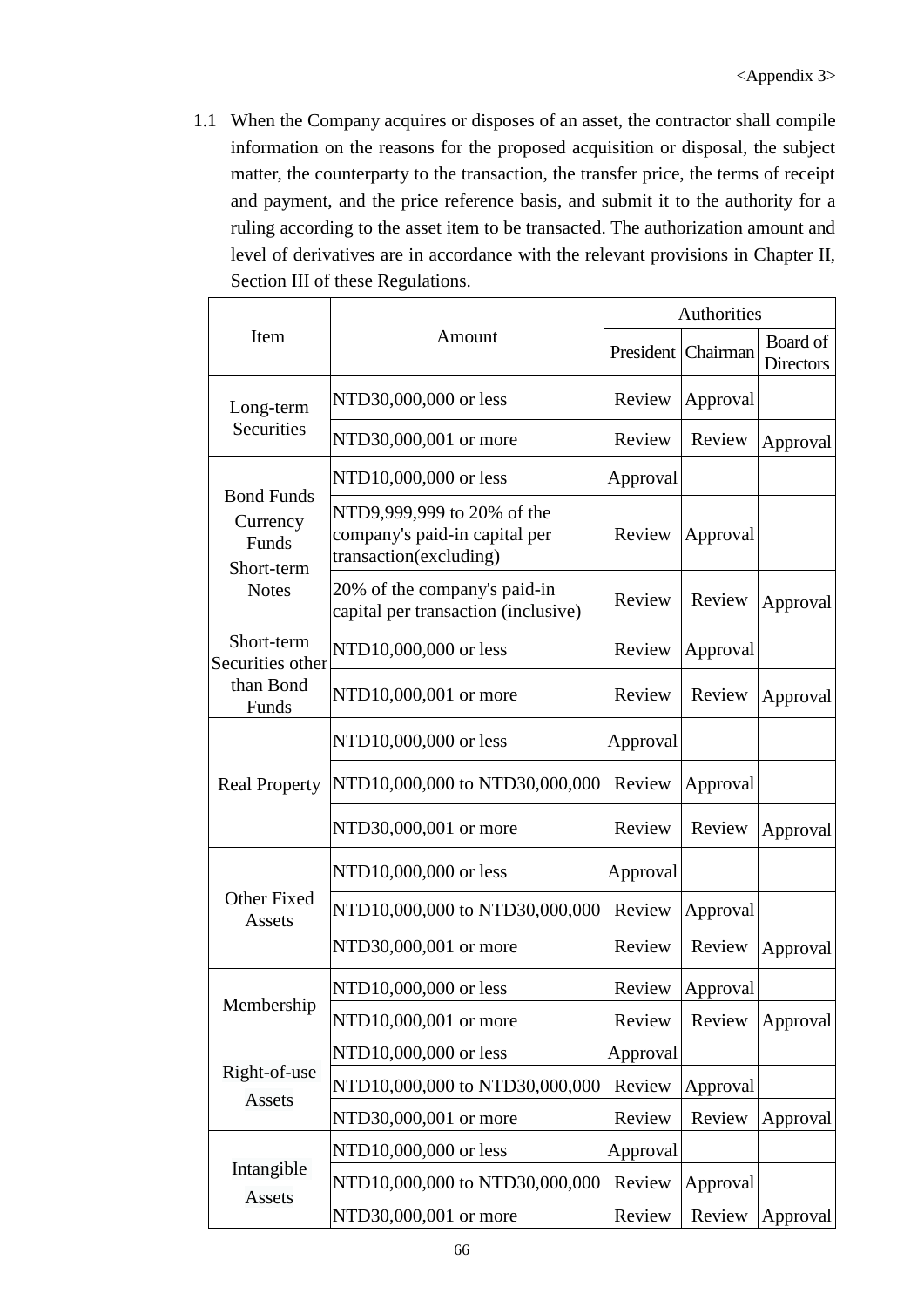|                                                                                      |                                                                                                    | Authorities |                      |                              |
|--------------------------------------------------------------------------------------|----------------------------------------------------------------------------------------------------|-------------|----------------------|------------------------------|
| <b>Item</b>                                                                          | Amount                                                                                             |             | President   Chairman | Board of<br><b>Directors</b> |
| Claims of                                                                            | NTD10,000,000 or less                                                                              | Approval    |                      |                              |
| Financial                                                                            | NTD10,000,001 to NTD30,000,000                                                                     | Review      | Approval             |                              |
| Institutions                                                                         | NTD30,000,001 or more                                                                              | Review      | Review               | Approval                     |
| Assets<br>Acquired or<br>Disposed of in<br>Connection<br>with Mergers,<br>Demergers, | Those who are not required by law<br>to obtain a resolution from the<br>shareholders' meeting      | Review      | Review               | Approval                     |
| Acquisitions,<br>or Transfer of<br>Shares in<br>Accordance<br>with Law.              | Those who are subject to<br>resolutions of the shareholders'<br>meeting in accordance with the law | Review      | Review               | Review                       |
| Other Major                                                                          | NTD30,000,000 or less                                                                              | Review      | Approval             |                              |
| Assets                                                                               | NTD30,000,001 or more                                                                              | Review      | Review               | Approval                     |

(1.2) The acquisition or disposal of assets by the Company shall be subject to the approval of the Board of Directors in accordance with these Procedures or other legal requirements, if any director expresses dissent and it is contained in the minutes or a written statement, the company shall submit the director's dissenting opinion to each supervisor.

when the procedures for the acquisition and disposal of assets are submitted for discussion by the board of directors pursuant to the preceding paragraph, the board of directors shall take into full consideration each independent director's opinions. If an independent director objects to or expresses reservations about any matter, it shall be recorded in the minutes of the board of directors meeting.

- 2. The units responsible for implementation
- 2.1 Short-term investments in Securities, derivatives and claims of financial institutions are evaluated and executed by the Finance and Accounting Department.
- 2.2 Subject matter other than the preceding paragraph The president will instruct the person in charge or set up a project team to evaluate and execute the project.
- 2.3 Public announcement and regulatory filing

By the announcement and regulatory filing personnel to contact the contractor to compile the announcement and regulatory filing related information, the coordination of processing.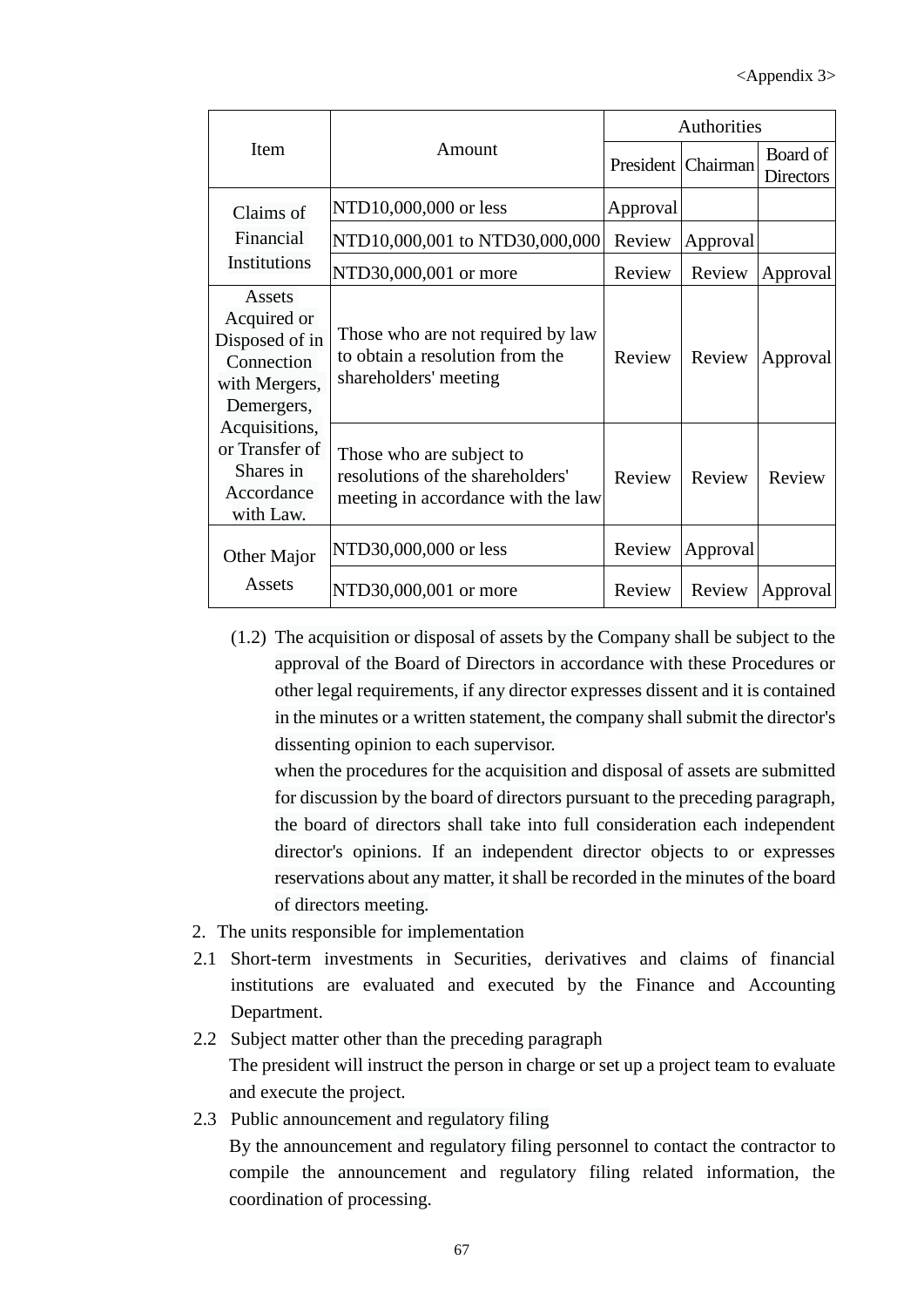## 3. Transaction process

The transaction process and operation of the acquisition or disposal of the relevant assets are handled in accordance with the relevant laws and regulations and the relevant provisions of the Company's internal control system.

Article 8 Total amounts of real property and right-of-use assets thereof or securities acquired by the company and each subsidiary not for business use, and limits on individual securities.

- 1. The total amount of real property acquired by the Company not for business use shall not exceed 10% of the net value of the Company's most recently audited or reviewed financial statements, and each subsidiary shall not exceed 10% of its net value.
- 2. The total amount of Securities acquired by the Company and each subsidiary and the limits of individual Securities are as follows:
- 2.1 The total amount of the Company's and each subsidiary's individual investments in Securities shall not exceed 100% of the net value of the Company's and each subsidiary's individual most recently audited financial statements or approved by the accountants, except for those approved by the Company's and each subsidiary's individual shareholders' meetings and those subsidiaries in which the investments are made on a professional basis.
- 2.2 The limit on the Company's and each subsidiary's individual investment in individual Securities shall not exceed 100% of the net value of the Company's and each subsidiary's individual most recently audited financial statements or approved by accountants, except for those approved by the Company's and each subsidiary's individual shareholders' meeting and those subsidiaries in which the investments are made on a professional basis.

#### Article 9 Control procedures for the acquisition and disposal of assets by subsidiaries

- 1. Supervise the subsidiaries to establish and implement procedures for the acquisition or disposal of assets in accordance with the Regulations. The procedures shall be approved by the board of directors of the subsidiary and submitted to the shareholders' meeting for approval, and shall be carried out in accordance with the prescribed procedures.
- 2. To examine the subsidiaries and supervise the subsidiaries to check whether the "Procedures for Acquisition or Disposal of Assets" established by the subsidiaries comply with the Regulations, the relevant regulations and internal control systems of the Company and the subsidiaries, and whether the subsidiaries have acquired or disposed of assets in accordance with the above Regulations.
- 3. If a subsidiary of the Company is not a domestic public company and acquires or disposes of assets that are required to be publicly announced and regulatory filing under Chapter III, the Company shall do so.
- 4. The subsidiary shall provide the Company with monthly records of derivative transactions and other relevant information in accordance with the public announcement and regulatory filing requirements.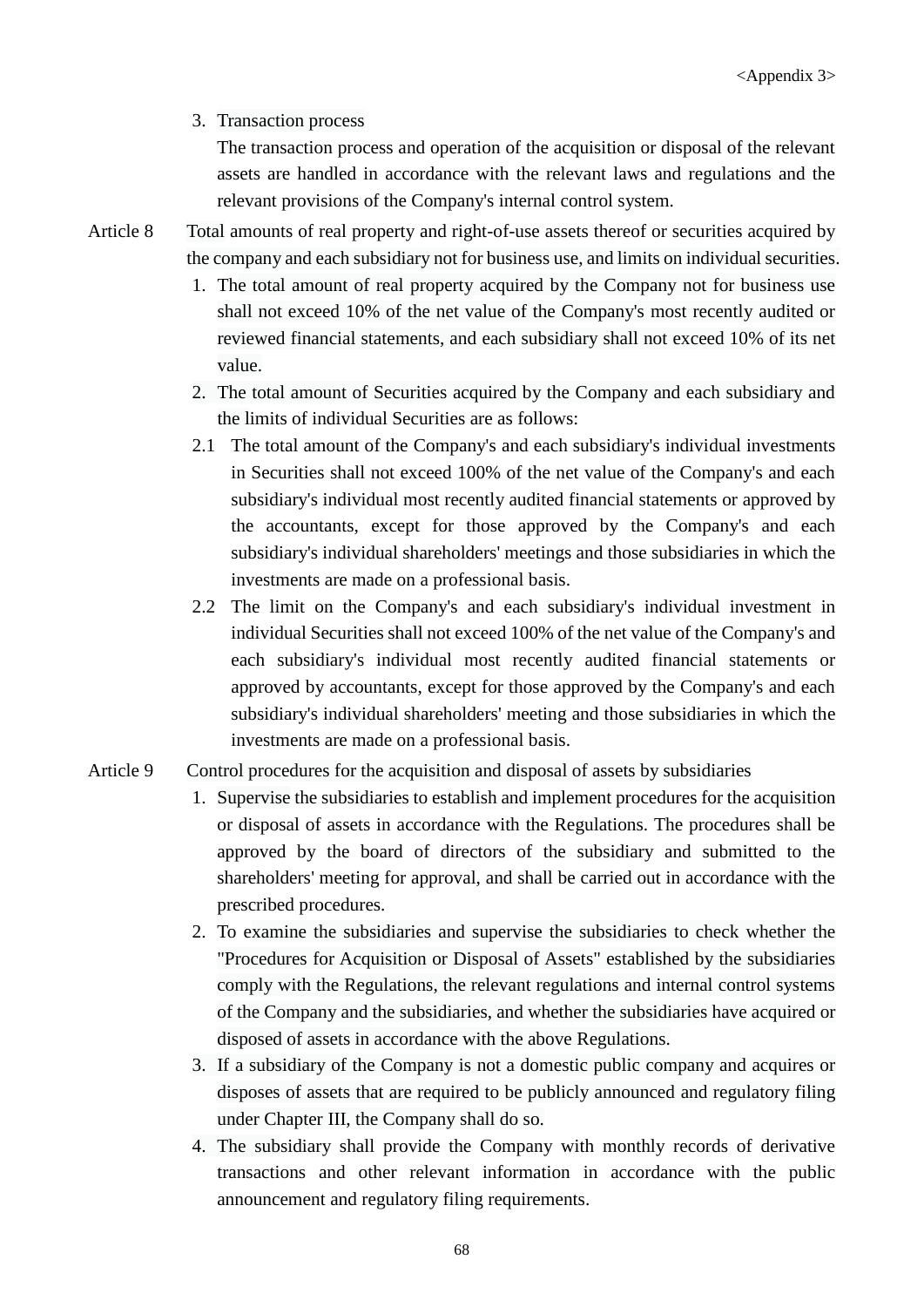#### **Section II Related Party Transactions**

Article 10 When the Company acquires or disposes of assets with a related party, in addition to the resolution procedures and evaluation of the reasonableness of the transaction terms in accordance with the provisions of the preceding section and this section, the Company shall obtain an appraisal report from a professional appraiser or an accountant's opinion if the transaction amount reaches 10% or more of the Company's total assets in accordance with the provisions of the preceding section.

The calculation of the preceding transaction amount shall be made in accordance with the provisions of Article 6, Paragraph 1-8.

In determining whether the counterparty is a related party, in addition to paying attention to its legal form, the Company shall also consider the actual relationship.

- Article 11 When the Company acquires or disposes of real property or the right-of-use assets from or to a related party, or when it acquires or disposes of assets or the right-of-us assets other than real property from or to a related party and the transaction amount reaches 20% or more of the Company's paid-in capital, 10% or more of the Company's total assets, or NT\$300 million or more, except in trading of domestic government bonds, bonds under repurchase and resale agreements, or subscription or redemption of money market funds issued by domestic securities investment trust enterprises, the Company may not proceed to enter into a transaction contract or make a payment until the following matters have been approved by the board of directors and recognized by the audit committee:
	- 1. The purpose, necessity and anticipated benefit of the acquisition or disposal of assets.
	- 2. The reason for choosing the related party as a transaction counterparty.
	- 3. With respect to the acquisition of real property or right-of-use assets thereof from a related party, information regarding appraisal of the reasonableness of the preliminary transaction terms in accordance with Article 12 and Article 13.
	- 4. The date and price at which the related party originally acquired the real property, the original transaction counterparty, and that transaction counterparty's relationship to the company and the related party.
	- 5. Monthly cash flow forecasts for the year commencing from the anticipated month of signing of the contract, and evaluation of the necessity of the transaction, and reasonableness of the funds utilization.
	- 6. An appraisal report from a professional appraiser or a CPA's opinion obtained in compliance with the preceding article.
	- 7. Restrictive covenants and other important stipulations associated with the transaction.

The calculation of the transaction amounts referred to in the preceding paragraph shall be made in accordance with Article 27, paragraph 2 herein, and "within the preceding year" as used herein refers to the year preceding the date of occurrence of the current transaction. Items that have been approved by the board of directors and recognized by the audit committee need not be counted toward the transaction amount.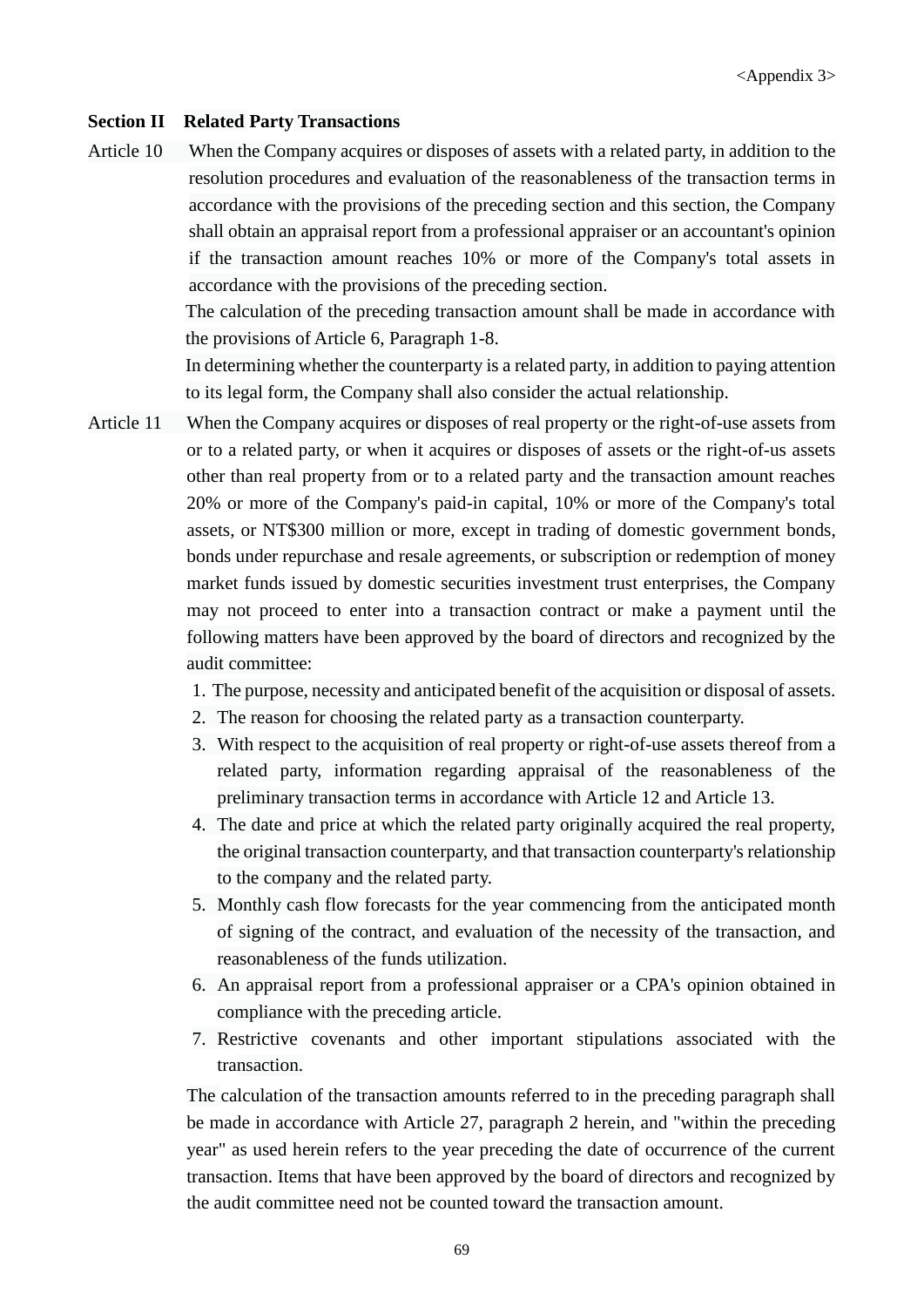With respect to the types of transactions listed below, when to be conducted between the Company and its subsidiaries, or between its subsidiaries in which it directly or indirectly holds 100% of the issued shares or authorized capital, the company's board of directors may authorize the board chairman to decide such matters when the transaction is within 20% of the Company's paid-in capital and have the decisions subsequently submitted to and ratified by the next board of directors meeting:

- 1. Acquisition or disposal of equipment or right-of-use assets thereof held for business use.
- 2. Acquisition or disposal of real property right-of-use assets held for business use.

When a matter is submitted for discussion by the board of directors pursuant to paragraph 1, the board of directors shall take into full consideration each independent director's opinions. If an independent director objects to or expresses reservations about any matter, it shall be recorded in the minutes of the board of directors meeting.

In accordance with paragraph 1, the Company shall first be approved by one-half or more of all audit committee members and then submitted to the board of directors for a resolution, and shall be subject to mutatis mutandis application of Article 31, paragraphs 4 and 5.

- Article 12 The Company that acquires real property or right-of-use assets thereof from a related party shall evaluate the reasonableness of the transaction costs by the following means:
	- 1. Based upon the related party's transaction price plus necessary interest on funding and the costs to be duly borne by the buyer. "Necessary interest on funding" is imputed as the weighted average interest rate on borrowing in the year the company purchases the property; provided, it may not be higher than the maximum nonfinancial industry lending rate announced by the Ministry of Finance.
	- 2. Total loan value appraisal from a financial institution where the related party has previously created a mortgage on the property as security for a loan; provided, the actual cumulative amount loaned by the financial institution shall have been 70% or more of the financial institution's appraised loan value of the property and the period of the loan shall have been 1 year or more. However, this shall not apply where the financial institution is a related party of one of the transaction counterparties.

Where land and structures thereupon are combined as a single property purchased or leased in one transaction, the transaction costs for the land and the structures may be separately appraised in accordance with either of the means listed in the preceding paragraph.

The Company that acquires real property or right-of-use assets thereof from a related party and appraises the cost of the real property or right-of-use assets thereof in accordance with the preceding two paragraphs shall also engage a CPA to check the appraisal and render a specific opinion.

Where the Company acquires real property or right-of-use assets thereof from a related party and one of the following circumstances exists, the acquisition shall be conducted in accordance with the preceding article, and the preceding three paragraphs do not apply: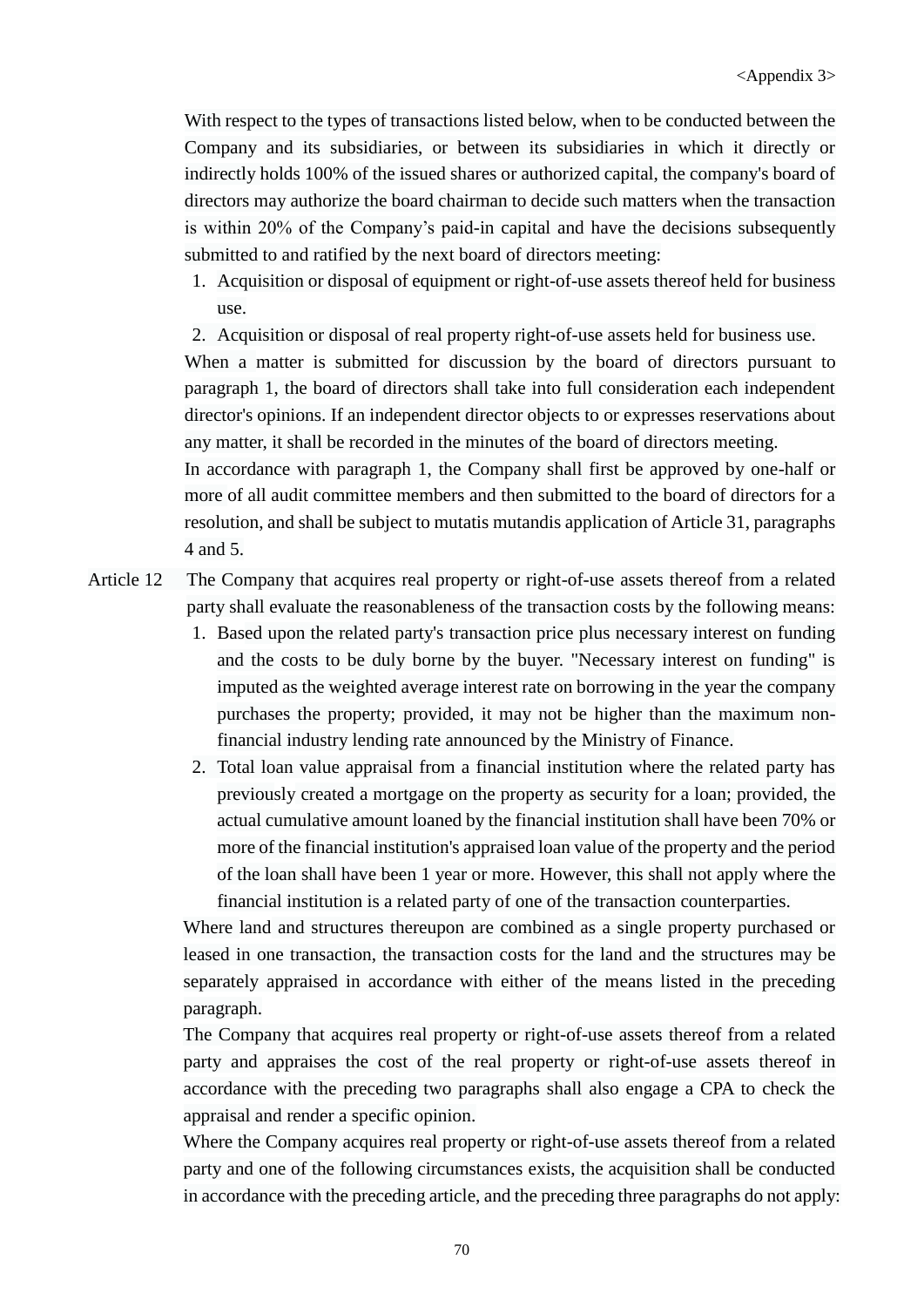- 1. The related party acquired the real property or right-of-use assets thereof through inheritance or as a gift.
- 2. More than 5 years will have elapsed from the time the related party signed the contract to obtain the real property or right-of-use assets thereof to the signing date for the current transaction.
- 3. The real property is acquired through signing of a joint development contract with the related party, or through engaging a related party to build real property, either on the company's own land or on rented land.
- 4. The real property right-of-use assets for business use are acquired by the Company with its subsidiaries, or by its subsidiaries in which it directly or indirectly holds 100% of the issued shares or authorized capital.
- Article 13 When the results of the Company's appraisal conducted in accordance with paragraph 1 and paragraph 2 of the preceding Article are uniformly lower than the transaction price, the matter shall be handled in compliance with Article 14. However, where the following circumstances exist, objective evidence has been submitted and specific opinions on reasonableness have been obtained from a professional real property appraiser and a CPA have been obtained, this restriction shall not apply:
	- 1. Where the related party acquired undeveloped land or leased land for development, it may submit proof of compliance with one of the following conditions:
	- 1.1 Where undeveloped land is appraised in accordance with the means in the preceding Article, and structures according to the related party's construction cost plus reasonable construction profit are valued in excess of the actual transaction price. The "Reasonable construction profit" shall be deemed the average gross operating profit margin of the related party's construction division over the most recent 3 years or the gross profit margin for the construction industry for the most recent period as announced by the Ministry of Finance, whichever is lower.
	- 1.2 Completed transactions by unrelated parties within the preceding year involving other floors of the same property or neighboring or closely valued parcels of land, where the land area and transaction terms are similar after calculation of reasonable price discrepancies in floor or area land prices in accordance with standard property market sale or leasing practices.
	- 2. Where the Company acquiring real property, or obtaining real property right-of-use assets through leasing, from a related party provides evidence that the terms of the transaction are similar to the terms of completed transactions involving neighboring or closely valued parcels of land of a similar size by unrelated parties within the preceding year.

Completed transactions involving neighboring or closely valued parcels of land in the preceding paragraph in principle refers to parcels on the same or an adjacent block and within a distance of no more than 500 meters or parcels close in publicly announced current value; transactions involving similarly sized parcels in principle refers to transactions completed by unrelated parties for parcels with a land area of no less than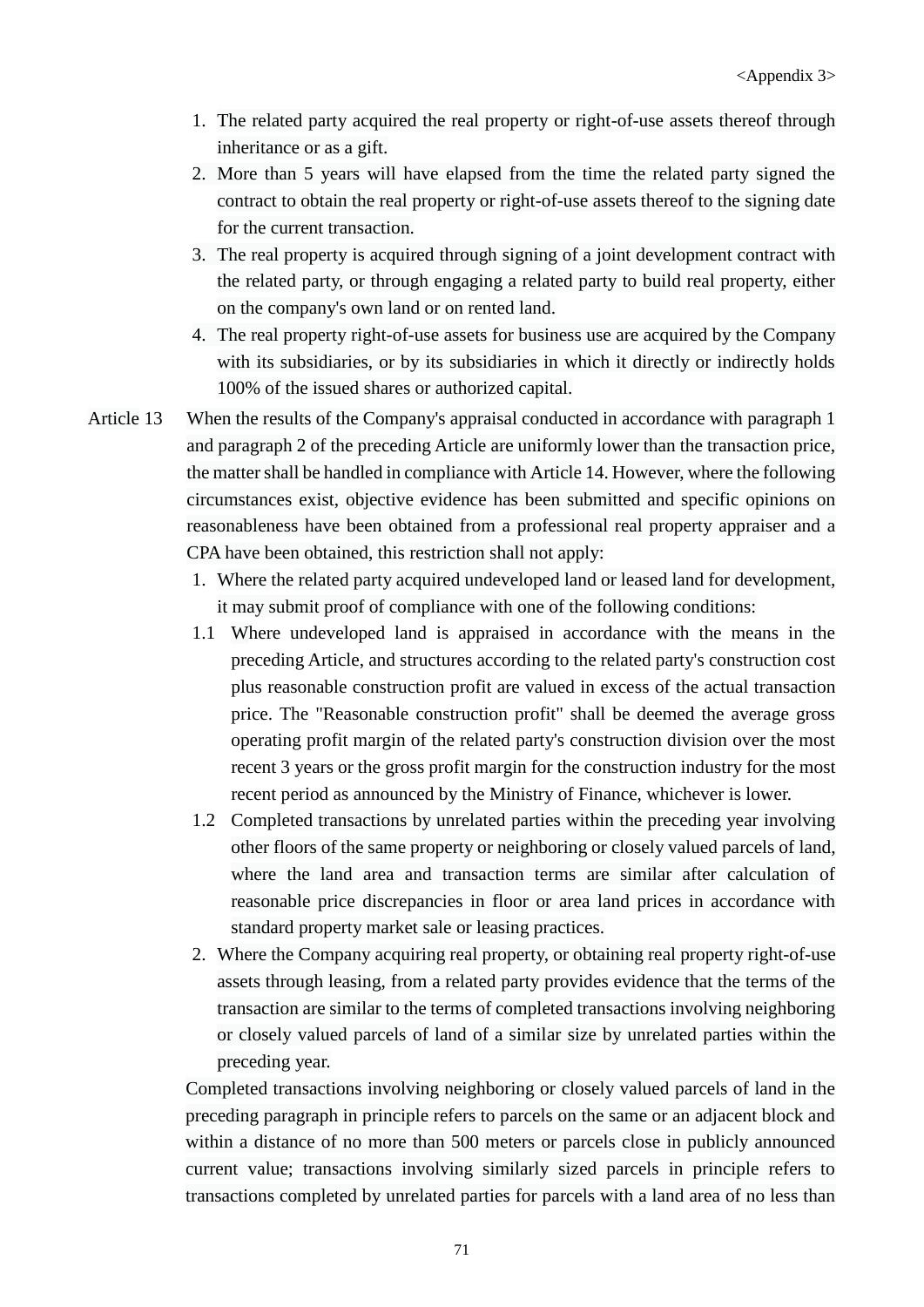50% of the property in the planned transaction; within the preceding year refers to the year preceding the date of occurrence of the acquisition of the real property or obtainment of the right-of-use assets thereof.

- Article 14 Where the Company acquires real property or right-of-use assets thereof from a related party and the results of appraisals conducted in accordance with the preceding two articles are uniformly lower than the transaction price, the following steps shall be taken:
	- 1. A special reserve shall be set aside for the difference between the real property transaction price and the appraised cost or its right-to-use assets in accordance with the relevant provisions of the Securities and Exchange Act, and may not be distributed or used for capital increase or issuance of bonus shares. Where the Company uses the equity method to account for its investment in another company, then the special reserve shall be set aside pro rata in a proportion consistent with the share of public company's equity stake in the other company.
	- 2. Audit Committee shall comply with Article 218 of the Company Act.
	- 3. Actions taken pursuant to the preceding two paragraphs shall be reported to a shareholders meeting, and the details of the transaction shall be disclosed in the annual report and any investment prospectus.

The Company that has set aside a special reserve under the preceding paragraph may not utilize the special reserve until it has recognized a loss on decline in market value of the assets it purchased or leased at a premium, or they have been disposed of, or the leasing contract has been terminated, or adequate compensation has been made, or the status quo ante has been restored, or there is other evidence confirming that there was nothing unreasonable about the transaction, and the FSC has given its consent.

When the Company obtains real property or right-of-use assets thereof from a related party, it shall also comply with the preceding two paragraphs if there is other evidence indicating that the acquisition was not at arm's length transaction.

#### **Section III Engaging in Derivatives Trading**

- Article 15 Trading principles and strategies:
	- 1. Derivatives trading types
	- 1.1 The derivative transactions that the Company may engage in are limited to those referred to as derivatives in Article 4, Paragraph 1-1 of these Procedures.
	- 1.2 Matters related to the bond margin transactions shall be handled in accordance with the relevant provisions of these procedures.
	- 2. Operating or Hedging Strategies

The company's hedging strategy should be to offset and level off the overall internal hedge and operate on a net position basis. Derivatives trading should be conducted for the purpose of hedging risks, and commodities traded should be selected to hedge the risks arising from the Company's business operations.

- 3. Segregation of Duties
- 3.1 Financial Personnel: responsible for the management of the company's capital on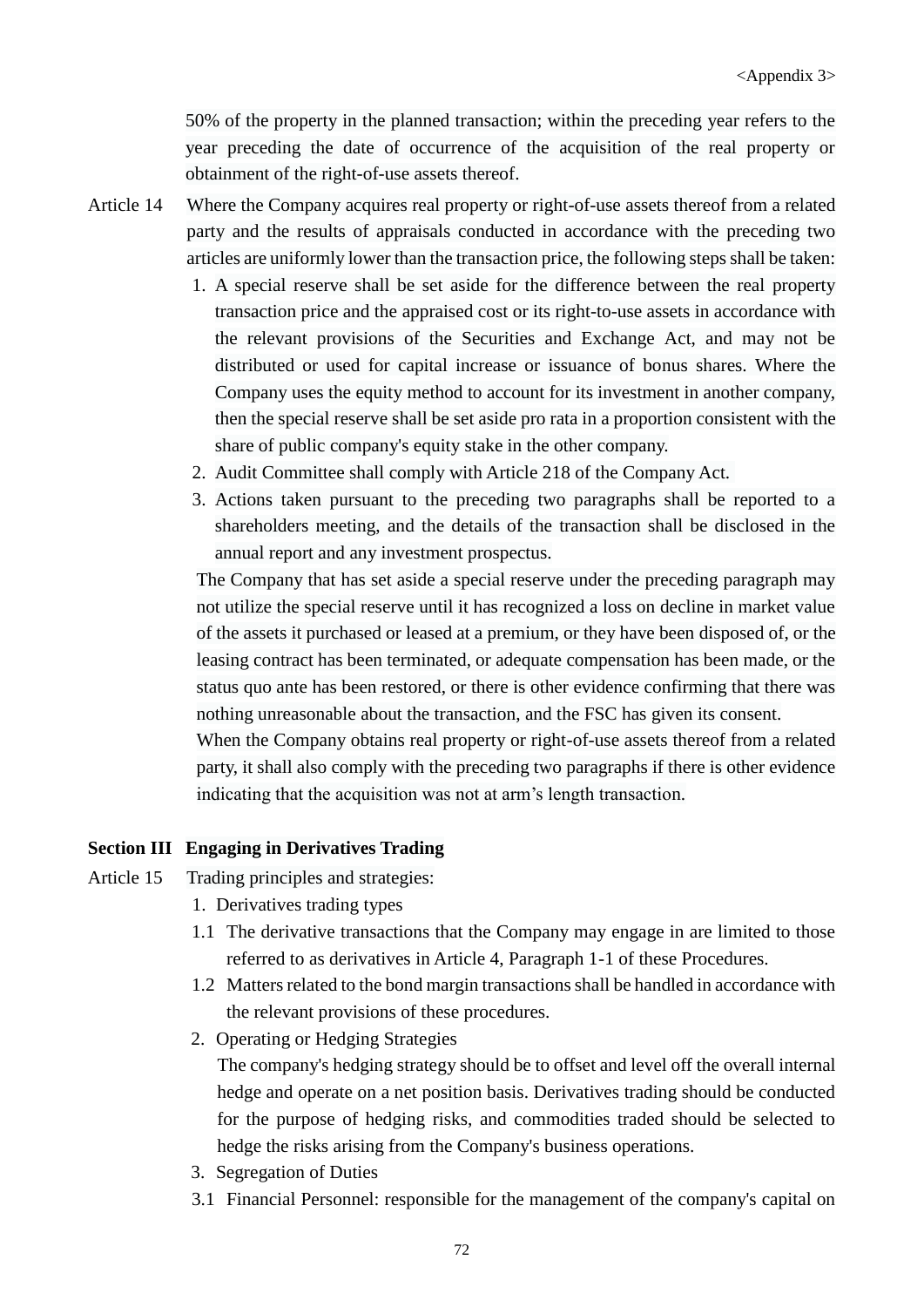a regular basis, and is also the center of the derivatives trading management system, controlling the operation of derivatives, forecasting of positions and collecting relevant financial information of the company. Market information, trends and risks, financial instrument structures, rules and regulations, and operational techniques must be grasped at all time for reference when performing operations.

- 3.2 Accounting Personnel: accurately calculate the position having been realized or may occur in the future, and keep the account book according to the settlement vouchers and related transaction documents
- 3.3 Auditors: regularly evaluate whether the derivative transactions are in compliance with the internal control process and whether the risks are within the company's tolerance range.
- 4. Performance Evaluation

When operating derivative financial instruments, the Company should record the details of the operations on a regular basis to keep track of the profit and loss status and to confirm whether the resulting gain or loss is within the original plan and whether the gain or loss is in compliance with the stop-loss setting mechanism; and to settle the exchange gain or loss on a monthly, quarterly, semi-annual or annual basis.

- 5. Total contract amount and maximum loss limit
- 5.1 The total contract amount of the derivative financial transaction is limited to 5 million USD or its equivalent in NT\$.
- 5.2 The total contract loss shall be limited to one million USD or its equivalent in NT\$.
- 5.3 Individual contract losses are limited to five hundred thousand USD or the equivalent in NT\$.
- Article 16 Derivatives trading procedures
	- 1. Authorized Amount and Level
	- 1.1 For hedging purposes

Based on the company's monthly capital requirements in each currency as the measurement benchmark, each transaction authorization is as follows:

| Level                     | Transaction amount    |  |
|---------------------------|-----------------------|--|
| Chairman                  | US\$5,000,000 or less |  |
| <b>Board of Directors</b> | US\$5,000,001 or more |  |

1.2 For trading purposes

In principle, the Company does not engage in non-hedging derivative transactions.

- 2. Engaging in Derivatives Trading Process
- 2.1 Transaction execution: the financial officer shall be responsible for the transaction personnel, and make transactions with financial institutions in accordance with the authorized amount and approved operating strategies. After each transaction is completed, the transaction form shall be filled out immediately according to the transaction report of the financial institution, indicating the contents, and signed by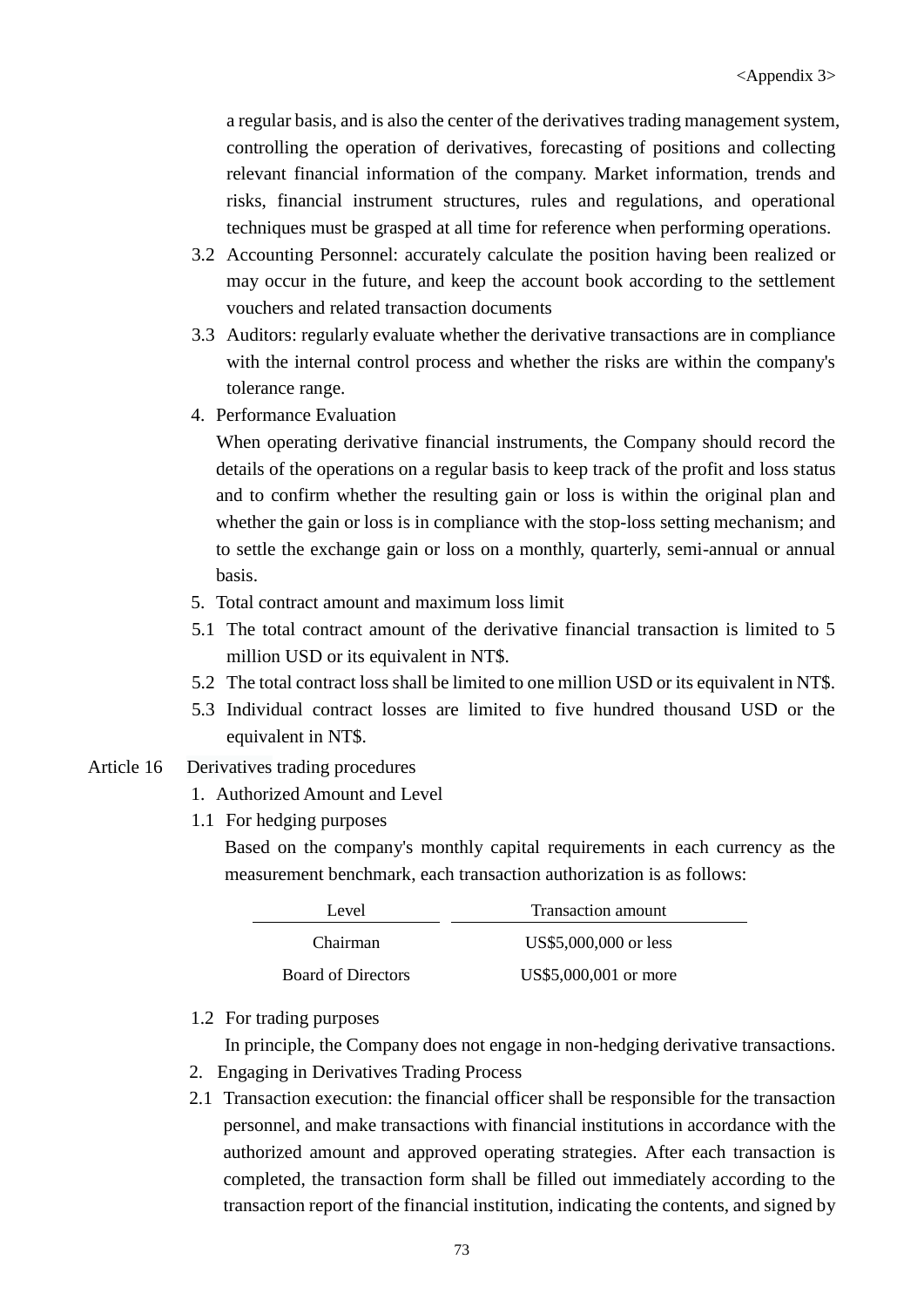the authorized supervisor, and a copy of the transaction form and related transaction evidence shall be sent to the accounting personnel.

- 2.2 Transaction confirmation: Accounting personnel shall confirm the transactions based on the copies of transaction orders and related transaction certificates delivered by the trading party, and make detailed entries and subsequent settlement operations based on the confirmed figures. The financial personnel shall prepare monthly summary statements and submit them to the accounting personnel for accounting evaluation.
- 2.3 Reporting to the Board of Directors: When the Company engages in derivative transactions, the Company shall report the aggregate amount of each transaction and the related profit or loss to the Board of Directors afterwards.
- Article 17 When the Company engages in derivative transactions, the Company shall establish a log book and enter details of the types and amounts of derivative transactions engaged in, the dates approved by the Board of Directors, and the matters to be prudently evaluated in accordance with Article 18 Paragraph 1-5 in the log book for reference.
	- 1. Derivative transactions to be recorded in the log book shall include transaction-bytransaction and authorized amounts.
	- 2. The date of approval by the Board of Directors as recorded in the log book shall include the date of approval of each transaction and the date of approval of the quota.
	- 3. If the authorization is given to the relevant personnel, the date of reporting to the Board of Directors shall be recorded in the log book.
- Article 18 Risk management measures
	- 1. The scope of risk management for derivative transactions is as follows:
	- 1.1 Credit Risk Management

Transactions are limited to those banks or well-known financial institutions with good credit standing that have dealings with the company and can provide professional information. After the transaction, the accounting personnel should immediately register the credit control form and regularly reconcile with the correspondent banks.

1.2 Market Risk Management

The selection of products is based on financial instruments that are commonly traded internationally and the use of specially designed products is reduced. The recording (accounting) personnel should always check whether the total amount of transactions is in accordance with the limits specified in this procedure. The accounting personnel should conduct market price assessment at any time and pay attention to the possible impact on the profit and loss of the positions held due to interest rate, exchange rate changes or other factors that may cause future market price fluctuations, which should be controlled at any time.

1.3 Liquidity and Cash Flow Risk Management

In order to ensure market liquidity, the trading financial institution must have adequate equipment, information and trading capabilities, and be able to trade in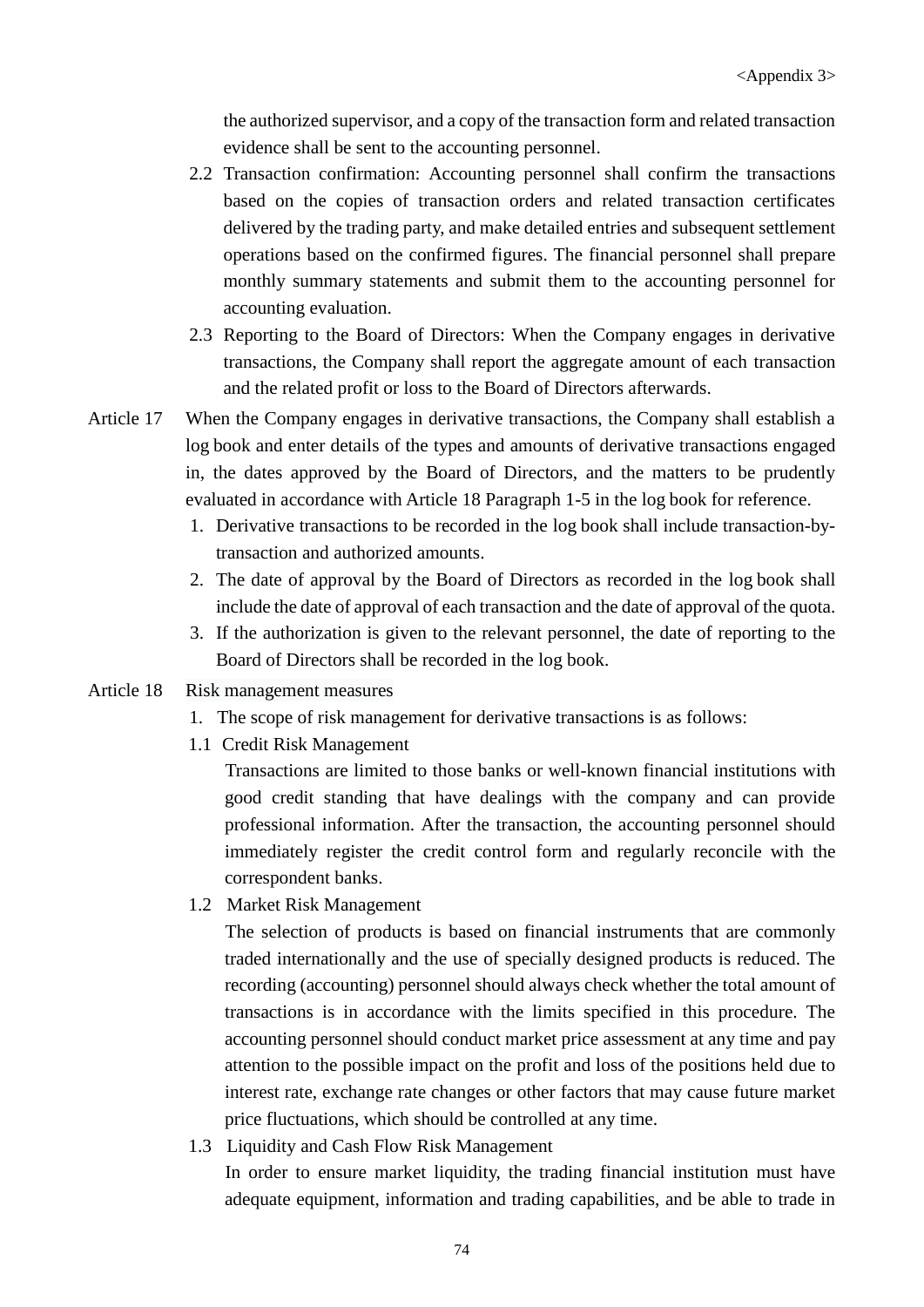any market, and the derivatives traded should be limited to those listed and traded on internationally recognized exchanges or standardized products through bank counters. The trading (financial) personnel should always be aware of the company's monetary cash flow to ensure that sufficient cash is available for payment at the time of settlement.

1.4 Operation Risk Management

The authorization amount and operating procedures are clearly defined and must be followed by the relevant personnel to avoid risks in the operation.

1.5 Legal Risk Management

The documents signed with the counterparties are mainly common contracts in the market, and the relevant parties should read the contents in detail. If necessary, any special contract may be signed only after examination by a legal professional or consultation with an attorney.

- 2. Personnel engaged in derivatives trading may not serve concurrently in other operations such as confirmation and settlement.
- 3. Risk measurement, monitoring, and control personnel of derivative trading shall be assigned to a different department that the personnel in the preceding paragraph and shall report to the board of directors or executive management personnel with no responsibility for trading or position decision-making.
- 4. Internal Audit System

The internal auditor shall periodically check whether the internal control system for derivatives transaction is proper or not, and an audit report shall be made by auditing the trading department to examine the compliance of the procedures for derivatives transactions each month. If any material violation is found, the internal auditor shall give written notice to the audit committee.

- 5. Regular evaluation methods and handling of abnormal situations
- 5.1 Derivatives that are hedging transactions for business purposes shall be evaluated at least twice a month and the evaluation report shall be submitted to the senior executives authorized by the board of directors.
- 5.2 The Board of Directors shall designate senior executives to monitor and control the risk of derivative transactions at all times, and shall periodically evaluate whether the performance of engaging in derivative transactions is consistent with the established business strategies and whether the risks assumed are within the Company's tolerance.
- 5.3 The senior executives authorized by the Board of Directors shall periodically evaluate the appropriateness of the risk management measures currently in use and ensure compliance with the handling guidelines and these handling procedures.
- 5.4 When supervising the transactions and profit and loss situation, if anything is found unusual, the senior executives authorized by the Board of Directors shall take necessary measures and report to the Audit Committee and the Board of Directors promptly, the independent director shall attend to the Board of Directors' meeting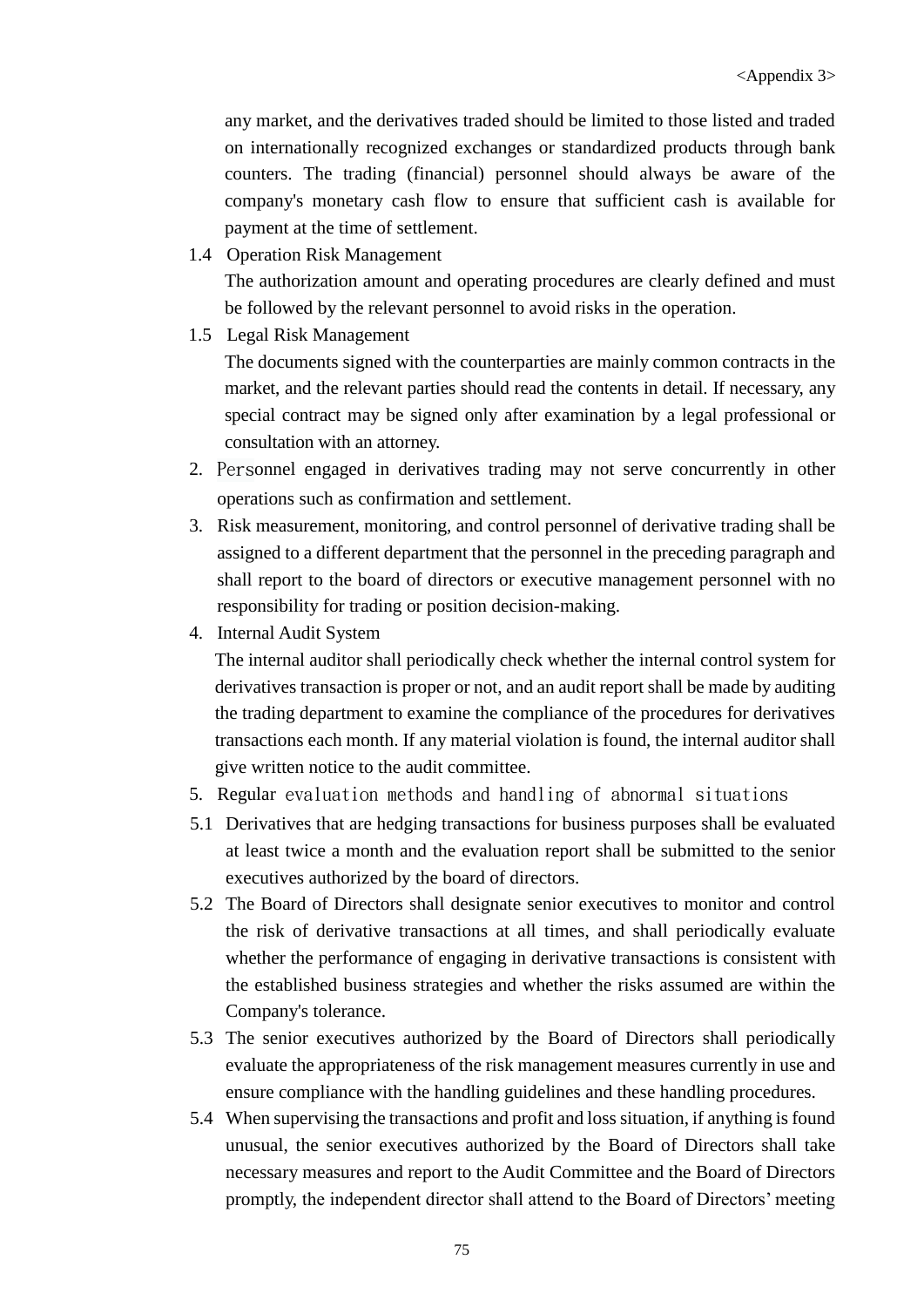and express his/her opinions.

5.5 If the Company engages in derivative transactions and authorizes the relevant personnel to do so in accordance with the provisions of these Procedures, the Company shall report the matter to the Board of Directors afterwards.

#### **Section IV Mergers and Consolidations, Splits, Acquisitions, and Assignment of Shares**

- Article 19 The Company that conducts a merger, demerger, acquisition, or transfer of shares, prior to convening the board of directors to resolve on the matter, shall engage a CPA, attorney, or securities underwriter to give an opinion on the reasonableness of the share exchange ratio, acquisition price, or distribution of cash or other property to shareholders, and submit it to the board of directors for deliberation and passage. However, the requirement of obtaining an aforesaid opinion on reasonableness issued by an expert may be exempted in the case of a merger by the Company of a subsidiary in which it directly or indirectly holds 100% of the issued shares or authorized capital, and in the case of a merger between subsidiaries in which the Company directly or indirectly holds 100% of the respective subsidiaries' issued shares or authorized capital.
- Article 20 The Company participating in a merger, demerger, acquisition, or transfer of shares shall prepare a public report to shareholders detailing important contractual content and matters relevant to the merger, demerger, or acquisition prior to the shareholders meeting and include it along with the expert opinion referred to the preceding Article when sending shareholders notification of the shareholders meeting for reference in deciding whether to approve the merger, demerger, or acquisition. Provided, where a provision of another act exempts a company from convening a shareholders meeting to approve the merger, demerger, or acquisition, this restriction shall not apply.

Where the shareholders meeting of any one of the companies participating in a merger, demerger, or acquisition fails to convene or pass a resolution due to lack of a quorum, insufficient votes, or other legal restriction, or the proposal is rejected by the shareholders meeting, the companies participating in the merger, demerger or acquisition shall immediately publicly explain the reason, the follow-up measures, and the preliminary date of the next shareholders meeting.

Article 21 A company participating in a merger, demerger, or acquisition shall convene a board of directors meeting and shareholders meeting on the day of the transaction to resolve matters relevant to the merger, demerger, or acquisition, unless another act provides otherwise or the FSC is notified in advance of extraordinary circumstances and grants consent.

> A company participating in a transfer of shares shall call a board of directors meeting on the day of the transaction, unless another act provides otherwise or the FSC is notified in advance of extraordinary circumstances and grants consent.

> When participating in a merger, demerger, acquisition, or transfer of another company's shares shall prepare a full written record of the following information and retain it for 5 years for reference: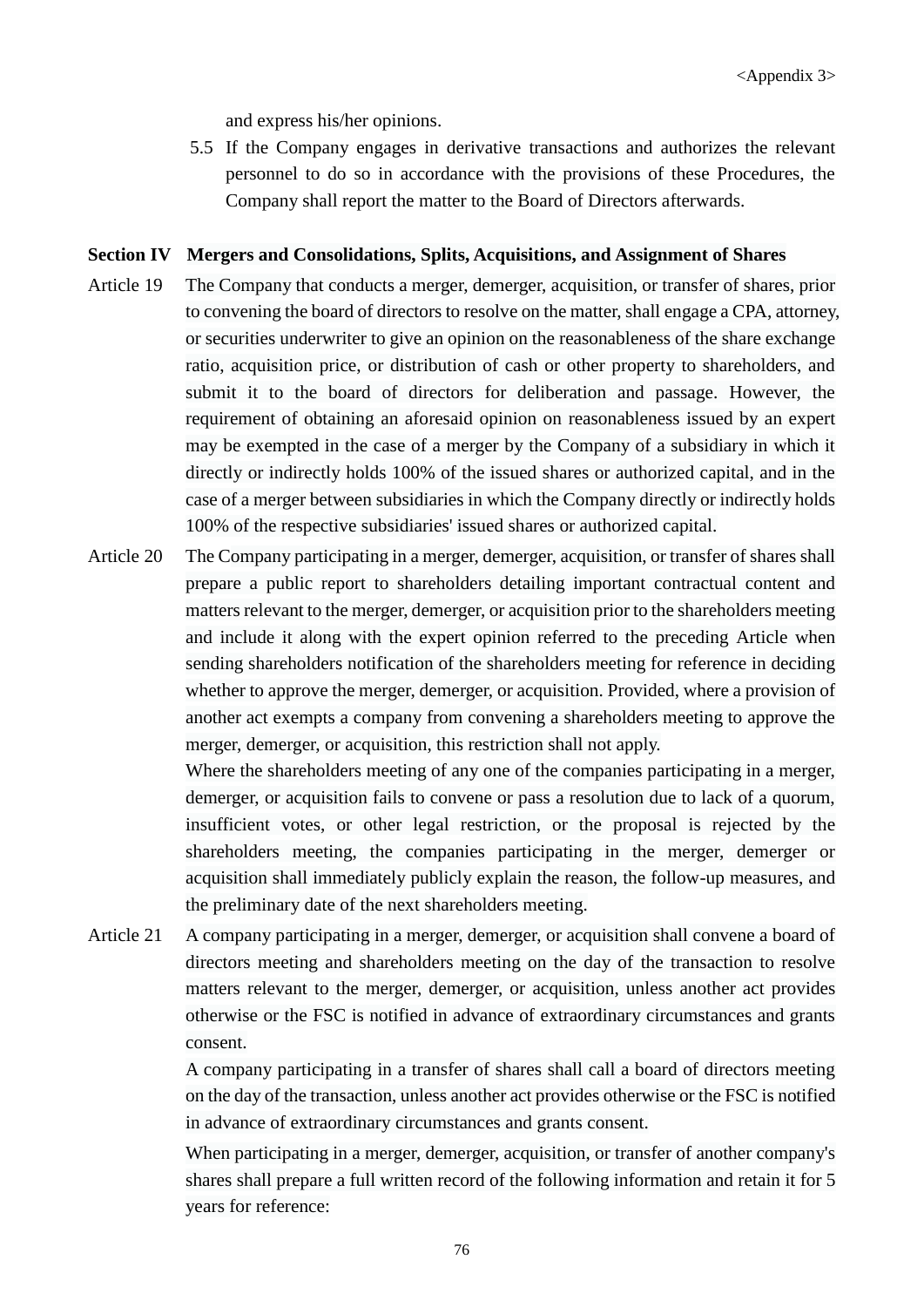1. Basic identification data for personnel

Including the occupational titles, names, and national ID numbers (or passport numbers in the case of foreign nationals) of all persons involved in the planning or implementation of any merger, demerger, acquisition, or transfer of another company's shares prior to disclosure of the information.

- 2. Dates of material events Including the signing of any letter of intent or memorandum of understanding, the hiring of a financial or legal advisor, the execution of a contract, and the convening of a board of directors meeting.
- 3. Important documents and minutes Including merger, demerger, acquisition, and share transfer plans, any letter of intent or memorandum of understanding, material contracts, and minutes of board of directors meetings.

When participating in a merger, demerger, acquisition, or transfer of another company's shares, a company that is listed on an exchange or has its shares traded on an OTC market shall, within 2 days counting inclusively from the date of passage of a resolution by the board of directors, report (in the prescribed format and via the Internet-based information system) the information set out in the preceding paragraphs 1 and 2 to the FSC for recordation.

Where any of the companies participating in a merger, demerger, acquisition, or transfer of another company's shares is neither listed on an exchange nor has its shares traded on an OTC market, the company(s) so listed or traded shall sign an agreement with such company whereby the latter is required to abide by the provisions of the preceding paragraphs 3 and 4.

- Article 22 Every person participating in or privy to the plan for merger, demerger, acquisition, or transfer of shares shall issue a written undertaking of confidentiality and may not disclose the content of the plan prior to public disclosure of the information and may not trade, in their own name or under the name of another person, in any stock or other equity security of any company related to the plan for merger, demerger, acquisition, or transfer of shares.
- Article 23 The company participating in a merger, demerger, acquisition, or transfer of shares may not arbitrarily alter the share exchange ratio or acquisition price unless under the belowlisted circumstances, and shall stipulate the circumstances permitting alteration in the contract for the merger, demerger, acquisition, or transfer of shares:
	- 1. Cash capital increase, issuance of convertible corporate bonds, or the issuance of bonus shares, issuance of corporate bonds with warrants, preferred shares with warrants, stock warrants, or other equity based securities.
	- 2. An action, such as a disposal of major assets that affects the company's financial operations.
	- 3. An event, such as a major disaster or major change in technology that affects shareholder equity or share price.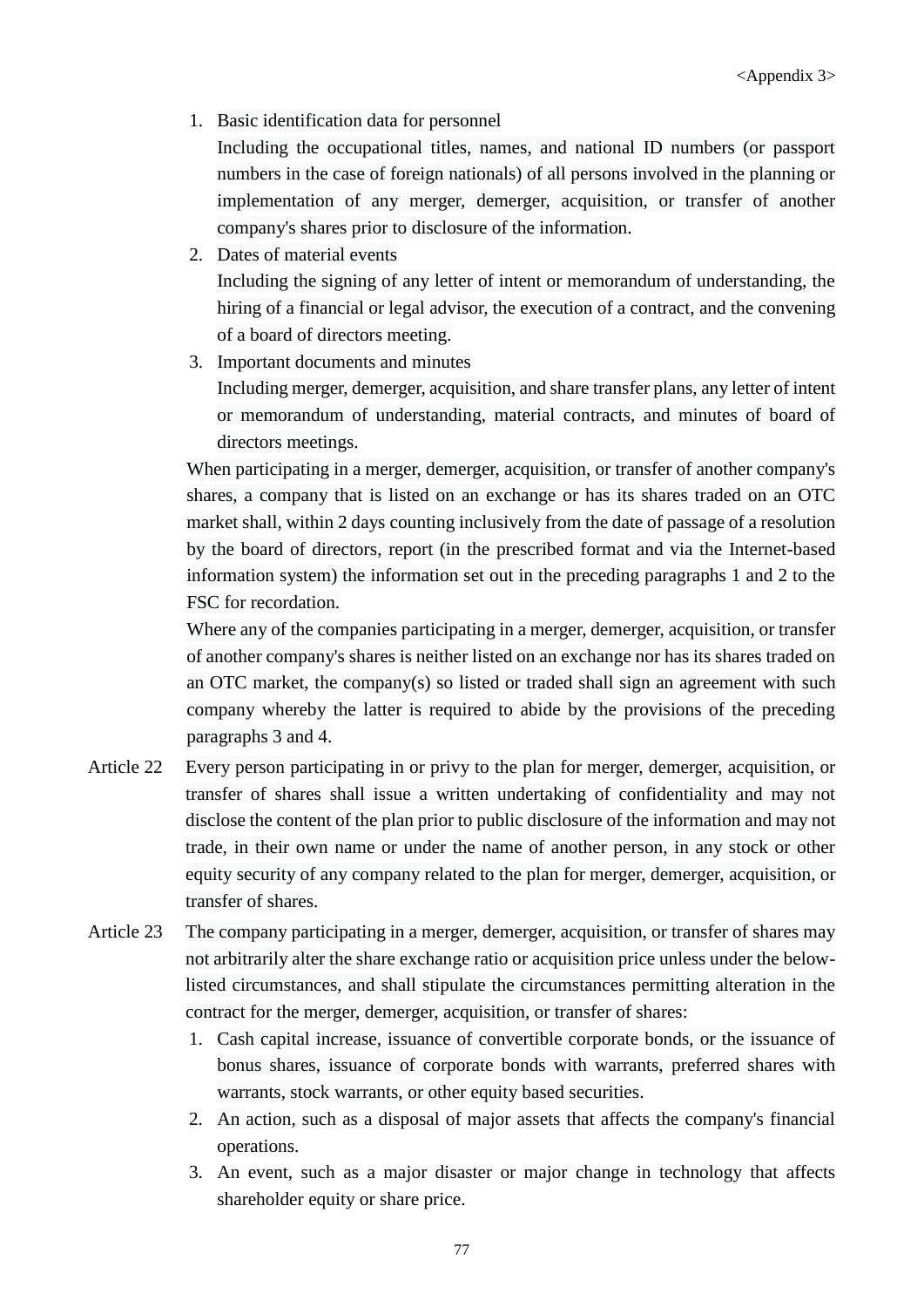- 4. An adjustment where any of the companies participating in the merger, demerger, acquisition, or transfer of shares from another company, buys back treasury stock.
- 5. An increase or decrease in the number of entities or companies participating in the merger, demerger, acquisition, or transfer of shares.
- 6. Other terms/conditions that the contract stipulates may be altered and that have been publicly disclosed.
- Article 24 The contract for participation by the Company in a merger, demerger, acquisition, or of shares shall record the rights and obligations of the companies participating in the merger, demerger, acquisition, or transfer of shares, and shall also record the following:
	- 1. Handling of breach of contract.
	- 2. Principles for the handling of equity-type securities previously issued or treasury stock previously bought back by any company that is extinguished in a merger or that is demerged.
	- 3. The amount of treasury stock participating companies are permitted under law to buy back after the record date of calculation of the share exchange ratio, and the principles for handling thereof.
	- 4. The manner of handling changes in the number of participating entities or companies.
	- 5. Preliminary progress schedule for plan execution, and anticipated completion date.
	- 6. Scheduled date for convening the legally mandated shareholders meeting if the plan exceeds the deadline without completion, and relevant procedures.
- Article 25 After public disclosure of the information, if any company participating in the merger, demerger, acquisition, or share transfer intends further to carry out a merger, demerger, acquisition, or share transfer with another company, all of the participating companies shall carry out anew the procedures or legal actions that had originally been completed toward the merger, demerger, acquisition, or share transfer; except that where the number of participating companies is decreased and a participating company's shareholders meeting has adopted a resolution authorizing the board of directors to alter the limits of authority, such participating company may be exempted from calling another shareholders meeting to resolve on the matter anew.
- Article 26 Where any of the companies participating in a merger, demerger, acquisition, or transfer of shares is not a public company, the public company(s) shall sign an agreement with the non-public company whereby the latter is required to abide by the provisions of Article 21, Article 22, and Article 25.

#### **Chapter III Public announcement and regulatory filing procedures**

- Article 27 Under any of the following circumstances, the Company acquiring or disposing of assets shall publicly announce and report the relevant information on the FSC's designated website in the appropriate format as prescribed by regulations within 2 days counting inclusively from the date of occurrence of the event:
	- 1. Acquisition or disposal of real property or right-of-use assets thereof from or to a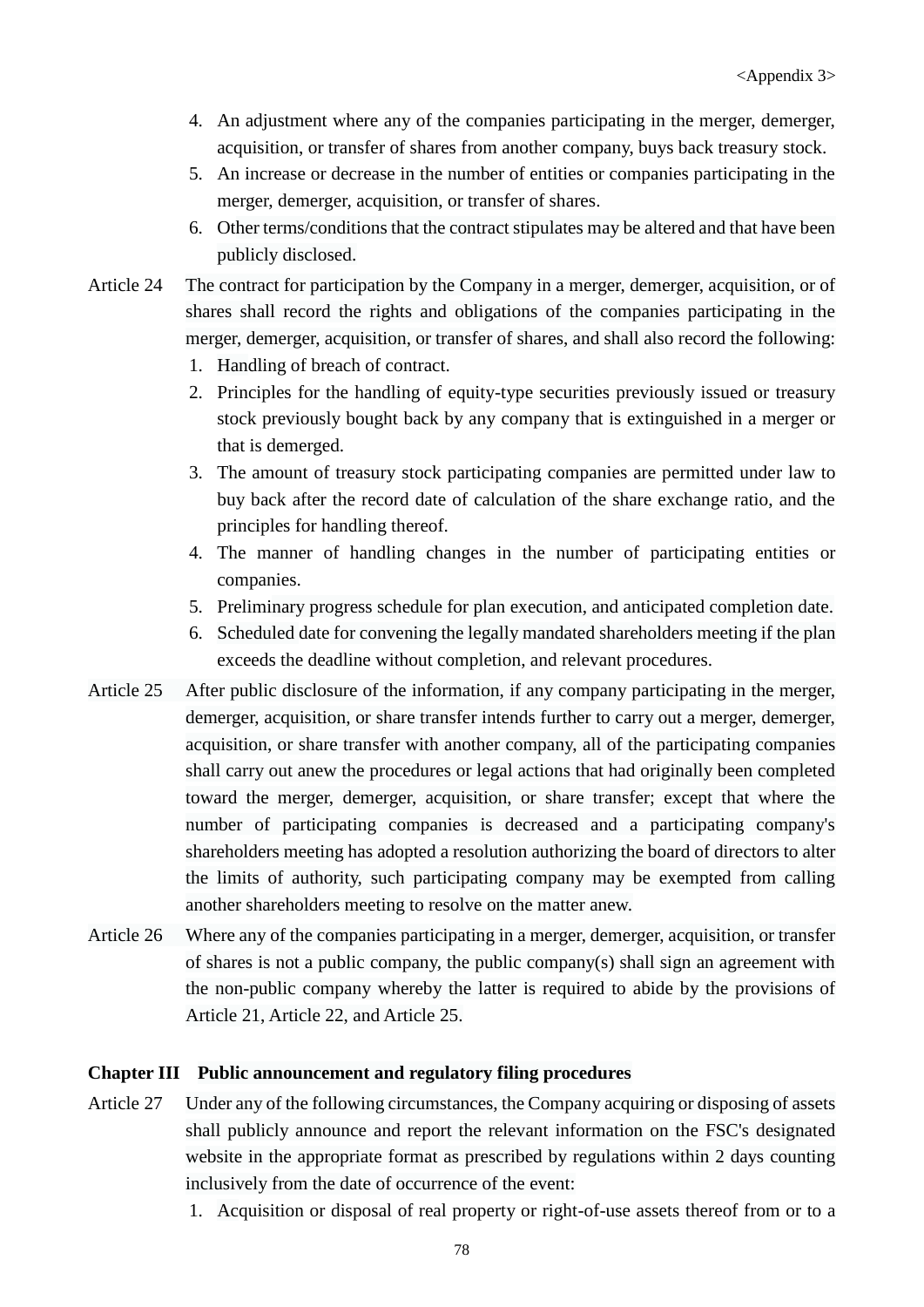related party, or acquisition or disposal of assets other than real property or right-ofuse assets thereof from or to a related party where the transaction amount reaches 20% or more of paid-in capital, 10% or more of the company's total assets, or NT\$300 million or more; provided, this shall not apply to trading of domestic government bonds or bonds under repurchase and resale agreements, or subscription or redemption of money market funds issued by domestic securities investment trust enterprises.

- 2. Merger, demerger, acquisition, or transfer of shares.
- 3. Losses from derivatives trading reaching the limits on aggregate losses or losses on individual contracts set out in the procedures adopted by the company.
- 4. Where equipment or right-of-use assets thereof for business use are acquired or disposed of, and furthermore the transaction counterparty is not a related party, and the transaction amount reaches NT\$500 million or more.
- 5. Where land is acquired under an arrangement on engaging others to build on the company's own land, engaging others to build on rented land, joint construction and allocation of housing units, joint construction and allocation of ownership percentages, or joint construction and separate sale, and furthermore the transaction counterparty is not a related party, and the amount the company expects to invest in the transaction reaches NT\$500 million.
- 6. Where an asset transaction other than any of those referred to in the preceding five subparagraphs, a disposal of receivables by a financial institution, or an investment in the mainland China area reaches 20% or more of paid-in capital or NT\$300 million; provided, this shall not apply to the following circumstances:
- 6.1 Trading of domestic government bonds.
- 6.2 Trading of bonds under repurchase and resale agreements, or subscription or redemption of money market funds issued by domestic securities investment trust enterprises.

The amount of transactions above shall be calculated as follows:

- 1. The amount of any individual transaction.
- 2. The cumulative transaction amount of acquisitions and disposals of the same type of underlying asset with the same transaction counterparty within the preceding year.
- 3. The cumulative transaction amount of acquisitions and disposals (cumulative acquisitions and disposals, respectively) of real property or right-of-use assets thereof within the same development project within the preceding year.
- 4. The cumulative transaction amount of acquisitions and disposals (cumulative acquisitions and disposals, respectively) of the same security within the preceding year.

"Within the preceding year" as used in the preceding paragraph refers to the year preceding the date of occurrence of the current transaction. Items duly announced in accordance with these Regulations need not be counted toward the transaction amount.

The Company shall compile monthly reports on the status of derivatives trading engaged in up to the end of the preceding month by the company and any subsidiaries that are not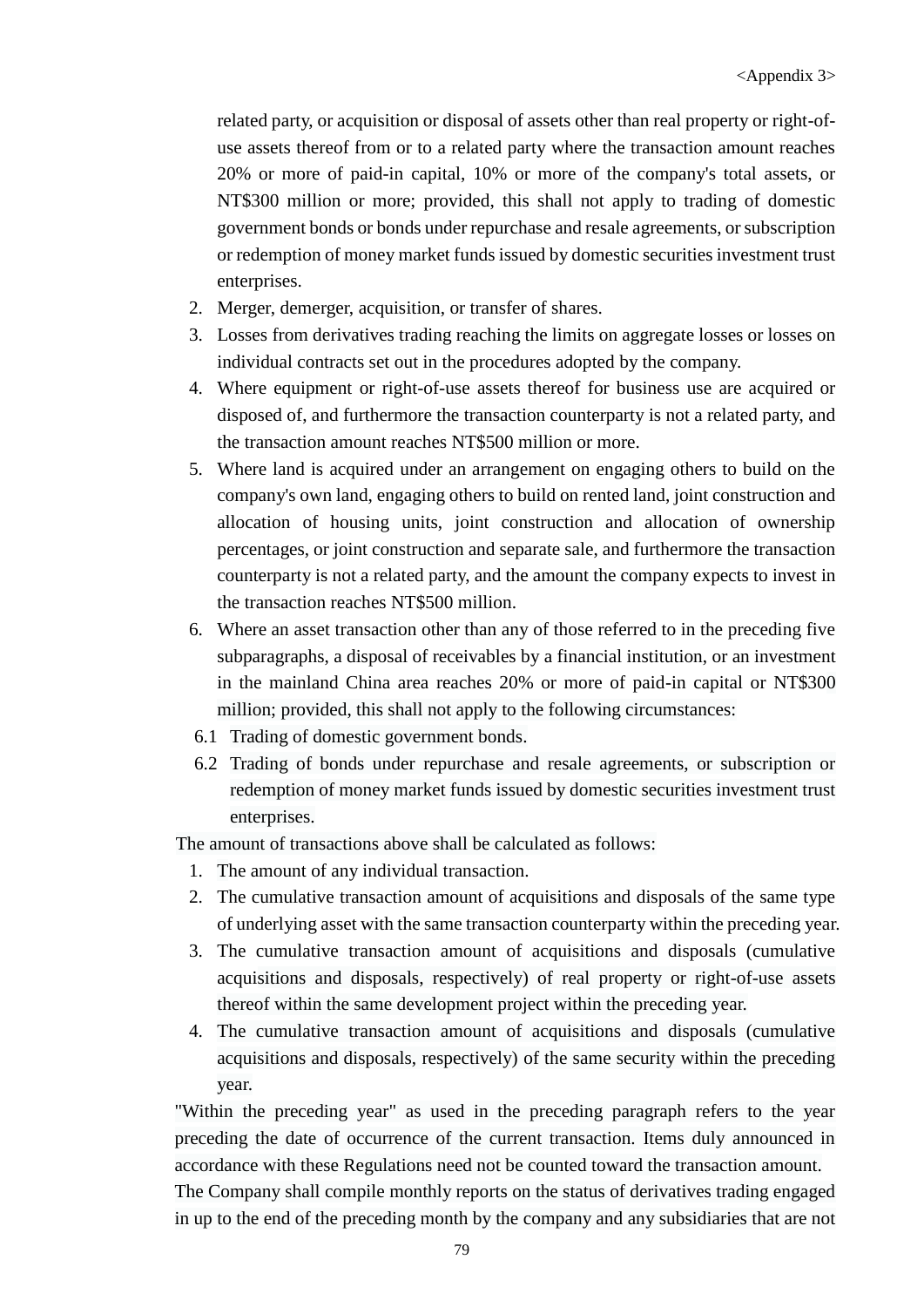domestic public companies and enter the information in the prescribed format into the information reporting website designated by the FSC by the 10th day of each month.

When the Company at the time of public announcement makes an error or omission in an item required by regulations to be publicly announced and so is required to correct it, all the items shall be again publicly announced and reported in their entirety within two days counting inclusively from the date of knowing of such error or omission.

The Company acquiring or disposing of assets shall keep all relevant contracts, meeting minutes, log books, appraisal reports and CPA, attorney, and securities underwriter opinions at the company, where they shall be retained for 5 years except where another act provides otherwise.

- Article 28 Where any of the following circumstances occurs with respect to a transaction that the Company has already publicly announced and reported in accordance with the preceding article, a public report of relevant information shall be made on the information reporting website designated by the FSC within 2 days counting inclusively from the date of occurrence of the event:
	- 1. Change, termination, or rescission of a contract signed in regard to the original transaction.
	- 2. The merger, demerger, acquisition, or transfer of shares is not completed by the scheduled date set forth in the contract.
	- 3. Change to the originally publicly announced and reported information.
- Article 29 Information required to be publicly announced and reported in accordance with the provisions of the Article 27 or Article 28 on acquisitions and disposals of assets by the Company's subsidiary that is not itself a public company in Taiwan shall be reported by the Company.

The preceding subsidiaries are subject to the public announcement reporting standard of Article 27, paragraph 1-5 regarding the requirement of 20% of paid-in capital or 10% of total assets, which is based on the Company's paid-in capital or total assets.

For the calculation of 10% of total assets under these procedures, the total assets stated in the most recent parent company only financial report or individual financial report prepared under the Regulations Governing the Preparation of Financial Reports by Securities Issuers shall be used.

In the case of a company whose shares have no par value or a par value other than NT\$10 for the calculation of transaction amounts of 20% of paid-in capital under these procedures, 10% of equity attributable to owners of the parent shall be substituted.

#### **Chapter IV Additional Provisions**

Article 30 If the relevant personnel of the Company violate the Regulations or the relevant provisions of these procedures when acquiring or disposing of assets, the supervisor or auditor shall immediately report the violation to the president or the board of directors, and the president or the board of directors shall, depending on the severity of the case, impose appropriate penalties on the relevant personnel.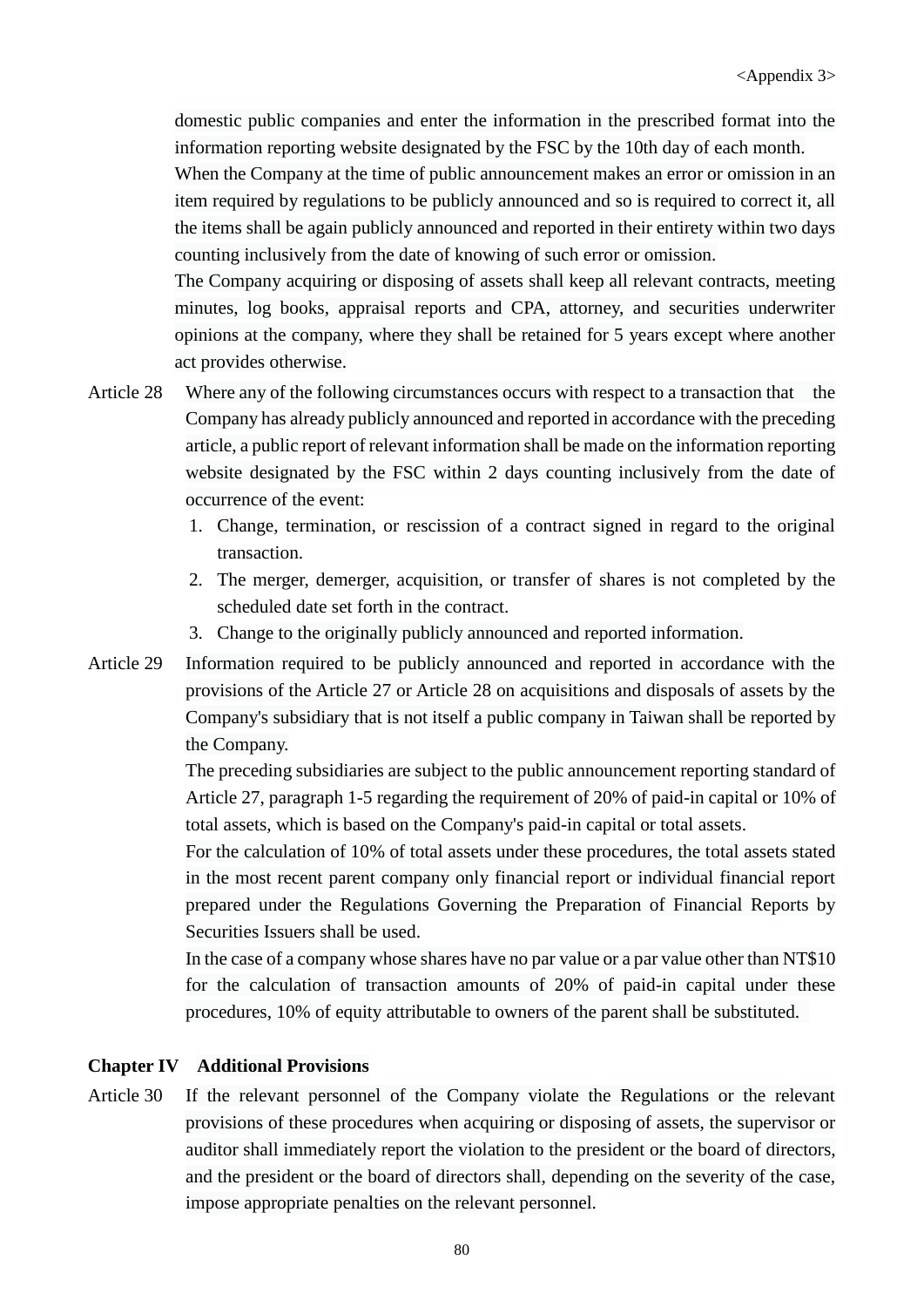Article 31 The Company shall establish these procedures in accordance with the provisions of the Regulations and submit them to the shareholders' meeting for approval after they have been approved by the Audit Committee and the Board of Directors, as well as any amendments thereto. If a director expresses dissenting opinion and there is a record or written statement, the Company shall send the information of the dissenting opinion of the director to the Audit Committee.

> When this procedure is submitted to the Board of Directors for discussion in accordance with the preceding paragraph, the opinions of the independent directors shall be fully considered, and any dissenting opinions or reservations about any matter shall be recorded in the minutes of the Board of Directors' meeting.

> The first paragraph of the Audit Committee shall be approved by at least one-half of all Audit Committee members.

> If the preceding paragraph is not approved by more than one-half of all members of the Audit Committee, it may be approved by more than two-thirds of all directors and the resolution of the Audit Committee shall be recorded in the minutes of the Board of Directors' meeting.

> All members of the Audit Committee and all directors referred to in the third paragraph shall be counted as those who are currently serving in office.

Article 32 These procedures were established on June 28, 2016. The first amendment was made on August 18, 2017. The second amendment was made on May 24, 2018. The third amendment was made on May 30, 2019.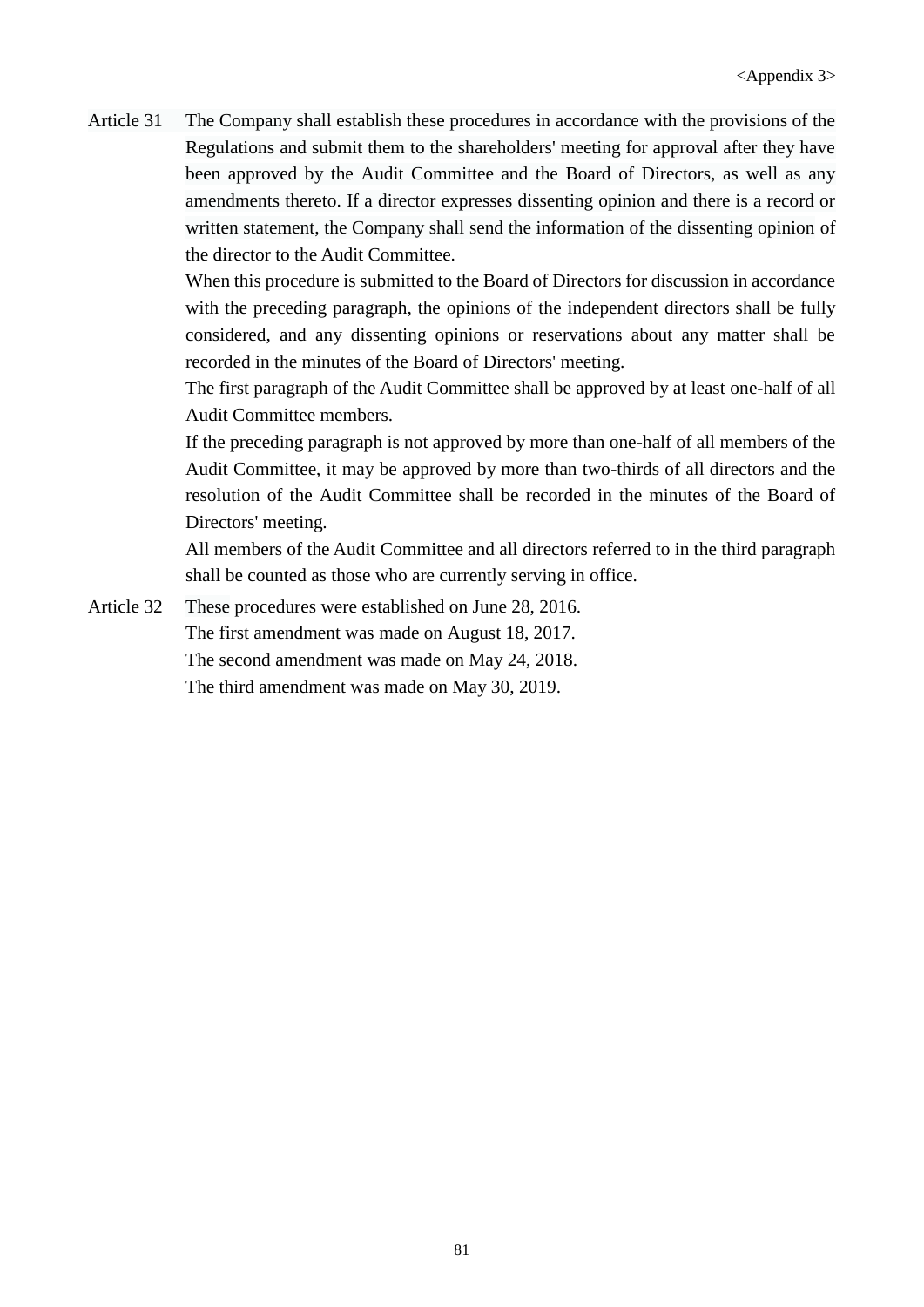# **[Sustainable Development Best Practice Principles](http://eng.selaw.com.tw/LawArticle.aspx?LawID=FL052368&ModifyDate=1090213) Of M31 Technology Corporation**

#### **Chapter I General Principles**

- Article 1 In order to fulfill the Company's corporate social responsibility initiatives and to promote economic, environmental, and social advancement for purposes of sustainable development, with reference to the "Sustainable Development Best Practice Principles for TWSE/TPEx Listed Companies", this Principles has been established in accordance to manage the economic, environmental and social risks and impact.
- Article 2 The Principles including the entire operations of each such company and its business group.

The Principles encourage the Company to actively fulfill the corporate social responsibility in the course of the business operations so as to follow international development trends and to contribute to the economic development of the country, to improve the quality of life of employees, the community and society by acting as responsible corporate citizens, and to enhance competitive edges built on sustainable development.

- Article 3 In promoting sustainable development, the Company shall, in its corporate management guidelines and business operations, give due consideration to the rights and interests of stakeholders and, while pursuing sustainable operations and profits, also give due consideration to the environment, society and corporate governance. The Company shall, in accordance with the materiality principle, conduct risk assessments of environmental, social and corporate governance issues pertaining to company operations and establish the relevant risk management policy or strategy.
- Article 4: The Company's practice of sustainable development are advised to follow the principles below:
	- 1. Exercise corporate governance.
	- 2. Foster a sustainable environment.
	- 3. Preserve public welfare.
	- 4. Enhance disclosure of corporate sustainable development information
- Article 5 The Companies shall take into consideration the correlation between the development of domestic and international sustainable development and corporate core business operations, and the effect of the operation of individual companies and of the respective business groups as a whole on stakeholders, in establishing the policies, systems or relevant management guidelines, and concrete promotion plans for sustainable development programs, which shall be approved by the board of directors and then reported to the shareholders meeting.

When a shareholder proposes a motion involving sustainable development, the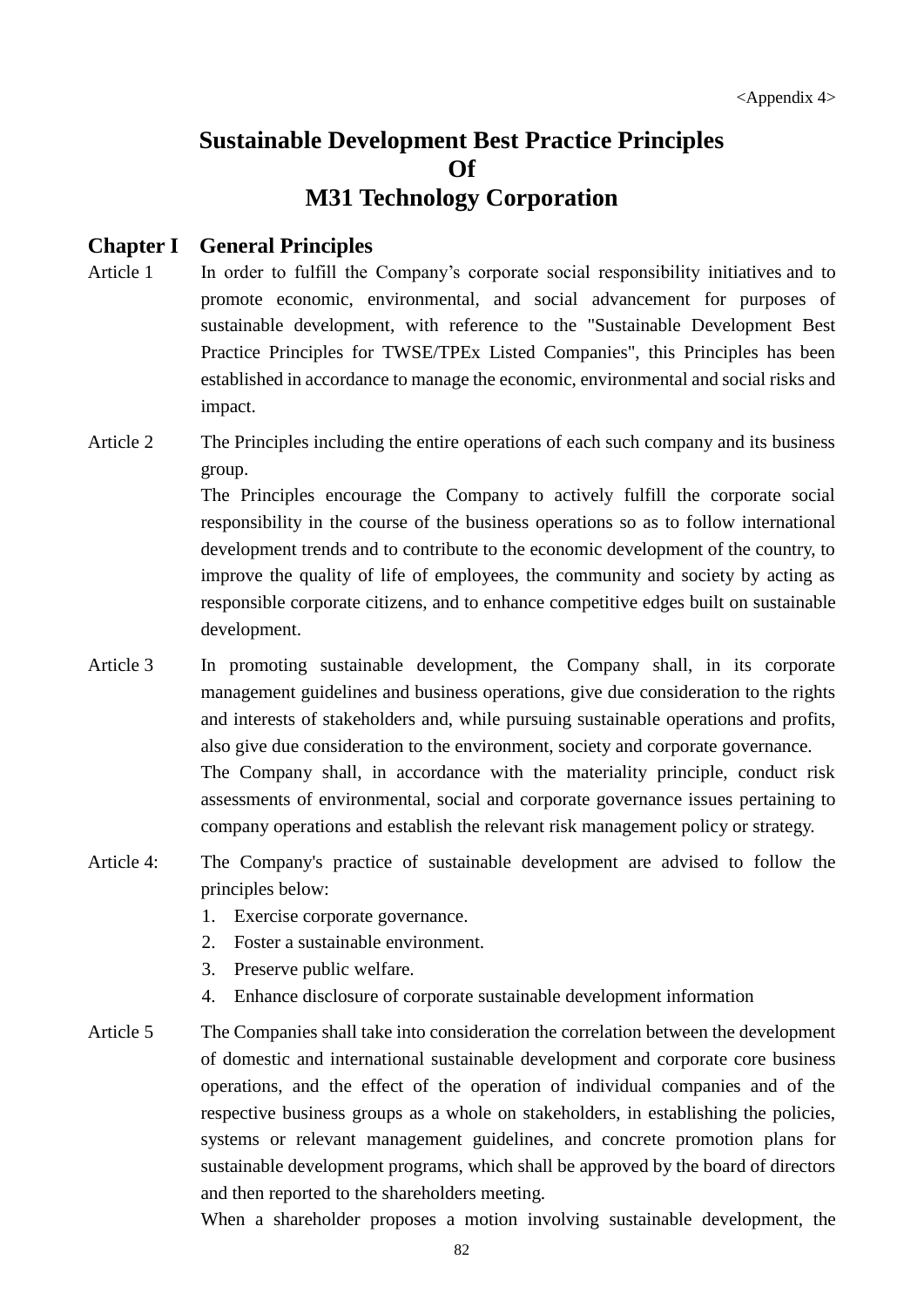company's board of directors is advised to review and consider including it in the shareholders meeting agenda.

#### **Chapter 2 Exercising Corporate Governance**

- Article 6 The Companies are advised to follow the "Corporate Governance Best Practice Principles for TWSE/GTSM Listed Companies", the "Ethical Corporate Management Best Practice Principles for TWSE/GTSM Listed Companies", and the "Code of Ethical Conduct for TWSE/GTSM Listed Companies" to establish effective corporate governance frameworks and relevant ethical standards so as to enhance corporate governance.
- Article 7 The directors of the Company shall exercise the due care of good administrators to urge the company to perform its sustainable development initiatives, examine the results of the implementation thereof from time to time and continually make adjustments so as to ensure the thorough implementation of its sustainable development policies.

The board of directors of the Company is advised to give full consideration to the interests of stakeholders, including the following matters, in promoting the Company's sustainable development initiatives:

- 1. Identifying the company's sustainable development mission or vision, and declaring its sustainable development policy, systems or relevant management guidelines;
- 2. Making sustainable development the guiding principle of the company's operations and development, and ratifying concrete promotional plans for sustainable development initiatives; and
- 3. Enhancing the timeliness and accuracy of the disclosure of sustainable development information.

The board of directors shall appoint executive-level positions with responsibility for economic, environmental, and social issues resulting from the business operations of the Company, and to report the status of the handling to the board of directors. The handling procedures and the responsible person for each relevant issue shall be concrete and clear.

- Article 8 The Company is advised to, on a regular basis, organize education and training to promote sustainable development, including promotion of the matters prescribed in paragraph 2 of the preceding article.
- Article 9 For the purpose of managing sustainable development initiatives, the Company has established a governance structure to promote sustainable development and is advised to establish an exclusively (or concurrently) dedicated unit to be in charge of proposing and enforcing the sustainable development policies, systems, or relevant management guidelines, and concrete promotional plans and to report on the same to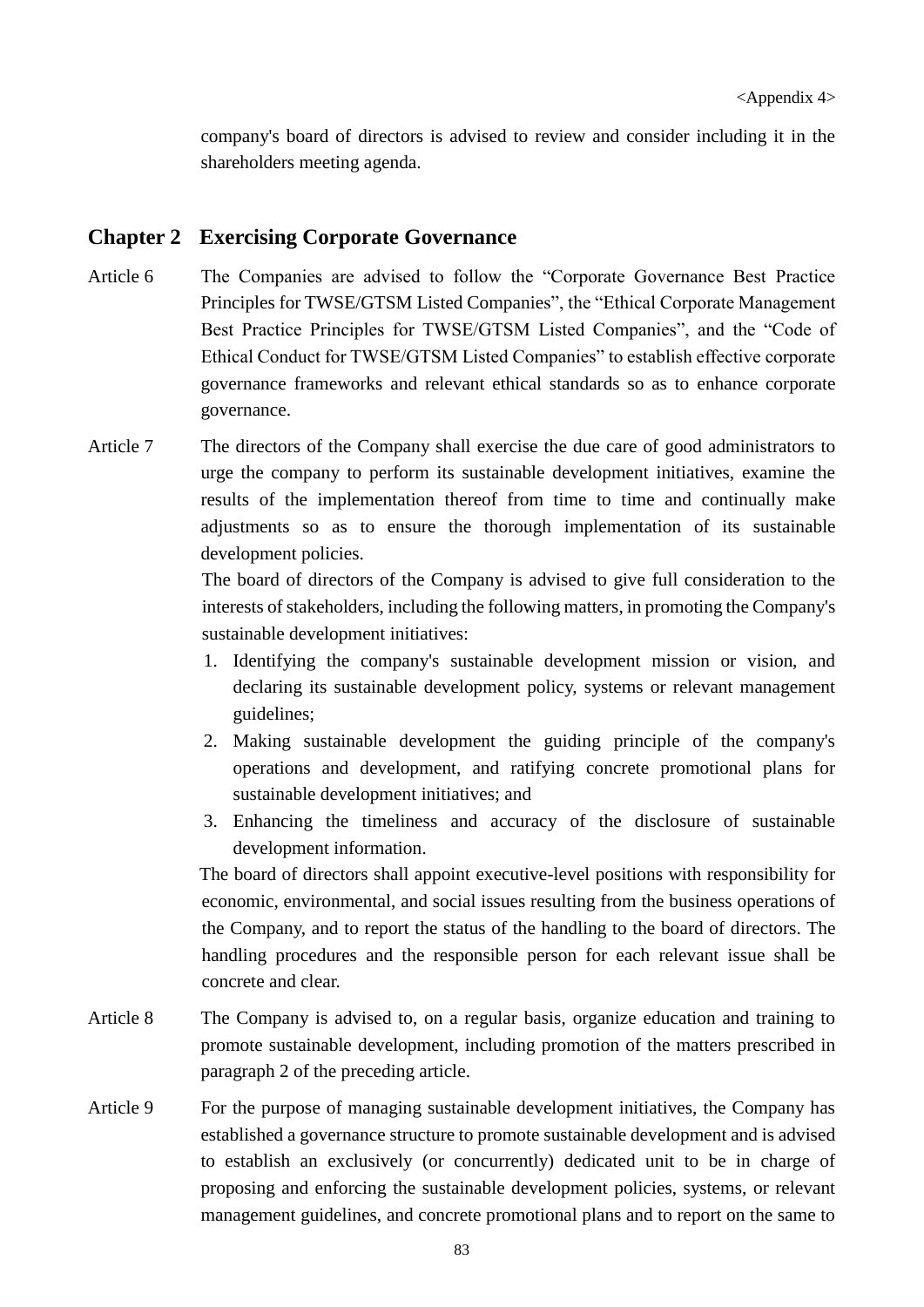the board of directors on a periodic basis.

The company is advised to adopt reasonable remuneration policies, to ensure that remuneration arrangements support the strategic aims of the organization, and align with the interests of stakeholders.

It is advised that the employee performance evaluation system be combined with sustainable development policies, and that a clear and effective incentive and discipline system be established.

Article 10 The Company shall, based on respect for the rights and interests of stakeholders, identify stakeholders of the company, and establish a designated section for stakeholders on the company website; understand the reasonable expectations and demands of stakeholders through proper communication with them, and adequately respond to the important sustainable development issues which they are concerned about.

## **Chapter 3 Fostering a Sustainable Environment**

- Article 11 The Company shall follow relevant environmental laws, regulations and international standards to properly protect the environment and shall endeavor to promote a sustainable environment when engaging in business operations and internal management.
- Article 12 The Company is advised to endeavor to utilize all resources more efficiently and use renewable materials which have a low impact on the environment to improve sustainability of natural resources.
- Article 13 The Company is advised to establish proper environment management systems based on the characteristics of the industries. Such systems shall include the following tasks:
	- 1. Collecting sufficient and up-to-date information to evaluate the impact of the company's business operations on the natural environment.
	- 2. Establishing measurable goals for environmental sustainability, and examining whether the development of such goals should be maintained and whether it is still relevant on a regular basis.
	- 3. Adopting enforcement measures such as concrete plans or action plans, and examining the results of the operation on a regular basis.
- Article 14 The Company is advised to establish a dedicated unit or assign dedicated personnel for drafting, promoting, and maintaining relevant environment management systems and concrete action plans, and should hold environment education courses for the managerial officers and other employees on a periodic basis.
- Article 15 The Company is advised to take into account the effect of business operations on ecological efficiency, promote and advocate the concept of sustainable consumption, and conduct research and development, procurement, production, operations, and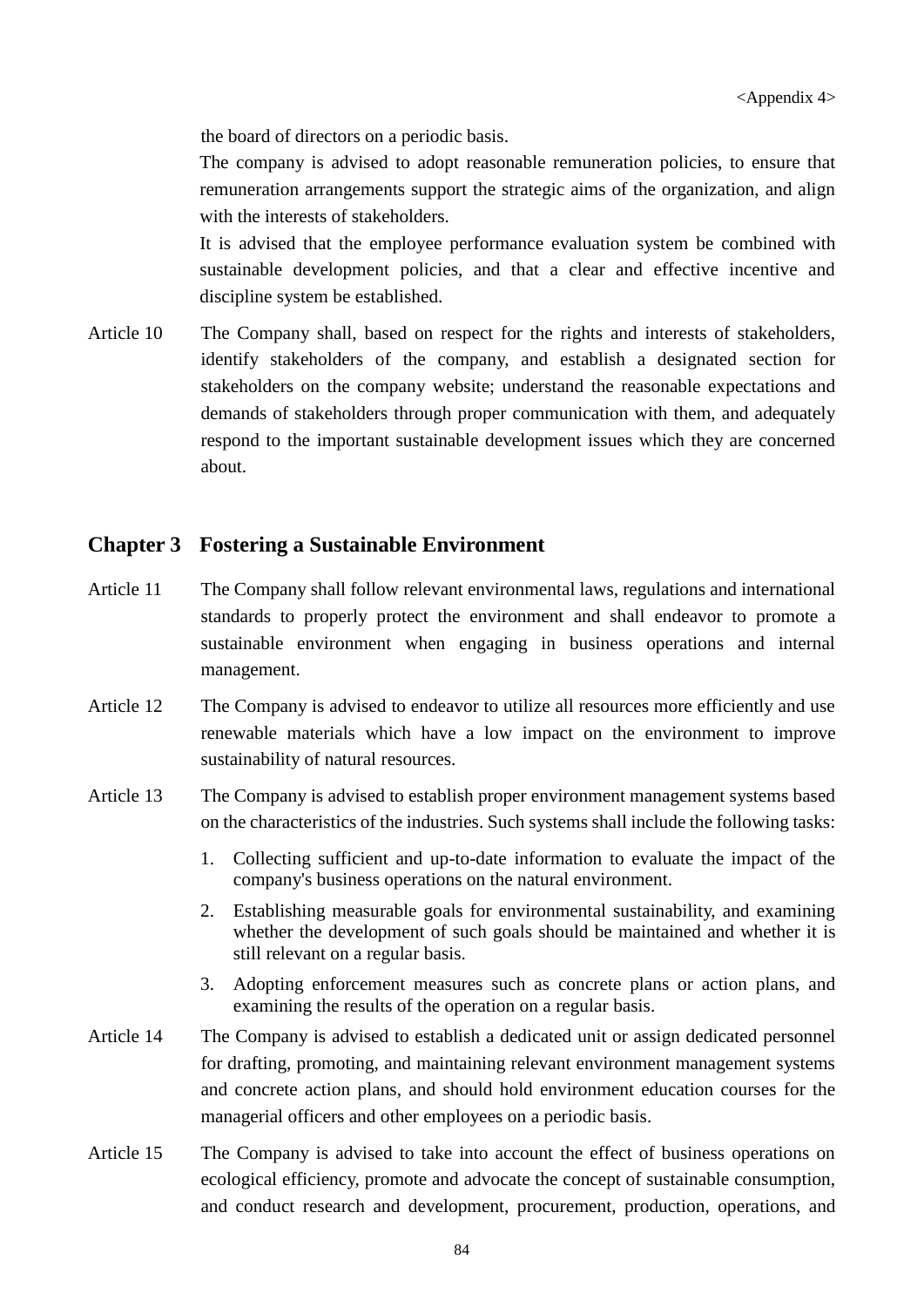services in accordance with the following principles to reduce the impact on the natural environment and human beings from the business operations:

- 1. Reduce resource and energy consumption of the products and services.
- 2. Reduce emission of pollutants, toxins and waste, and dispose of waste properly.
- 3. Improve recyclability and reusability of raw materials or products.
- 4. Maximize the sustainability of renewable resources.
- 5. Enhance the durability of products.
- 6. Improve efficiency of products and services.
- Article 16 To improve water use efficiency, the Company shall properly and sustainably use water resources and establish relevant management measures.

The Company shall construct and improve environmental protection treatment facilities to avoid polluting water, air and land, and use the best efforts to reduce adverse impact on human health and the environment by adopting the best practical pollution prevention and control measures.

Article 17 The Company is companies are advised to assess the current and future potential risks and opportunities that climate change may present to enterprises and to adopt climate related measures.

> The Company is advised to adopt standards or guidelines generally used in Taiwan and abroad to enforce corporate greenhouse gas inventory and to make disclosures thereof, the scope of which shall include the following:

- 1. Direct greenhouse gas emissions: emissions from operations that are owned or controlled by the company.
- 2. Indirect greenhouse gas emissions: emissions resulting from the generation of acquired electricity, heating, or steam.
- 3. Other indirect greenhouse gas emissions: emissions from company activities that are not indirect emissions from energy sources but originate from sources owned or controlled by other companies.

The Company is advised to compile statistics on greenhouse gas emissions, volume of water consumption and total weight of waste and to establish policies for energy conservation, carbon and greenhouse gas reduction, reduction of water consumption or management of other wastes. The companies' carbon reduction strategies should include obtaining carbon credits and be promoted accordingly to minimize the impact of the business operations on climate change.

#### **Chapter 4 Preserving Public Welfare**

Article 18 The Company shall comply with relevant laws and regulations, and the International Bill of Human Rights, with respect to rights such as gender equality, the right to work, and prohibition of discrimination.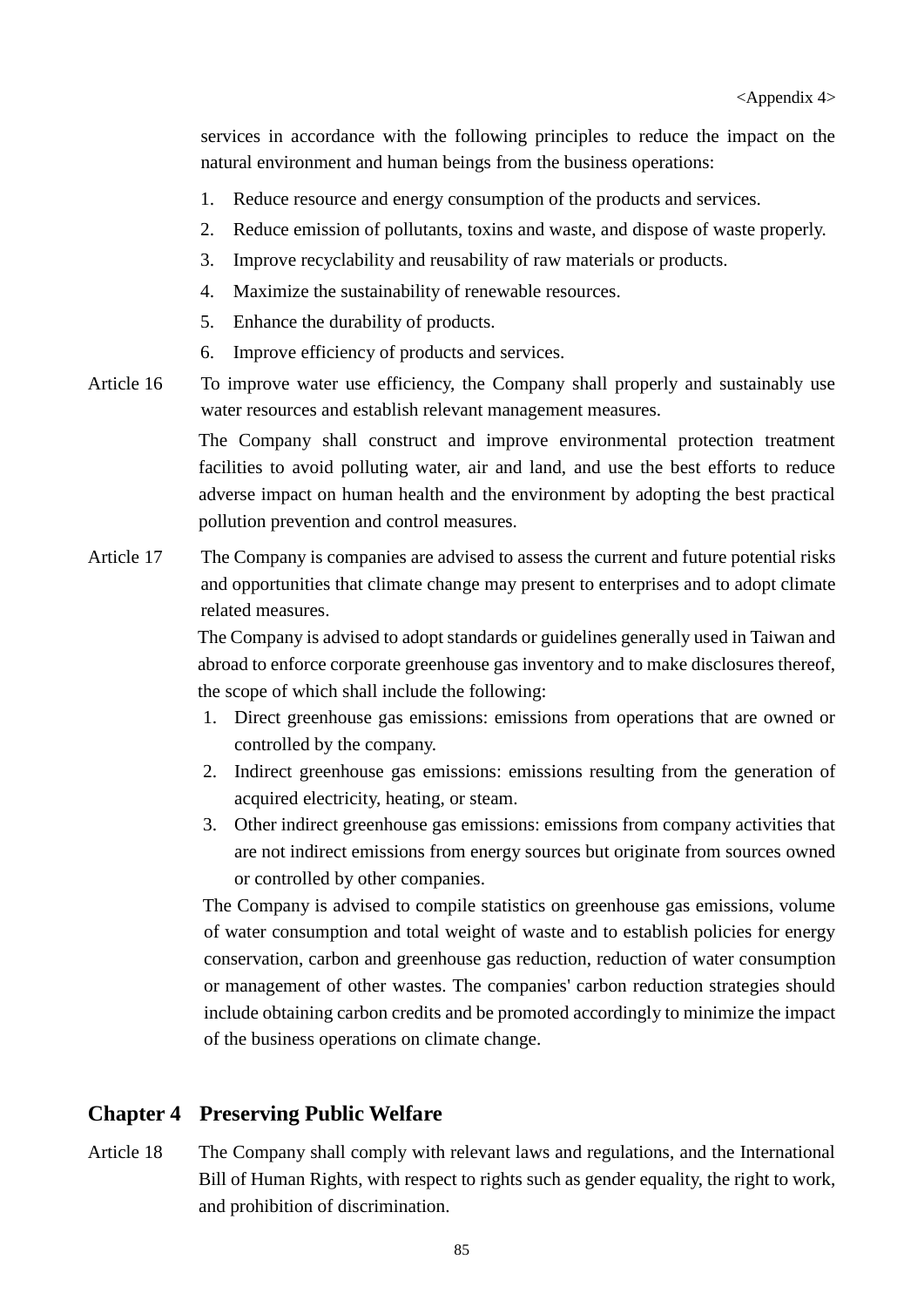The Company, to fulfill its responsibility to protect human rights, shall adopt relevant management policies and processes, including:

- 1. Presenting a corporate policy or statement on human rights.
- 2. Evaluating the impact of the company's business operations and internal management on human rights, and adopting corresponding handing processes.
- 3. Reviewing on a regular basis the effectiveness of the corporate policy or statement on human rights.
- 4. In the event of any infringement of human rights, the company shall disclose the processes for handling of the matter with respect to the stakeholders involved.

The Company shall comply with the internationally recognized human rights of labor, including the freedom of association, the right of collective bargaining, caring for vulnerable groups, prohibiting the use of child labor, eliminating all forms of forced labor, eliminating recruitment and employment discrimination, and shall ensure that the human resource policies do not contain differential treatments based on gender, race, socioeconomic status, age, or marital and family status, so as to achieve equality and fairness in employment, hiring conditions, remuneration, benefits, training, evaluation, and promotion opportunities.

The Company shall provide an effective and appropriate grievance mechanism with respect to matters adversely impacting the rights and interests of the labor force, in order to ensure equality and transparency of the grievance process. Channels through which a grievance may be raised shall be clear, convenient, and unobstructed. A company shall respond to any employee's grievance in an appropriate manner.

- Article 19 The Company shall provide information for the employees so that the employees have knowledge of the labor laws and the rights they enjoy in the countries where the companies have business operations.
- Article 20 The Company is advised to provide safe and healthful work environments for the employees, including necessary health and first-aid facilities and shall endeavor to curb dangers to employees' safety and health and to prevent occupational accidents. The Company is advised to organize training on safety and health for the employees on a regular basis.
- Article 21 The Company is advised to create an environment conducive to the development of the employees' careers and establish effective training programs to foster career skills. The Company is shall establish and implement reasonable employee welfare measures (including remuneration, leave and other welfare etc.) and appropriately reflect the business performance or achievements in the employee remuneration, to ensure the recruitment, retention, and motivation of human resources, and achieve the objective of sustainable operations.
- Article 22 The Company shall establish a platform to facilitate regular two-way communication between the management and the employees for the employees to obtain relevant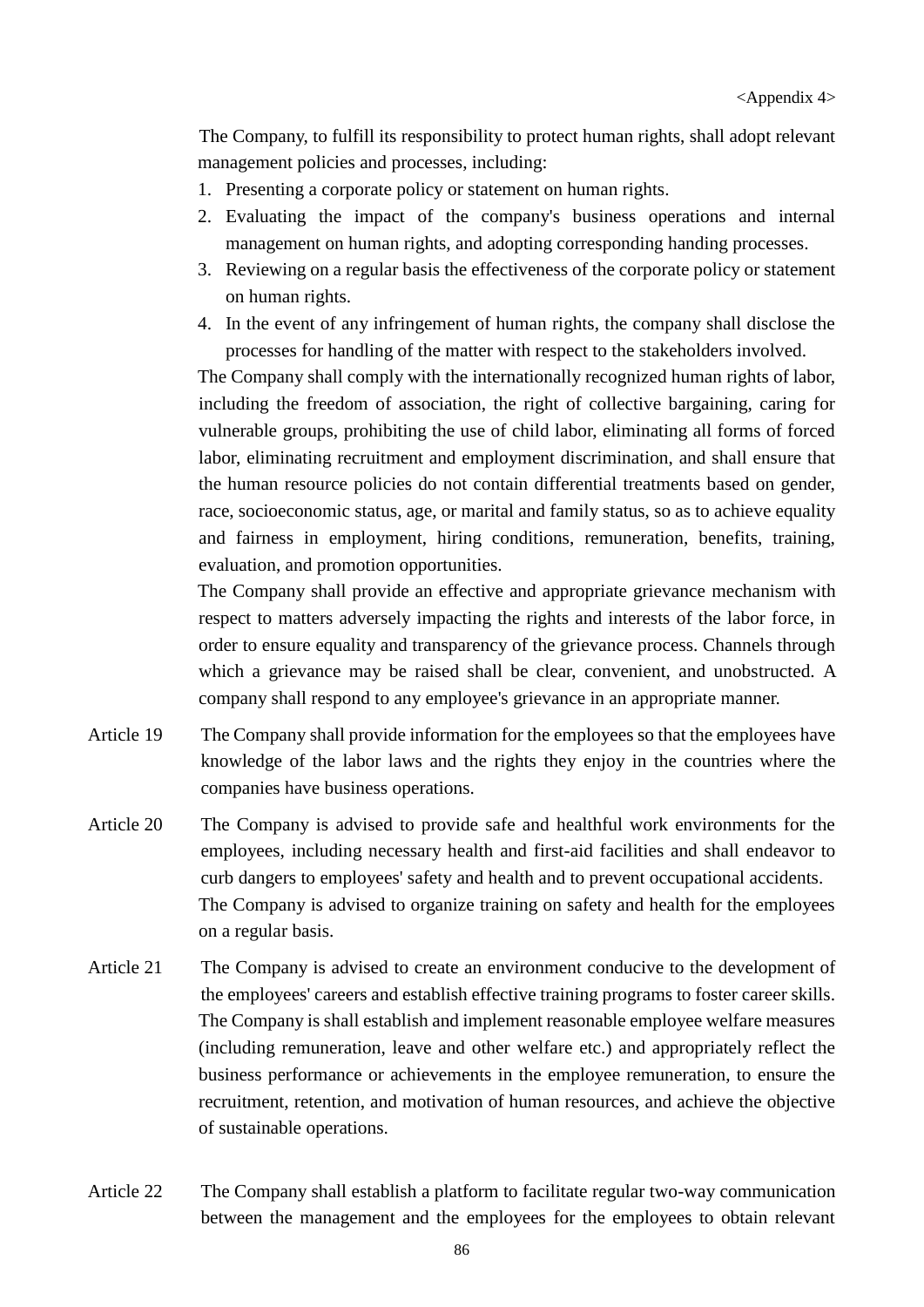information on and express the opinions on the company's operations, management and decisions.

The Company shall respect the employee representatives' rights to bargain for the working conditions, and shall provide the employees with necessary information and hardware equipment, in order to improve the negotiation and cooperation among employers, employees and employee representatives.

The Company shall, by reasonable means, inform employees of operation changes that might have material impacts.

- Article 22-1 The Company is advised to treat customers or consumers of its products or services in a fair and reasonable manner, including according to the following principles: fairness and good faith in contracting, duty of care and fiduciary duty, truthfulness in advertising and soliciting, fitness of products or services, notification and disclosure, commensuration between compensation and performance, protection of the right to complain, professionalism of salespersons etc. Said company shall also develop the relevant strategies and specific measures for implementation.
- Article 23 The Company shall take responsibility for the products and services, and take marketing ethics seriously. In the process of research and development, procurement, production, operations, and services, the company shall ensure the transparency and safety of the products and services. They further shall establish and disclose policies on consumer rights and interests, and enforce them in the course of business operations, in order to prevent the products or services from adversely impacting the rights, interests, health, or safety of consumers.
- Article 24 The Company shall ensure the quality of the products and services by following the laws and regulations of the government and relevant standards of the industries. The Company shall follow relevant laws, regulations and international guidelines in regard to customer health and safety and customer privacy involved in, and marketing and labeling of, the products and services and shall not deceive, mislead, commit fraud or engage in any other acts which would betray consumers' trust or damage consumers' rights or interests.
- Article 25 The Company is advised to evaluate and manage all types of risks that could cause interruptions in operations, so as to reduce the impact on consumers and society. The Company is advised to provide a clear and effective procedure for accepting consumer complaints to fairly and timely handle consumer complaints, shall comply with laws and regulations related to the Personal Information Protection Act for respecting consumers' rights of privacy and shall protect personal data provided by consumers.
- Article 26 The Company is advised to assess the impact the procurement has on society as well as the environment of the community that they are procuring from, and shall cooperate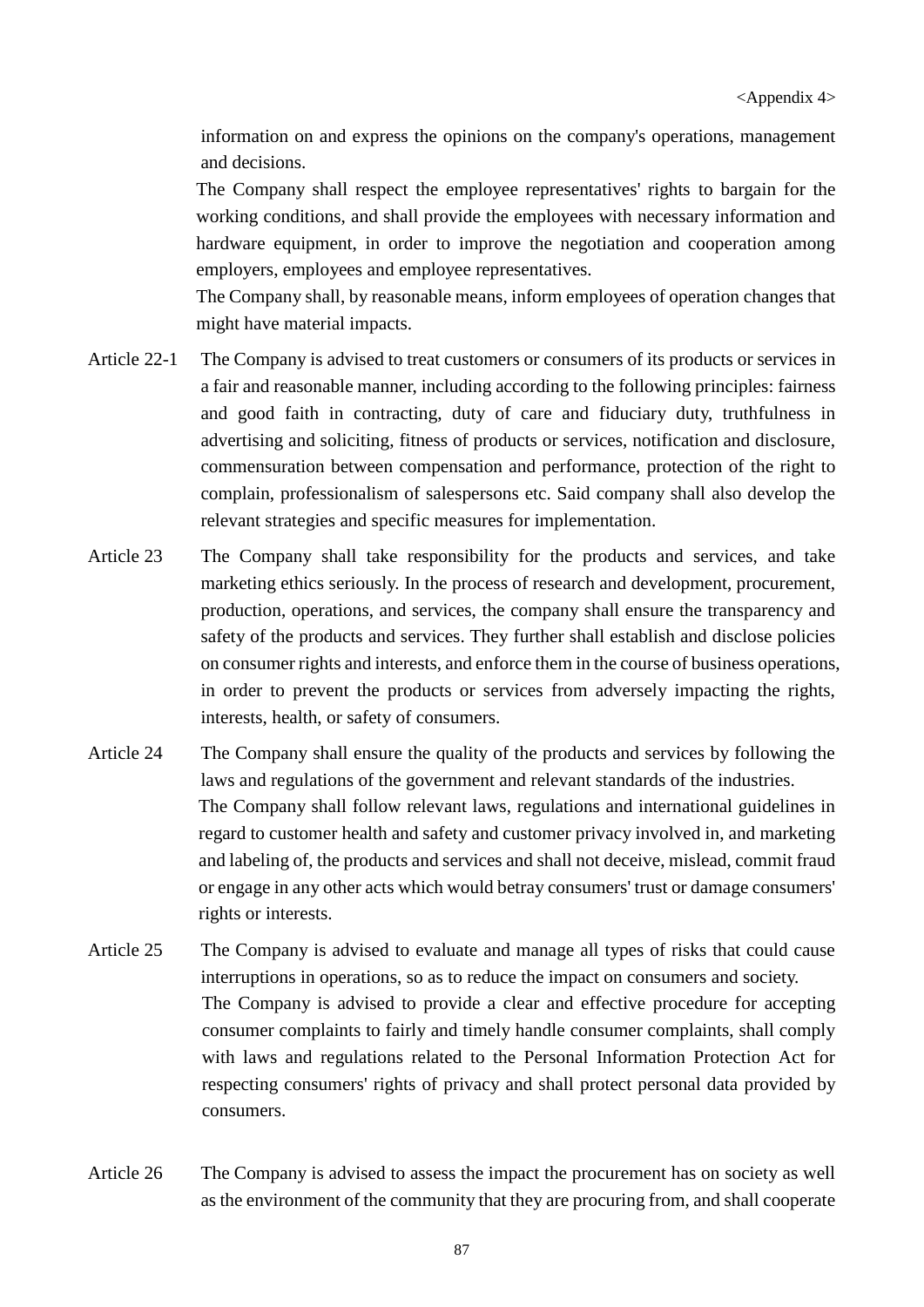with the suppliers to jointly implement the corporate social responsibility initiative.

The Company is advised to establish supplier management policies and request suppliers to comply with rules governing issues such as environmental protection, occupational safety and health or labor rights. Prior to engaging in commercial dealings, the Company is advised to assess whether there is any record of a supplier's impact on the environment and society, and avoid conducting transactions with those against corporate social responsibility policy.

When the Company enters into a contract with any of the major suppliers, the content should include terms stipulating mutual compliance with corporate social responsibility policy, and that the contract may be terminated or rescinded any time if the supplier has violated such policy and has caused significant negative impact on the environment and society of the community of the supply source.

Article 27 The Company shall evaluate the impact of the business operations on the community, and adequately employ personnel from the location of the business operations, to enhance community acceptance.

> The Company is advised to, through equity investment, commercial activities, endowments, volunteering service or other charitable professional services etc., dedicate resources to organizations that commercially resolve social or environmental issues, participate in events held by citizen organizations, charities and local government agencies relating to community development and community education to promote community development

#### **Chapter 5 Enhancing Disclosure of Sustainable Development Information**

- Article 28 The Company shall disclose information according to relevant laws, regulations and the "Corporate Governance Best Practice Principles for TWSE/GTSM listed Companies" and shall fully disclose relevant and reliable information relating to the sustainable development initiatives to improve information transparency. Relevant information relating to sustainable development which the Company shall disclose includes:
	- 1. The policy, systems or relevant management guidelines, and concrete promotion plans for sustainable development initiatives, as resolved by the board of directors.
	- 2. The risks and the impact on the corporate operations and financial condition arising from exercising corporate governance, fostering a sustainable environment and preserving social public welfare.
	- 3. Goals and measures for realizing the sustainable development initiatives established by the company, and performance in implementation.
	- 4. Major stakeholders and their concerns.
	- 5. Disclosure of information on major suppliers' management and performance with respect to major environmental and social issues.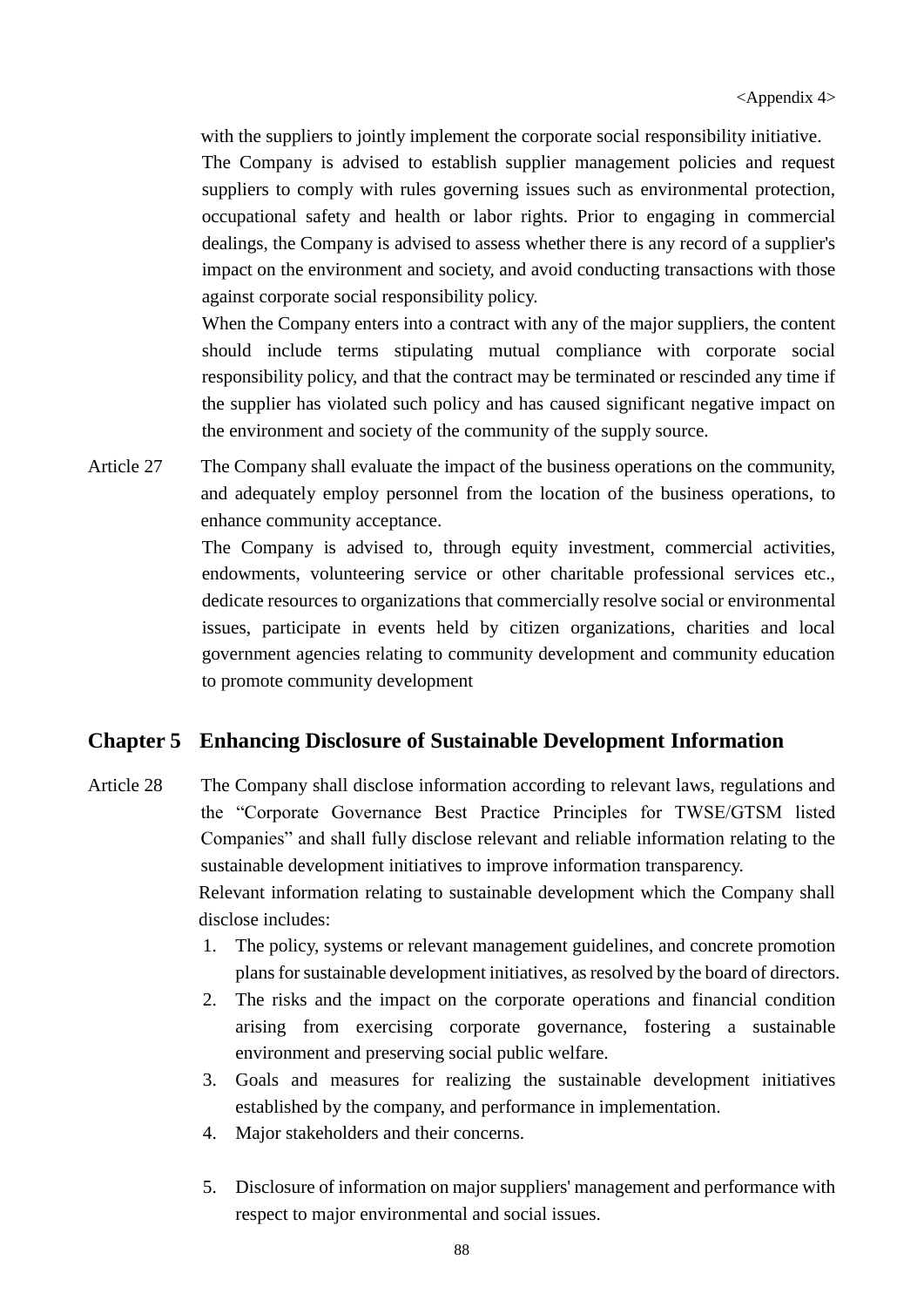- 6. Other information relating to sustainable development initiatives.
- Article 29 The Company shall adopt internationally widely recognized standards or guidelines when producing corporate social responsibility reports, to disclose the status of the implementation of the corporate social responsibility policy. It also is advisable to obtain a third-party assurance or verification for reports to enhance the reliability of the information in the reports.

The reports are advised to include:

- 1. The policy, system, or relevant management guidelines and concrete promotion plans for implementing sustainable development initiatives.
- 2. Major stakeholders and their concerns.
- 3. Results and a review of the exercising of corporate governance, fostering of a sustainable environment, preservation of public welfare and promotion of economic development.
- 4. Future improvements and goals.

## **Chapter 6 Supplementary Provisions**

- Article 30 The Company shall at all times monitor the development of domestic and foreign sustainable development standards and the change of business environment so as to examine and improve the established sustainable development framework and to obtain better results to promote sustainable development policy.
- Article 31 The Principles will be implemented after it is approved by the Audit Committee and the Board of Directors and reported to the shareholders' meeting, and the same shall apply to amendments.
- Article 32 The Principles were established on February 24, 2022.